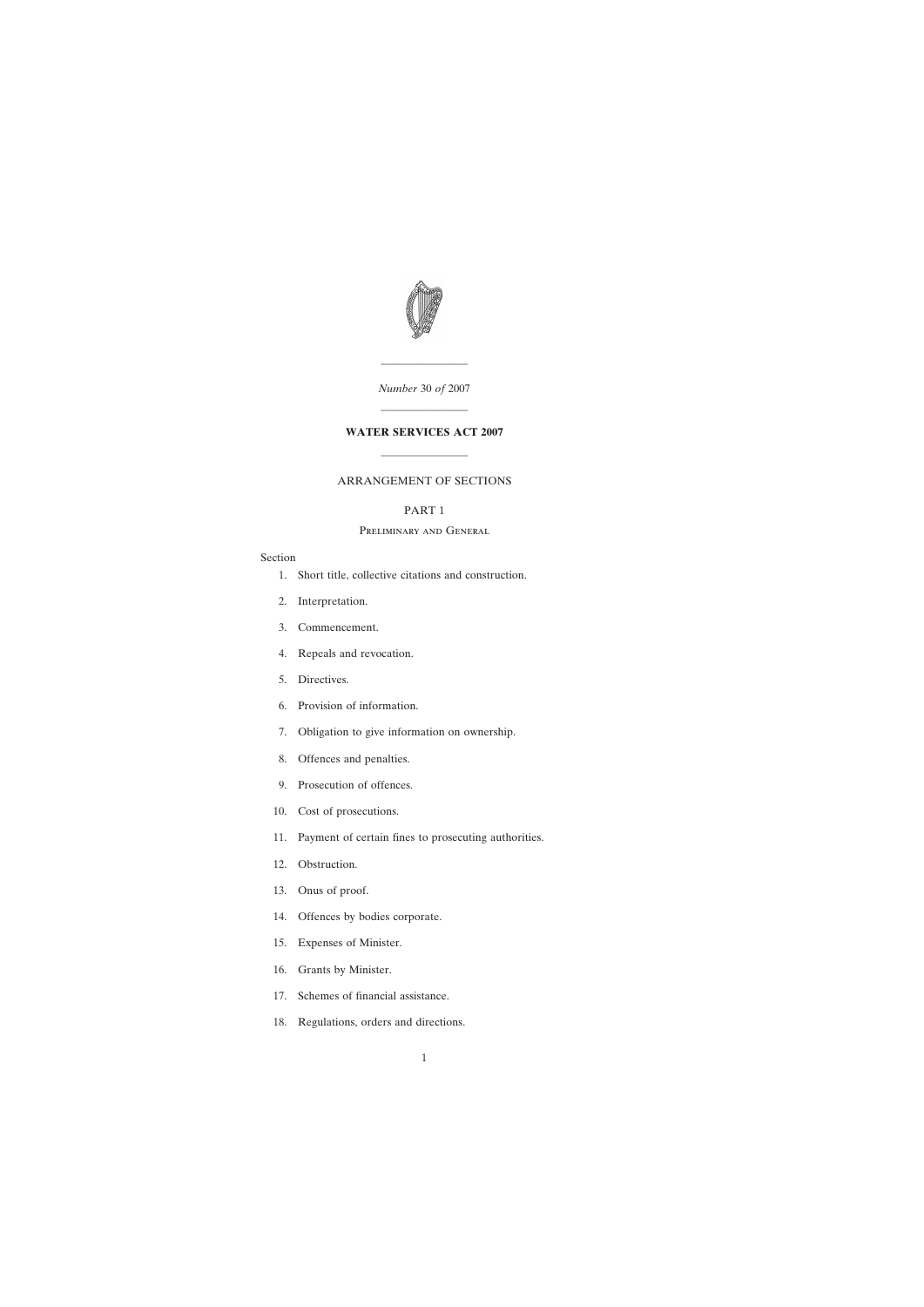- [19. Service of notices.](#page-21-0)
- [20. Owners, occupiers, etc.](#page-22-0)
- [21. Powers of examination, investigation and survey.](#page-23-0)
- [22. Powers of authorised persons.](#page-23-0)
- [23. Time limits.](#page-26-0)
- [24. Records.](#page-26-0)
- [25. Register.](#page-27-0)
- [26. Provision of services.](#page-27-0)
- [27. Transfer or extension of functions.](#page-28-0)
- [28. Injunctive relief.](#page-28-0)
- [29. Immunity.](#page-29-0)

#### General Functions

- [30. General functions of Minister.](#page-30-0)
- [31. Powers of a water services authority.](#page-33-0)
- [32. General functions of water services authorities in relation to](#page-37-0) provision of water services.
- [33. Connections to waterworks or waste water works.](#page-41-0)
- [34. Guidelines and codes of practice.](#page-41-0)
- [35. Guidelines and codes of practice in criminal proceedings.](#page-42-0)
- [36. Water services strategic plan.](#page-42-0)
- [37. Functions of Minister in relation to water services strategic](#page-47-0) plans.
- [38. Implementation of a water services strategic plan or any](#page-48-0) revision thereof.
- [39. Transfer of functions from sanitary authorities.](#page-48-0)
- [40. Joint provision of water services.](#page-49-0)
- [41. Installation of pipes.](#page-49-0)
- [42. Requirement to connect to waterworks or waste water](#page-52-0) works.
- [43. Connections.](#page-55-0)
- [44. Repairs to service connections.](#page-57-0)
- [45. Damage to pipes.](#page-58-0)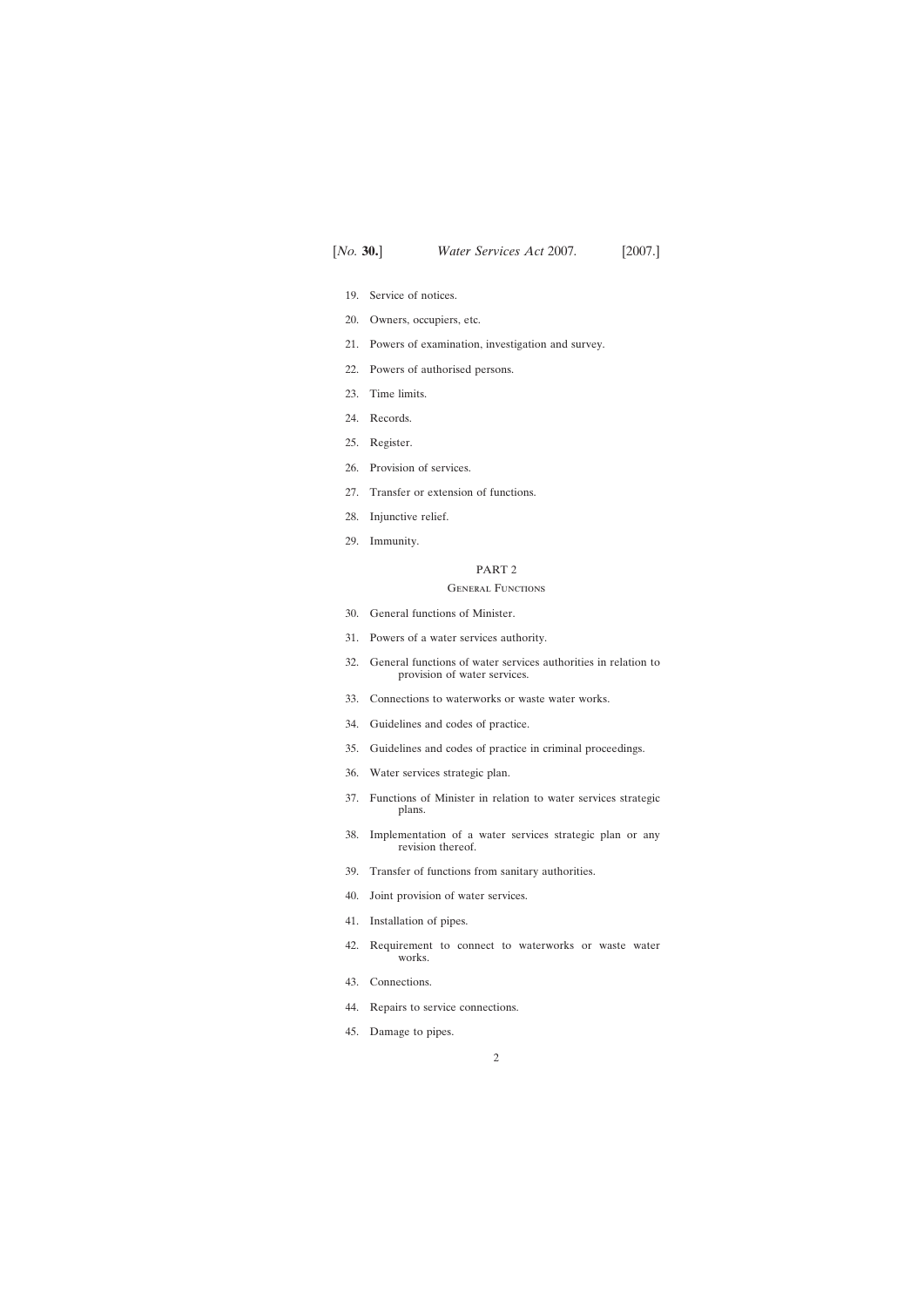- [46. Obligations under other enactments.](#page-58-0)
- [47. Monitoring and inspection.](#page-58-0)
- [48. Consultation.](#page-59-0)
- [49. Map of works.](#page-59-0)
- [50. Agreement to take over proposed waterworks or waste](#page-60-0) water works.
- [51. Temporary interruption to water services.](#page-60-0)
- [52. Recovery of sums due.](#page-61-0)

#### WATER SUPPLY

- [53. Misuse of water supplies.](#page-61-0)
- [54. General duties of an owner.](#page-62-0)
- [55. Connection to a water supply.](#page-63-0)
- [56. Conservation of water.](#page-66-0)
- [57. Pollution of water.](#page-70-0)
- [58. Taking samples of water.](#page-70-0)
- [59. Power to order the closure of a polluted water source.](#page-71-0)

## PART 4

## Waste Water

- [60. Maintenance of waste water works.](#page-72-0)
- [61. Waste water connections.](#page-72-0)
- [62. Nuisances in sewers, drainage of premises, etc.](#page-74-0)
- [63. Licensing of discharges to sewers.](#page-76-0)
- [64. Transitional arrangements.](#page-79-0)
- [65. Review of a licence under](#page-80-0) *section 63.*
- [66. Appeals in relation to](#page-82-0) *sections 63* and 65.
- [67. Regulations for purpose of](#page-82-0) *sections 63* and 66.
- [68. Sewage facilities for vessels, etc.](#page-83-0)
- [69. Power to declare drains to be sewers for certain purposes.](#page-84-0)
- [70. General duties of an owner or occupier.](#page-85-0)

## PART 5

**METERS**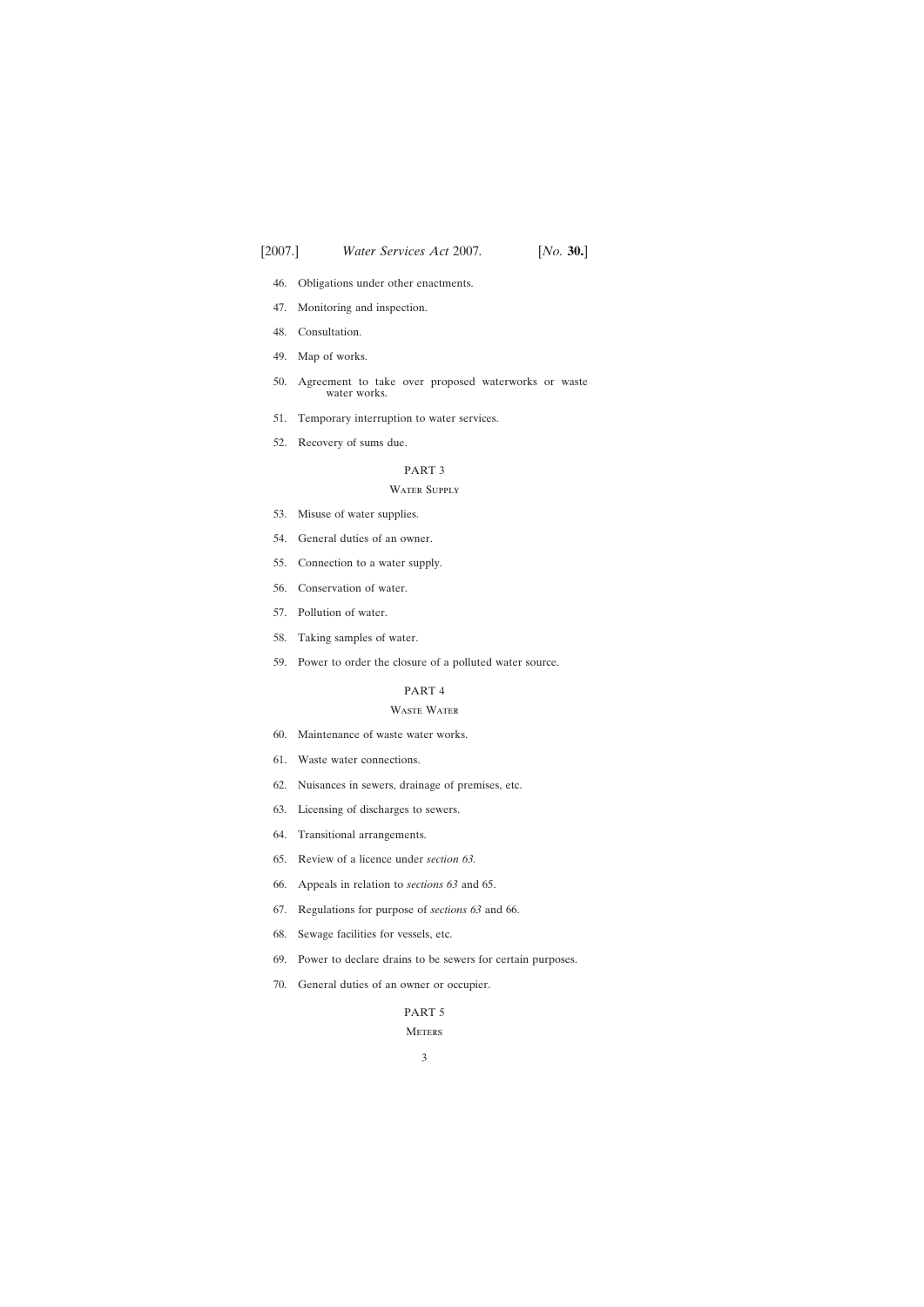- [71. Interpretation](#page-87-0) *(Part 5*).
- [72. Provision of meters.](#page-87-0)
- [73. Meter performance.](#page-89-0)
- [74. Interference with meters.](#page-89-0)

## Rural Water Services

#### CHAPTER 1

#### *General administrative provisions*

- [75. National Rural Water Services Committee.](#page-90-0)
- [76. County rural water services committees.](#page-91-0)
- [77. Rural water services strategic plans.](#page-92-0)

#### CHAPTER<sub>2</sub>

## *Supervision of water services*

- [78. Responsibility of water services authorities.](#page-92-0)
- [79. Water services licences.](#page-92-0)
- [80. Determination of an activity as a licensable water services](#page-94-0) activity.
- [81. Grant of a water services licence.](#page-95-0)
- [82. Water services authority to be licensing authority.](#page-95-0)
- [83. Conditions attached to a water services licence.](#page-96-0)
- [84. Review of a water services licence.](#page-97-0)
- [85. Revocation of a water services licence.](#page-98-0)
- [86. Decision by a water services authority in relation to licences](#page-98-0) or licence applications.
- [87. Appeals in relation to](#page-98-0) *sections 81, 83, 84* and *85*.
- [88. Regulations for the purposes of this Chapter.](#page-99-0)
- [89. Contravention of a condition of a water services licence.](#page-100-0)
- [90. Related licences.](#page-100-0)
- [91. Take-over of the operation or management of a waterworks](#page-100-0) or waste water works on a temporary basis.
- [92. Through connection to services, etc.](#page-102-0)

## PART 7

#### Acquisition Provisions

[93. Power to acquire land, etc.](#page-107-0)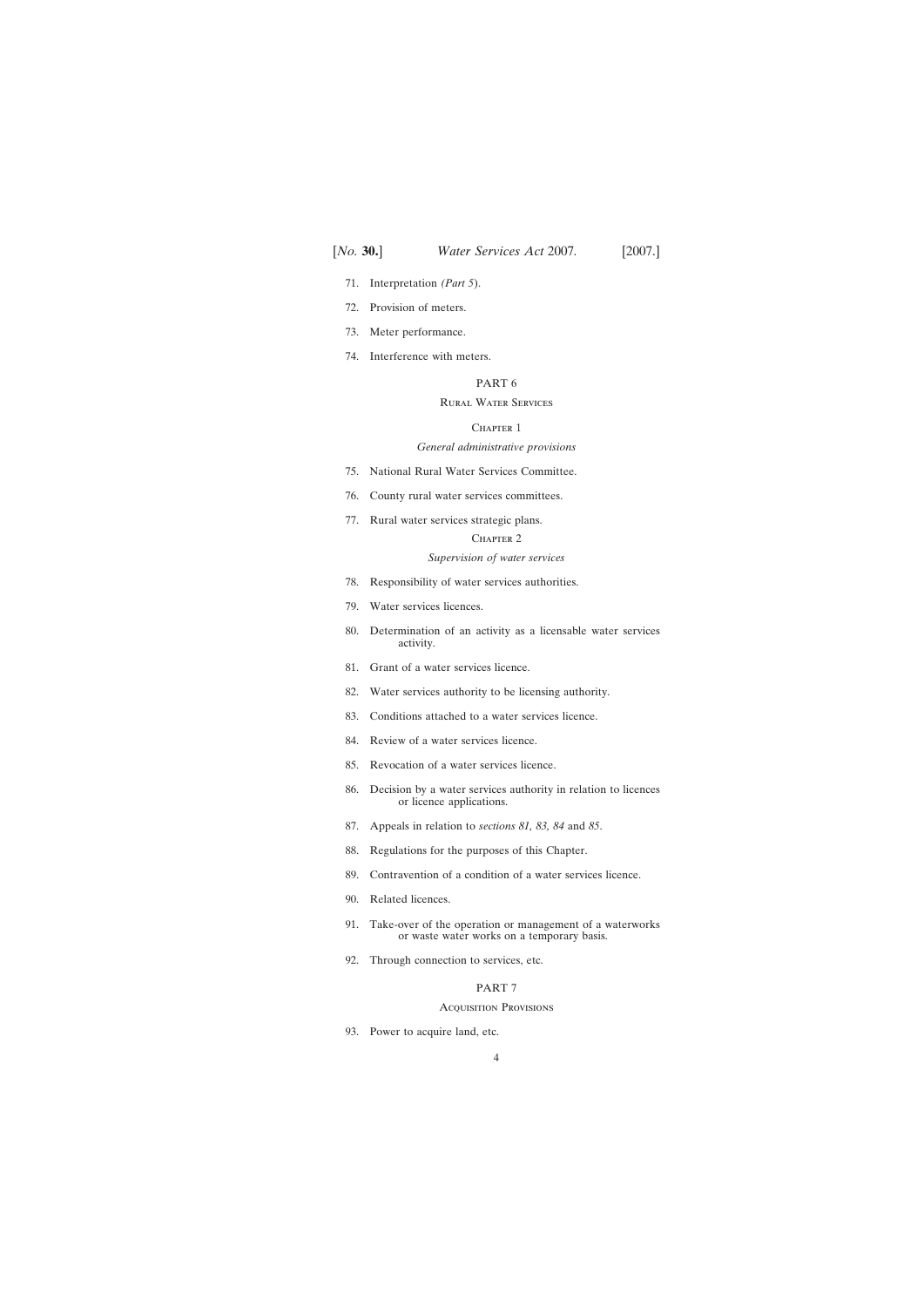- [94. Extension of acquisition powers.](#page-107-0)
- [95. Taking in charge or acquisition by agreement of waterworks](#page-108-0) or waste water works by a water services authority.
- [96. Compulsory acquisition of waterworks or waste water works](#page-109-0) by a water services authority.

#### **MISCELLANEOUS**

#### CHAPTER 1

*Miscellaneous provisions concerning provision of water services*

- [97. Laying of water mains, sewers, service connections and](#page-109-0) related cables and wires.
- [98. Alteration of sewers and pipelines by other persons.](#page-111-0)
- [99. Policy directions by Minister.](#page-112-0)
- [100. Emergency Orders.](#page-113-0)
- [101. Non-application of certain statutes.](#page-113-0)
- [102. Enabling power.](#page-113-0)
- [103. Determination by the Board of fees for certain appeals.](#page-114-0)
- [104. Building over pipes.](#page-114-0)
- [105. Power to make and fix charges for non-domestic water](#page-116-0) services.
- [106. Regulations for the purpose of](#page-119-0) *section 105*.

#### CHAPTER<sub>2</sub>

#### *Miscellaneous amendments*

- [107. Amendment of Act of 1992.](#page-120-0)
- [108. Amendment of Housing Finance Agency Act 1981.](#page-125-0)
- [109. Amendment of Act of 1977.](#page-125-0)
- [110. Increase of penalties under Local Government \(Water](#page-125-0) Pollution) Acts 1977 and 1990.
- [111. Increase of penalties under sections 171 and 172 of Fisheries](#page-129-0) (Consolidation) Act 1959.
- [112. Amendment of Water Supplies Act 1942.](#page-129-0)
- [113. Amendment of Local Government \(Financial Provisions\)](#page-129-0) (No. 2) Act 1983.
- [114. Amendment of Act of 2000.](#page-130-0)
- [115. Amendment of Act of 2001.](#page-130-0)
- [116. Amendment of Housing of the Working Classes Act 1885.](#page-132-0)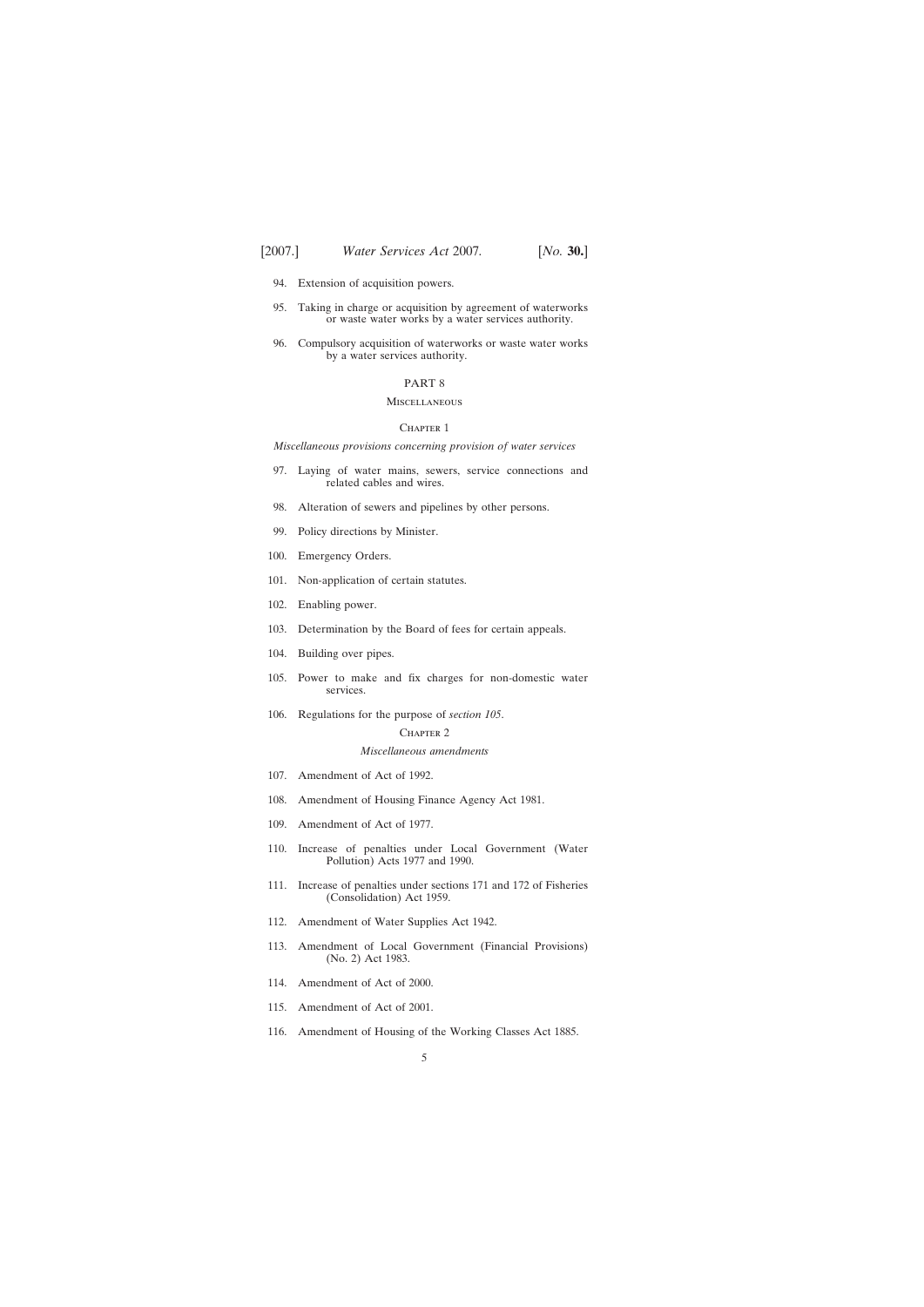## [SCHEDULE 1](#page-133-0)

#### Enactments Repealed

#### [SCHEDULE 2](#page-134-0)

## Discharge Pre-treatment Objectives ————————

Acts Referred to Abattoirs Act 1988 1988, No. 8 Air Pollution Act 1987 1987, No. 6 Air-raid Precautions Acts 1939 and 1946 Animals Act 1985 1985, No. 11 Arbitration Acts 1954 to 1998 Arterial Drainage Acts 1945 and 1995 Arts Act 2003 2003, No. 24 Bray Township Act 1866 29 & 30 Vic., c. 261 Building Control Act 1990 1990, No. 3 Canals Acts 1986 and 2005 Casual Trading Act 1995 1995, No. 19 Civil Defence Acts 1939 to 2002 Civil Liability Act 1961 1961, No. 41 Coast Protection Act 1963 1963, No. 12 Communications Regulation Act 2002 2002, No. 20 Control of Dogs Acts 1986 and 1992 Control of Horses Act 1996 1996, No. 37 Coroners Acts 1962 and 2005 Dangerous Substances Acts 1972 and 1979 Derelict Sites Act 1990 1990, No. 14 Dublin Corporation Waterworks Act 1861 24 & 25 Vic., c. 172 Dublin Corporation Waterworks Act 1874 37 & 38 Vic., c. 142 Dublin Docklands Development Authority Act 1997 1997, No. 7 Dublin Transport Authority (Dissolution) Act 1987 1987, No. 34 Electoral Acts 1992 to 2004 Environmental Protection Agency Act 1992 1992, No. 7 Environmental Protection Agency Acts 1992 and 2003 Equal Status Act 2000 2000, No. 8 European Communities Act 1972 1972, No. 27 Finance (Excise Duties) (Vehicles) Acts 1952 and 1960 Fire Services Acts 1981 and 2003 Fisheries Acts 1959 to 2006 Fisheries (Amendment) Act 1997 1997, No. 23 Fisheries (Consolidation) Act 1959 1959, No. 14 Food Safety Authority of Ireland Act 1998 1998, No. 29 Foreshore Acts 1933 to 2005 Gaming and Lotteries Acts 1956 to 2003 Harbours Acts 1946 to 2005 Harbours Acts 1996 to 2005 Health Acts 1947 to 2006 Health (Fluoridation of Water Supplies) Act 1960 1960, No. 46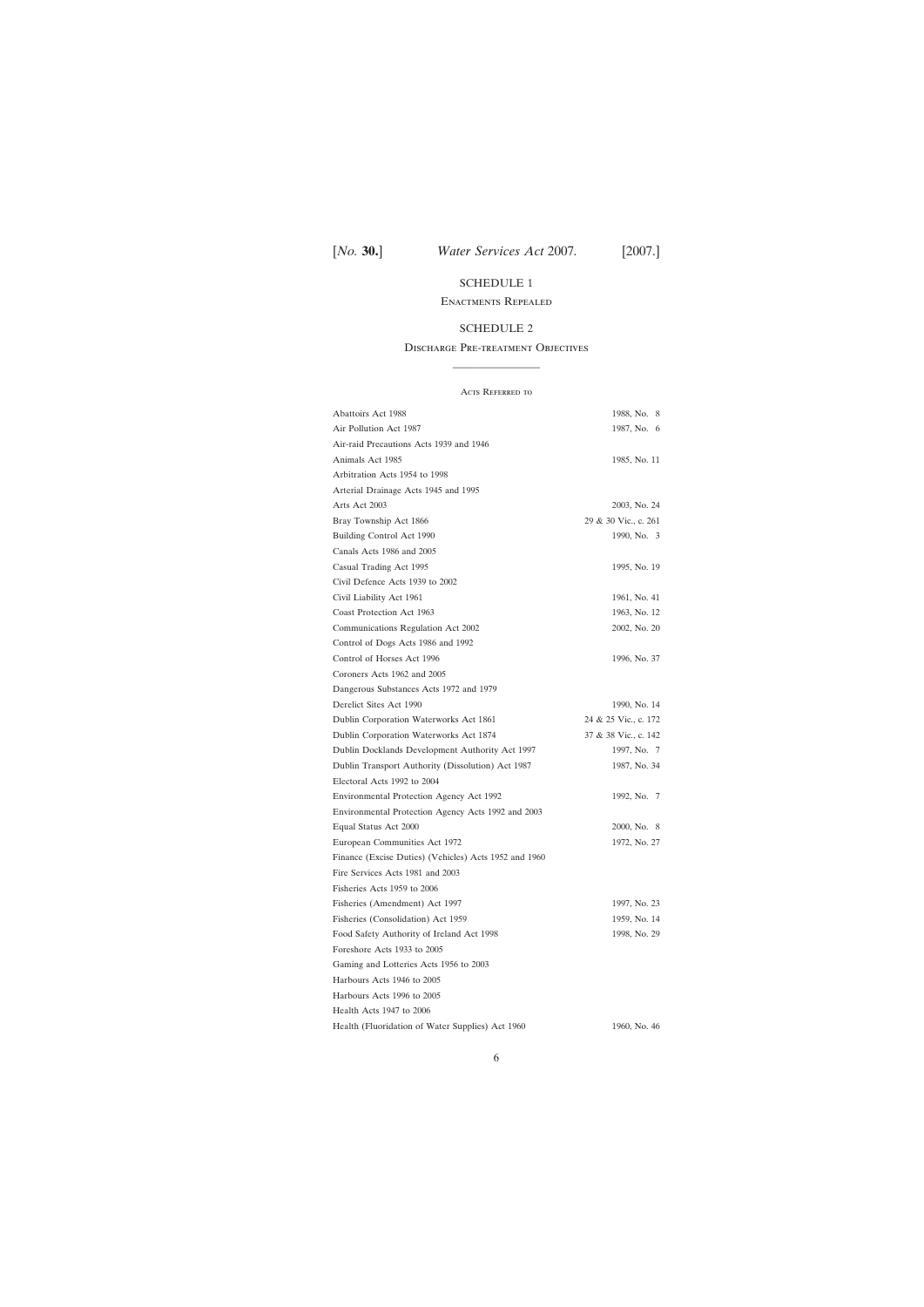# [2007.] [ *Water Services Act* 2007*. No.* **30.**]

| Housing Acts 1966 to 2004                                                              |                     |
|----------------------------------------------------------------------------------------|---------------------|
| Housing Finance Agency Act 1981                                                        | 1981, No. 37        |
| Housing Finance Agency Acts 1981 to 1992                                               |                     |
| Housing (Miscellaneous Provisions) Act 2002                                            | 2002, No. 9         |
| Housing of the Working Classes Act 1885                                                | 53 & 54 Vic., c. 70 |
| Housing (Private Rented Dwellings) Acts 1982 and 1983                                  |                     |
| Intoxicating Liquor Act 2003                                                           | 2003, No. 31        |
| Licensing of Indoor Events Act 2003                                                    | 2003, No. 15        |
| Litter Pollution Acts 1997 to 2003                                                     |                     |
| Local Authorities (Higher Education Grants) Acts 1968                                  |                     |
| to 1992                                                                                |                     |
| Local Authorities (Miscellaneous Provisions) Act 1936                                  | 1936, No. 55        |
| Local Authorities (Mutual Assurance) Acts 1926 to 1935                                 |                     |
| Local Authorities (Officers and Employees) Acts 1926 to<br>1983                        |                     |
| Local Authorities (Traffic Wardens) Acts 1975 and 1987                                 |                     |
| Local Authorities (Works) Act 1949                                                     | 1949, No. 17        |
| Local Elections Acts 1974 to 2004                                                      |                     |
| Local Government Act 2001                                                              | 2001, No. 37        |
| Local Government Acts 1925 to 2006                                                     |                     |
| Local Government (Collection of Rates) Act 1924                                        | 1924, No. 11        |
| Local Government (Dublin) Act 1993                                                     | 1993, No. 31        |
| Local Government (Financial Provisions) Act 2000                                       | 2000, No. 6         |
| Local Government (Financial Provisions) (No. 2) Act 1983                               | 1983, No. 21        |
| Local Government (Multi-Storey Buildings) Act 1988                                     | 1988, No. 29        |
| Local Government (Rates) Act 1970                                                      | 1970, No. 2         |
| Local Government (Sanitary Services) Act 1948                                          | 1948, No. 3         |
| Local Government (Sanitary Services) Act 1962                                          | 1962, No. 26        |
| Local Government (Sanitary Services) Acts 1878 to 2001                                 |                     |
| Local Government (Superannuation) Act 1980                                             | 1980, No. 8         |
| Local Government (Water Pollution) Act 1977                                            | 1977, No.<br>-1     |
| Local Government (Water Pollution) Acts 1977 and 1990                                  |                     |
| Local Government (Water Pollution) (Amendment) Act<br>1990                             | 1990, No. 21        |
| Malicious Injuries Acts 1981 and 1986                                                  |                     |
| Metrology Acts 1980 to 1998                                                            |                     |
| Minister for Community, Rural and Gaeltacht Affairs<br>(Powers and Functions) Act 2003 | 2003, No. 39        |
| National Monuments Acts 1930 to 2004                                                   |                     |
| Organisation of Working Time Act 1997                                                  | 1997, No. 20        |
| Petty Sessions (Ireland) Act 1851                                                      | 14 & 15 Vic., c. 93 |
| Planning and Development Act 2000                                                      | 2000, No. 30        |
| Planning and Development Acts 2000 to 2006                                             |                     |
| Pounds (Provision and Maintenance) Act 1935                                            | 1935, No. 17        |
| Presidential Elections Acts 1992 to 2004                                               |                     |
| Protection of the Environment Act 2003                                                 | 2003, No. 27        |
| Public Health Acts Amendment Act 1890                                                  | 53 & 54 Vic., c. 59 |
| Public Health Acts Amendment Act 1907                                                  | 7 Edw. 7, c. 53     |
| Public Health (Ireland) Act 1878                                                       | 41 & 42 Vic., c. 52 |
| Public Health (Ireland) Act 1896                                                       | 59 & 60 Vic., c. 54 |
| Roads Act 1993                                                                         | 1993, No. 14        |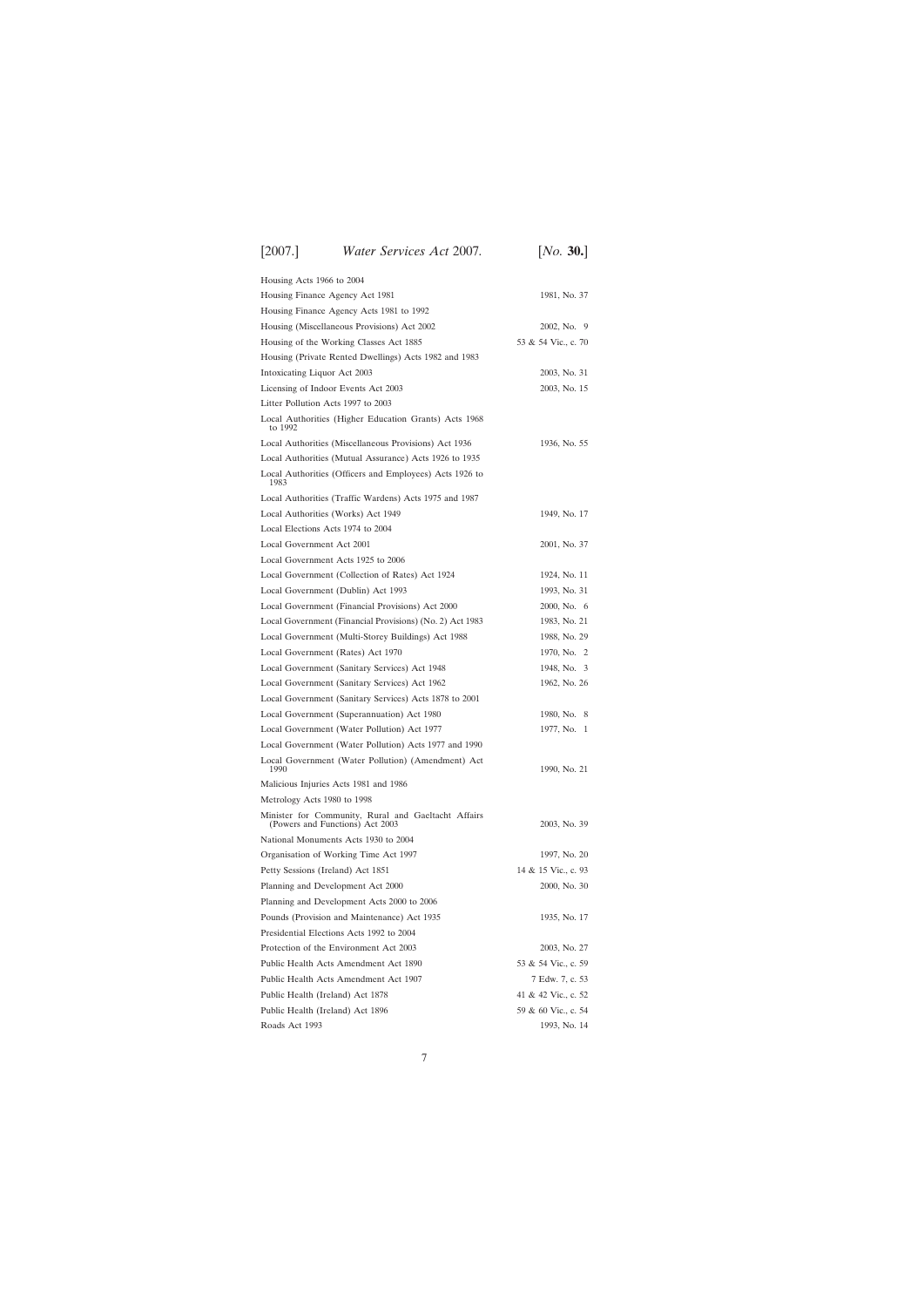| Roads Acts 1993 to 2001                                                          |                     |
|----------------------------------------------------------------------------------|---------------------|
| Road Traffic Acts 1961 to 2006                                                   |                     |
| Safety, Health and Welfare at Work Act 2005                                      | 2005, No. 10        |
| Seanad Electoral (Panel Members) Acts 1947 to 2001                               |                     |
| (Public Private<br>Authorities<br>Partnership<br>State<br>Arrangements) Act 2002 | 2002, No. 1         |
| Town Renewal Act 2000                                                            | 2000, No. 18        |
| Údarás na Gaeltachta Acts 1979 to 1999                                           |                     |
| Universities Acts 1997 and 1999                                                  |                     |
| Urban Renewal Act 1998                                                           | 1998, No. 27        |
| Urban Renewal Acts 1986 and 1987                                                 |                     |
| Valuation Act 2001                                                               | 2001, No. 13        |
| Vocational Education Acts 1930 to 2001                                           |                     |
| Waste Management Act 1996                                                        | 1996, No. 10        |
| Waste Management Acts 1996 to 2003                                               |                     |
| Water Rate Definition Act 1885                                                   | 48 & 49 Vic., c. 34 |
| Water Supplies Act 1942                                                          | 1942, No. 1         |
| Waterworks Clauses Act 1847                                                      | 10 & 11 Vic., c. 17 |
| Waterworks Clauses Act 1863                                                      | 26 & 27 Vic., c. 93 |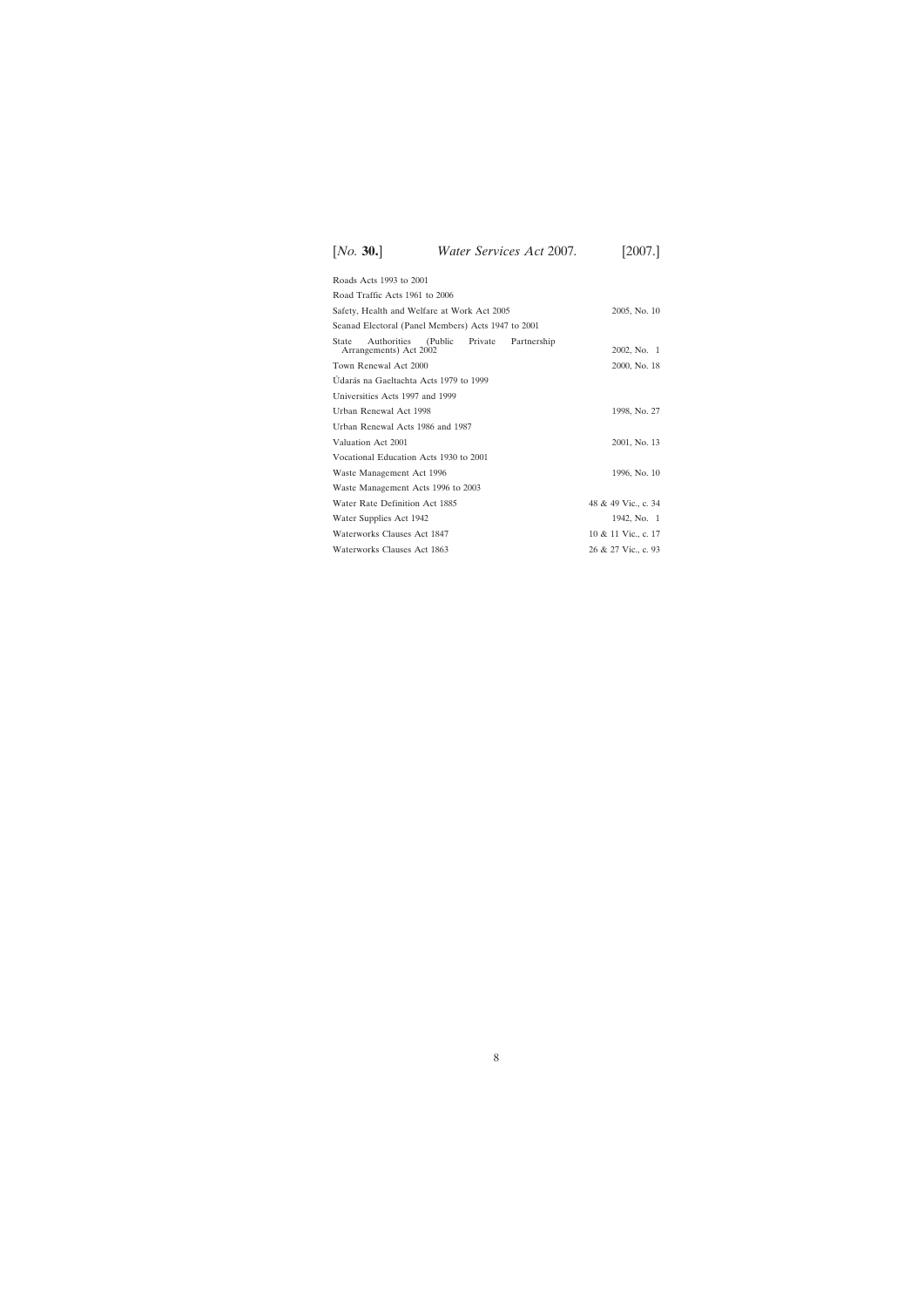<span id="page-8-0"></span>

*Number* 30 *of* 2007

————————

————————

## **WATER SERVICES ACT 2007**

————————

AN ACT TO PROVIDE, IN THE INTERESTS OF THE COM-MON GOOD, FOR THE PROVISION OF WATER SERVICES; TO GIVE EFFECT TO CERTAIN ACTS ADOPTED BY INSTITUTIONS OF THE EUROPEAN COMMUNITIES IN RESPECT OF THOSE SERVICES AND, IN ADDITION, TO MAKE PROVISION FOR MIS-CELLANEOUS AMENDMENTS TO THE LOCAL GOVERNMENT (WATER POLLUTION) ACTS 1977 AND 1990 AND THE FISHERIES (CONSOLIDATION) ACT 1959 AND THE ENVIRONMENTAL PROTECTION AGENCY ACT 1992 AND CERTAIN OTHER ENACTMENTS RELATING GENERALLY TO THE PROVISION OF WATER SERVICES AND TO PROVIDE FOR RELATED MATTERS.

[14*th May*, 2007]

#### BE IT ENACTED BY THE OIREACHTAS AS FOLLOWS:

#### PART 1

#### Preliminary and General

**1**.—(1) This Act may be cited as the Water Services Act 2007.

Short title, collective citations and construction.

(2) The Environmental Protection Agency Acts 1992 and 2003, *section 107* and this subsection may be cited together as the Environmental Protection Agency Acts 1992 to 2007, and shall be read together as one.

(3) The Housing Finance Agency Acts 1981 to 1992, *section 108* and this subsection may be cited together as the Housing Finance Agency Acts 1981 to 2007, and shall be read together as one.

(4) The Local Government (Water Pollution) Acts 1977 and 1990, *sections 109* and *110* and this subsection may be cited together as the Local Government (Water Pollution) Acts 1977 to 2007, and shall be read together as one.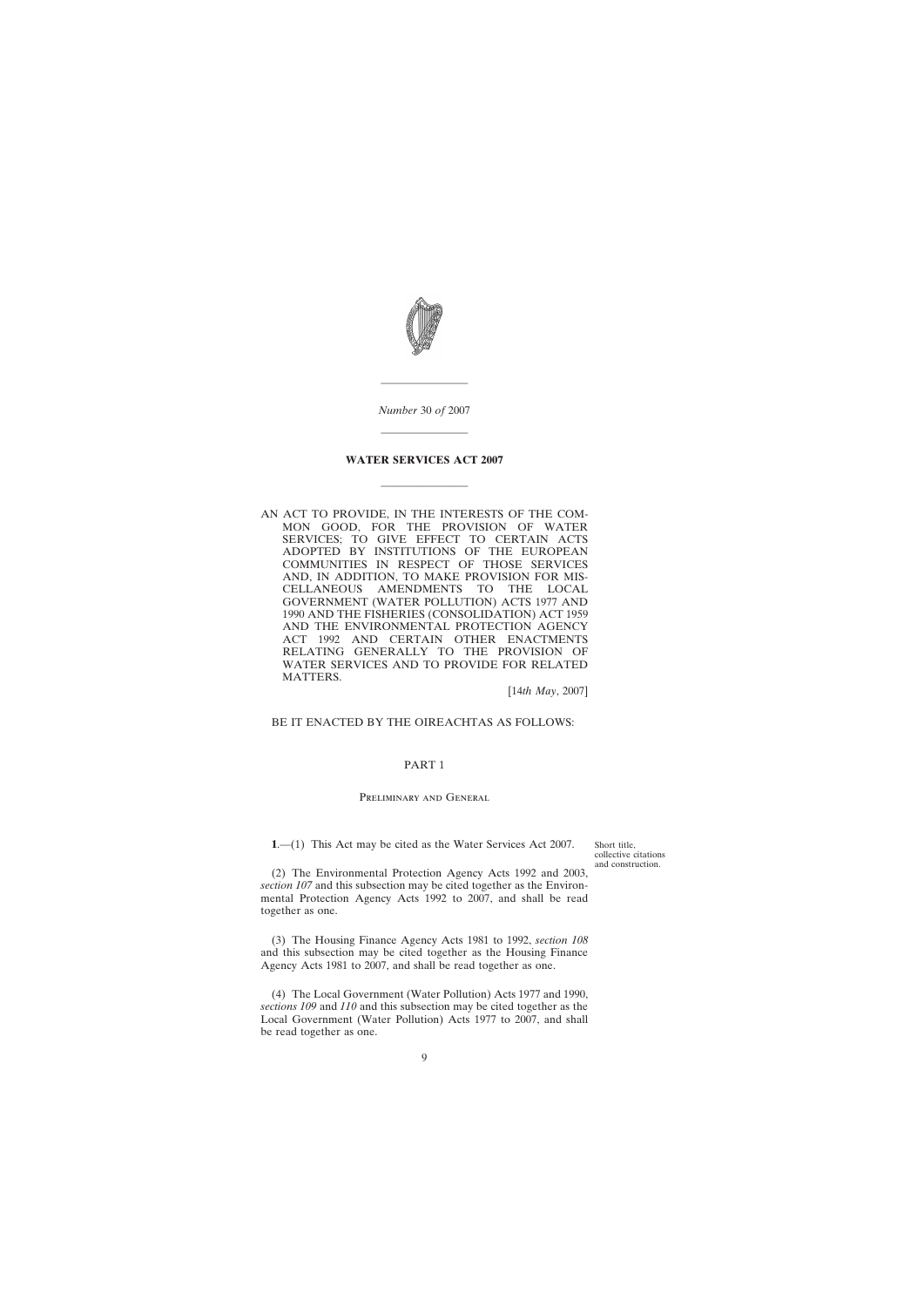<span id="page-9-0"></span>(5) The Fisheries Acts 1959 to 2006, *section 111* and this subsection may be cited together as the Fisheries Acts 1959 to 2007, and shall be read together as one.

(6) The Planning and Development Acts 2000 to 2006, *section 114* and this subsection may be cited together as the Planning and Development Acts 2000 to 2007, and shall be read together as one.

(7) The Local Government Acts 1925 to 2006, *sections 113* and *115* and this subsection may be cited together as the Local Government Acts 1925 to 2007, and shall be read together as one.

Interpretation. **2**.—(1) In this Act, except where the context otherwise requires—

> "abstraction", in relation to water contained in any source of water, means the doing of anything whereby any of that water is removed from that source of water, whether temporarily or permanently, including anything whereby the water is so removed for the purpose of being transferred to another source of water;

> "Act of 1962" means Local Government (Sanitary Services) Act 1962;

> "Act of 1977" means Local Government (Water Pollution) Act 1977;

"Act of 1990" means Local Government (Water Pollution) (Amendment) Act 1990;

"Act of 1992" means Environmental Protection Agency Act 1992;

"Act of 1996" means Waste Management Act 1996;

"Act of 2000" means Planning and Development Act 2000;

"Act of 2001" means Local Government Act 2001;

"accessories", in relation to a waterworks, waste water works, water main, sewer or other pipe, includes any manholes, ventilating shafts, inspection chambers, overflow weirs or chambers, valves, tanks, sluices, culverts, wash-out pipes or stopcocks for them, or any machinery or other apparatus which is designed or adapted for use in connection with the use or maintenance of the waterworks, waste water works, main, sewer or other pipe or of another accessory;

"Agency" means the Environmental Protection Agency;

"agriculture" includes horticulture, apiculture, fruit growing, seed growing, dairy farming, the breeding and keeping of livestock (including pigs, poultry and any creature kept for the production of food, wool, skins or fur, or for the purpose of its use in the farming of land), the training of horses and the rearing of bloodstock, the use of land as grazing land, meadow land, osier land, market gardens and nursery grounds and the making and storage of silage;

"aquaculture" has the same meaning as it has in the Fisheries (Amendment) Act 1997;

"authorised person" means a person who is—

(*a*) appointed in writing by the Minister, a water services authority or such other person as may be prescribed to be an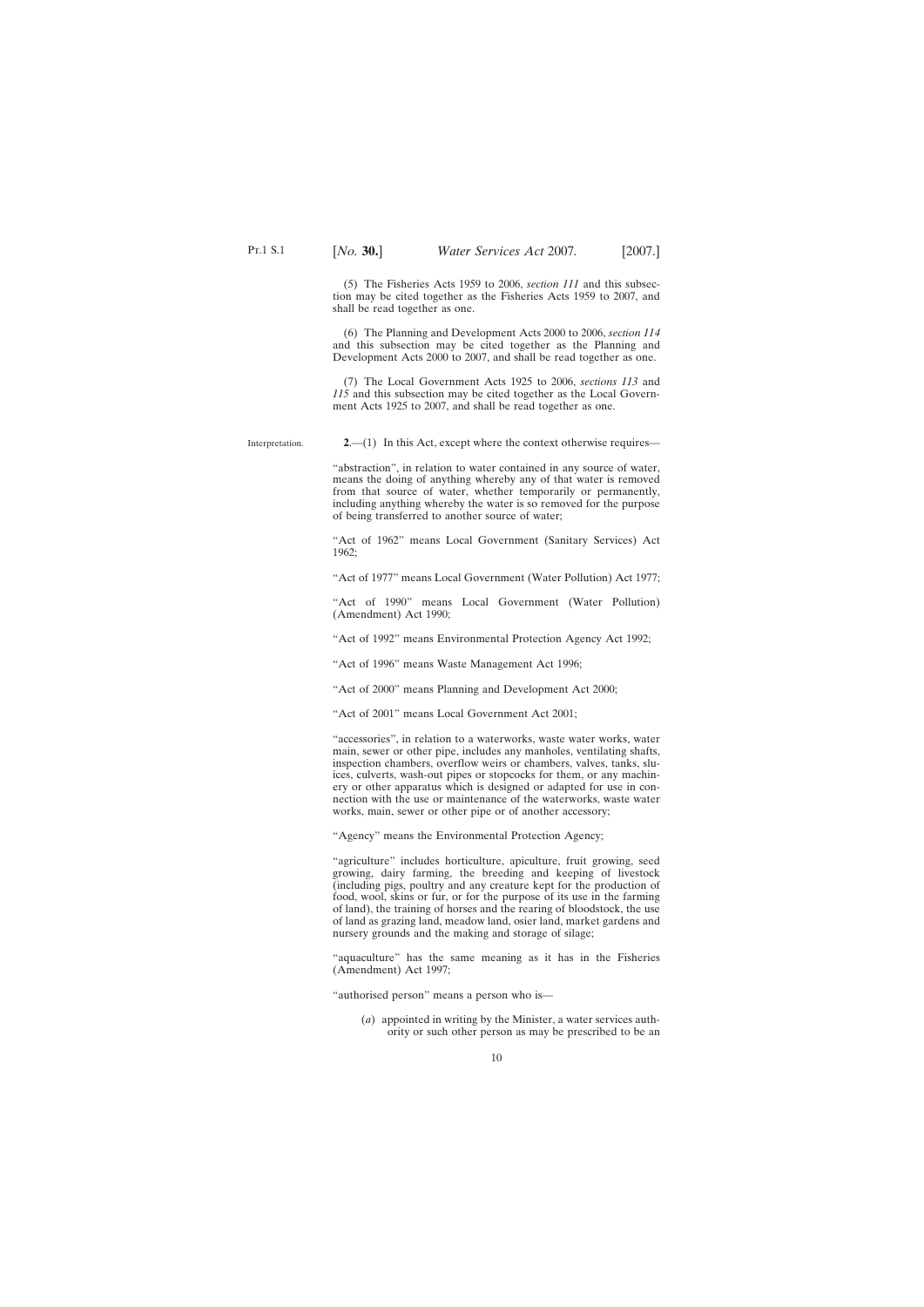authorised person for the purposes of this Act or any part or section of it, or

(*b*) appointed in writing to be an authorised person by regulations under this Act by a person specified in those regulations;

"authorised provider of water services", or any similar construction, means a holder of a licence under *Part 6*, *Chapter 2* or a person to whom *section* 79(4) applies;

"Board" means An Bord Pleanála;

"charge", except where the context otherwise requires, includes fee;

"development" has the meaning assigned to it by section 3 of the Act of 2000;

"development plan" means a development plan adopted under section  $9(1)$  of the Act of 2000;

"distribution system" means a pipe and its related fittings, that is used, or to be used as the case may be, to convey water into or through one or more premises (including any related internal or external taps), other than—

- (*a*) a service connection,
- (*b*) where it is owned by, vested in or controlled by—
	- (i) a water services authority,
	- (ii) an authorised provider of water services, or
	- (iii) a person providing water services jointly with or on behalf of a water services authority or an authorised provider of water services,

and in the case of water used in manufacturing, including food or drinks production, includes the point where water is used in the undertaking;

"domestic waste water" means waste water of a composition and concentration (biological and chemical) normally discharged by a household, and which originates predominantly from the human metabolism or from day to day domestic type human activities, including washing and sanitation, but does not include fats, oils, grease or food particles discharged from a premises in the course of, or in preparation for, providing a related service or carrying on a related trade;

"drain" means a drainage pipe, or system of such pipes and related fittings for collection of waste water, that is not owned by, vested in or controlled by a water services authority, an authorised provider of water services, or a person providing water services jointly with or on behalf of a water services authority or an authorised provider of water services, and that is not a service connection, which is used, or to be used as the case may be, to convey waste water from one or more premises or to any waste water treatment system on a premises where the waste water is generated;

"enactment" means an Act, Statute or Statutory Instrument or any portion of an Act, Statute or Statutory Instrument;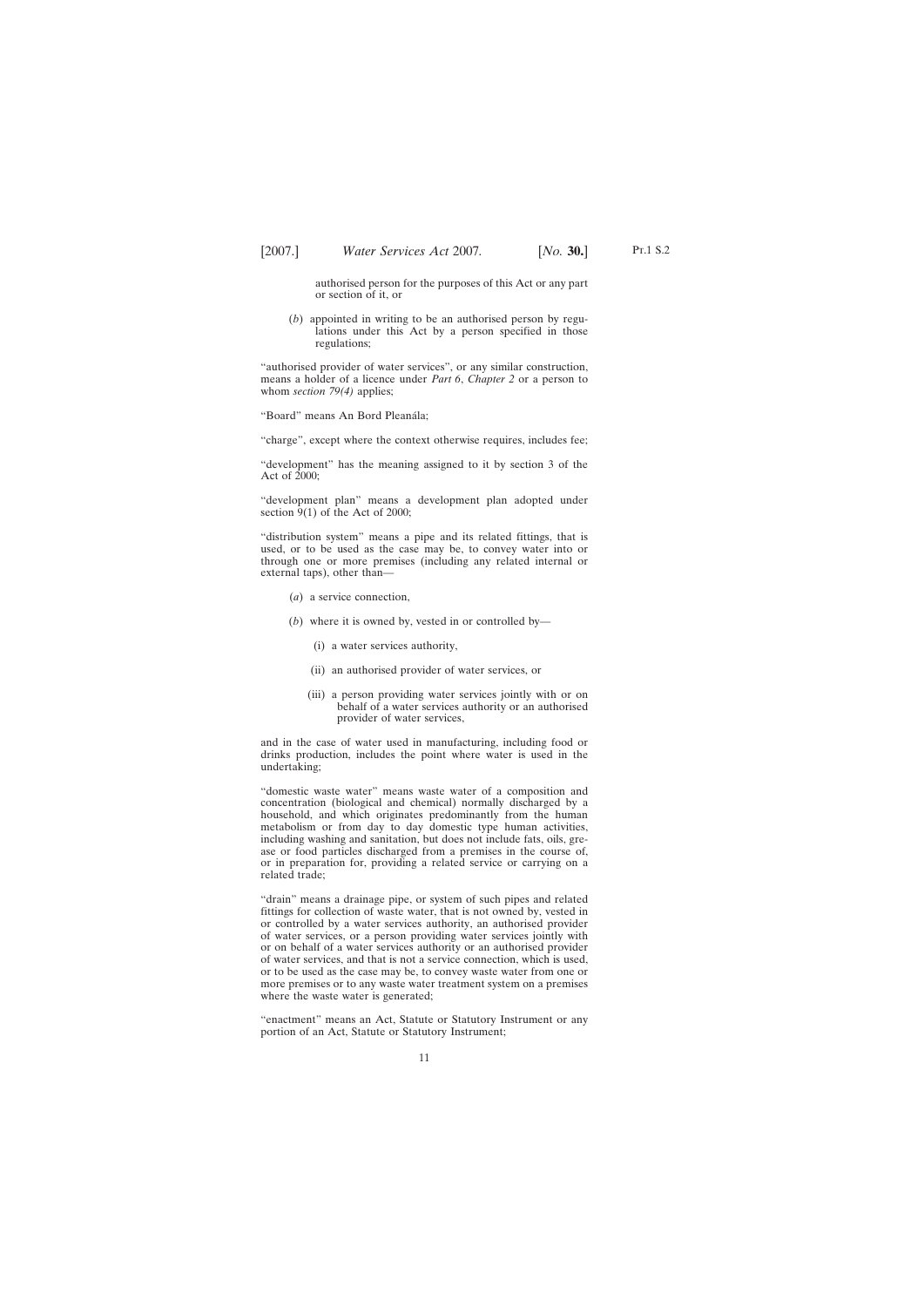"EU Water Framework Directive" means Directive 2000/60/EC of the European Parliament and of the Council of 23 October 2000 establishing a framework for community action in the field of water  $\text{policy}^1$ ;

"groundwater" means all water below the land surface that is not in a pipe or similarly contained;

"internal distribution system" means that part of a distribution system, within the curtilage of a premises, which is used for the provision of water for human consumption or food or drinks production;

"land" includes any structure and any land covered with water (whether inland or coastal), any substratum of land and, in relation to the acquisition of land, any pipe running through, under or over land, or any interest or right in or over land (including an interest or right granted by or held from the person acquiring the land);

"Minister" means Minister for the Environment, Heritage and Local Government;

"monitoring" includes inspection, measurement, sampling or analysis, whether periodically or continuously;

"network" means the works forming the system for the distribution of water supply or for the collection of waste water;

"occupier" includes any person entitled to occupy a premises and any other person having, for the time being, control of the premises;

"owner" means, in relation to a premises, a person, other than a mortgagee not in possession, who, whether in his or her own right or as a trustee or agent for any other person, is entitled to receive the rent of the premises or, where the premises are not let at a rent, would be so entitled if they were so let;

"parametric values" has the same meaning as it has in Council Directive 98/83/EC of 3 November 1998 on the quality of water intended for human consumption<sup>2</sup>;

"pipe" includes—

- (*a*) any sewer, water main, service connection, drain, channel, culvert, drainage pipe, and
- (*b*) any system of such pipes, accessories and related fittings, including meters,

that is used, designed or intended to be used to collect, store, distribute or measure water, waste water, domestic waste water or trade effluent;

"polluter pays principle" means the principle set out in Council Recommendation 75/436/Euratom, ECSC, EEC of 3 March, 19753 regarding cost allocation and action by public authorities on environmental matters;

"premises" includes any building, vessel, vehicle, structure or land (whether or not there are structures on the land and whether or not the land is covered with water), and any plant or related accessories

<sup>1</sup> OJ No. L327, 22.12.2000, p.1-73

<sup>2</sup> OJ No. L330/32, 05.12.98

<sup>&</sup>lt;sup>3</sup> OJ No. L194, 25.07.1975, p.1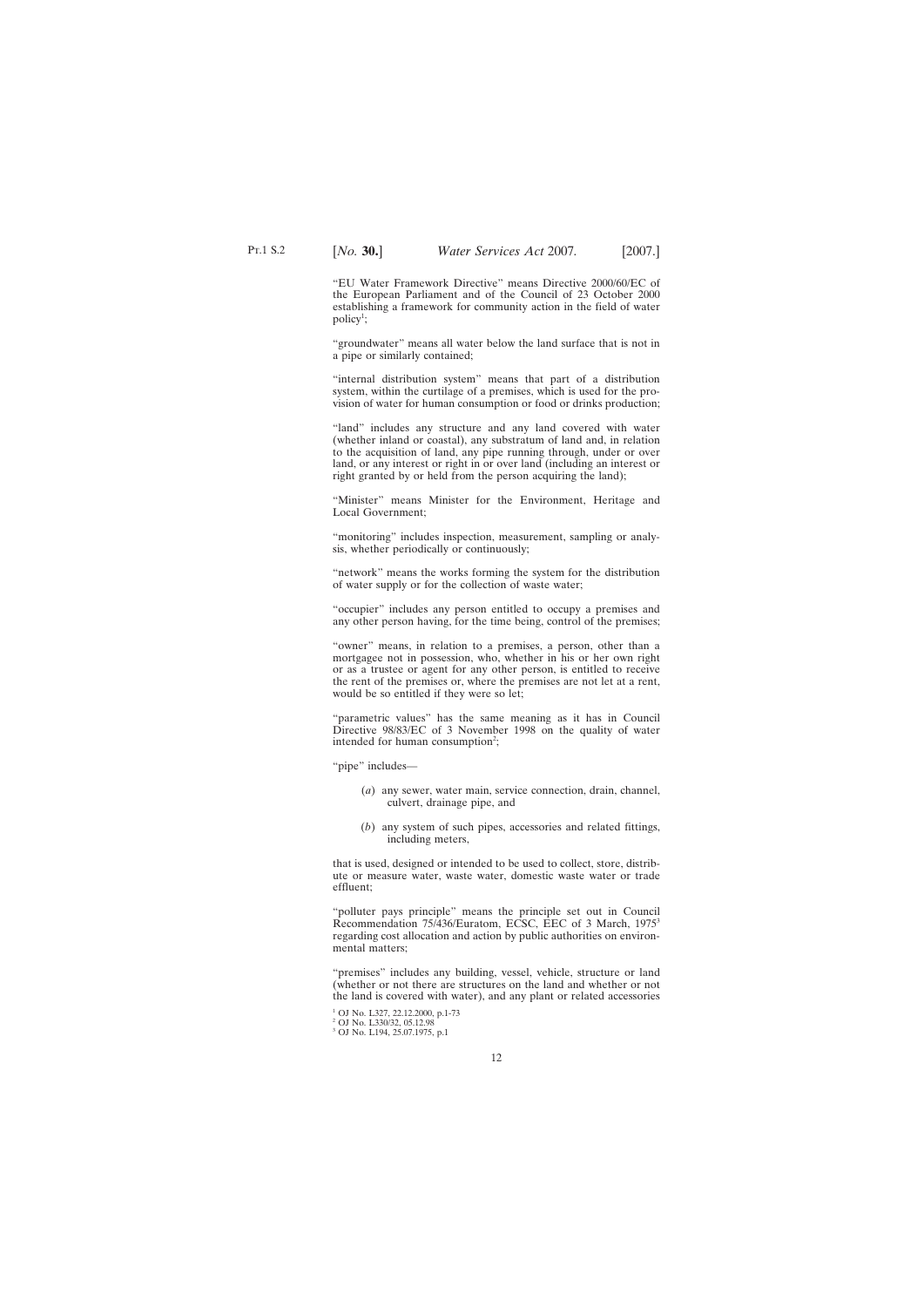on or under such land, or any hereditament of tenure, together with any out-buildings and curtilage;

"prescribe" means prescribe by regulations made by the Minister under this Act, and cognate words shall be construed accordingly;

"public authority" means:

- (*a*) a Minister of the Government;
- (*b*) a local authority within the meaning of the Act of 2001;
- (*c*) the Commissioners of Public Works in Ireland;
- (*d*) a harbour authority within the meaning of the Harbours Acts 1946 to 2005;
- (*e*) a harbour company under the Harbours Acts 1996 to 2005;
- (*f*) the Health Service Executive;
- (*g*) a board or other body (but not including a company under the Companies Acts) established by or under statute;
- (*h*) a company under the Companies Acts, in which all the shares are held—
	- (i) by or on behalf of or jointly with a Minister of the Government,
	- (ii) by directors appointed by a Minister of the Government, or
	- (iii) by a board, company or other body referred to in *paragraph (g)* or *subparagraph (i)* or *(ii)*,
		- or
- (*i*) any other person as may be prescribed by regulations made by the Minister for the purposes of any provision of this Act;

"service connection" means a water supply pipe or drainage pipe, together with any accessories and related fittings, extending from a waterworks or waste water works to the outer edge of the boundary to the curtilage of a premises, and used, or to be used as the case may be, for the purpose of connecting one or more premises with a waterworks or waste water works, and, where used or to be used for connecting more than one such premises it shall extend to the outer edge of the boundary to the curtilage of the premises which is furthermost from the said waterworks or waste water works;

"sewage" and "sewage effluent" have the meanings assigned to them by the Act of 1977;

"sewer" means drainage pipes and sewers of every description, including storm water sewers, owned by, vested in or controlled by a water services authority, an authorised provider of water services or a person providing water services jointly with or on behalf of a water services authority or an authorised provider of water services, but does not include a drain or service connection;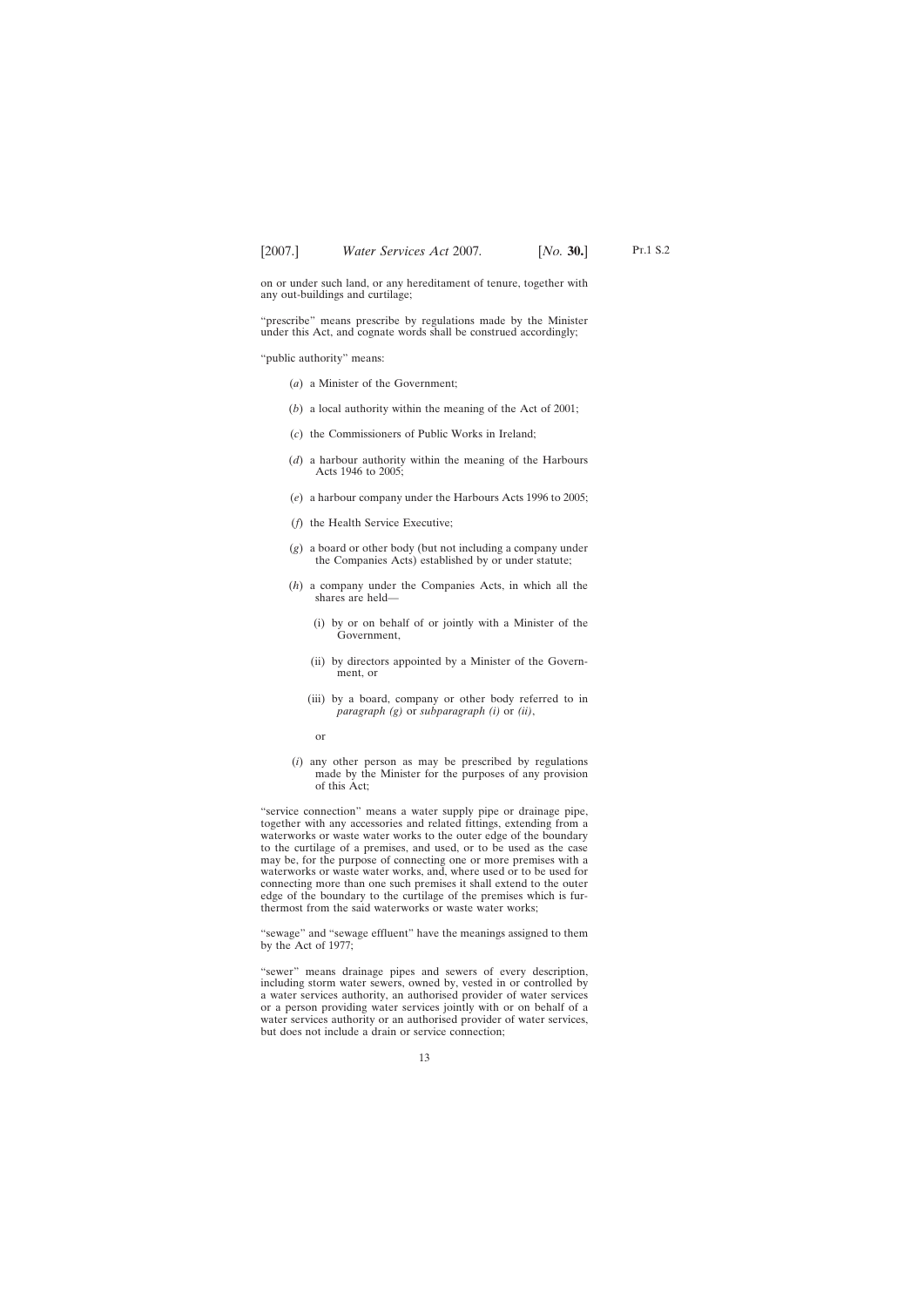"source" means any lake, pool, river, pond, stream, impoundment, spring or aquifer from which water is or at any time may be obtained;

"storm water" means run-off rainwater that enters any pipe;

"structure" means any building, erection, structure, excavation, or other thing constructed, erected, or made on, in or under any land, or any part of a structure so defined, and, where the context so admits, includes the land on, in, or under which the structure is situated;

"surface water" means all rainwater or other water that is not in a pipe, but is on the surface of the land;

"technical requirements", in relation to a pipe and its fittings, means the appropriate capacity for the anticipated level of usage of the pipe, taking account of the standard sizes in which pipes and fittings are generally manufactured;

"trade" includes agriculture, aquaculture and any scientific research or experiment;

"trade effluent" means effluent from any works, apparatus, plant or drainage pipe used for the disposal to a waste water works of any liquid (whether treated or untreated), either with or without particles of matter in suspension therein, which is discharged from premises used for carrying on any trade or industry (including mining), but does not include domestic waste water or storm water;

"treatment systems" includes systems involving physical, chemical, biological or thermal processes, or combinations of processes, utilised for treatment of water or waste water, or the sludge derived therefrom;

"urban waste water" means domestic waste water or the mixture of domestic waste water with industrial waste water;

"waste water" means sewage, storm water or other effluent discharged, or to be discharged, to a drain, service connection or sewer;

"waste water works" means sewers and their accessories, and all other associated physical elements used for collection, storage or treatment of waste water, and any related land, which are owned by, vested in, controlled or used by any person providing or intending to provide water services;

"water main" means water supply pipes owned by, vested in or controlled by a water services authority, an authorised provider of water services or a person providing water services jointly with or on behalf of a water services authority or an authorised provider of water services, but does not include pipes, fittings and appliances to which the words "distribution system" or "service connection" interpreted in this section apply;

"water services" means all services, including the provision of water intended for human consumption, which provide storage, treatment or distribution of surface water, groundwater or water supplied by a water services authority, or waste water collection, storage, treatment or disposal, but does not include—

(*a*) provision by a person of pipes and related accessories for the distribution of water, or collection of waste water, to facilitate the subsequent connection by a provider of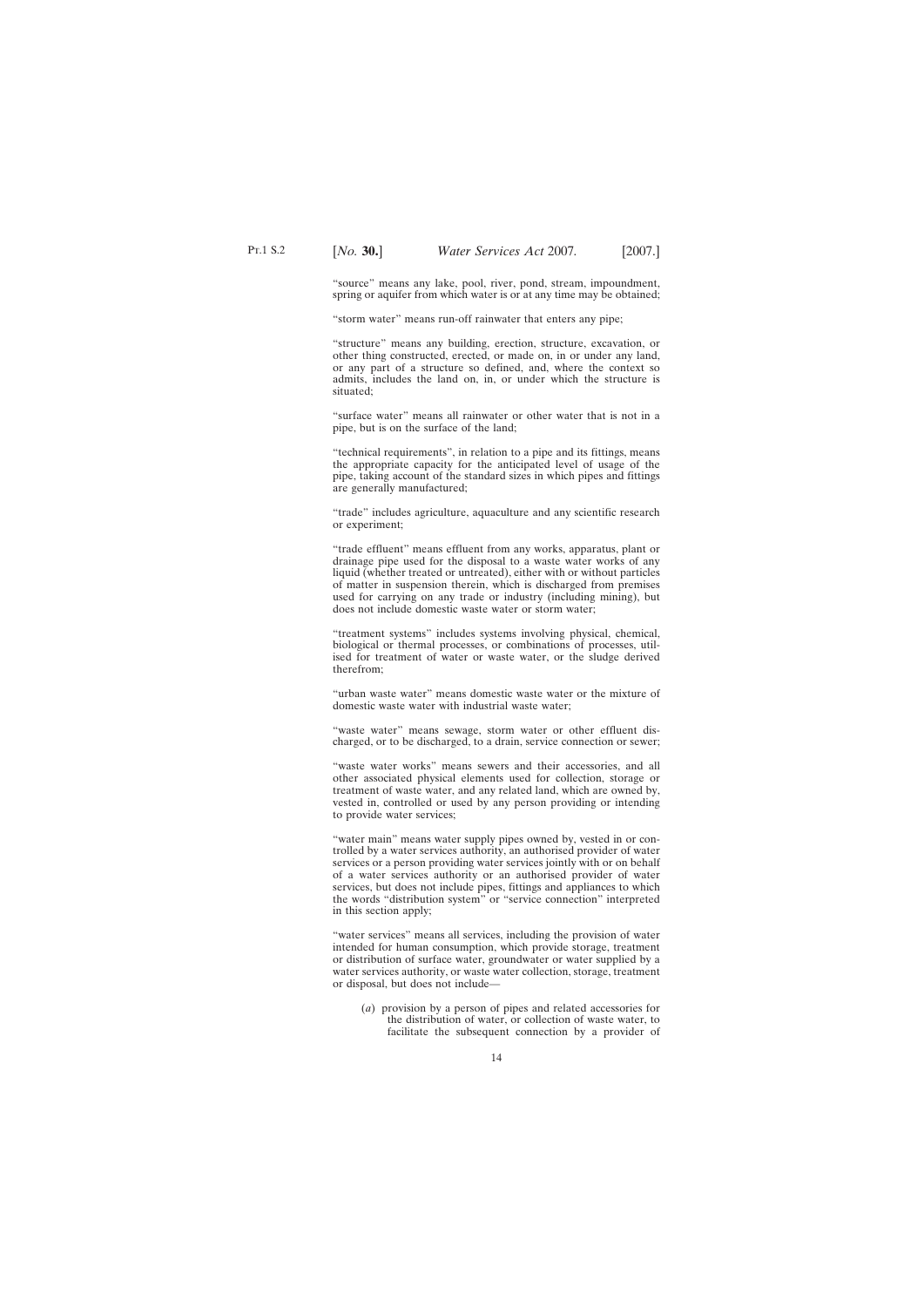water services of another person to a water supply or waste water collection service, and

<span id="page-14-0"></span>(*b*) such other exemptions as the Minister may prescribe, for the purposes of the application of licensing provisions under *Part 6*;

"water services authority" means a County Council or a City Council as defined in the Act of 2001, and, subject to such exceptions as may be prescribed, and where the context permits, any references to a sanitary authority or local authority in any legislation, in so far as it relates to functions of that authority in relation to water services, shall be regarded as a reference to a water services authority;

"waters" has the meaning assigned to it by the Act of 1977;

"waterworks" means water sources, water mains and their accessories, and all other associated physical elements used for the abstraction, treatment, storage or distribution of water, and any related land, which are owned by, vested in, controlled or used by any person providing or intending to provide water services;

"works" except where the context otherwise requires includes waterworks and waste water works.

(2) A reference in this Act to contravention of a provision includes, where appropriate, a reference to refusal or failure to comply with that provision.

(3) A reference in this Act to the provision of a service shall be construed as including references to the rendering, the supply, the grant, the issue or provision otherwise of the service, and kindred words shall be construed accordingly.

**3**.—This Act comes into operation on such day or days as, by order Commencement. or orders made by the Minister under this section, may be fixed either generally or with reference to a particular purpose or provision and different days may be so fixed for different purposes and different provisions.

**4**.—(1) The Acts specified in *Schedule 1* are repealed to the extent Repeals and specified in *column 3* of that Schedule opposite the mention of the revocation. Act concerned.

(2) Article 9 of the Urban Waste Water Treatment Regulations 2001 (S.I. No. 254 of 2001) is revoked.

**5.**—The purpose for which this Act is enacted includes giving Directives. effect to so much of the following as relates to water services:

- (*a*) Directive 2004/22/EC of the European Parliament and of the Council of 31 March 2004 on measuring instruments<sup>4</sup>;
- (*b*) Directive 2001/42/EC of the European Parliament and of the Council of 27 June 2001 on the assessment of the effects of certain plans and programmes on the environment<sup>5</sup>;

4 OJ No. L135/1, 30.04.2004 5 OJ No. L197/30, 21.07.2001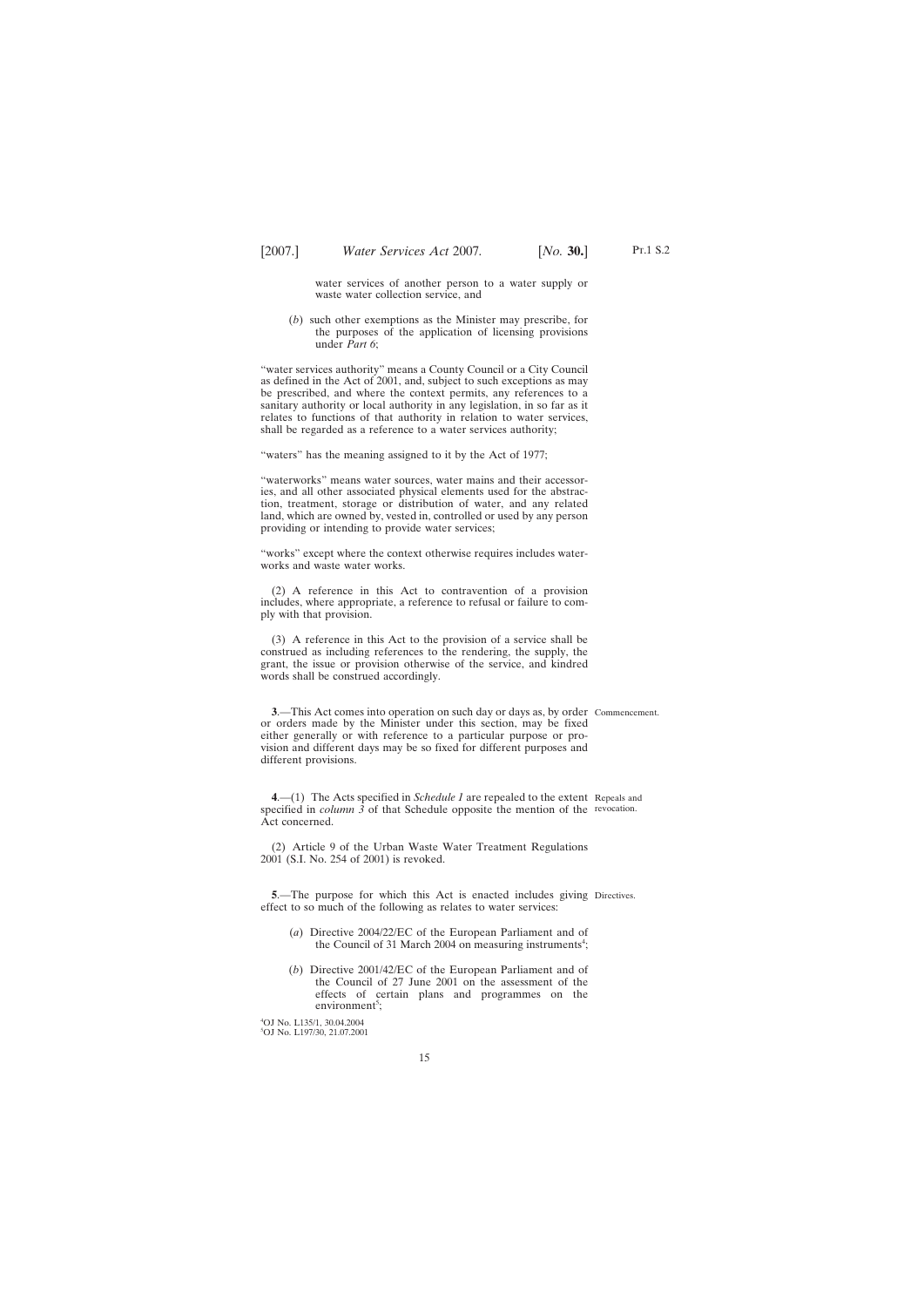- <span id="page-15-0"></span>(*c*) Directive 2000/60/EC of the European Parliament and of the Council of 23 October 2000 establishing a framework for Community action in the field of water policy<sup>6</sup>;
- (*d*) Council Directive 98/83/EC of 3 November 1998 on the quality of water intended for human consumption<sup>7</sup>;
- (*e*) Commission Directive 98/15/EC of 27 February 1998 amending Council Directive 91/271/EEC with respect to certain requirements established in Annex 1 thereof<sup>8</sup>;
- (*f*) Council Directive 91/676/EEC of 12 December 1991 concerning the protection of waters against pollution caused by nitrates from agricultural sources<sup>9</sup>;
- (*g*) Council Directive 91/271/EEC of 21 May 1991 concerning urban waste water treatment<sup>10</sup>;
- (*h*) Council Directive 86/278/EEC of 12 June 1986 on the protection of the environment, and in particular of the soil, when sewage sludge is used in agriculture<sup>11</sup>;
- (*i*) Council Directive 80/68/EEC of 17 December 1979 on the protection of groundwater against pollution caused by certain dangerous substances $^{12}$ ;
- (*j*) Council Directive 76/464/EEC of 4 May 1976 on pollution caused by certain dangerous substances discharged into the aquatic environment of the Community<sup>13</sup>.

Provision of information.

**6**.—(1) The Minister, a water services authority or any prescribed person may, for the purposes of discharging his or her or its functions under this Act, by notice in writing given to or served on a person who is-

- (*a*) providing water services,
- (*b*) making, causing or permitting a discharge to a drain, service connection or waste water works, or
- (*c*) in receipt of a water supply,

require the person to keep such records or to give to the Minister, a water services authority or other prescribed person, in writing or otherwise as may be specified, within such period (being not less than 14 days) beginning on the date of the giving or serving of the notice as may be specified in the notice, such particulars as may be so specified in relation to any of those activities or practices, and such other information (if any) as he or she or it may consider necessary for the purposes of those functions.

- (2) A person who—
	- (*a*) fails or refuses to comply with a requirement in a notice under this section,

6 OJ No. L327/1, 22.12.2000 7 OJ No. L330/32, 05.12.1998 8 OJ No. L67/29, 07.03.1998 9 OJ No. L375/1, 31.12.1991 10OJ No. L135/40, 30.05.1991 <sup>11</sup>OJ No. L181/6, 04.07.1986 12OJ No. L20/43, 26.01.1980 13OJ No. L129/23, 18.05.1976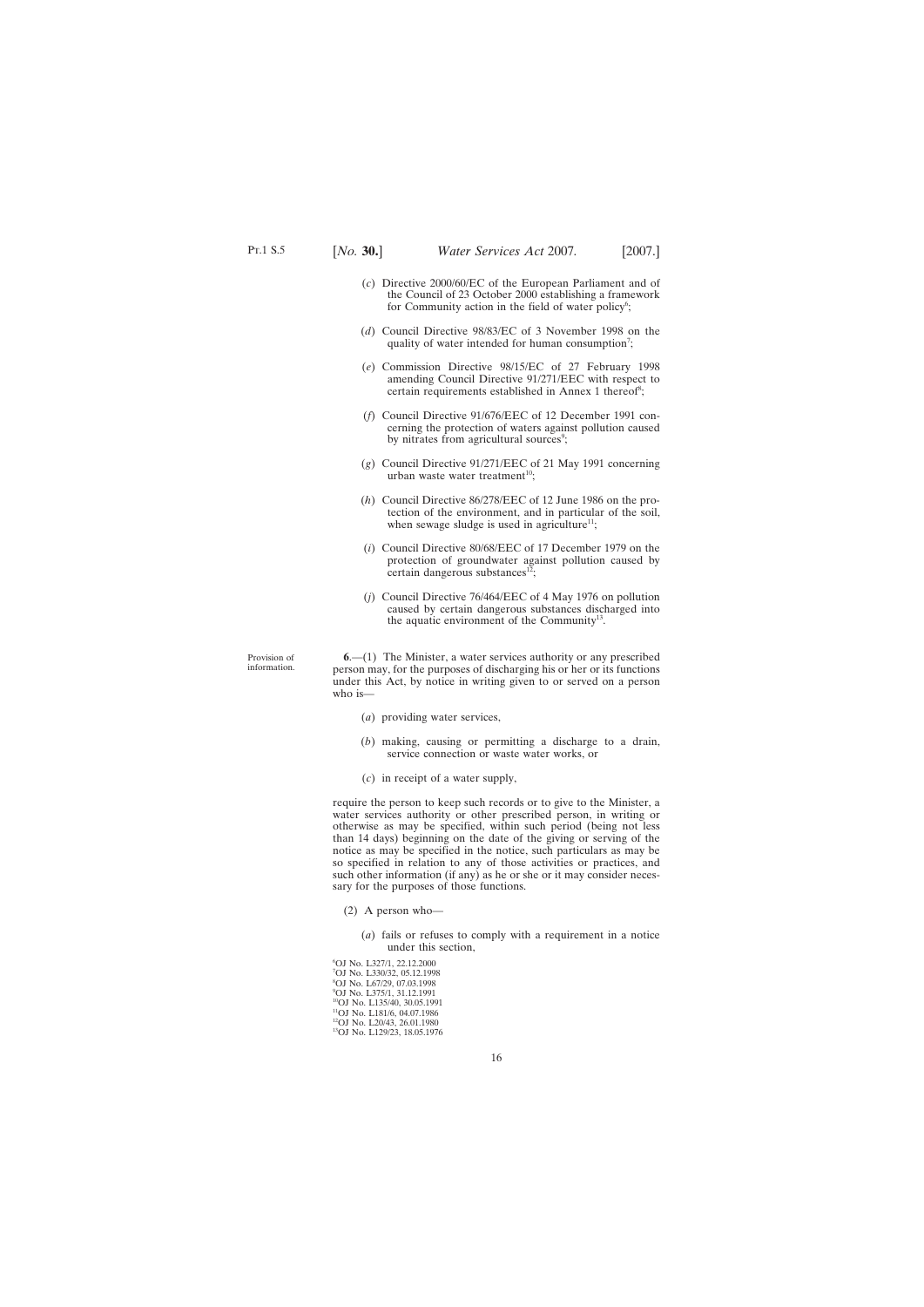Pt.1 S.6

- (*b*) in purported compliance with such a requirement gives to the Minister, a water services authority or other prescribed body information that, to his or her knowledge, is false or is misleading in a material respect, or
- (*c*) in relation to an application for a licence or consent, or to an application for financial assistance, or to the provision of any information required under this Act or any regulations thereunder provides information which is to his or her knowledge false or misleading,

commits an offence.

(3) Where a person is convicted of an offence under this section in relation to the provision of false or misleading information in connection with an application for a licence under this Act, any licence issued to that person consequent on the application to which the information was furnished shall stand revoked from the date of the conviction.

(4) Without prejudice to *section 19(1)(f)*, the Minister may make regulations in relation to the provision of information or documents in electronic form by any person for the purposes of this Act.

(5) Without prejudice to the generality of *subsection (4)*, regulations under this section may—

- (*a*) provide for—
	- (i) specification of the circumstances in which information or documents may be provided in electronic form,
	- (ii) related technical and procedural requirements,
	- (iii) consent to the giving or receipt of information in electronic form,
	- (iv) retention and reproduction of information or documents given in electronic form, or
	- (v) related and ancillary matters, and
- (*b*) apply to a particular class or classes of information or document, or for a particular period.

(6) *Subsection (4)* applies without prejudice to any other enactment requiring or permitting documents or other information to be given, retained or produced, as the case may be, in accordance with specified procedural requirements or particular information technology.

(7) In this section, "electronic form" means information that is generated, communicated, processed, sent, received, recorded, stored or displayed by electronic means and is capable of being used to make a legible copy or reproduction of that communicated information, but does not include information communicated in the form of speech and such electronic means includes electrical, digital, magnetic, optical, electro-magnetic, biometric, photonic and any other form of related technology.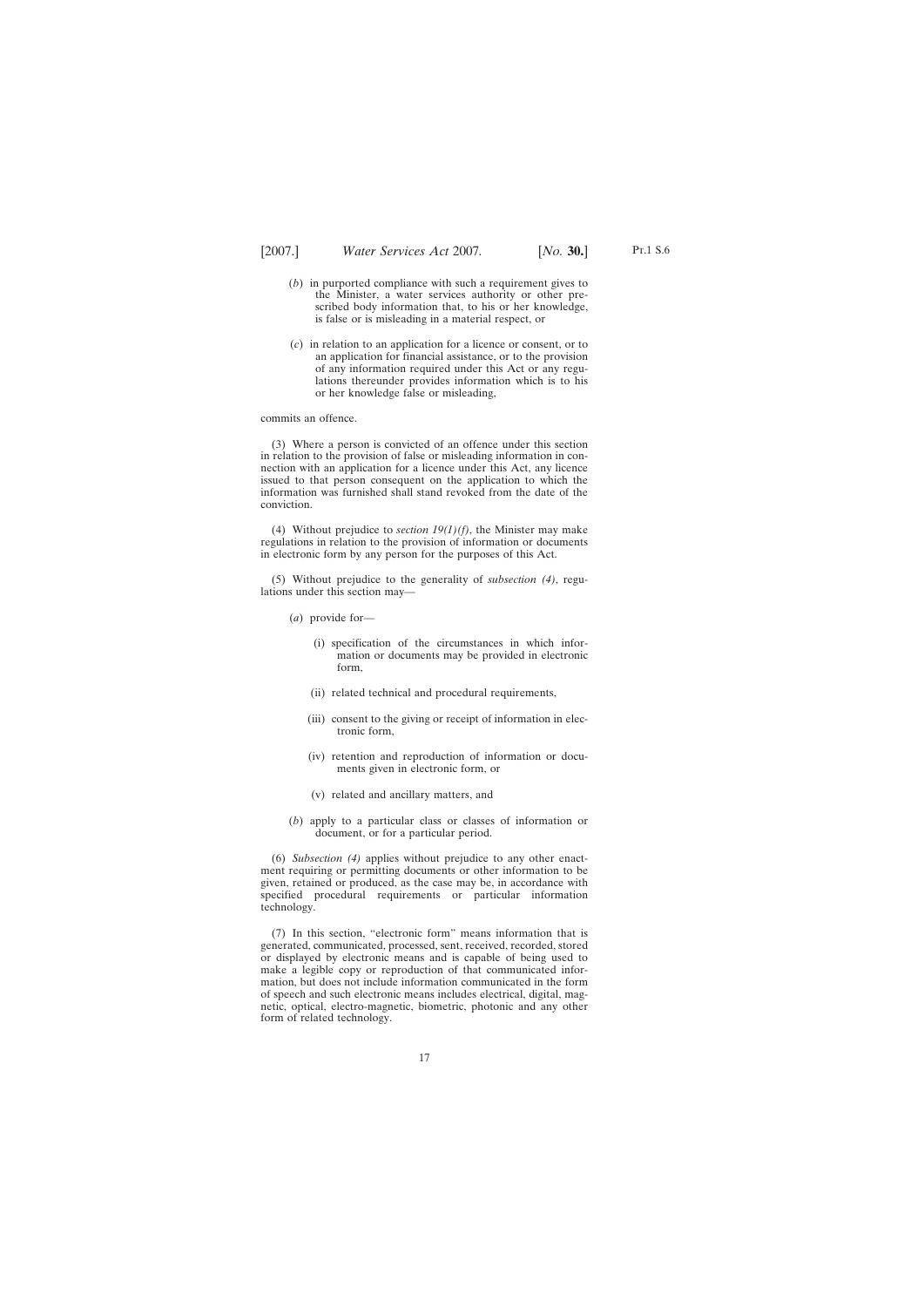<span id="page-17-0"></span>Obligation to give information on ownership.

**7.**—(1) A water services authority or other prescribed person may for any purposes connected with this Act, by notice in writing, require the occupier of any land or any person receiving, whether for himself or herself or for another, rent from any land to inform it or him or her within a specified period ending not less than 14 days after being so required, of particulars of—

- (*a*) the estate,
- (*b*) interest or right by virtue of which he or she occupies such land or receives such rent, as the case may be, and
- (*c*) the name and address (so far as known to him or her) of every person who to his or her knowledge has an estate or interest in or right over or in respect of such land.

(2) A person who is required to provide any particulars under *subsection (1)* who—

- (*a*) fails to provide those particulars within the specified period, or
- (*b*) when stating such particulars makes a statement which to his or her knowledge is false or misleading in a material respect,

commits an offence.

Offences and penalties.

**8**.—(1) A person who commits an offence under *section 19(4)* or  $56(20)$  is liable on summary conviction to a fine not exceeding  $\epsilon$ 100.

(2) A person who commits an offence under *section 7(2)*, *30(7)(b)*, *30(10)*, *42(9)(a)*, *43(17)*, *45*, *49(6)*, *56(4)*, *56(15)*, *56(18)*, *62(8)*, *72(6)*, *74(4)(b)*, *80(6)* or *104(12)* is liable on summary conviction to a fine not exceeding  $\epsilon$ 5,000.

(3) A person who commits an offence under *section 6(2)*, *33(3)*, *53(1)*, *55(1)(a)*, *55(11)*, *61(1)(a)*, *61(2)*, *61(12), 63(12)(a)*, *74(1)* or *74(3)* is liable on summary conviction to a fine not exceeding  $\epsilon$ 5,000, or imprisonment for a term not exceeding 3 months, or both.

(4) A person who commits an offence under *section 12(1)*, *22(7)*, *31(15)*, *31(20)*, *32(5)*, *54(6)*, *57*, *58(4)*, *59(2)*, *60(2)*, *63(11)*, *63(17)*, *69(7)*, *70(10)* or *79(5)* is liable—

- (*a*) on summary conviction, to a fine not exceeding  $\epsilon$ 5,000, or imprisonment for a term not exceeding 3 months, or both, or
- (*b*) on conviction on indictment, to a fine not exceeding  $\text{\textsterling}15,000,000$ , or imprisonment for a term not exceeding 5 years, or both.

(5) In imposing any penalty under *subsection (2), (3) or (4)*, the court shall, in particular, have regard to the risk or extent of injury to human health or the environment arising from the act or omission constituting the offence, and to the polluter pays principle.

(6) Subject to *subsection (7)*, a court of competent jurisdiction may order up to the limit of its jurisdiction that a person guilty of an offence under this Act, in addition to any penalty imposed by the court in accordance with this section, shall carry out all necessary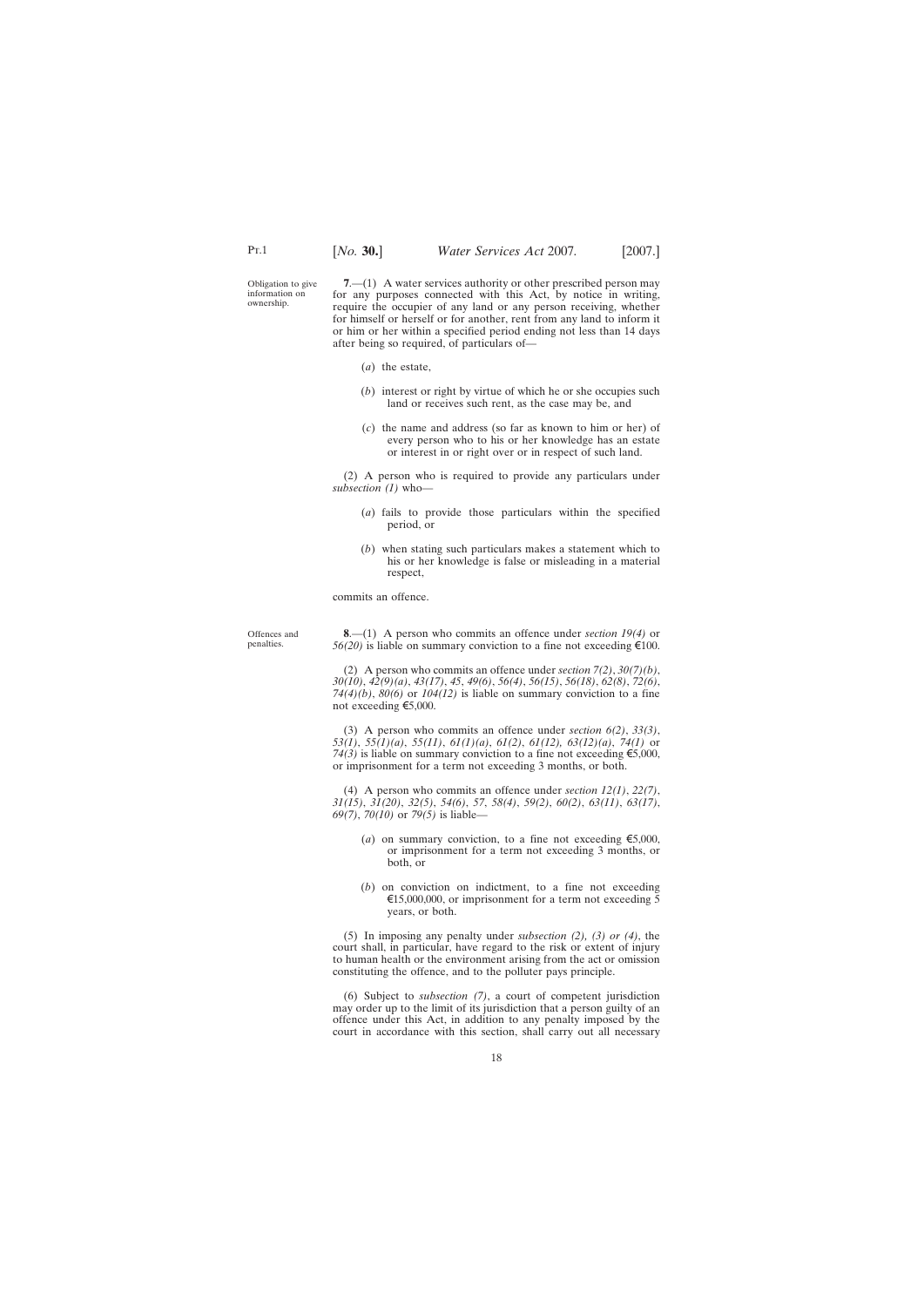Pt.1 S.8

<span id="page-18-0"></span>remedial works directed by the court to be necessary towards making good any damage caused by the offence.

(7) If the person who brought the prosecution is willing to undertake some or all of the necessary remedial work, and indicates this to the court, the court may order that the person may do that work, or arrange for it to be carried out on behalf of or jointly with that person, in lieu of the convicted party, and that the cost of the work, undertaken by the person who brought the prosecution, and agreed by the court to have been necessary work towards making good the damage caused by the offence, shall be payable by the convicted party.

**9**.—(1) Summary proceedings for an offence under this Act may Prosecution of be brought by a water services authority (whether or not the offence offences. is committed in its functional area).

(2) Notwithstanding *subsection (1)*, the Minister may, by regulations, provide that summary proceedings for an offence specified in the regulations may be brought by such person (including the Minister) as is so specified.

(3) Notwithstanding section 10(4) of the Petty Sessions (Ireland) Act 1851, summary proceedings for any offence under this Act may be commenced—

- (*a*) at any time within 12 months from the date on which the offence was committed,
- (*b*) if, at the expiry of that period, the person against whom the proceedings are to be brought is outside the State, within 6 months of the date on which he or she next enters the State, or
- (*c*) at any time within 6 months from the date on which evidence that, in the opinion of the person by whom the proceedings are brought, is sufficient to justify the bringing of the proceedings, comes to that person's knowledge,

whichever is the later, provided that no such proceedings shall be commenced later than 5 years from the date on which the offence concerned was committed.

(4) For the purpose of this section, a certificate signed by or on behalf of or jointly with the person bringing the proceedings as to the date on which evidence relating to the offence concerned came to his or her knowledge shall be *prima facie* evidence and in any legal proceedings a document purporting to be a certificate issued for the purpose of this subsection and to be so signed shall be deemed to be so signed and shall be admitted as evidence without proof of the signature of the person purporting to sign the certificate.

(5) Where two or more persons are liable by virtue of this Act for the same damage, they shall be liable jointly and severally as concurrent wrongdoers within the meaning of Part III of the Civil Liability Act 1961.

**10.**—(1) Where a person is convicted of an offence under this Act, Cost of the court shall, unless it is satisfied that there are special and substan-prosecutions.tial reasons for not doing so, order the person to pay to—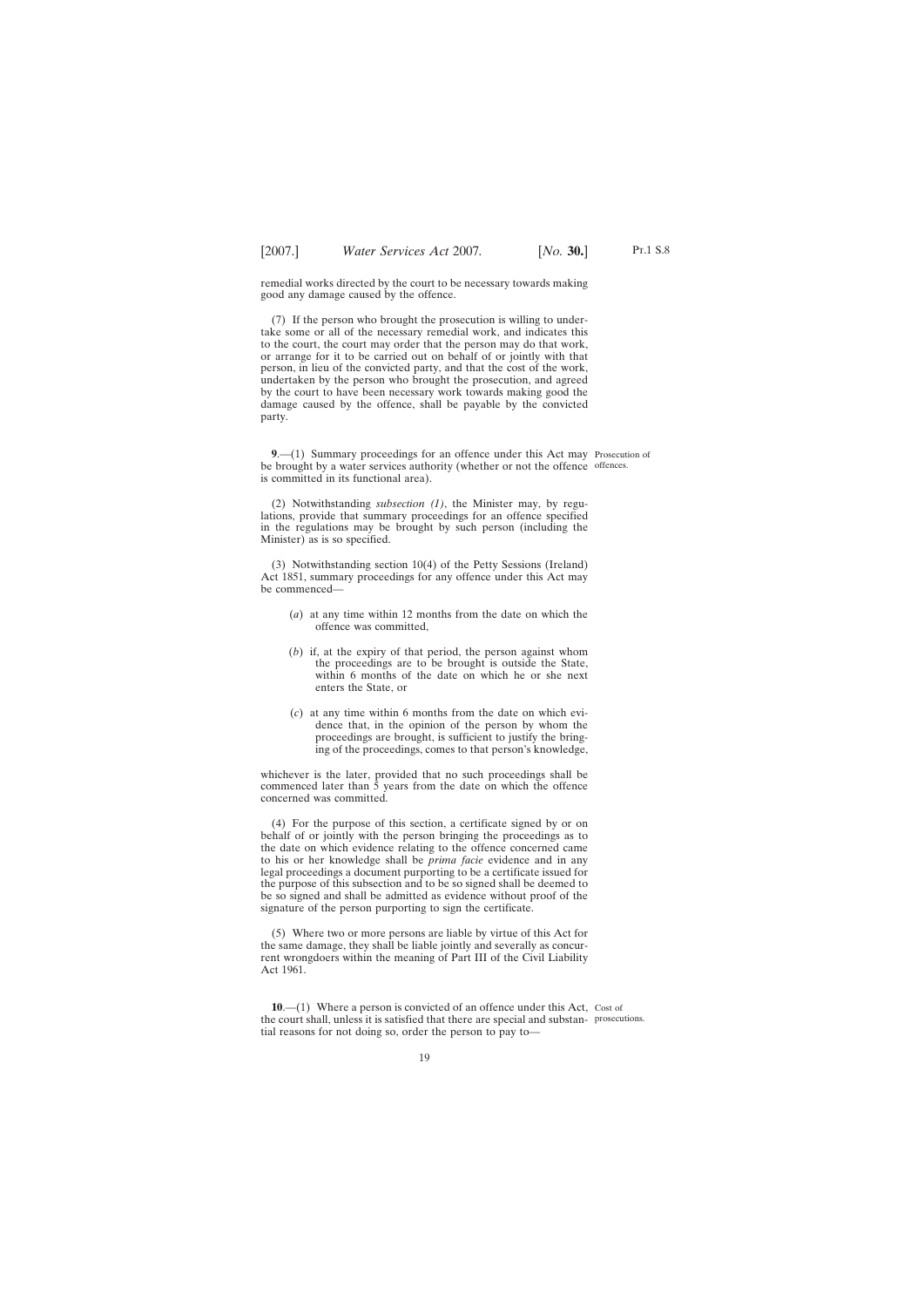- (*a*) a water services authority, or
- (*b*) another person,

<span id="page-19-0"></span>the costs and expenses, measured by the court, incurred by the water services authority or other person in relation to the investigation, detection or prosecution of the offence.

(2) Costs and expenses referred to in *subsection (1)* may include costs and expenses incurred in relation to any one or more of the following:

- (*a*) the taking of samples;
- (*b*) the carrying out of tests;
- (*c*) examinations and analyses; and
- (*d*) the remuneration and other expenses of directors, employees, consultants and advisers.

Payment of certain fines to prosecuting authorities.

**11**.—(1) Where a court imposes a fine or affirms or varies a fine imposed by another court for an offence under this Act, it shall, on the application of the water services authority which brought the prosecution, or person specified under regulations made under *section 9(2)* as the case may be (made before the time of such imposition, affirmation or variation), provide by order for the payment of the amount of the fine to the water services authority or other person.

(2) Payment to be paid under *subsection (1)* may be enforced by the water services authority or person specified under regulations made under *section 9(2)* as if it were due on foot of a decree or order made by the court in civil proceedings.

Obstruction.

- **12.**—(1) A person who obstructs or interferes with—
	- (*a*) the exercise by a water services authority or any other prescribed person of powers vested in it or him or her under, or by virtue of, this Act, or
	- (*b*) the compliance by any person, including the owner or occupier of a premises, with the provisions of this Act or of any notice, direction or order issued under it,

commits an offence.

(2) The owner or occupier of a premises to which *subsection (1)(b)* applies may apply to a court of competent jurisdiction for an order against the person who is causing the obstruction or interference referred to in *subsection (1)* directing that person to cease the obstruction or interference complained of.

(3) An order under *subsection (2)*, or the refusal of an order under that subsection, shall not affect any requirement or obligation under this Act on an owner or occupier or other relevant person.

Onus of proof. **13**.—In any prosecution for an offence under this Act the onus of proving the existence of any licence or exemption shall be on the person seeking to avail of it.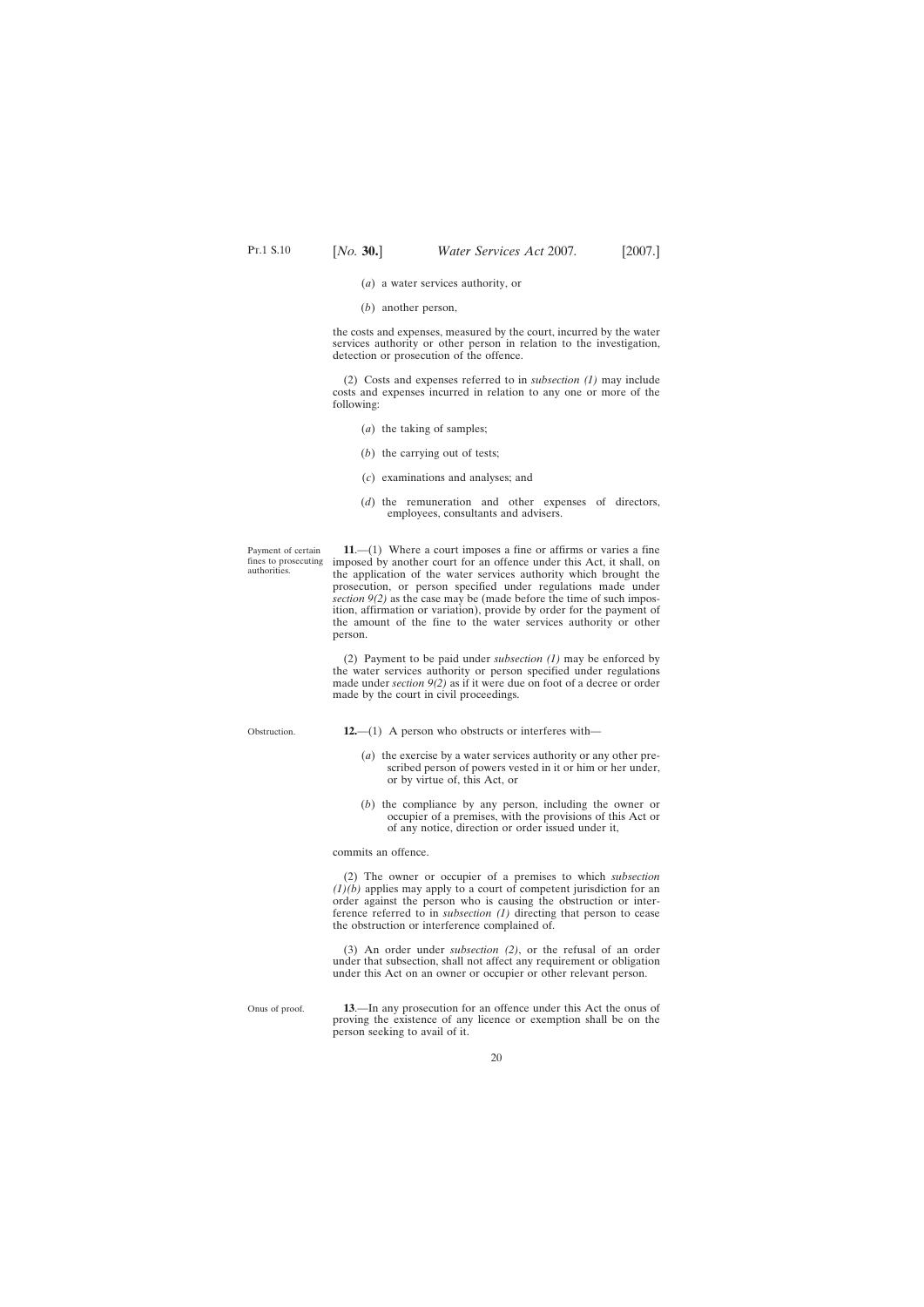(2) Where the affairs of a body corporate are managed by its members, *subsection (1)* shall apply in relation to the acts and defaults of a member in connection with his or her functions of management as if he or she were a director of the body corporate.

<span id="page-20-0"></span>ished as if he or she were guilty of the first-mentioned offence.

**15.**—The expenses incurred by the Minister in administering this Expenses of Act shall, to such extent as may be sanctioned by the Minister for Minister. Finance, be paid out of moneys provided by the Oireachtas.

16.—The Minister may, for the purposes of this Act, as he or she Grants by Minister. sees fit and in accordance with such conditions as he or she may determine, make grants out of moneys provided by the Oireachtas to—

- (*a*) a water services authority,
- (*b*) any person providing or intending to provide water services,
- (*c*) an organisation which represents or promotes the formation of co-operative groups or voluntary associations,
- (*d*) an organisation which conducts research or provides information, advice or training related to water services, or
- (*e*) any other person.

**17.**—(1) The Minister may, for the purposes of this Act, as he or Schemes of she sees fit and in accordance with any regulations made under this financial assistance.section, make schemes of financial assistance to any person.

(2) The Minister may make regulations for the purposes of this section and, without prejudice to the generality of the foregoing, regulations under this section may provide for—

- (*a*) the objective or purpose of a scheme,
- (*b*) the appointment of an administrator of a scheme,
- (*c*) the specification of the amounts of financial assistance,
- (*d*) the methods of determining financial assistance,
- (*e*) the monitoring, reporting and accounting arrangements,
- (*f*) application procedures,
- (*g*) eligibility criteria,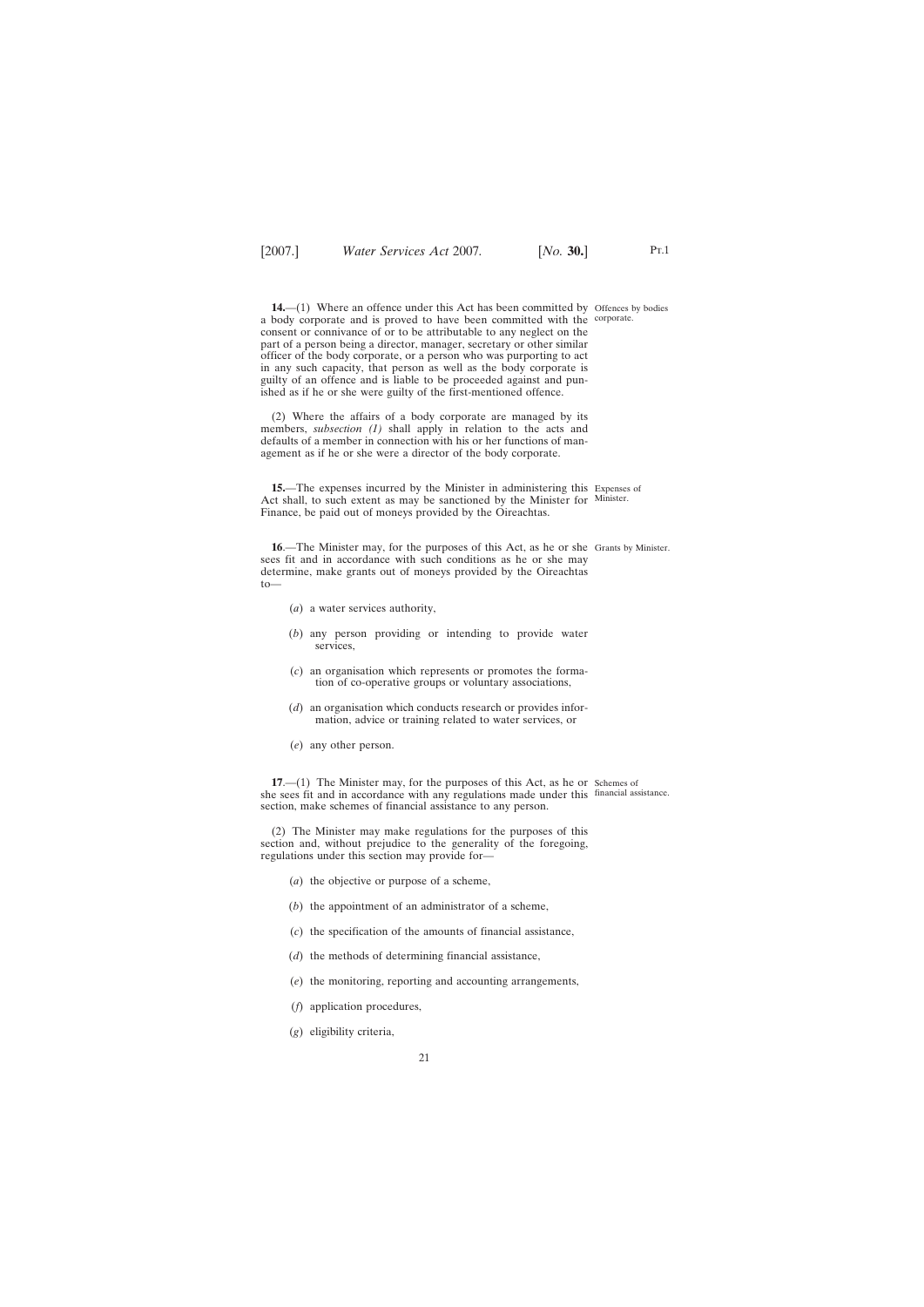- <span id="page-21-0"></span>(*h*) compliance with relevant taxation requirements,
- (*i*) general administrative procedures,
- (*j*) the recovery of payments of financial assistance, or
- (*k*) any consequential or ancillary matters necessary for the proper functioning of a scheme.

(3) The Minister may make a scheme amending or revoking a scheme under this section.

Regulations, orders and directions.

**18**.—(1) The Minister may make regulations for the purposes of this Act, including regulations for prescribing any matter or thing which is referred to in this Act as prescribed or to be prescribed or for the purpose of enabling any provision of this Act to have full effect.

(2) Regulations made under this Act may make different provisions, including provision for different requirements or exemptions, in relation to different areas, different circumstances, different classes of persons or water services or other activities.

(3) Without prejudice to any other provision of this Act, a regulation or order under this Act may provide for such incidental, consequential, supplementary or transitional provisions (including provisions for the purpose of securing the continuity of any provision of this Act with any provision of any other Act or instrument repealed, revoked, amended or otherwise affected by this Act or by any regulation or order made under it) as may appear to the Minister to be appropriate for the purposes of this Act or any regulations or order made under it.

(4) Every regulation made by the Minister under this Act shall be laid before each House of the Oireachtas as soon as may be after it is made, and if a resolution annulling the regulation is passed by either House within the next 21 days on which that House has sat after the regulation has been laid before it, the regulation shall be annulled accordingly, but without prejudice to the validity of anything previously done thereunder.

Service of notices. **19.**—(1) Any notice, or other document or thing, required to be served or given by, or under, this Act shall be addressed to the person concerned and served or given in any of the following ways: (*a*) by addressing it to the person by name and delivering it to him or her; (*b*) by leaving it at the address at which the person ordinarily

- resides or carries on business;
- (*c*) by sending it by post in a prepaid registered letter addressed to him or her at the address at which he or she ordinarily resides or carries on business;
- (*d*) if an address for the service of notices has been furnished by the person, by leaving it at, or sending it by prepaid registered post addressed to him or her to, that address;
- (*e*) where the address at which the person ordinarily resides or carries on business cannot be ascertained by reasonable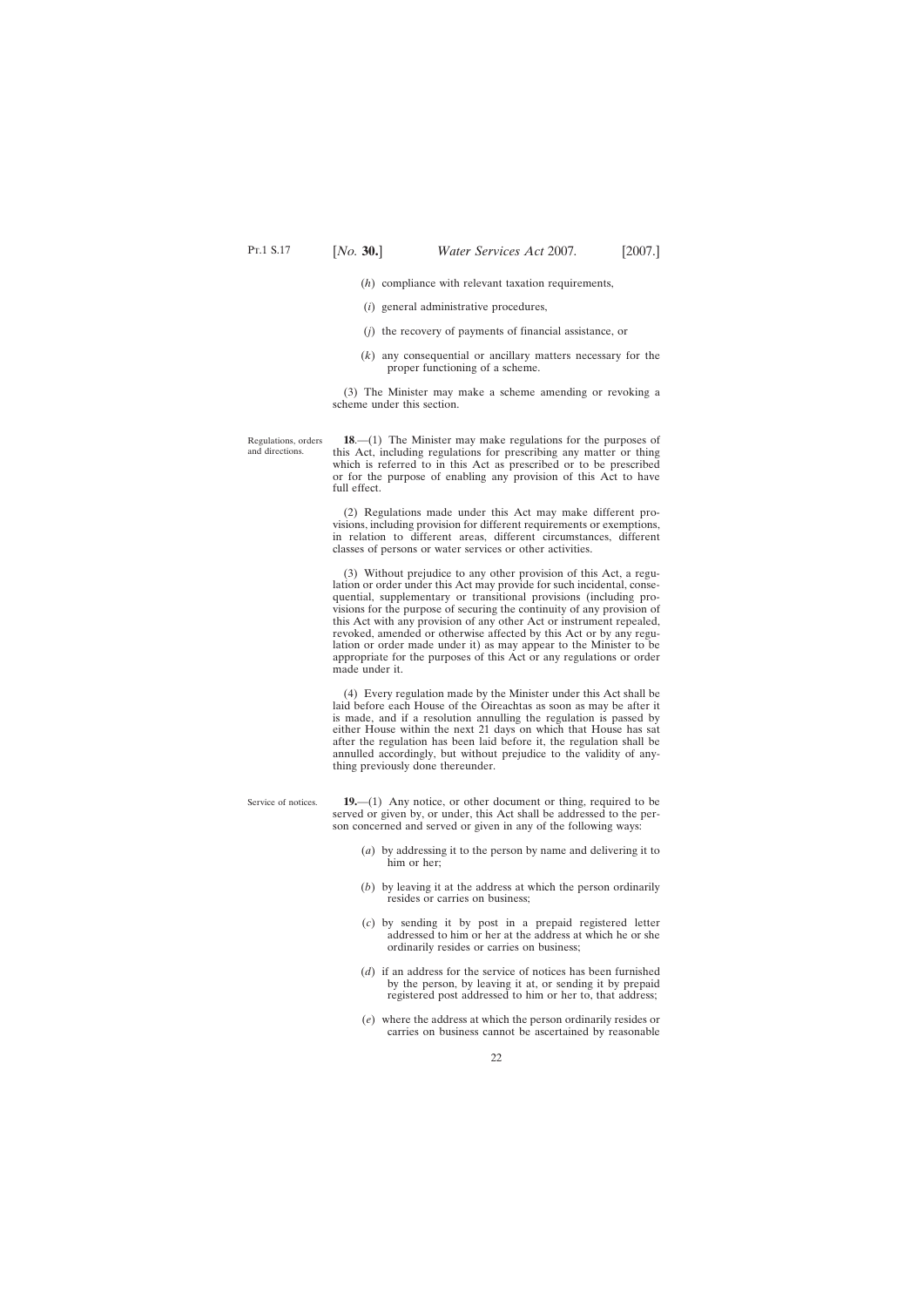<span id="page-22-0"></span>inquiry and the notice is required to be served on, or given to, him or her in respect of any premises, by delivering it to a person over 16 years of age resident in or employed on the premises, or by affixing it in a conspicuous position on or near the premises; or

(*f*) where there is a facility for receiving a copy of the notice by electronic mail or a facsimile of the notice by electronic means at the address at which the person ordinarily resides or carries on business, by transmitting a copy of the notice by electronic mail or a facsimile of the notice by such means to that address, provided that the notice is also served or given in any of the other ways referred to in this subsection other than this paragraph.

(2) Where the name of the person concerned cannot be ascertained by reasonable inquiry a notice under this Act may be addressed to "the occupier", "the owner" or "the person in charge" as the case may be.

(3) For the purpose of this section a company registered under the Companies Acts shall be deemed to be ordinarily resident at its registered office, and every other body corporate and every unincorporated body shall be deemed to be ordinarily resident at its principal office or place of business.

(4) A person who, at any time during the period of 3 months after a notice is affixed under *subsection (1)(e)* removes, damages or defaces the notice without lawful authority, commits an offence.

(5) Without prejudice to *section 20* and for the purpose of a notice under *section 43(13)*, *92(2)* or *97(1)*—

- (*a*) where the name of the person concerned cannot be ascertained by reasonable inquiry, the notice may be addressed (however expressed) to—
	- (i) the person who owns or has control over the land or pipe referred to in the notice, or
	- (ii) the person who is responsible for the maintenance, repair or renewal of the land or pipe referred to in the notice,
- (*b*) where the address of any person to whom a notice under *section 43(13), 92(2) or 97(1)* is directed cannot be ascertained by reasonable inquiry, then service of the notice may be effected by—
	- (i) publication of the notice in *Iris Oifigiu´il*,
	- (ii) affixing a copy of the notice in a conspicuous position at or near the location at which the work referred to in the notice is to be carried out, and
	- (iii) publication of the notice in a newspaper circulating in the area in which the land or pipe referred to in the notice is located.

**20**.—Whenever in any proceedings under this Act it is necessary Owners, occupiers, to mention the occupier or owner of any premises it shall be etc.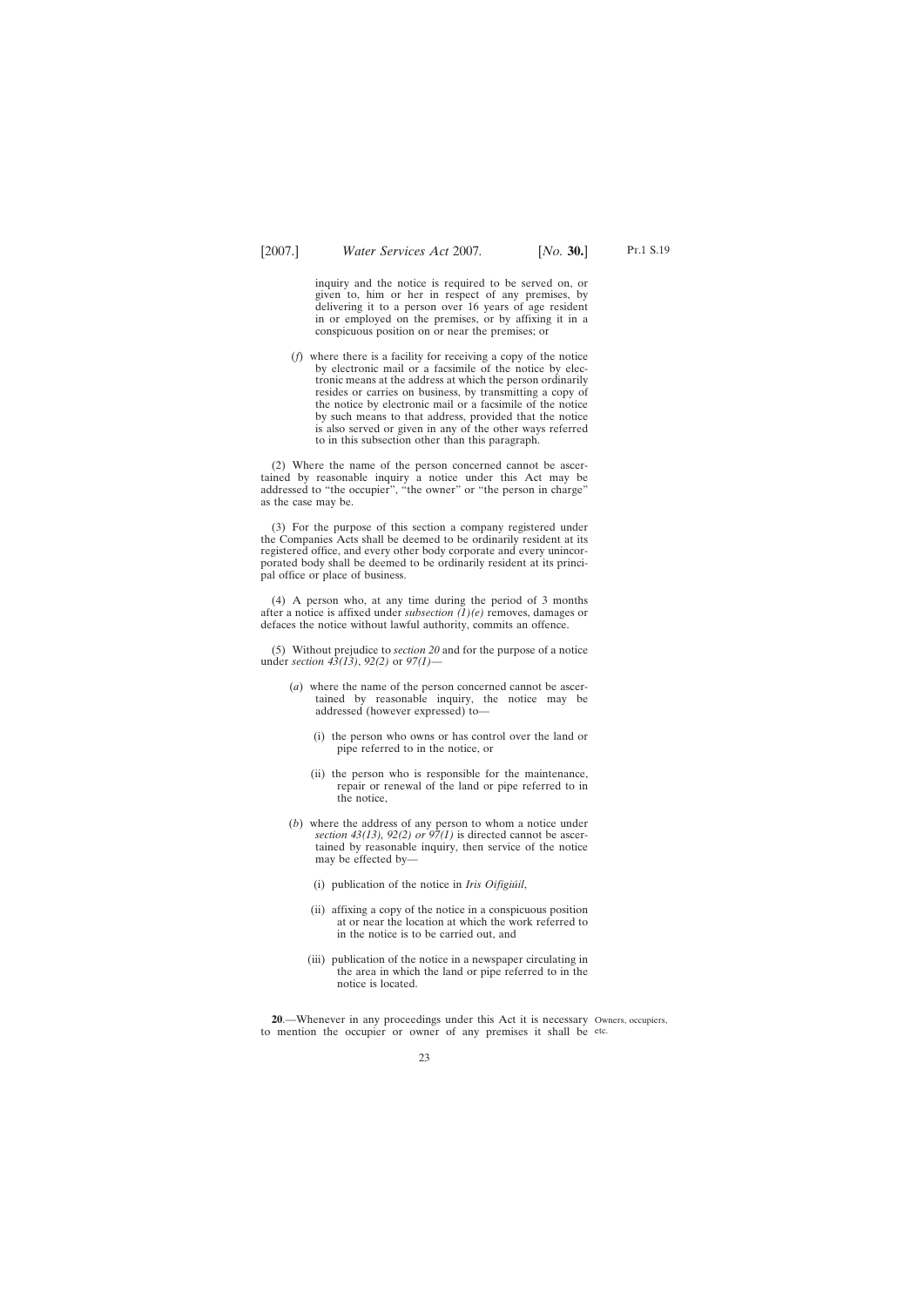sufficient to designate him or her as "occupier" or "owner" of the premises without further description.

<span id="page-23-0"></span>Powers of examination, investigation and survey.

**21**.—A water services authority, and any other person who may be prescribed functions under the Act, shall have all such powers of examination, investigation and survey as may be necessary for the performance of their functions in relation to this Act.

Powers of authorised persons.

**22**.—(1) The Minister, or a water services authority, or such other person as may be prescribed, may appoint a person to be an authorised person for the purposes of this Act.

(2) An authorised person may, for any purpose connected with this Act—

- (*a*) at all reasonable times, or at any time if he or she has reasonable grounds for believing that there is or may be a risk to human health or the environment arising from the carrying on of a water services activity at a premises, enter any premises and bring onto those premises such other persons (including a member of the Garda Síochána) or equipment as he or she may consider necessary, or
- (*b*) at any time if he or she has reasonable grounds for suspecting there may be a risk to human health or the environment, or that an offence under this Act is being or is about to be committed, halt and board any vehicle and require the driver of the vehicle to take it to a place designated by the authorised person, and such a vehicle may be detained at that place by the authorised person for such period as he or she may consider necessary, or
- (*c*) enter and inspect any premises for the purposes of obtaining any information which the Minister, the water services authority or other prescribed person, as the case may be, may require, or of performing a function under this Act.

(3) An authorised person shall not, other than with the consent of the occupier, enter into a private dwelling under this section unless he or she has obtained a warrant from the District Court under *subsection (8)* authorising such entry.

(4) Every authorised person shall be furnished with a certificate of his or her appointment and, when exercising any power conferred on him or her by or under this Act, the authorised person shall, if requested by any person affected, produce the certificate to that person.

(5) Whenever an authorised person enters any premises or boards any vehicle, under this section, he or she may—

- (*a*) take photographs and carry out inspections,
- (*b*) carry out tests and take samples,
- (*c*) monitor any effluent, including trade effluent or other matter which is contained in or discharged from a premises,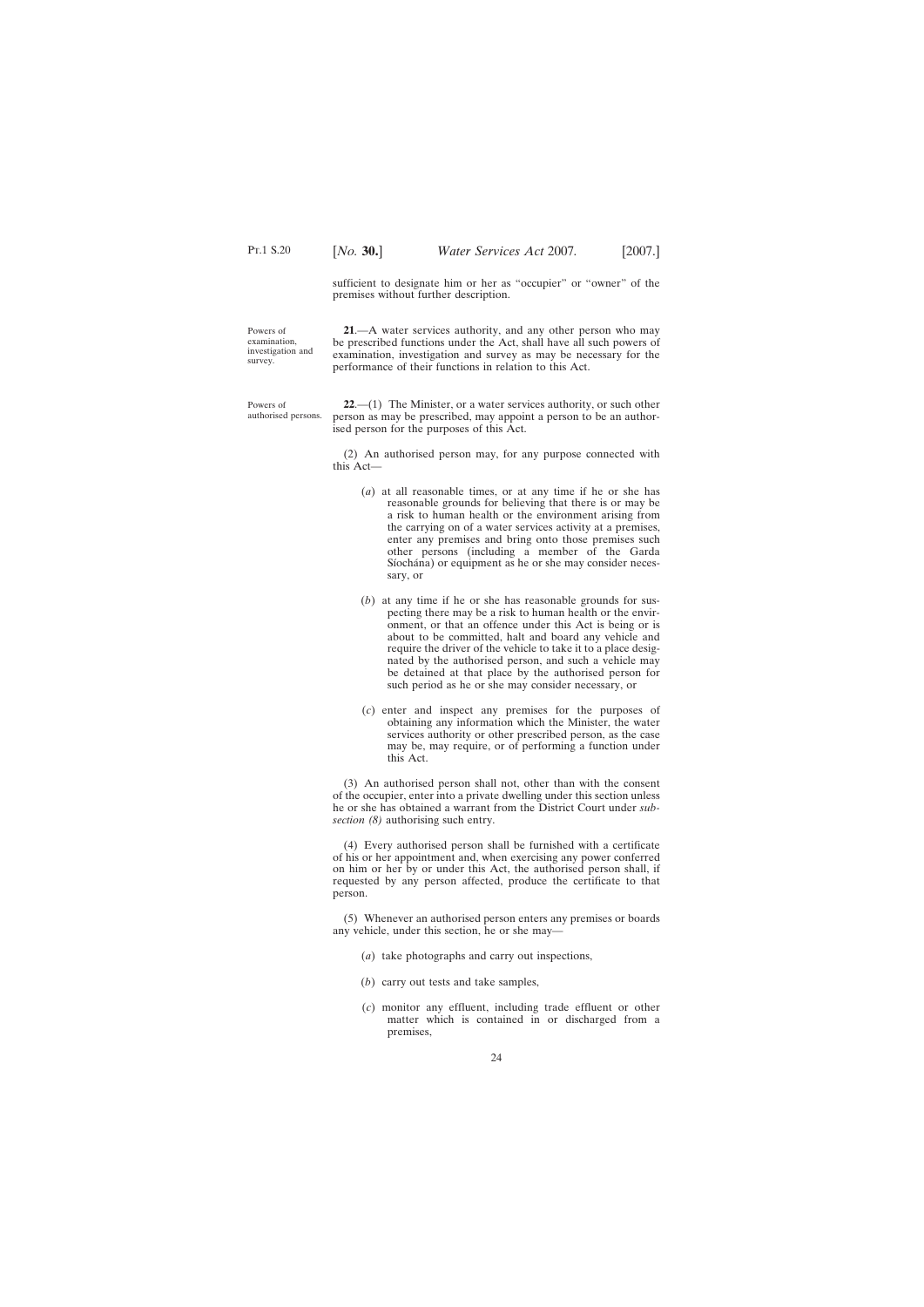- (*d*) carry out surveys, take levels, make excavations and carry out examinations of depth and nature of subsoil,
- (*e*) require that the premises or vehicle or any part of the premises or anything in the premises or vehicle shall be left undisturbed for such period of time as may be specified by the authorised person, which period—
	- (i) shall be no greater than reasonably necessary, and
	- (ii) may be extended from time to time by an authorised person where necessary for the purposes of *subparagraph (i)*,
- (*f*) require information from an occupier of the premises or any occupant of the vehicle or any person employed on the premises or any other person on the premises,
- (*g*) require the production of, or inspect, records or documents, or take copies of or extracts from, or take away if considered necessary for the purposes of inspection or examination, any records or documents,
- (*h*) examine works,
- (*i*) carry out repairs or remedial works,
- (*j*) replace or renew equipment,
- (*k*) install or ascertain the course or condition of any sewer, drain, water main, distribution system, service connection or related accessories, or carry out maintenance, repairs or renewal on them, or
- (*l*) carry out examinations to ascertain whether water supplied to the premises is being wasted, or consumed in excessive amounts relative to the purpose provided or used for purposes other than for which supplied,

which the authorised person, having regard to all the circumstances, considers necessary for the purposes of exercising any function under this Act.

- (6) (*a*) An authorised person who, having carried out enquiries in accordance with the powers provided under this section, considers that a water supply or waste water or any associated infrastructure at a premises constitutes a risk, or permits a risk to human health or the environment, may direct the owner or occupier of the premises to take such measures as are considered by that authorised person to be necessary to remove that risk.
	- (*b*) If the owner or occupier referred to in *paragraph (a)* fails to comply with a direction of an authorised person under this subsection, the authorised person may do all things as are necessary to ensure that the measures required under the direction are carried out and the costs incurred by him or her in doing any such thing shall be recoverable from the owner or occupier by him or her, or the person by whom he or she was appointed.
- (7) Any person who—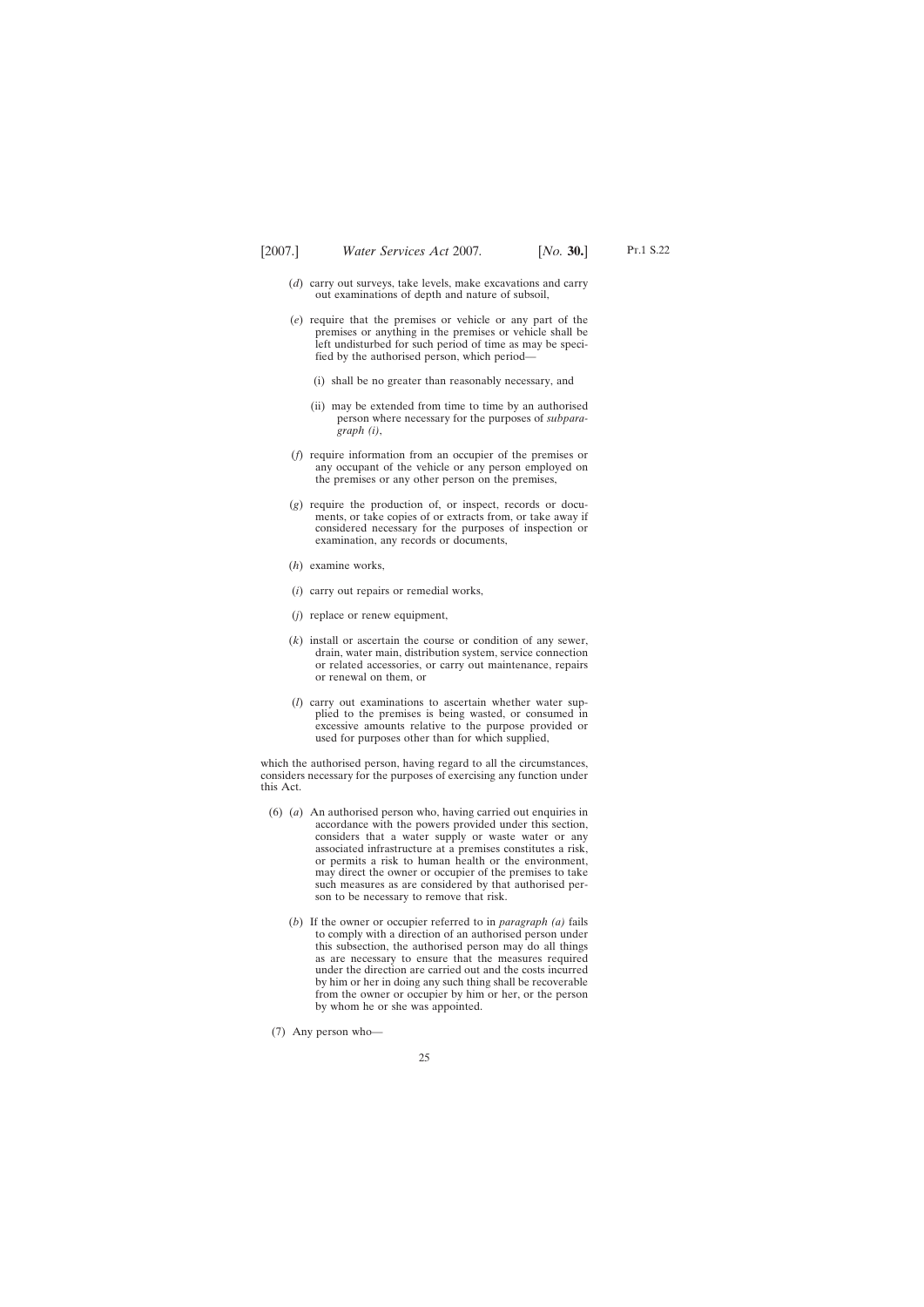- (*a*) refuses to allow an authorised person to enter any premises or board any vehicle or to bring any person or equipment with him or her in the exercise of his or her powers,
- (*b*) obstructs or impedes an authorised person in the exercise of any of his or her powers,
- (*c*) gives either to an authorised person, a relevant water services authority or the Board, information which is to his or her knowledge false or misleading in a material respect, or
- (*d*) fails or refuses to comply with any direction or requirement of an authorised person,

commits an offence.

- (8) (*a*) Where an authorised person in the exercise of his or her powers under this section is prevented from entering any premises, or if he or she has reason to believe that evidence related to a suspected offence under this Act may be present in any premises and that the evidence may be removed therefrom or destroyed, or if the authorised person has reason to believe that there is a significant immediate risk to human health or the environment, the authorised person or the person by whom he or she was appointed may apply to the District Court for a warrant under this subsection authorising the entry by the authorised person onto or into the premises.
	- (*b*) If, on application being made to the District Court under this subsection, the District Court is satisfied, on the sworn information of the authorised person that he or she has been prevented from entering a premises, the Court may issue a warrant authorising that person, accompanied, if the Court deems it appropriate by another authorised person or a member of the Garda Síochána, as may be specified in the warrant, at any time or times within one month from the date of the issue of the warrant, on production if so requested of the warrant, to enter, if need be by force, the premises concerned and exercise the powers referred to in *subsection (5)* or *(6).*

(9) An authorised person may, in the exercise of any power conferred on him or her by this Act involving the bringing of any vehicle to any place, or where he or she anticipates any obstruction in the exercise of any other power conferred on him or her by or under this Act, request a member of the Garda Síochána to assist him or her in the exercise of such a power and any member of the Garda Síochána to whom he or she makes such a request shall comply with that request.

(10) An authorised person may enter on land for the purpose of assessing the suitability of the land for any activity, or for use in connection with any activity, authorised under this Act and that entry shall be subject to the relevant provisions of section 252 of the Act of 2000 as if it were an entry made under that section.

(11) The Minister may make regulations for the purpose of this section to provide for all or any of the following matters:

(*a*) the taking of samples and the carrying out of tests, examinations and analyses;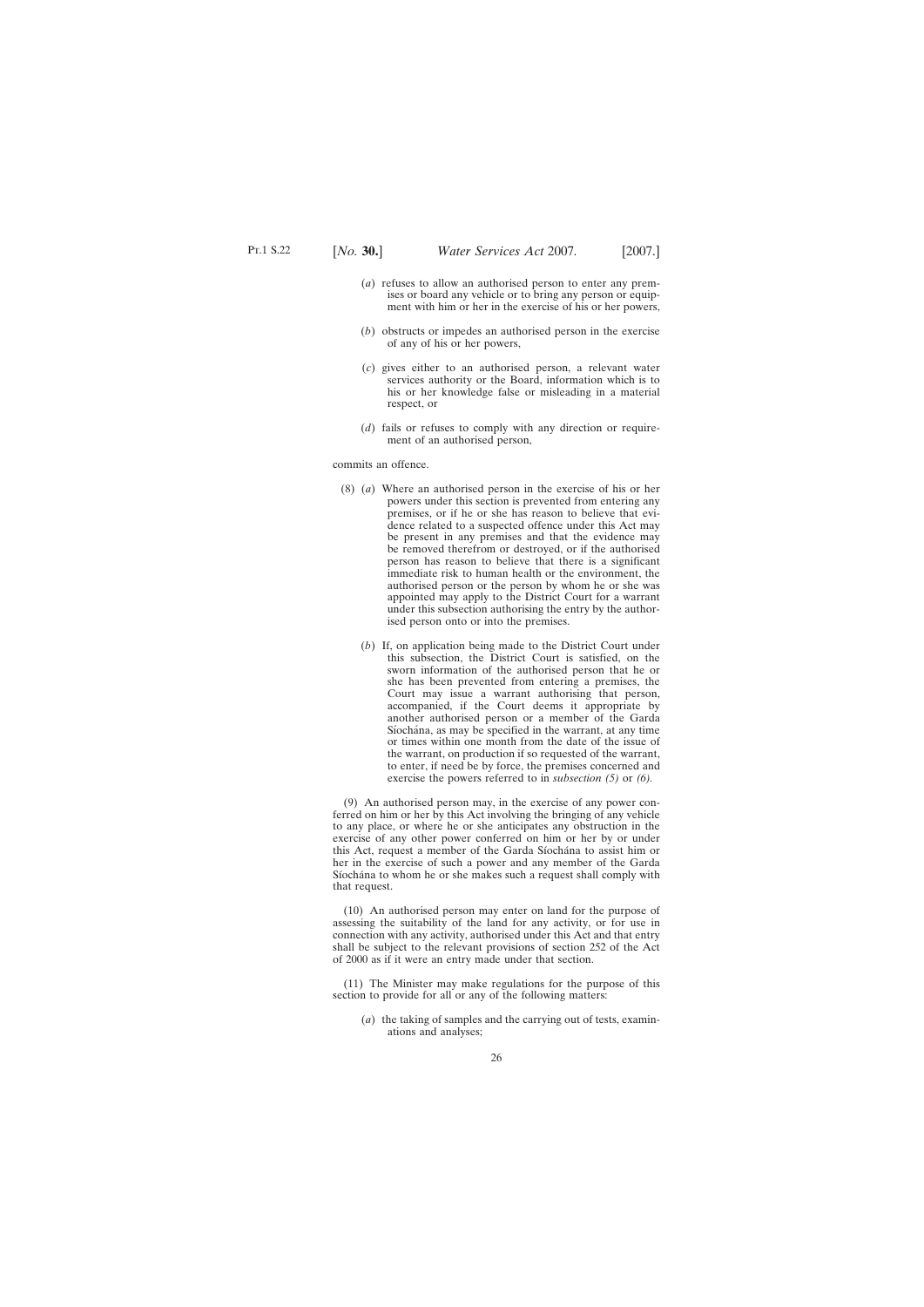- <span id="page-26-0"></span>(*b*) the specification of the classes of persons to be responsible for taking samples and for the carrying out of tests, examinations and analyses;
- (*c*) the specification of the certificate or other evidence to be given of the result of any such test, examination or analysis and the class or classes of person by whom such certificate or evidence is to be given; or
- (*d*) any consequential or ancillary matters.

(12) Any certificate or other evidence given, or to be given, in respect of any test, examination or analysis of any sample shall, in relation to that sample, be evidence, without further proof, of the result of the test, examination or analysis unless the contrary is shown.

**23.**—(1) Where a provision of this Act, or of any regulation made Time limits. under this Act, or of any notice served under this Act, enables representations to be made, or requires documents, particulars or other information to be furnished, before the expiration of a specified period and the last day of that period is a Saturday, a Sunday, a public holiday (within the meaning of the Organisation of Working Time Act 1997) or any other day on which the principal office of the water services authority concerned, or other prescribed person (as the case may be), is closed, the representations, documents, particulars or other information (as the case may be), shall be regarded as having been received before the expiration of that period if received by the water services authority or other prescribed person on the next following day on which the principal office of the water services authority, or other prescribed person, is open.

(2) In this section "representations" includes objections, submissions and observations.

**24.**—(1) A water services authority or any other person pre- Records. scribed shall establish and maintain records for the purposes of this Act.

(2) The records referred to in s*ubsection (1)* may be established and maintained in a form that is not legible if they are capable of being converted into a legible form.

(3) In any proceedings taken under this Act a certificate signed by an authorised person and containing information stated to be taken from records maintained under this section by a water services authority or any other person prescribed shall be admissible as evidence of the facts stated in the certificate.

(4) In any proceedings a document purporting to be a certificate under *subsection (3)* shall be deemed to be such a certificate and to have been signed by an authorised person unless the contrary is shown.

(5) In any proceedings a document purporting to be a copy of a notice, order, licence or other record and to be certified by an authorised person to be a true copy of the notice, order, licence or other record shall be admissible as evidence of that notice, order, licence or record.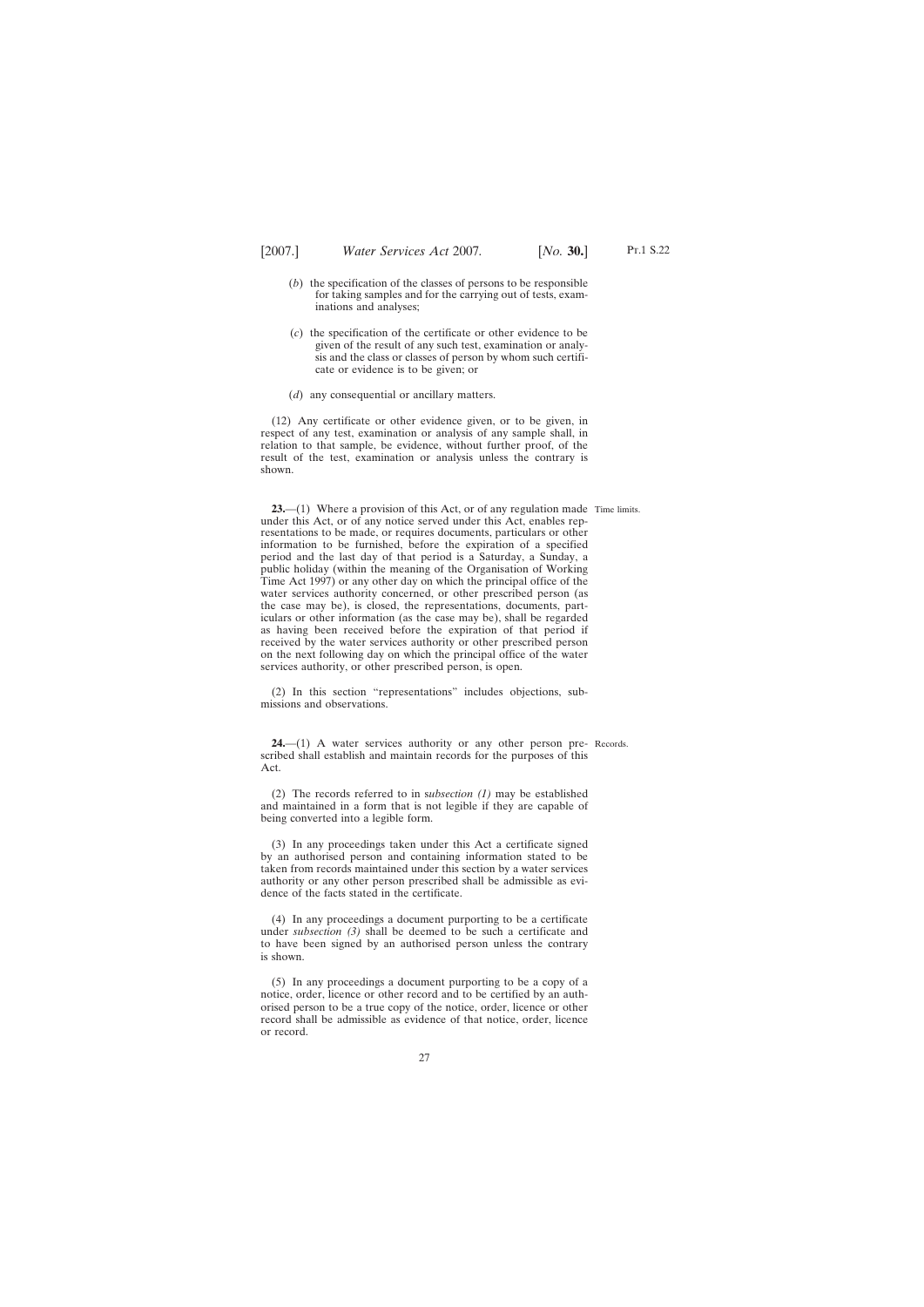(6) The Minister may make regulations for the purposes of this section, including regulations to impose requirements to keep specified records made under this section and to provide for the format of those records.

<span id="page-27-0"></span>Register.

**25.**—(1) A water services authority and any other person prescribed shall, as soon as may be after the commencement of this section, establish and maintain a register for the purposes of this Act, and shall enter in the register the entries and additions as may, from time to time, be prescribed.

(2) A register under this section shall be kept at the principal office of the water services authority concerned, or any other person prescribed, and shall be made available for inspection by any person during office hours.

(3) Where a request is made to a water services authority, or any other person prescribed, for a copy of an entry in the register maintained by it or him or her under this section, the water services authority, or other person prescribed, shall issue such a copy to the applicant on, if so required, the payment by the applicant of a fee of such an amount (not exceeding the reasonable cost of making the copy) as may be determined.

(4) Every document purporting to be a copy of an entry in a register maintained under this section by a water services authority, or other person prescribed, and purporting to be certified by an officer of the water services authority, or other person prescribed, to be a true copy of the entry shall, without proof of the signature of the person purporting so to certify or that he or she was that officer, be received in evidence in any legal proceedings and shall, until the contrary is proved, be deemed to be a true copy of the entry and to be evidence of the terms of the entry.

(5) Evidence of an entry in a register under this section may be given by production of a copy of it certified under this section and it shall not be necessary to produce the register itself.

(6) A water services authority, or other person prescribed shall notify the Minister, or other person prescribed, in such manner and at such times as may be prescribed, of such particulars entered in a register maintained under this section as may be prescribed.

- (7) (*a*) A water services authority or other person prescribed may keep a register under this section otherwise than in legible form so that the register is capable of being used to make a legible copy or reproduction of any entry in the register.
	- (*b*) References in this section to a copy of an entry in a register under this section shall be construed as including references to such a legible copy or reproduction.

(8) The Minister may make regulations to impose a requirement to record specified information for the purposes of this section and may prescribe the format of those records.

Provision of services.

**26.**—(1) For the purpose of enabling a water services authority or other person prescribed to perform their functions, the Minister may provide services (including services of staff) to the water services authority, or other person prescribed, on such terms and conditions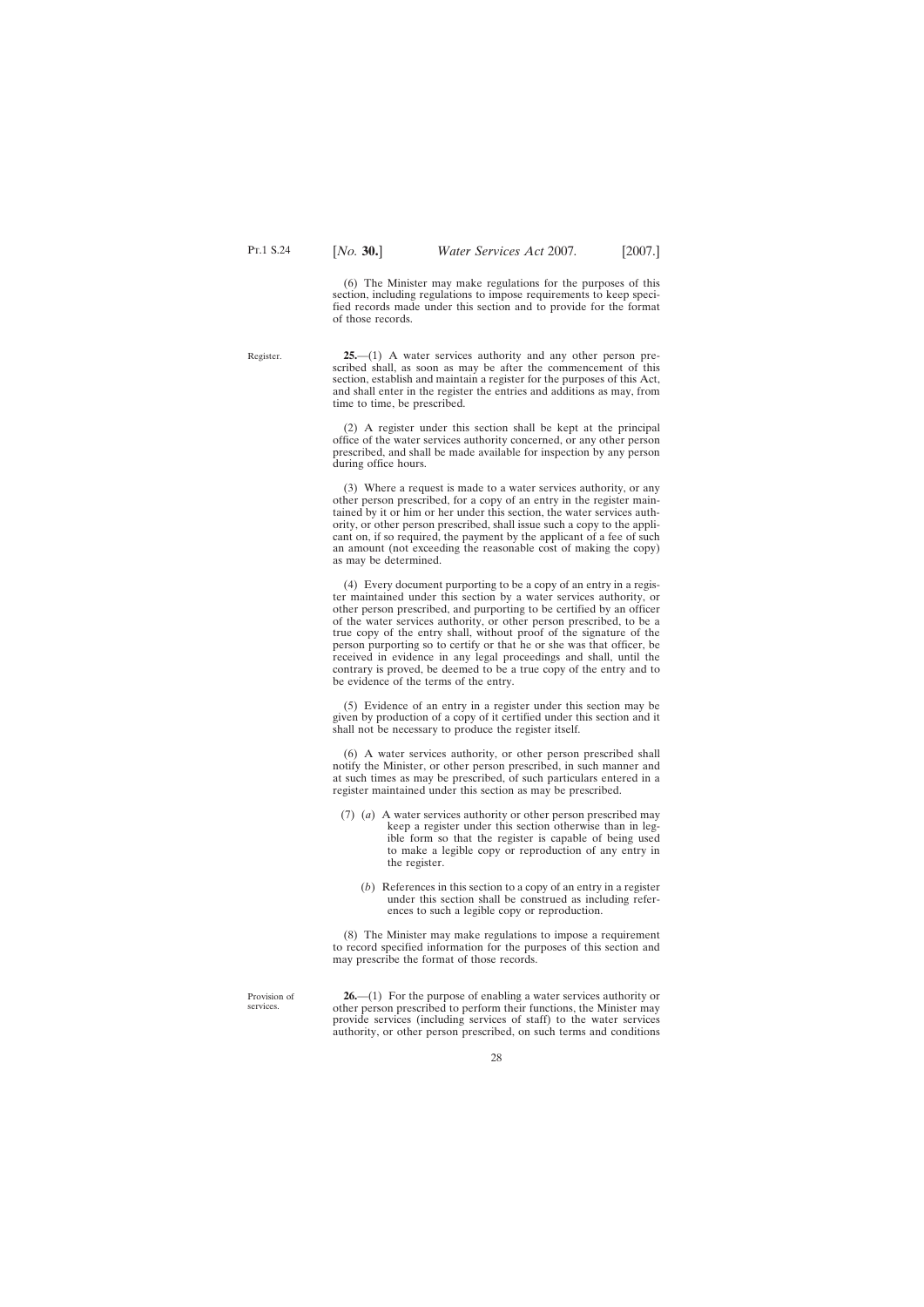<span id="page-28-0"></span>(including payment for such services) as may be agreed and the water services authority or other person prescribed may avail of such services.

(2) A water services authority may provide services (including services of staff) to the Minister, another water services authority, or any other person, on such terms and conditions (including payment for such services) as may be agreed, and the Minister, the other water services authority or other person may avail of such services.

(3) A public authority may provide to the Minister, a water services authority, or any person prescribed, any services (including services of staff) required by the Minister or the water services authority, or other person prescribed, for the performance of any of his or her or its functions under this Act and on such terms and conditions (including payment for such services) as may be agreed and the Minister, water services authority or other person prescribed may avail of such services.

**27.**—(1) Subject to *subsection (2)*, and provided that the Minister Transfer or is satisfied that democratic accountability for the function concerned extension of will be ensured, where the Minister is satisfied that—

functions.

- (*a*) any function conferred on a water services authority by this Act could be effectively performed in lieu or in addition by the Minister, or other prescribed person,
- (*b*) any function conferred on the Minister could be performed in lieu or in addition by a water services authority or other prescribed person,

the Minister may prescribe that the Minister, a water services authority or other person prescribed may perform the function with effect from a prescribed date.

(2) The Minister shall consult with the water services authority and any person prescribed for the purposes of this section before he or she makes regulations under *subsection (1)*.

(3) Whenever regulations under *subsection (1)* are in operation in relation to a particular function, a reference in this Act or any other enactment to a water services authority shall, where appropriate, be construed as a reference to the Minister, or the person prescribed, as the case may be, and the function to which the regulations relate shall be a function of the Minister, or the person prescribed, as the case may be.

(4) Whenever regulations under *subsection (1)* are in operation in relation to a particular function, a reference in this Act, or any other enactment, to the Minister, shall, where appropriate, be construed as a reference to a water services authority, or other prescribed person, and the function to which the regulations relate shall be a function of the water services authority, or the person prescribed, as the case may be.

**28.**—(1) Where, on application by a water services authority to Injunctive relief. the High Court, the Court is satisfied that a person has failed to comply with a requirement of or under this Act, and the failure has caused, or is likely to cause, a risk to human health or the environment, it may by order—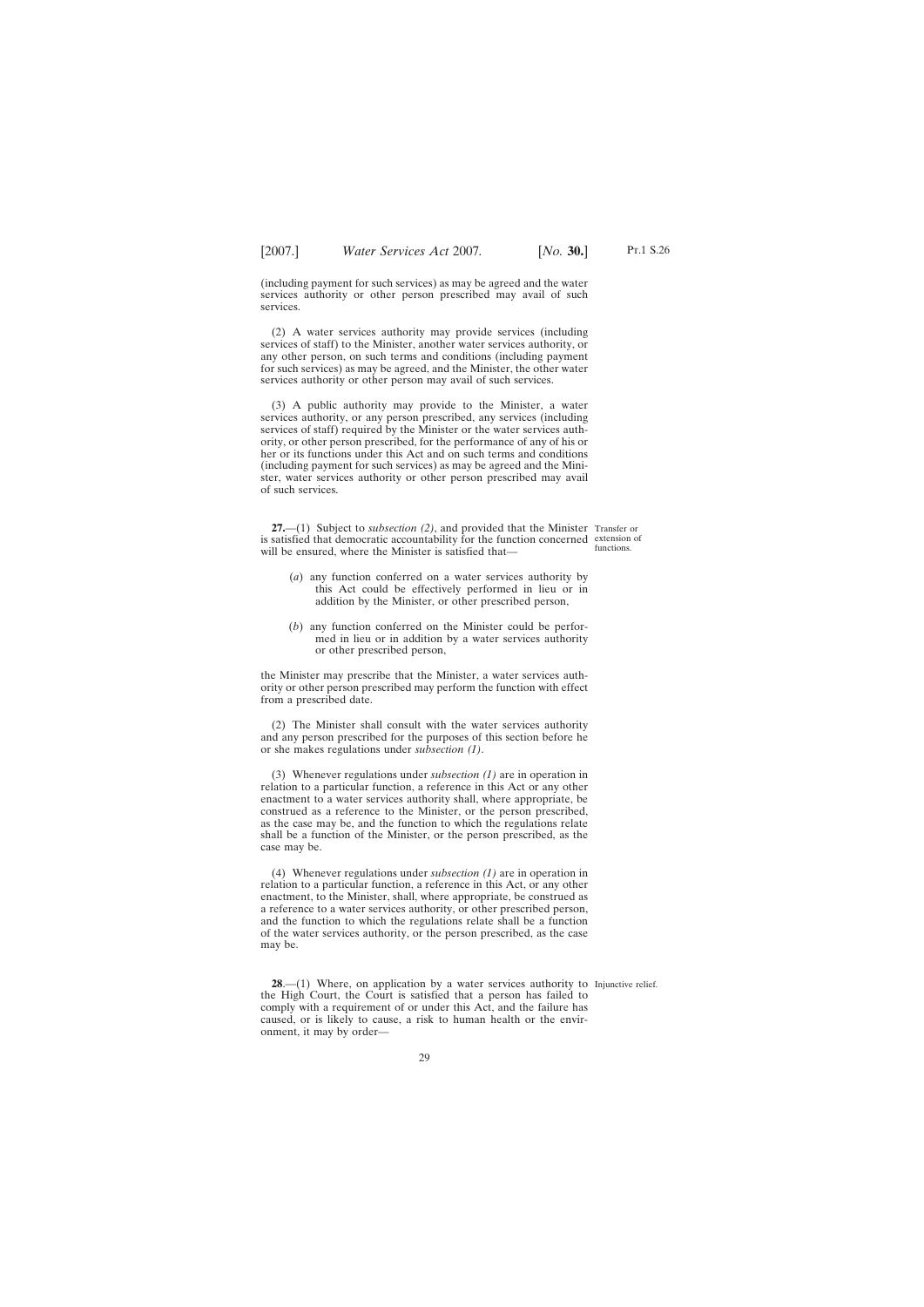- <span id="page-29-0"></span>(*a*) direct the person to comply with the requirement, and
- (*b*) make such other provision, including provision in relation to the payment of costs, as the Court considers appropriate.

(2) An application for an order under this section shall be by motion, and the High Court when considering the matter may make such interim or interlocutory order as it considers appropriate.

(3) An application for an order under this section may be made whether or not there has been a prosecution for an offence under this Act in relation to the activity concerned and shall not prejudice the initiation of a prosecution for an offence under this Act in relation to the activity concerned.

- Immunity. **29.**—(1) No action or other proceeding shall lie or be maintained against the Minister, a water services authority or other prescribed person for the recovery of damages in respect of any injury to persons, damage to property or other loss alleged to have been caused  $by-$ 
	- (*a*) a failure to exercise any power conferred on the Minister, a water services authority or other prescribed person, by or under this Act or any regulations made under it, or
	- (*b*) a restriction of the provision of water services in a manner which is reasonable for the performance of any functions under the Act.

(2) Where the Minister, a water services authority or other person prescribed is satisfied that—

- (*a*) an authorised person appointed by the Minister, that water services authority or that other person,
- (*b*) an officer or employee of the Minister, of that water services authority or that other person, or
- (*c*) a member of a committee or consultative group established by the Minister, that water services authority or that other person,

has carried out his or her duties in relation to the performance by the Minister, that water services authority or that other person of his or her or its functions under this Act in good faith—

- (i) the Minister,
- (ii) the water services authority, or
- (iii) that other person,

as the case may be, shall indemnify the authorised person, officer or employee, or member of a committee or consultative group against all actions or claims howsoever arising in respect of the carrying out by him or her of his or her said duties.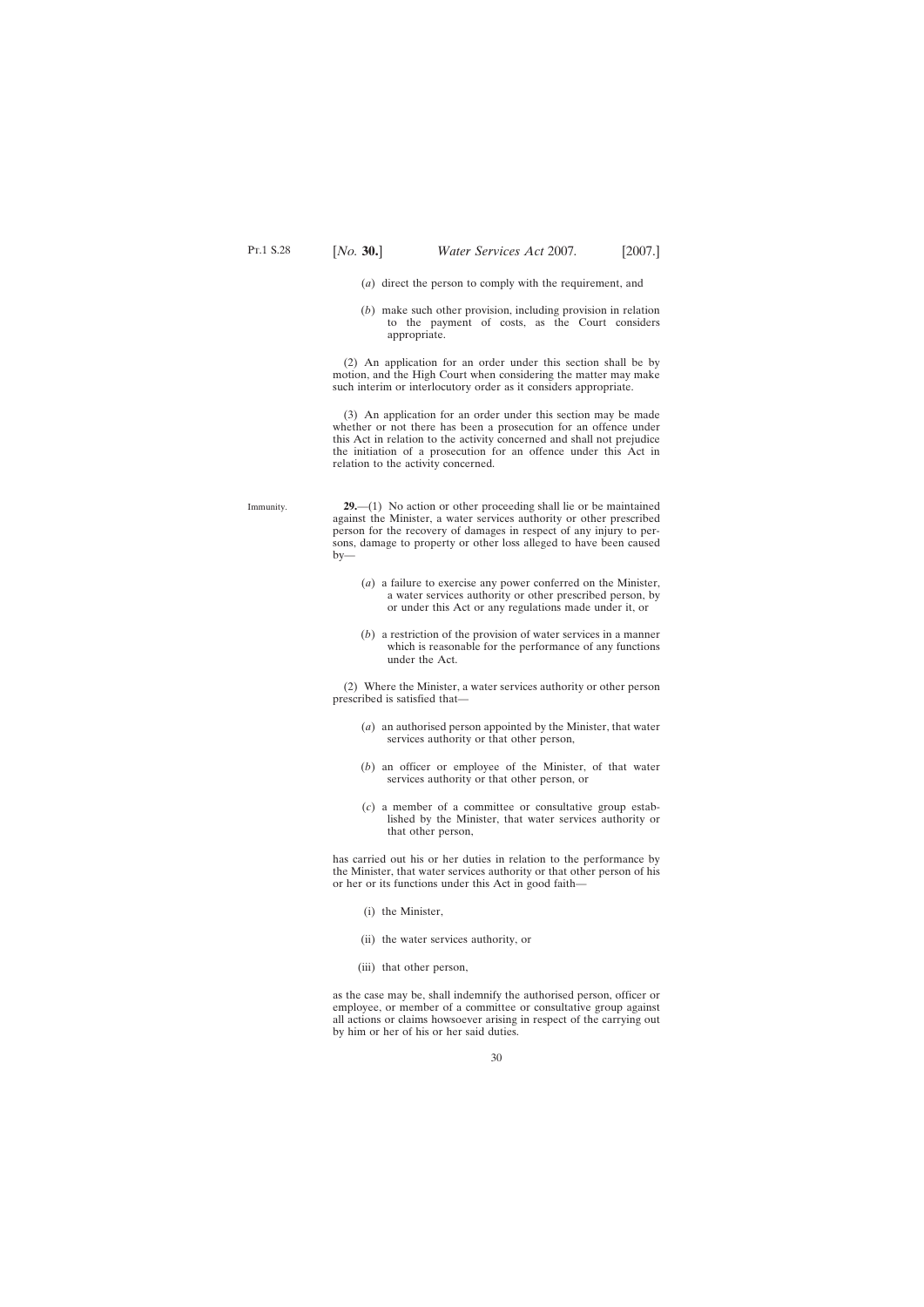#### **GENERAL FUNCTIONS**

<span id="page-30-0"></span>**30.**—(1) It shall be the general duty of the Minister to facilitate General functions the provision of safe and efficient of Minister.

- (*a*) water services, and
- (*b*) water services infrastructure,

in accordance with relevant requirements of the Directives specified in *section 5* in order to contribute to sustainable social and economic development and for that purpose the Minister shall have overall responsibility for the following:

- (i) subject to section 58A (inserted by the *Water Services Act 2007*) of the Act of 1992, the supervision and monitoring of the performance by water services authorities of their functions under this Act;
- (ii) the planning and supervision of investment programmes for the provision of water services; and
- (iii) such other functions in relation to water services as may be prescribed.

(2) The Minister may make regulations for the purposes of *subsection (1)*.

(3) When carrying out his or her functions under this Act, the Minister shall have regard to and take full account of:

- (*a*) the principle of recovery of the costs of water services as provided for in Article 9 of the EU Water Framework Directive;
- (*b*) relevant development plans, regional or spatial planning guidelines, housing strategies or special amenity area orders made under the Act of 2000;
- (*c*) the National Spatial Strategy 2002 to 2020 published on 28 November 2002, and any revision or replacement of it;
- (*d*) relevant information or advice given, or recommendations or reports made or criteria, procedures or codes of practice specified or published or licences, permits or authorisations granted by the Agency;
- (*e*) relevant waste management plans under the Act of 1996;
- (*f*) relevant water quality management plans made under the *Local Government (Water Pollution) Acts 1977 to 2007*;
- (*g*) relevant river basin management plans or programmes of measures under the EU Water Framework Directive;
- (*h*) water services strategic plans under *section 36*;
- (*i*) rural water services strategic plans under *section 77*; and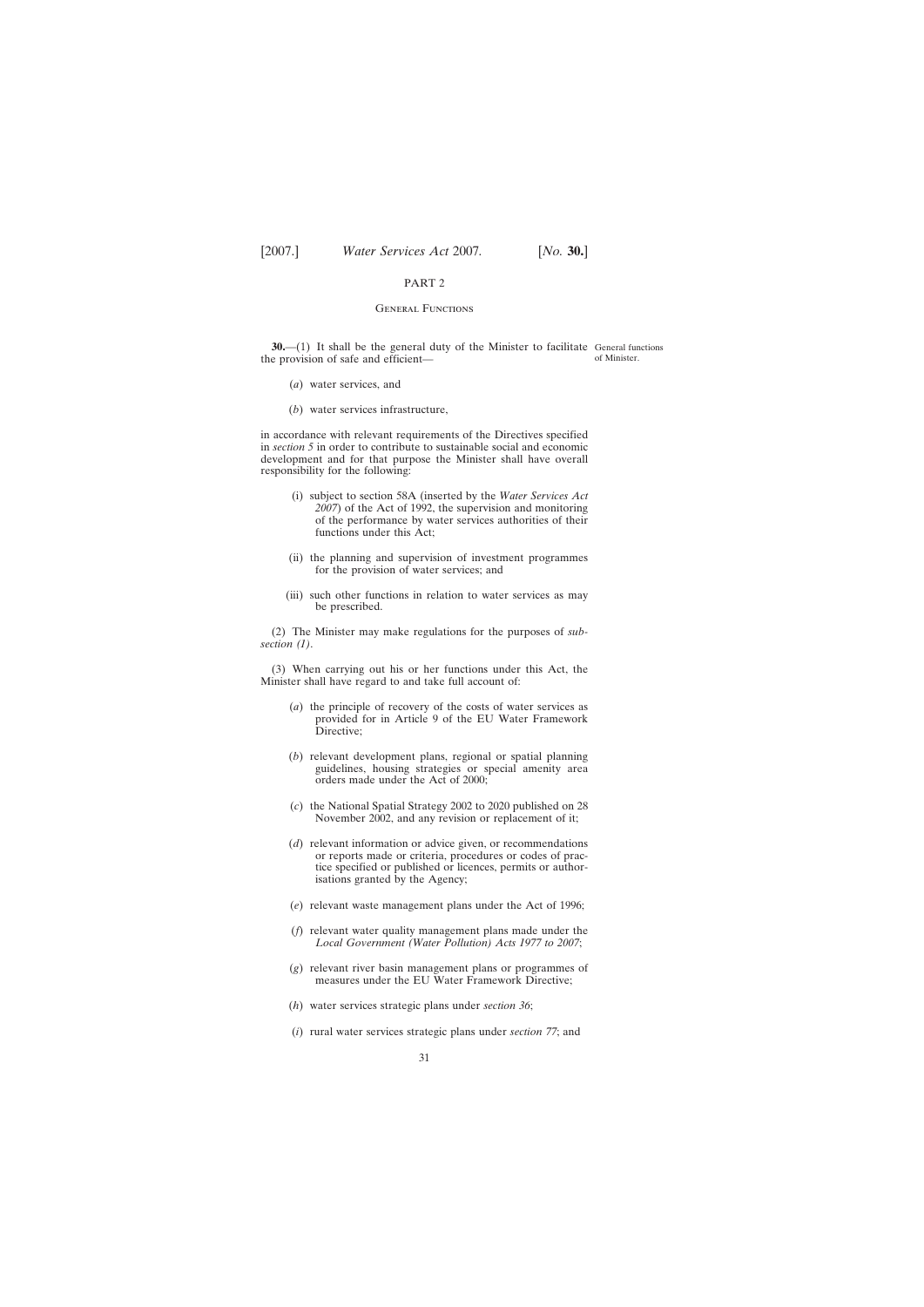- (*j*) such other plans, strategies, guidelines or any other thing which may be prescribed.
- (4) For the purposes of s*ubsection (1)*, the Minister may—
	- (*a*) provide guidance to water services authorities in relation to—
		- (i) the performance generally by water services authorities of their functions under this Act, including their functions in relation to drinking water quality,
		- (ii) the preparation, content, or scope of water services strategic plans,
		- (iii) best practice in the planning, procurement, management or operation of water services infrastructure,
		- (iv) the management and control of agreements entered into by water services authorities for the design, provision or operation of waterworks or waste water works, or for the provision of water services either jointly or on their behalf,
	- (*b*) monitor and compare the performance of water services authorities in carrying out their functions,
	- (*c*) publish such reports in relation to the provision of water services generally, including reports on the efficiency and effectiveness of investment in water services, as he or she considers appropriate,
	- (*d*) specify standards, or issue guidelines, codes of practice or directions in relation to the provision of water services (including in relation to pricing mechanisms and procurement),
	- (*e*) give information or advice to a water services authority, water services authorities generally, or any person in relation to water services, including asset management,
	- (*f*) assess reports on tenders submitted by water services authorities, whether above a threshold to be prescribed or at the discretion of the Minister, and grant or refuse approval to water services authorities to award contracts,
	- (*g*) develop, arrange for the development of, or monitor programmes, information systems and databases in relation to water services,
	- (*h*) provide such general support and assistance to water services authorities in relation to the performance of their functions as he or she considers necessary and feasible,
	- (*i*) direct a water services authority in relation to the—
		- (i) drawing up or implementation of programmes to fulfil targets set out in water services strategic plans,
		- (ii) acquisition of land for the purposes of its functions under this Act,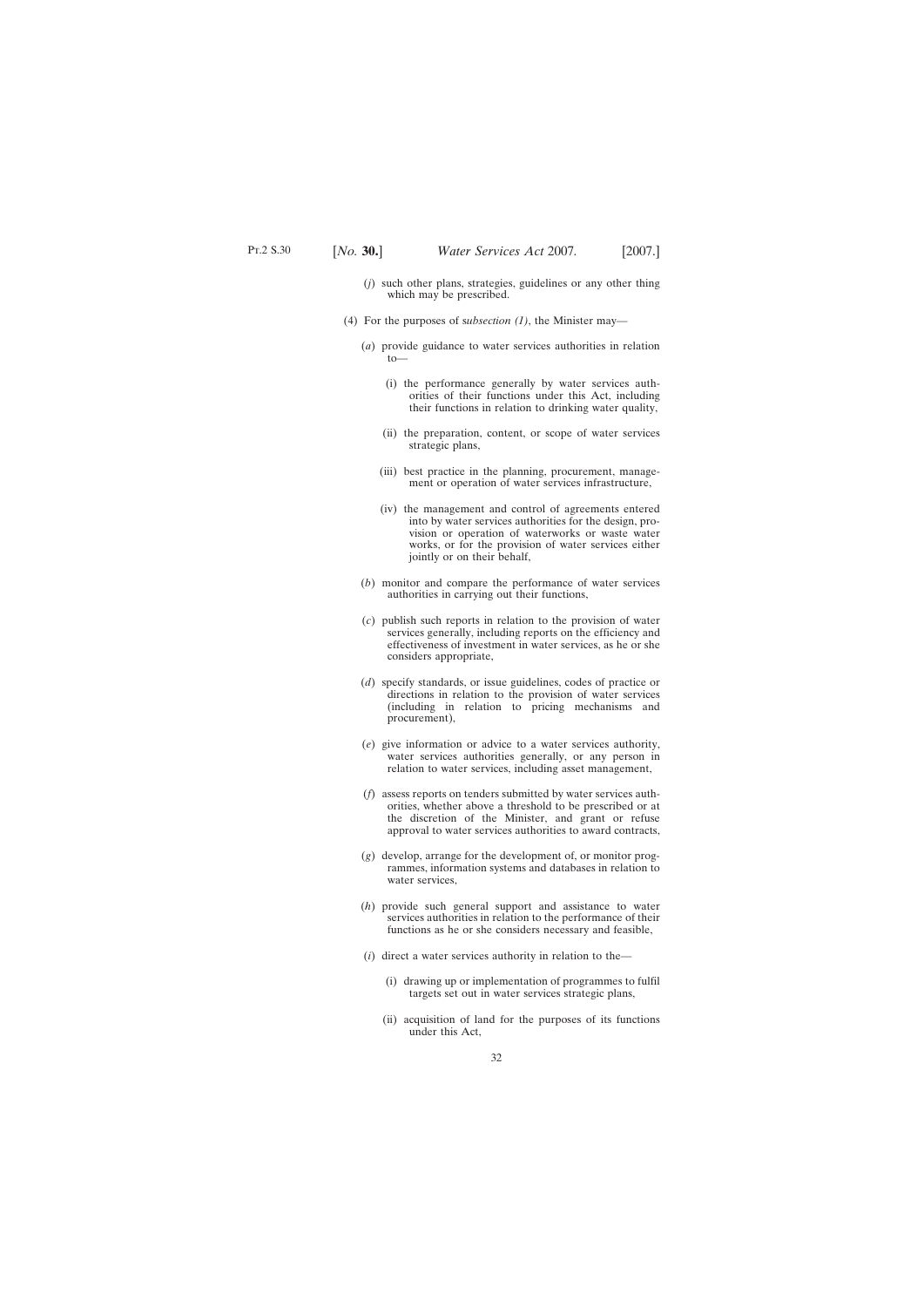- (iii) preparation of, or arrangement for the preparation of, designs for specified construction or improvement work,
- (iv) preparation and submission of tenders for approval,
- (v) entering into contracts for, or undertaking of, specified construction or maintenance works,
- (vi) preparation or arrangement for the preparation of a programme of maintenance works,
- (vii) procurement of water services infrastructure or the management and control of agreements for the design, provision or operation of waterworks or waste water works, or related matters,
- (viii) monitoring or inspection of drinking water, waste water discharges or the operations and management of water services providers, including procedures generally for this purpose, follow-up action where monitoring results indicate a failure to meet specified standards, remedial measures to be taken, provision of public information and advice, and such restriction of services as may be necessary for the protection of human health and the environment,
- (ix) format and content of records and reports,
- (x) licensing of a water services provider,
- (xi) management and operational practice, or
- (xii) performance of its functions generally,

and this paragraph shall neither be construed nor operate to enable the Minister to direct the provision of water services to an individual household or person,

- (*j*) examine or inspect, as the case may be, such records, plant, equipment, machinery, works, systems and pipes as he or she considers necessary, and examine and assess the management and operational practices of a water services authority, or a licence holder under this Act, or their agent or partner,
- (*k*) seek information or data from any person whom he or she considers to have such information or data, or
- (*l*) do any other thing which arises out of, or is consequential to, or is necessary or expedient for the purposes of the performance of his or her functions or is ancillary thereto.

(5) Each water services authority shall take such measures as are necessary to comply with a direction issued to it by the Minister.

(6) Any person in possession of information or data sought by the Minister under *paragraph (k)* of *subsection (4)* shall furnish it to the Minister on request.

(7) (*a*) If, during the course of his or her investigations for the purposes of this section, the Minister is satisfied that—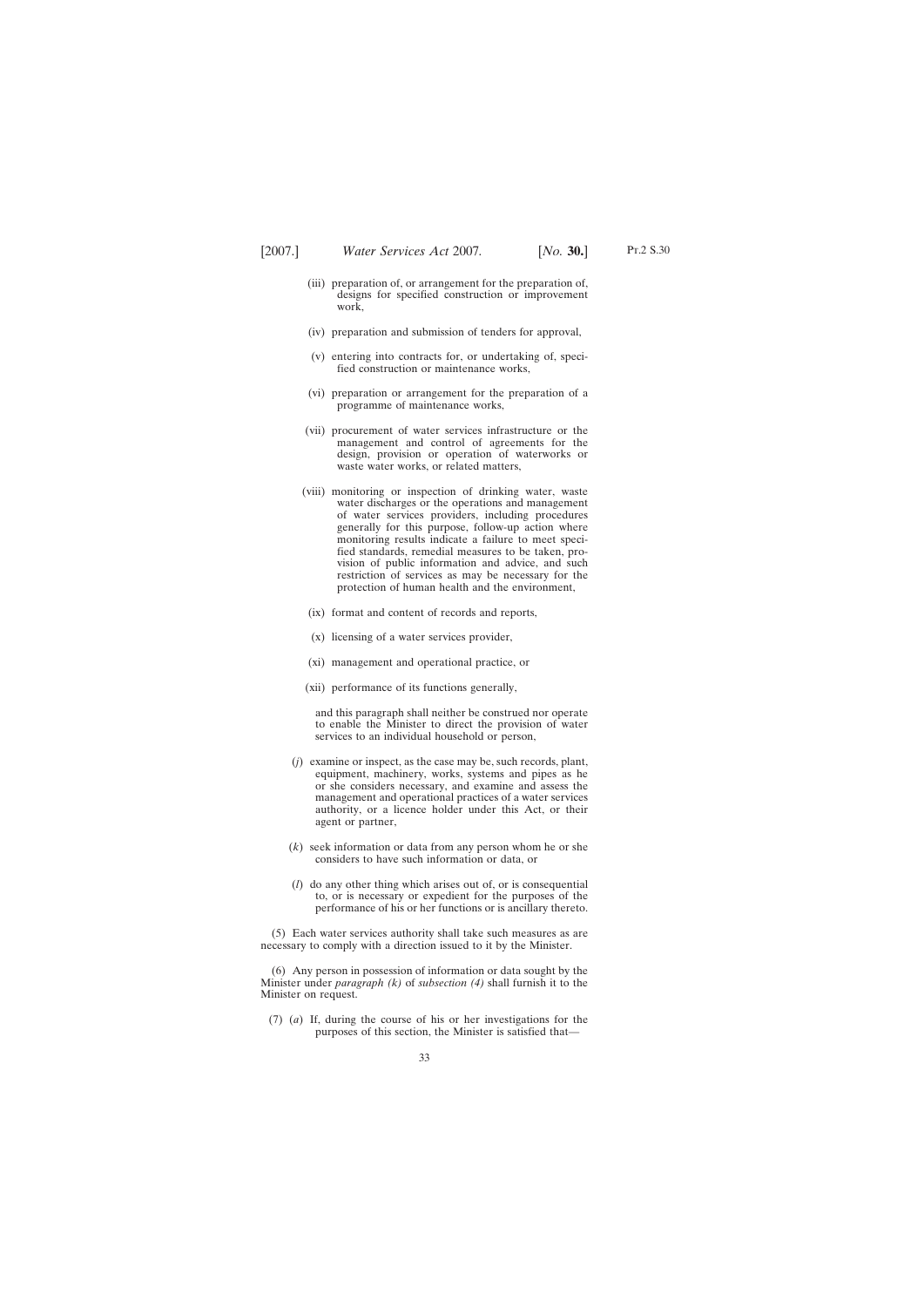- <span id="page-33-0"></span>(i) a water services authority, or a person acting on its behalf, is not in compliance with a prescribed performance or quality standard, or its management and operational standards are inadequate, or
- (ii) a water services authority or any prescribed person is not performing any of its functions in relation to water services in a satisfactory manner,

then the Minister may issue a notice (in this section referred to as a "compliance notice") specifying corrective action required to be taken by the water services authority or prescribed person in a specified period. The water services authority or prescribed person shall take the action specified in the compliance notice within the period specified in the compliance notice.

(*b*) A person who fails to comply with a compliance notice within the specified period, commits an offence.

(8) The Minister may make regulations for the purposes of *subsection (7)*, without prejudice to the generality of which, may provide for public notification and consultation procedures and general requirements in relation to the service of a compliance notice.

- (9) (*a*) The Minister may from time to time—
	- (i) appoint such and so many committees as he or she thinks proper, and may, subject to retaining overall responsibility and accountability, delegate to such committees any functions under this section which, in his or her opinion, can more conveniently be performed by that committee,
	- (ii) appoint one or more consultative groups to provide advice in relation to any of his or her functions,
	- (iii) provide such resources for a committee or consultative group as may be approved by the Minister for Finance, or
	- (iv) at his or her discretion, dissolve a committee or consultative group, or vary its membership.
	- (*b*) A committee or consultative group appointed under *paragraph (a)* shall consist of such persons as the Minister thinks proper, and may include persons employed, or engaged as consultants or advisers by, the Minister.

(10) A person who fails to comply with a request under *subsection (6)* commits an offence.

Powers of a water services authority.

**31.**—(1) For the purposes of this section "agglomeration" means an area where there is a population or there are economic activities that are sufficiently concentrated in order for—

- (*a*) urban waste water to be collected and conducted to an urban waste water treatment plant or to a final discharge point, or
- (*b*) treated water to be supplied.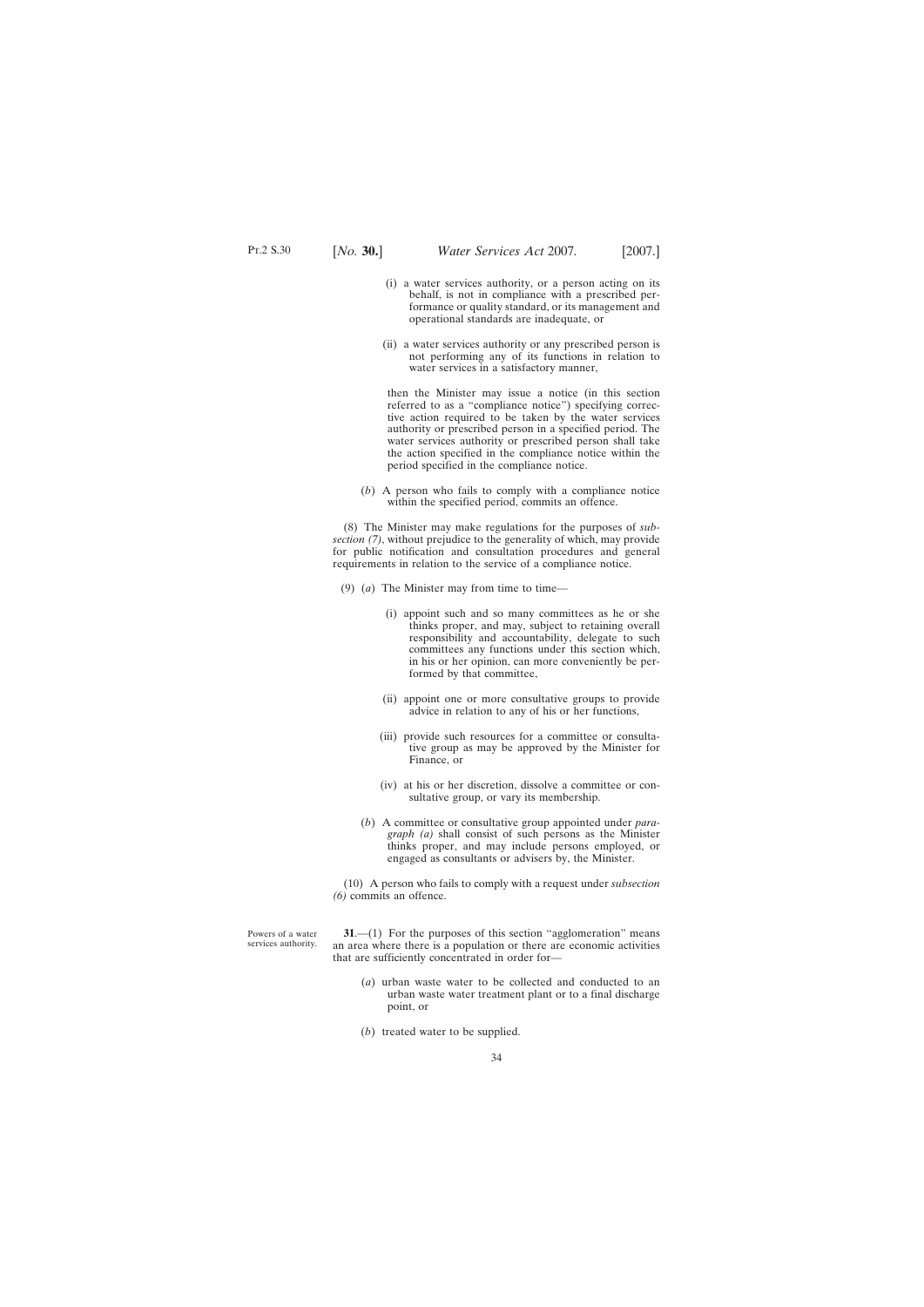(2) Subject to regulations made under *subsection (3)*, a water services authority may provide water services or supervise the provision of water services by other persons, in accordance with any prescribed standards, for domestic and non-domestic requirements in its functional area, taking full account of the following aspects of public policy, namely:

- (*a*) proper planning and sustainable development in its functional area;
- (*b*) protection of human health and the environment;
- (*c*) relevant regulations and other statutory provisions made by the Minister or the Parliament and Council of the European Union;
- (*d*) relevant regulations made by the Minister for Health and Children;
- (*e*) relevant policy directions issued by the Minister under this Act or any other enactment;
- (*f*) guidance provided or direction made by the Agency;
- (*g*) sustainable management of water resources;
- (*h*) relevant development plans, regional or spatial planning guidelines, housing strategies or special amenity area orders, as appropriate, made under the Act of 2000;
- (*i*) a water quality management plan or a programme of measures made under the *Local Government (Water Pollution) Acts 1977 to 2007* for the area to be covered by the water services strategic plan;
- (*j*) a waste management plan under the Act of 1996;
- (*k*) a river basin management plan or a programme of measures under the EU Water Framework Directive; or
- (*l*) such other criteria, standards or procedures as may be prescribed in relation to matters to which *paragraphs (a)* to *(k)* apply or as may be directed by the Minister.

(3) The Minister may make regulations to require water services authorities to provide specified water services to specified classes of agglomerations, areas or consumers and these regulations may include provision for—

- (*a*) provision of collection systems for urban waste water,
- (*b*) provision of waste water treatment facilities for urban waste water entering collection facilities,
- (*c*) provision of water supplies, including water treatment facilities,
- (*d*) specification of levels of treatment to be applied, and
- (*e*) specification of exceptions to the application of the regulations.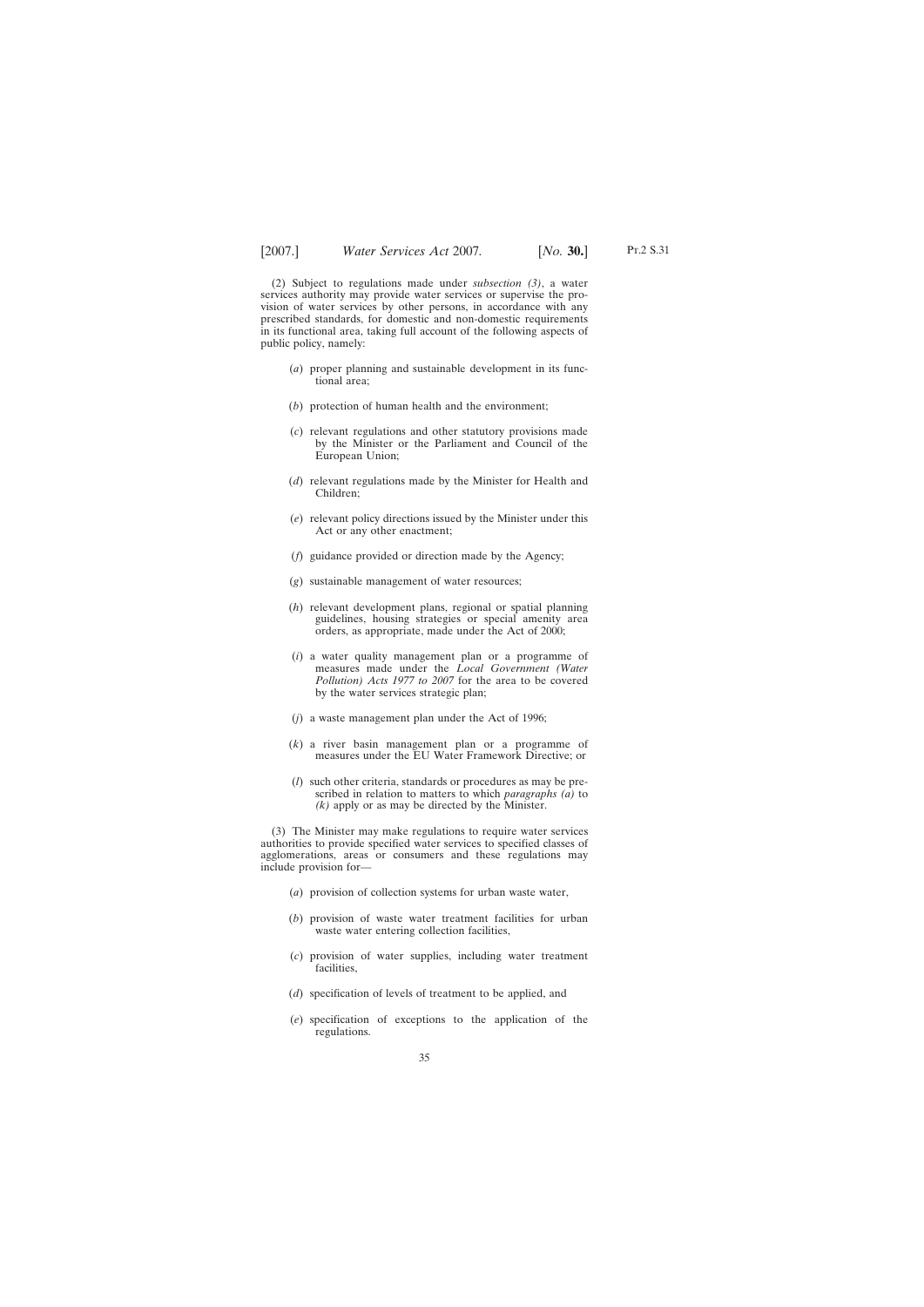(4) A water services authority may not provide water services or supervise the provision of water services if doing so is inconsistent with any of the public policy issues specified in *subsection (2)(a)* to *(l)*.

(5) Without prejudice to the State Authorities (Public Private Partnership Arrangements) Act 2002, for the purposes of fulfilling all or any of its functions under *subsection (2)*, a water services authority may make arrangements with another person, including entering into an agreement or arrangement with another person in relation to the provision of water services by another person or jointly with it in part or all of its functional area.

(6) Any plant, works, machinery or pipe provided under any arrangement under *subsection (5)* will be subject to the same obligations and duty of care by owners or occupiers of premises as if it was provided directly by a water services authority.

(7) The Minister may request a water services authority, whether by itself or jointly with another water services authority to provide a particular class of water services to a particular area, and the water services authority, shall comply with such a request.

(8) Notwithstanding *subsection (7)*, a water services authority may require that the provision of water services to any person (other than in the case of water services provided to a household for domestic purposes) shall be subject to that person entering into an agreement with the water services authority under *section 32(1)(k)* in relation to reserving or assigning capacity for the provision of water services to that person.

(9) The obligation on a water services authority to comply with a request from the Minister under *subsection (7)* shall not apply where the water services in question cannot be provided due to climatic conditions or other circumstances beyond the reasonable control of the water services authority.

(10) A water services authority may provide assistance to any water services provider to facilitate the provision of water services.

(11) A water services authority may provide water services outside of its functional area, and for that purpose shall have all the powers and be subject to the same obligations under this Act, as if the services were provided within its functional area.

- (12) (*a*) Notwithstanding any provision of this or any other enactment, a water services authority shall not enter into any agreement or arrangement with another person, other than with a group water services scheme or another water services authority, for the provision of water services jointly with or on behalf of the authority which—
	- (i) involves or may involve the transfer of the water services authority's assets or infrastructure, or any part of such assets or infrastructure, to that person, or
	- (ii) prohibits the transfer to the water services authority of assets or infrastructure, or any part of such assets or infrastructure, provided by the person as part of such agreement.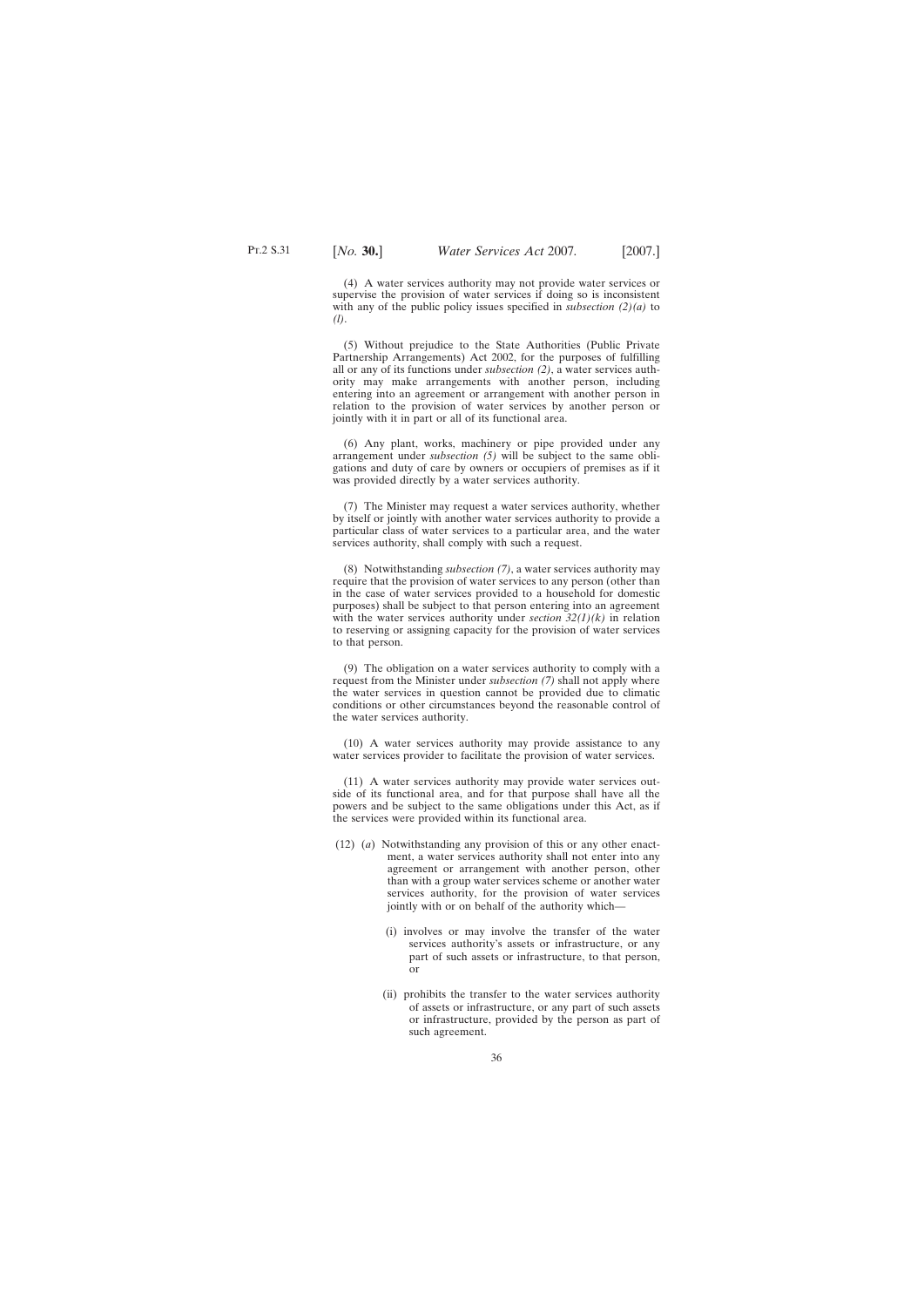(*b*) In this subsection "group water services scheme" means a scheme which provides a private supply of water, or a private waste water collection, treatment or disposal service, to the members of the scheme by means of a common or shared source of supply, or related distribution or collection network.

(13) Subject to any regulations made under *section 79(2)* or *(3)* a person shall not provide water services in the functional area of a water services authority without the agreement of that water services authority.

(14) A water services authority shall take the necessary measures to ensure that, whether through its own actions or the actions of other persons in accordance with its directions or other obligations under this Act, water intended for human consumption in its functional area meets such requirements relating to quality as may be specified in regulations made under *section 32(2)*.

(15) A water services authority may prohibit or restrict a supply of water, or direct that such supply be restricted or cease to be provided, for the purpose of protecting human health or the environment, and it is an offence not to comply with such a prohibition, restriction or direction.

(16) Two or more water services authorities may, and shall at the request of the Minister, jointly provide, or arrange for the provision of, water services in all or part of their joint or respective areas.

(17) The Minister may make regulations to provide for—

- (*a*) criteria, procedures and standards, including standards in relation to economy, effectiveness and efficiency in the provision of water services,
- (*b*) environmental protection and environmentally sustainable practices in relation to the provision of water services, and
- (*c*) the avoidance of risk to public health, in relation to the operation, management and supervision of water services by water services authorities or such other person as may be prescribed.

(18) The Minister may issue guidelines to a water services authority for the purpose of the performance of its functions under this Act, and the water services authority shall be obliged to comply with them.

(19) A right to water services, which is provided for under, or may be construed from, this section, or any other section under this Act or any other enactment, whether enacted before or after this Act, shall not apply in relation to a premises which is an unauthorised structure, or the use of which constitutes an unauthorised use, under the Act of 2000.

(20) A person who contravenes a regulation made under *subsection (17)* commits an offence.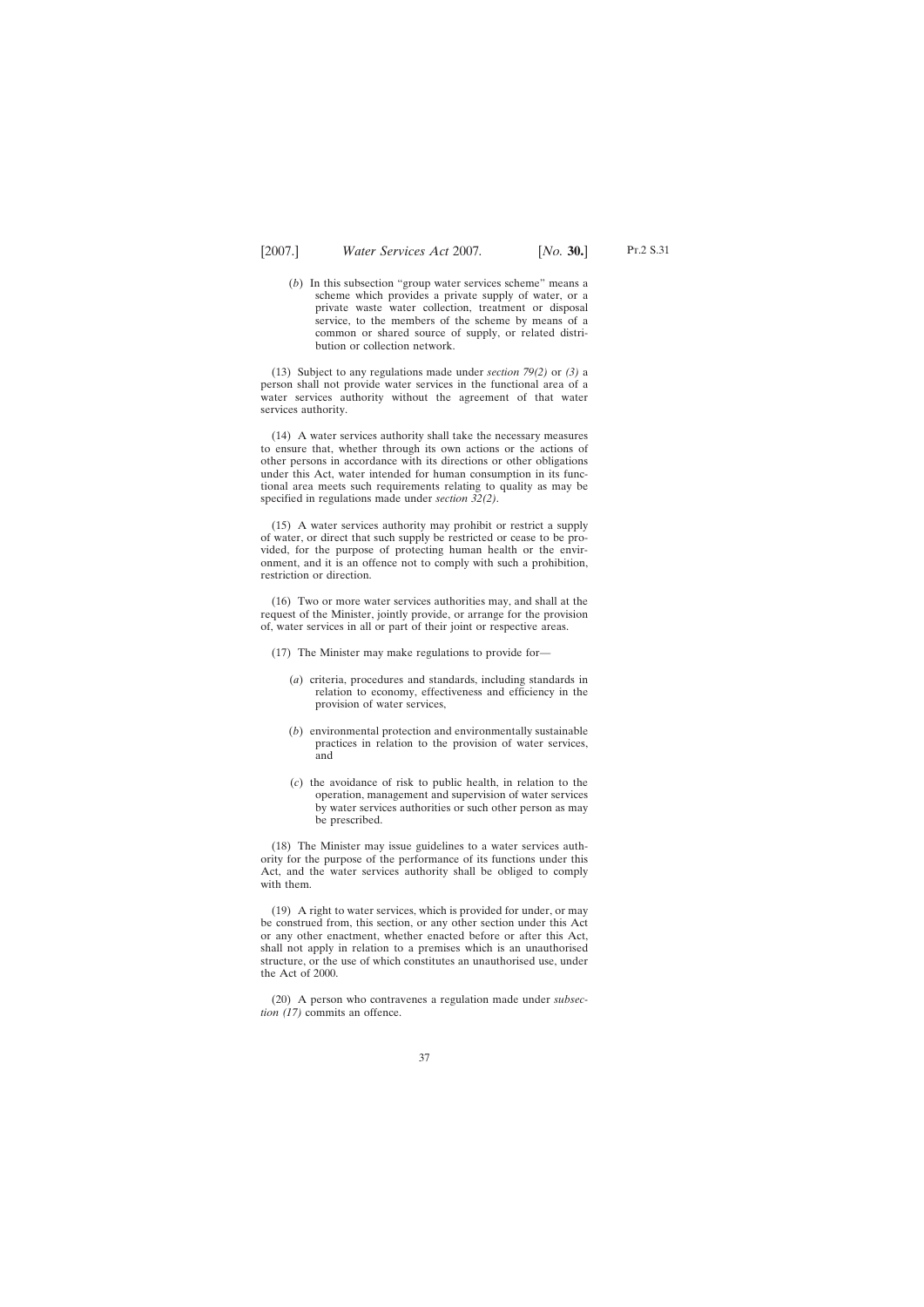General functions of water services authorities in relation to provision of water services.

**32**.—(1) A water services authority may, and shall when directed by the Minister, take all necessary measures to ensure compliance with its obligations under *section 31* and for the purposes of carrying out its functions under *section 31*, whether within or outside its functional area, including—

- (*a*) the abstraction, impoundment, treatment, purchase or supply of water for drinking or any other purpose, in accordance with relevant provisions of this Act or any other enactment, or regulations made under this or any other enactment,
- (*b*) the provision, operation or maintenance of sewers and waste water collection and treatment facilities, in accordance with relevant provisions of this Act or any other enactment, or regulations made under this or any other enactment,
- (*c*) the construction or maintenance, or arrangement for the construction and maintenance of, waterworks or waste water works,
- (*d*) the undertaking of such work as is necessary to provide such waterworks or waste water works as may be required,
- (*e*) purchasing or obtaining premises or wayleaves,
- (*f*) the installation and maintenance of meters, or otherwise measuring the volume or rate of flow of water supplies or discharges to waste water works,
- (*g*) monitoring the quality of water supplies at any point or points,
- (*h*) monitoring the quality of waste water at any point or points,
- (*i*) treatment, reuse or disposal of by-products arising from the treatment of water or waste water,
- (*j*) without prejudice to the State Authorities (Public Private Partnership Arrangements) Act 2002, entering into an agreement with any person in relation to or for the provision of, whether by that person or jointly with that person, water services in part or all of its functional area or elsewhere as appropriate,
- (*k*) without prejudice to the State Authorities (Public Private Partnership Arrangements) Act 2002, entering into an agreement or arrangement with any person for the provision of water services to that person, including in relation to assigning capacity in a waterworks or reserving capacity in a waste water works for the provision of water services to that person,
- (*l*) authorising, controlling, monitoring or supervising the provision of water services by any other person within its functional area,
- (*m*) carrying out all such surveys, research, analysis, monitoring or undertaking any other action which may be necessary for the purposes of its functions under this section,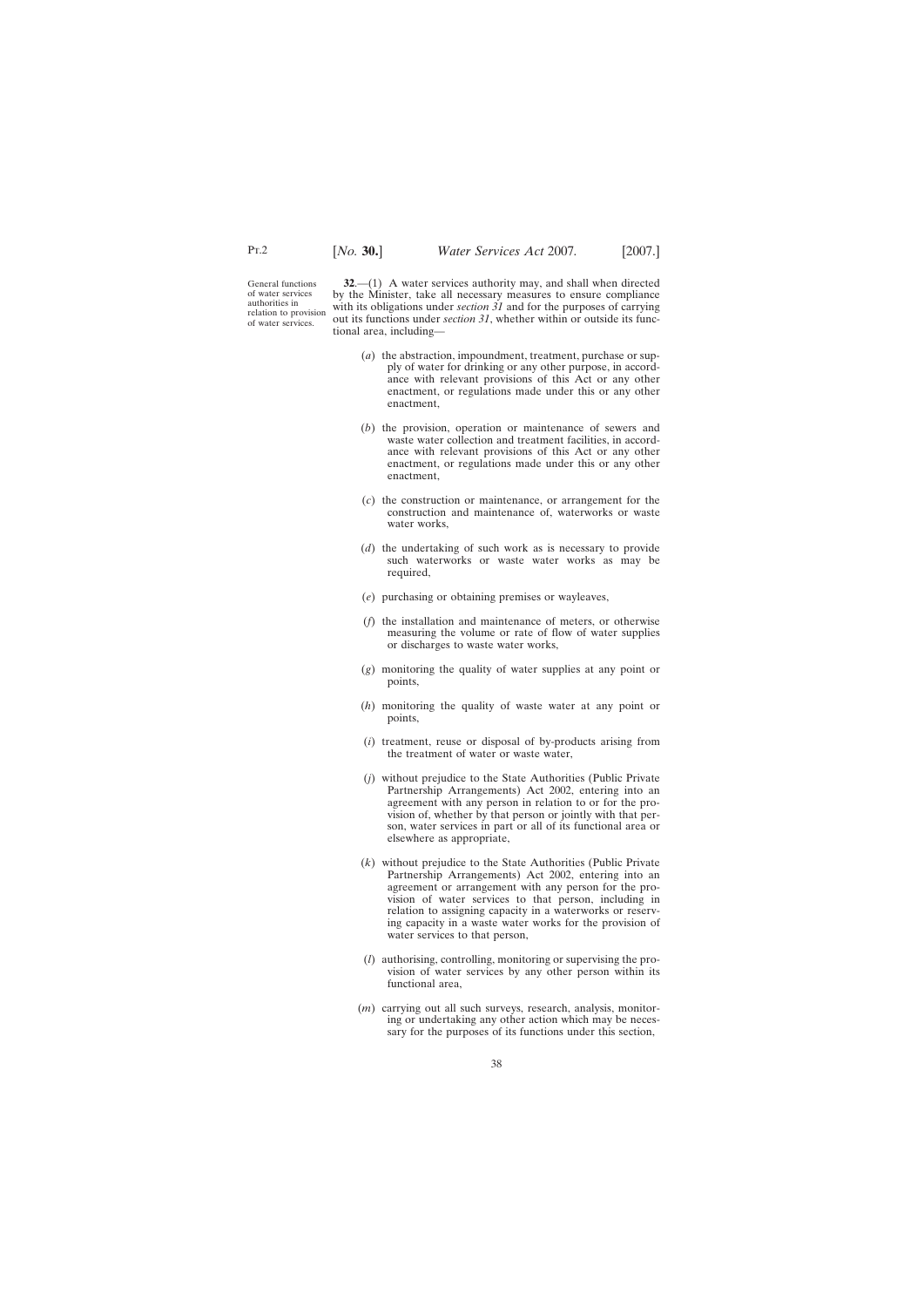- (*n*) the provision of guidance, advice or information to other persons in relation to water services,
- (*o*) entering into such contracts or other arrangements as it considers necessary or expedient for the use, purchase, or lease of any buildings, premises, materials, services, machinery or other apparatus, or
- (*p*) taking waterworks or waste water works provided by other persons in charge.

(2) The Minister may make regulations in relation to the undertaking by a water services authority of any of the functions in *subsection (1)*, or for the provision of water services by an authorised provider of water services or a person providing water services jointly with or on behalf of a water services authority or an authorised provider of water services.

(3) Without prejudice to the generality of *subsection (2)*, regulations under this section may make provision for any or all of the following:

- (*a*) drinking water quality and waste water quality standards, including as the case may be, exemption or derogation from such standards in specified circumstances and subject to specified conditions;
- (*b*) duties of persons providing water services;
- (*c*) specifying the points at which compliance with standards under *paragraph (a)* will be measured, and limiting the obligations placed on any person by regulations under *paragraph (a)* in relation to the provision of drinking water to a specified quality standard in cases where noncompliance is as a result of defects in the internal distribution system of a premises, or specified classes of premises;
- (*d*) provision of information or advice for the purpose of protecting human health or the environment;
- (*e*) performance standards for the provision of water services;
- (*f*) operational procedures;
- (*g*) asset management planning;
- (*h*) training requirements for staff;
- (*i*) requirements in relation to the monitoring and supervision of water services to establish compliance with prescribed standards, including frequency of monitoring, monitoring standards and monitoring procedures, additional monitoring in specified circumstances, and, appropriate action where monitoring results indicate a failure to meet specified standards, and such action may include the immediate investigation of the cause of the failure, remedial measures to be taken, the provision of public information and advice, such restriction of services as may be necessary for the protection of human health and the environment, and the timescale for undertaking such action;
- (*j*) standard methods of analysis;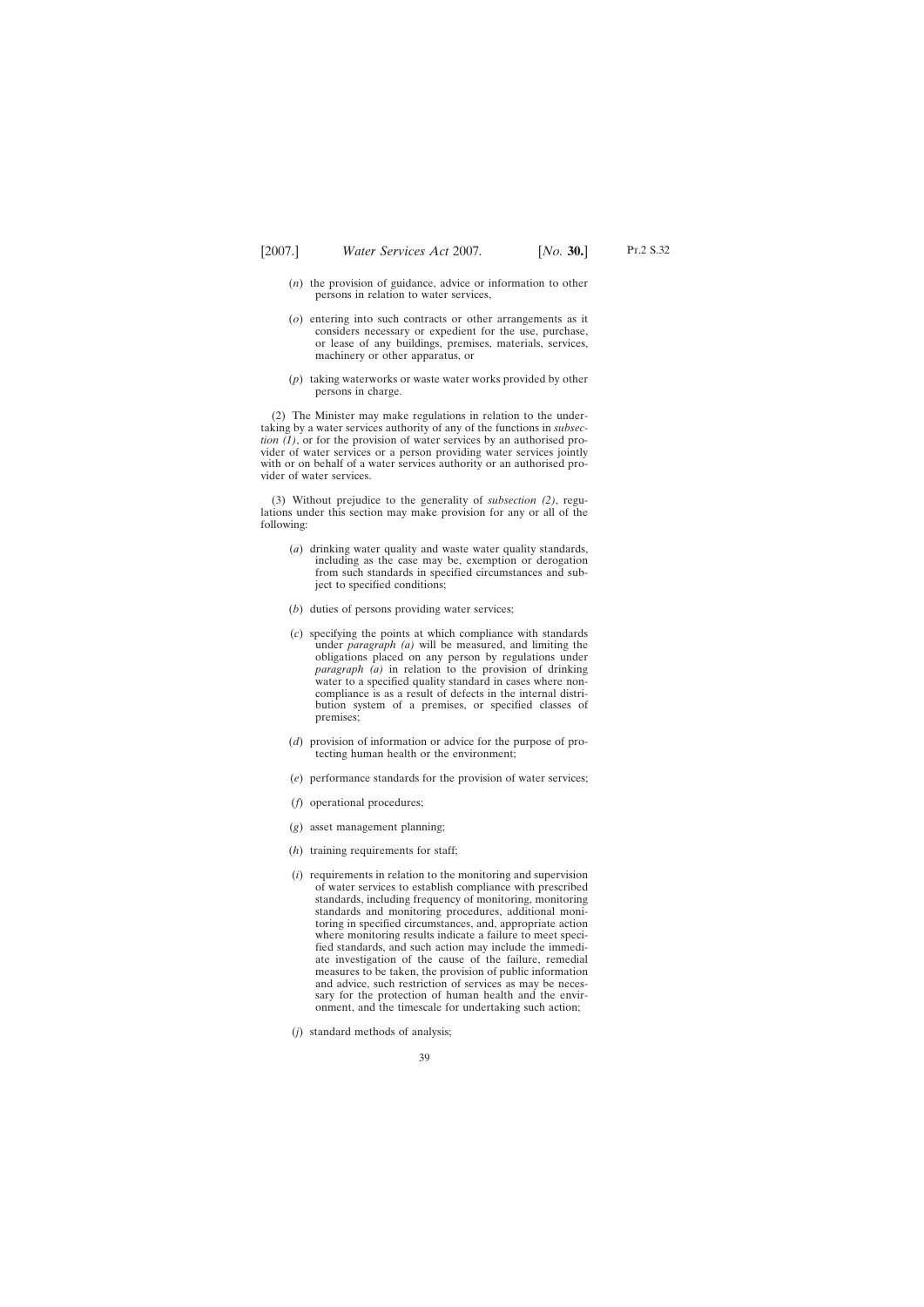- (*k*) laboratory requirements;
- (*l*) record keeping;
- (*m*) supervision and control of the provision of water services and water services infrastructure;
- (*n*) control of the supply of water;
- (*o*) source protection;
- (*p*) water conservation;
- (*q*) the nature and form of any agreement entered into by a water services authority under *subsection (1)*;
- (*r*) measures to facilitate the provision of water supplies for fire-fighting or other public health and safety purposes including the provision of notices to assist in the location of fire hydrants;
- (*s*) requirements to prevent risk to human health from contamination of water intended for human consumption by substances or materials, or associated impurities, in new installations for the treatment or distribution of water;
- (*t*) requirements to ensure the efficiency or effectiveness of treatment systems or disinfection procedures for water, and to limit any residual effects on the quality of water intended for human consumption to specified limits consistent with ensuring fitness for human consumption without compromising the disinfection;
- (*u*) requirements to ensure the efficiency and effectiveness of treatment systems or disinfection procedures for waste water;
- (*v*) provision of adequate and up-to-date information on the quality of water intended for human consumption;
- (*w*) procedures for dealing with consumer complaints;
- (*x*) measures to protect public health or the environment; or
- (*y*) related and ancillary matters.

(4) Measures taken to implement regulations under *subsection (2)* shall not have the effect of allowing, directly or indirectly, any—

- (*a*) deterioration in the existing quality of water intended for human consumption, or
- (*b*) increase in pollution of waters used for the production of water intended for human consumption.

(5) It is an offence to contravene a regulation made under *subsection (2)*.

(6) Measures taken in relation to failure to meet prescribed drinking water quality standards shall—

(*a*) be prioritised having regard, amongst other matters, to the extent to which the relevant parametric values have been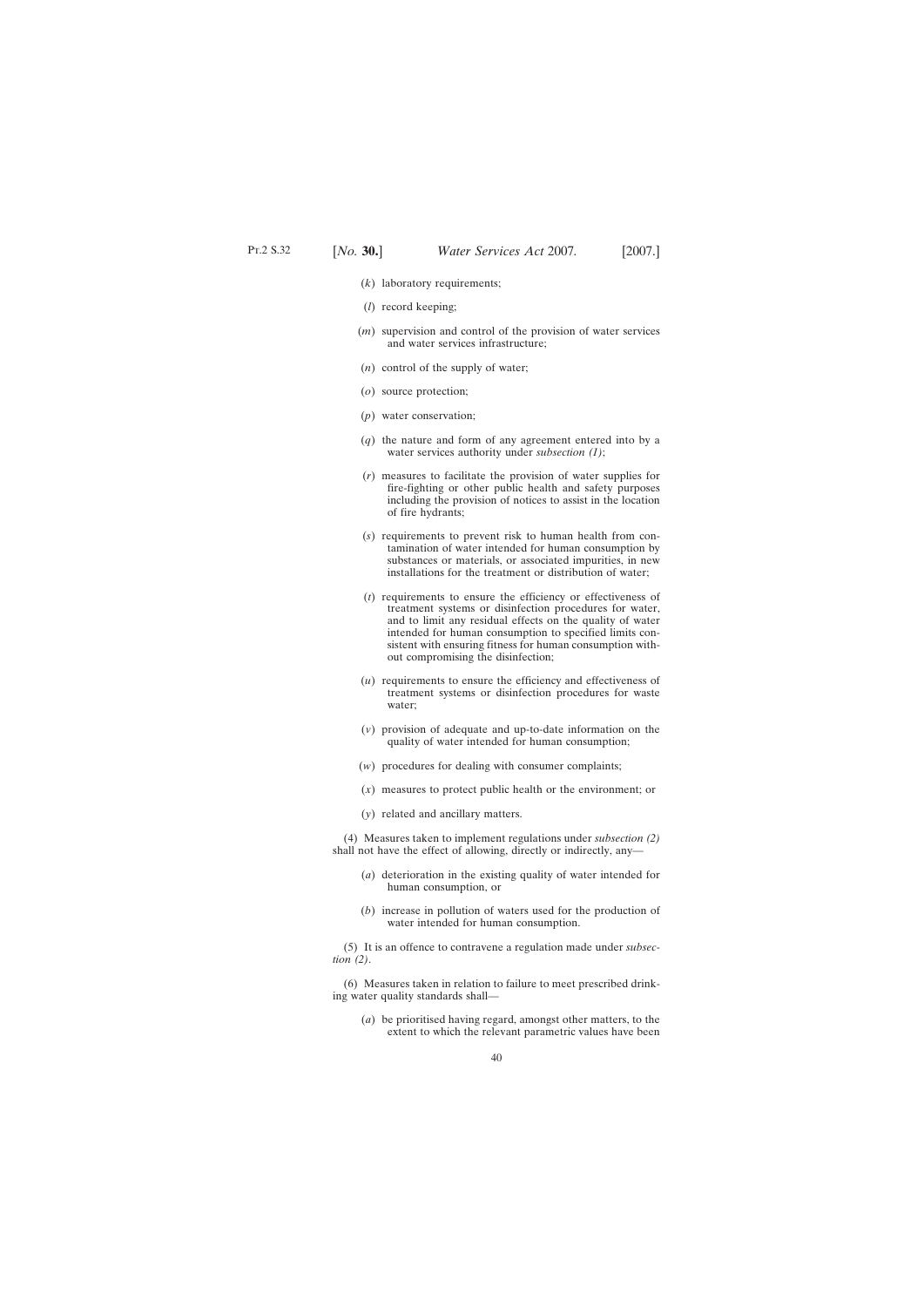exceeded and to the potential danger to human health arising, and

(*b*) in any event, be taken as soon as possible.

(7) Regulations under *subsection (2)* which provide for exemption of specified supplies from prescribed drinking water quality standards shall provide to the effect that—

- (*a*) the population concerned shall be informed of the exemption, and of any action that can be taken to protect human health from adverse effects resulting from any contamination of the water supply, and
- (*b*) where a potential danger to human health arising from the quality of a relevant water supply is apparent, the population concerned shall be given appropriate advice promptly,

and such regulations may provide for such measures as may be necessary to give full effect to those requirements.

(8) Regulations under *subsection (2)* which provide for a derogation from prescribed drinking water quality standards shall provide to the effect that—

- (*a*) the population affected shall be informed promptly in an appropriate manner of the derogation and the conditions which govern it, and
- (*b*) where necessary, advice is given to particular population groups for which a derogation could present a special risk,

and such regulations may provide for such measures as may be necessary to give full effect to those requirements.

(9) In so far as regulations under *subsection (2)* limit the obligation placed on any person in relation to the provision of water for human consumption which meets specified quality standards, such regulations shall provide that where there is nevertheless non-compliance or a risk of non-compliance with such standards, then—

- (*a*) either—
	- (i) appropriate measures shall be taken to ensure compliance or reduce or eliminate the risk of non-compliance, including advising premises owners affected of any possible remedial action they could take, or
	- (ii) other measures shall be taken, including appropriate additional treatment in order to change the nature or properties of the water prior to its supply so as to reduce or eliminate the risk of the water not complying with the specified quality standards,

and

(*b*) the consumers concerned shall be duly informed and advised of any possible additional remedial action which they should take,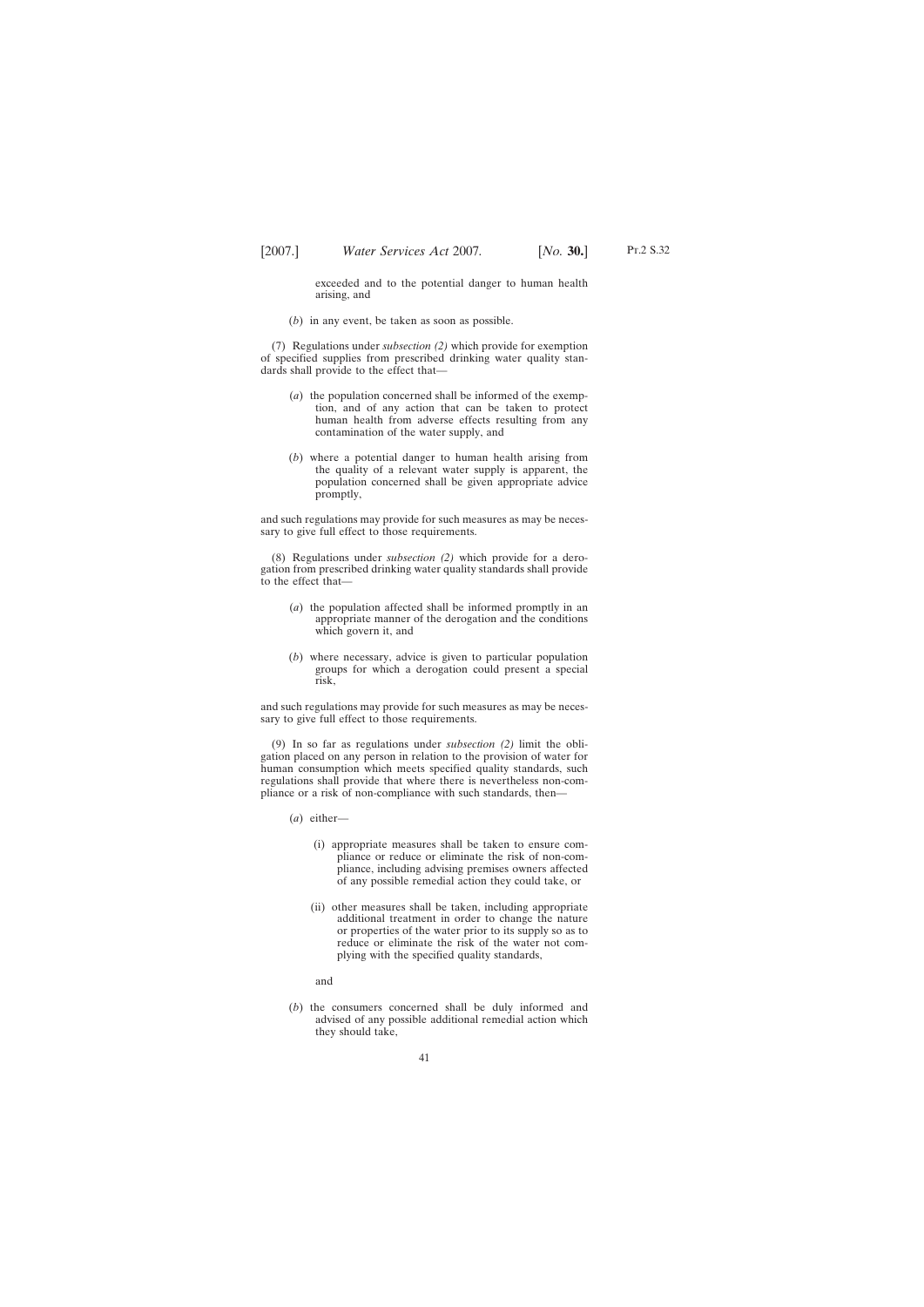and such regulations may provide for such measures as may be necessary to give full effect to those requirements.

(10) Regulations under *subsection (2)* may provide for their application to any person who, although not providing water services is nevertheless supplying water for human consumption as part of a commercial or public activity in circumstances where that water is from that person's own private supply and has not been supplied to him or her in the first instance—

- (*a*) by a water services authority,
- (*b*) by an authorised provider of water services,
- (*c*) by a person providing water services jointly with or on behalf of a water services authority or an authorised provider of water services, or
- (*d*) in bottles or containers,

and references to "water services" in this section may, where the context permits, include such water supplied for human consumption by such persons.

(11) For the purposes of *subsections (7)* and *(8)*, and notwithstanding *section 19*, the population concerned may also be informed by means of—

- (*a*) an advertisement in a newspaper circulating in the area,
- (*b*) an announcement broadcast on a radio or television channel generally available in the area,
- (*c*) an announcement made available on the internet, or
- (*d*) such other manner as the Minister may direct.

(12) In this section "derogation" and "population" have the same meaning as they have in Council Directive 98/83/EC of 3 November 1998 on the quality of water intended for human consumption $14$ .

**33**.—(1) In respect of any connection by a user to a waterworks or waste water works operated by or on behalf of or jointly with a water services authority, the water services authority may, subject to any regulations made under this section, specify any technical requirements necessary to minimise the risk of leakage or to protect the integrity of the waterworks or waste water works.

(2) The Minister may make regulations for the purposes of *subsection (1)* specifying technical standards.

(3) A person who fails to comply with a technical requirement specified under this section commits an offence.

Guidelines and codes of practice.

Connections to waterworks or waste water works.

> **34.**—The Minister may issue guidelines or codes of practice in relation to the performance of the functions of water services authorities under this Act, or in relation to the provision of water services by any person or in relation to the general duties of other persons to which this Act or regulations under it apply.

14OJ No. L330/32, 05.12.1998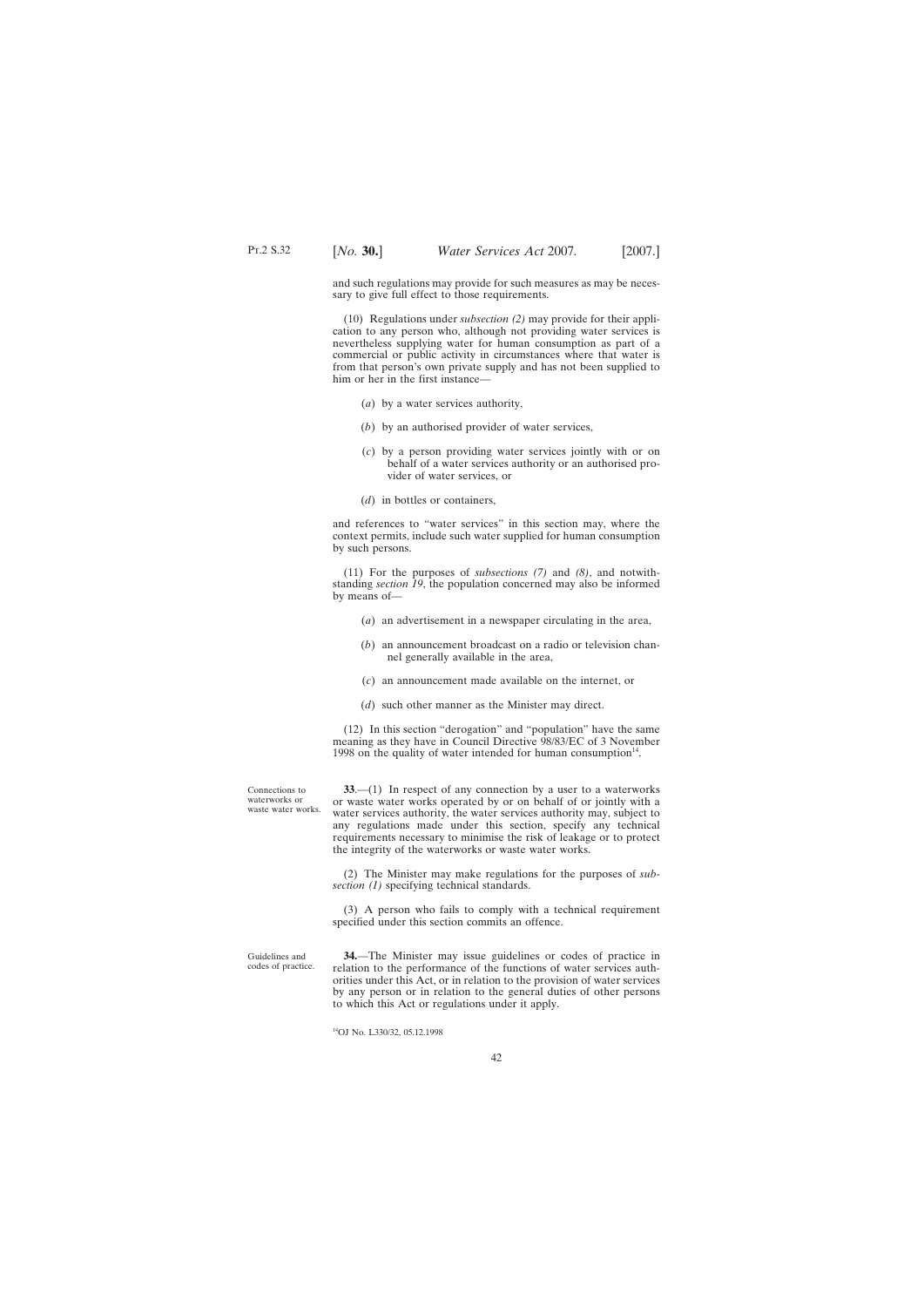**35.**—(1) Subject to *subsection (2)*, failure on the part of any per-Guidelines and son to observe any provision of a guideline or a code of practice codes of practice in issued under *section*  $34$  shall not of itself render that person liable to  $\frac{\text{criminal}}{\text{proceed}}$ any civil or criminal proceedings.

(2) Where in any criminal proceedings a party is alleged to have committed an offence under this Act, being a provision for which there was a guideline or a code of practice at the time of the alleged contravention, *subsection (3)* shall have effect with respect to that guideline or code of practice in relation to those proceedings.

(3) Any provision of a guideline or code of practice which appears to the court to give practical guidance as to the observance of the requirement or prohibition alleged to have been contravened shall be admissible in evidence; and if it is proved that any act or omission of the defendant alleged to constitute the contravention is a failure to observe such provision of the guideline or code of practice, or if it is proved that any act or omission of the defendant is in compliance with such provision of the guideline or code of practice, then such failure or compliance shall be admissible in evidence.

**36**.—(1) In this section and in *sections 37* and *38*—

Water services strategic plan.

"development plan" has the same meaning as in section 2 of the Act of 2000;

"joint plan" shall be construed in accordance with *subsection (4)(a)*;

"manager" has the same meaning as in section 2 of the Act of 2001;

"prescribed date" means the date prescribed by the Minister by regulations under *subsection (9)*, on or before which a water services authority is required to make a water services strategic plan;

"water services strategic plan" includes, where the context admits, a replacement or revised water services strategic plan, a joint plan, or a sub-plan referred to in *subsection (4)(b)*, and any replacement or revision of such joint plan or sub-plan.

(2) Subject to *subsection (4)* and any regulations made under this section, each water services authority shall, not later than the prescribed date, make a water services strategic plan with regard to the provision of water services in its functional area.

(3) Subject to *subsections (13)* and *(14)*, the making, replacement or revision of a water services strategic plan is a reserved function of the members of the authority.

(4) For the purposes of *subsection (2)*—

- (*a*) two or more water services authorities may jointly make a water services strategic plan in relation to all of their combined functional areas, or parts thereof, and
- (*b*) a water services strategic plan may consist of separate subplans for the provision of specified water services in all or part of the functional area of the water services authority, or in the case of a joint plan referred to in *paragraph (a)*, the water services authorities concerned,

proceedings.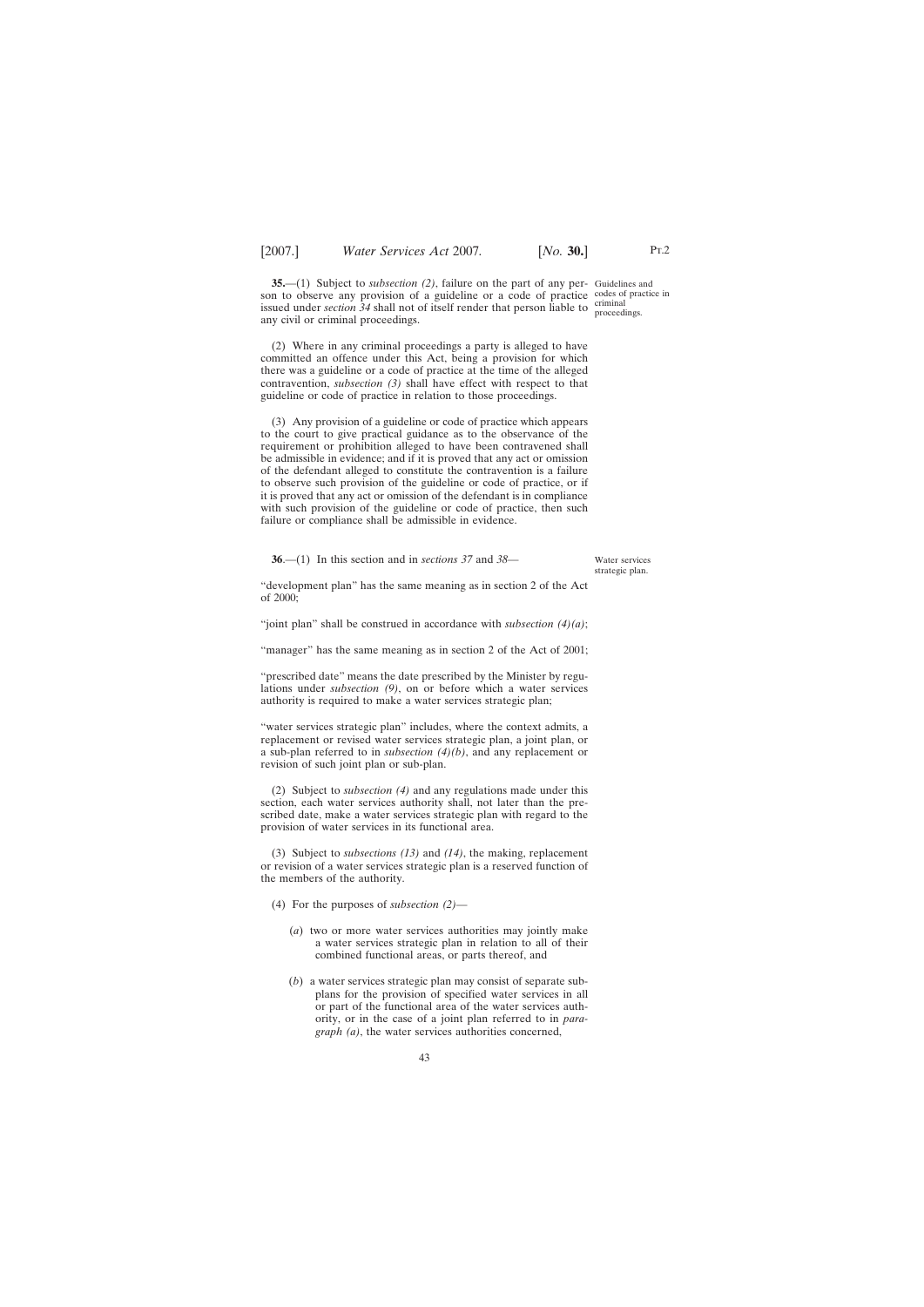and the making, review, revision or replacement of such a joint plan or sub-plan shall be subject to the same procedures as if it was a water services strategic plan referred to in *subsection (2)*.

- (5) (*a*) A water services authority, or in the case of a joint plan under *subsection (4)*, the water services authorities concerned, shall review a water services strategic plan made by it or them from time to time as the occasion may require and at least once in every period of 6 years from the date the plan was made by the authority, or such lesser interval as the Minister may direct and, consequent on such a review, make a replacement plan.
	- (*b*) A local authority (whether or not acting as a water services authority) shall not, by resolution, under section 139 or 140 of the Act of 2001 or section 179 of the Act of 2000—
		- (i) give a direction that works not be proceeded with, or
		- (ii) require any act, matter or thing to be done or effected,

where the effect of such direction or requirement would be contrary to, or inconsistent with, any provision (including any objective contained therein) of a water services strategic plan made by the water services authority, or would limit or restrict the proper implementation of such a provision and any resolution purporting to be passed under the said section 139, 140 or 179, as the case may be, which contravenes this paragraph is void.

(6) In drafting or reviewing a water services strategic plan, the water services authority or water services authorities concerned shall have regard to the proper planning and sustainable development of its or their functional area or areas and in particular shall have regard to the provisions of—

- (*a*) relevant development plans, regional or spatial planning guidelines, housing strategies or special amenity area orders, as appropriate, made under the Act of 2000,
- (*b*) a water quality management plan or a programme of measures made under the Local Government (Water Pollution) Acts 1977 and 1990 for the area to be covered by the water services strategic plan, or for any other area that could affect that plan,
- (*c*) a waste management plan under the Waste Management Acts 1996 to 2003 for the area to be covered by the water services strategic plan, or for any other area that could affect that plan,
- (*d*) a river basin management plan or a programme of measures under the EU Water Framework Directive for the area to be covered by the water services strategic plan, or for any other area that could affect that plan,
- (*e*) such other plans, strategies or guidelines as may be prescribed, and
- (*f*) any other matter as may be directed by the Minister.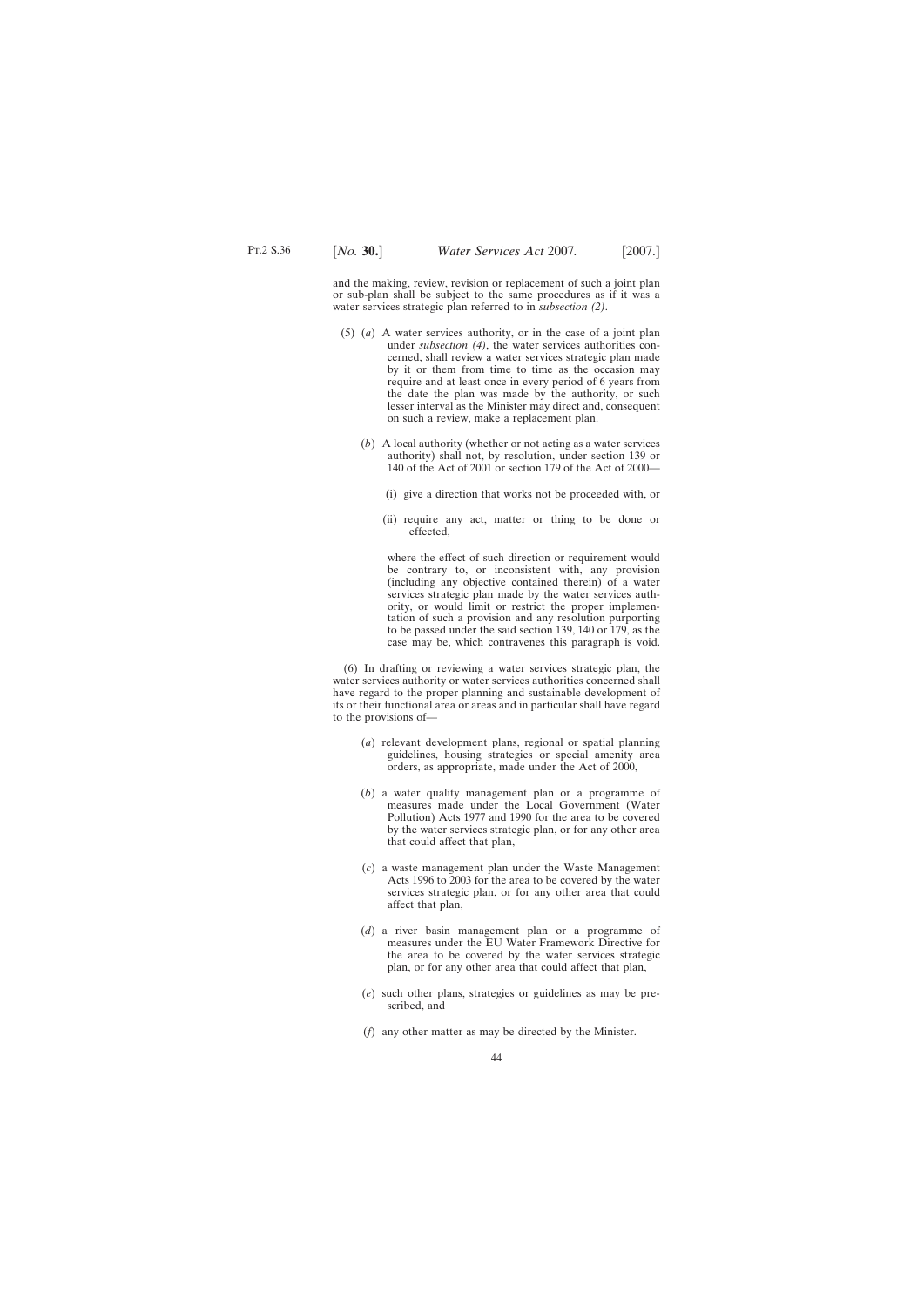(7) A water services strategic plan shall contain such objectives as seem to the water services authority or water services authorities concerned to be reasonable and necessary—

- (*a*) to protect human health and the environment,
- (*b*) to facilitate the provision of sufficient water services for domestic and non-domestic requirements in the area to which the plan relates, and
- (*c*) to support proper planning and sustainable development, including sustainable use of water resources,

and shall specify such measures or arrangements to be taken or entered into by the water services authority or water services authorities concerned, with a view to securing the objectives of the plan.

(8) Without prejudice to the generality of *subsection (7)*, a water services strategic plan shall, subject to such regulations as may be made by the Minister for the purposes of this section, include information on or otherwise have regard to—

- (*a*) drinking water quality,
- (*b*) prevention or abatement of risk to human health or the environment,
- (*c*) current and projected need for water services,
- (*d*) arrangements in place or planned for the provision of water services,
- (*e*) shortfalls in the provision of water services,
- (*f*) water conservation measures in place or planned,
- (*g*) monitoring arrangements, including laboratory facilities,
- (*h*) asset management planning,
- (*i*) income and expenditure, and
- (*j*) any incidental or ancillary matters.
- (9) (*a*) The Minister may make regulations prescribing the manner in which any matter is to be set out or addressed in a water services strategic plan, notification or consultation requirements and procedures or associated time limits, prior to and after its making.
	- (*b*) Without prejudice to the generality of *paragraph (a)*, regulations under that paragraph may specify different dates for different water services authorities or classes of water services authorities.
- (10) (*a*) To enable further consideration to be given to the making of a water services strategic plan, a water services authority may apply to the Minister for an extension of not more than 3 months after the latest date for the making of a water services strategic plan.
	- (*b*) Where an application is made under *paragraph (a)*, the Minister may, based on the reasonable prospect of the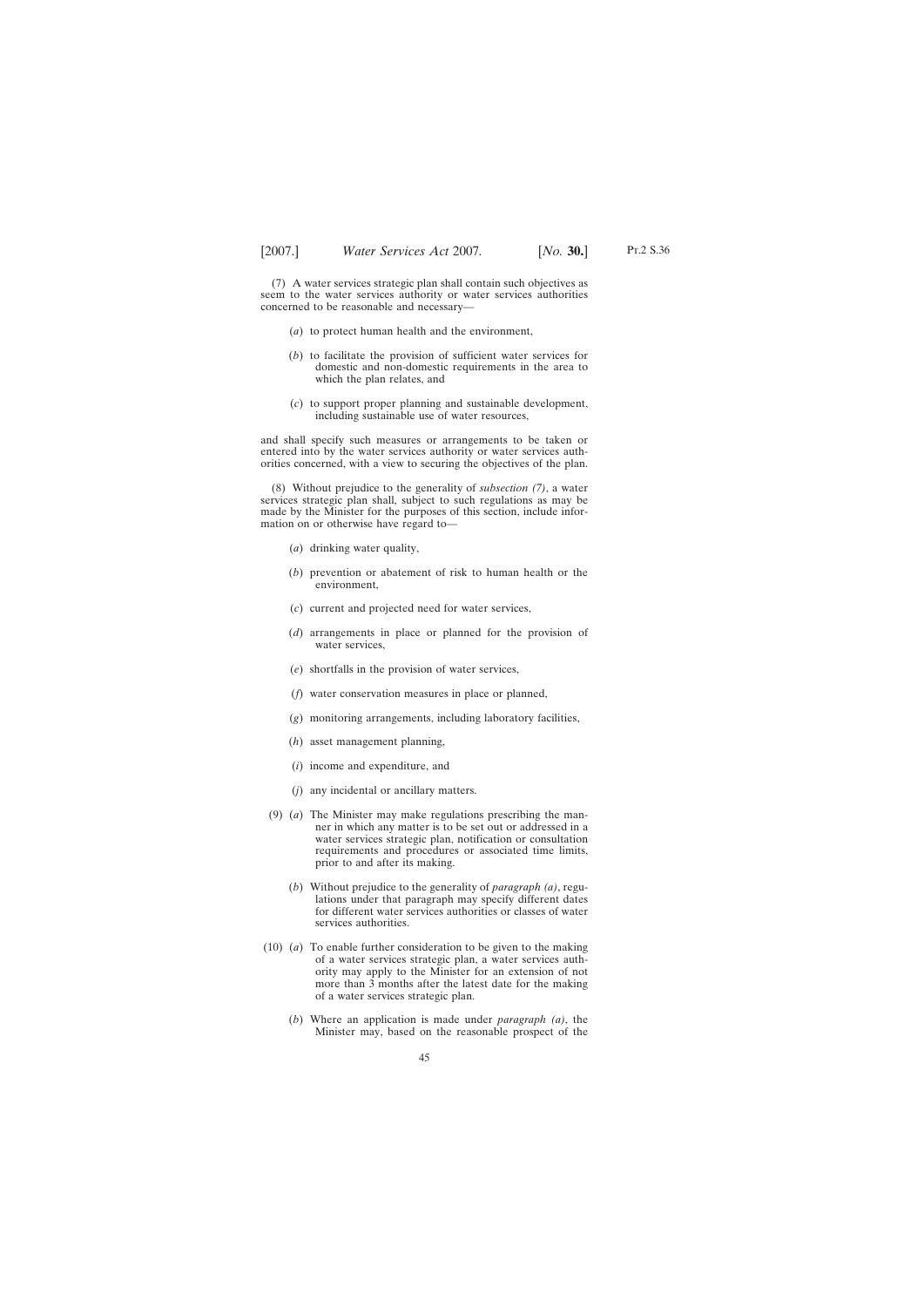authority concerned making a plan by the proposed extended date, grant or refuse the application.

- (*c*) An application under *paragraph (a)* is a reserved function.
- (*d*) This subsection shall not apply in the case of the making of a revised or replacement plan by the members of a water services authority in accordance with a requirement by the Minister under *section 37(c)*.

(11) Where a water services authority proposes to make a water services strategic plan which, in the opinion of the manager of the water services authority, would not be appropriate for the reasons stated by him or her, then the manager shall—

- (*a*) inform the members of the water services authority accordingly, giving his or her reasons for forming such opinion, and advise the members that, should the authority proceed to make that plan, the Minister may invoke his or her powers under *section 37(c)* to require the authority to revise the plan in such manner as may be specified by the Minister or to replace the plan by a new plan, and
- (*b*) inform the members of the right of the authority to apply to the Minister for an extension under *subsection (10)* of the prescribed date.

(12) Where it appears to the manager of a water services authority that it is likely that the members of the authority may fail to make a plan by the prescribed date, the prescribed date as extended or the date specified in a requirement by the Minister under *section 37(c)*, as the case may be, then the manager shall—

- (*a*) advise the members of the authority that if the authority fails to make a plan by—
	- (i) the prescribed date,
	- (ii) the prescribed date as extended, or
	- (iii) the date specified in a requirement by the Minister under *section 37(c)*,

as the case may be, the members' functions under this section in relation to the making of the plan will be deemed to have been transferred to the manager in accordance with *subsection (13)*, and

- (*b*) where *paragraph (a)(i)* applies, inform the members of the right of the authority to apply to the Minister for an extension of the prescribed date under *subsection (10)*.
- (13) Subject to *subsection (12)*, where a water services authority—
	- (*a*) fails to make a water services strategic plan by the latest date for the making of the plan or the date specified by the Minister under *paragraph (c)* of *section 37* in accordance with the requirements of the Minister under that paragraph, as the case may be, or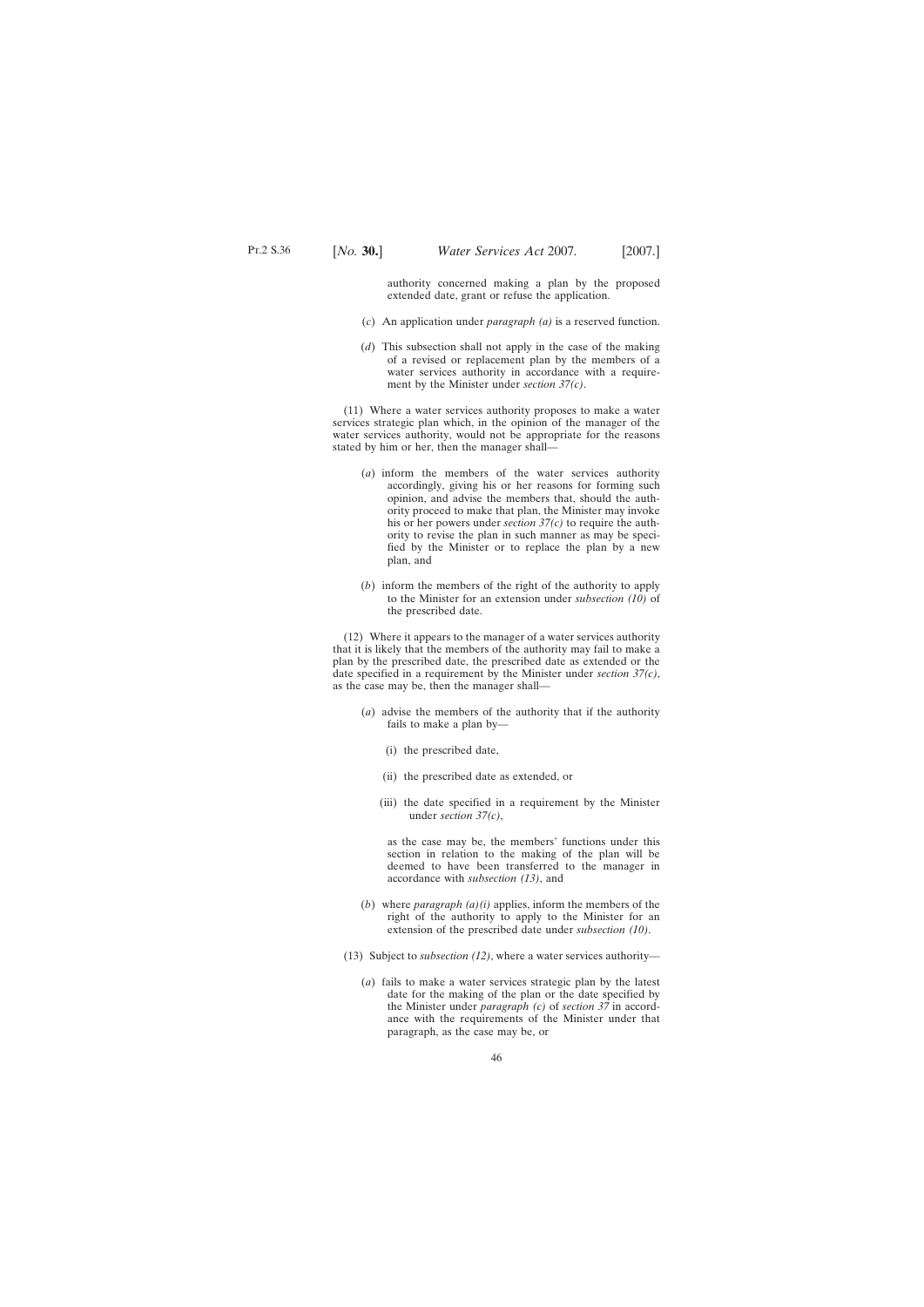Pt.2 S.36

- (*b*) having applied to the Minister for an extension of the lat
	- est date for the making of the water services plan concerned in accordance with *subsection (10)*, and
		- (i) the application having been refused, a plan is not made by that date, or
		- (ii) the application having been granted, the authority fails to make a plan by that date, as so extended,

then the functions of the members of the authority under this section shall be deemed to be transferred to the manager of the authority who shall, by order, approve the making of a plan subject to any modifications which he or she considers appropriate and, where *section 37(c)* applies, in accordance with any requirement specified by the Minister under that section.

(14) Without prejudice to *subsection (13)*, the making of a revised or replacement plan by a water services authority in accordance with a requirement by the Minister under *section 37(c)* shall—

- (*a*) where the plan was made by the members of the authority in the first instance, be a reserved function of the members of the authority, and
- (*b*) where the plan was not so made, be a function of the manager of the authority.
- (15) (*a*) Notwithstanding any other provision of this Act, where *subsection (13)* applies, the manager shall make the plan.
	- (*b*) In making the plan, the manager shall, subject to such requirements (if any) of the Minister under *section 37(c)*, include as part of the plan such provisions (if any) as have been agreed by the members of the authority which are consistent with the plan.

(16) Section 140 of the Act of 2001 shall not apply to the exercise by the manager of a water services authority of his or her functions under *subsection (13)* and any resolution purporting to be passed under the said section 140 in relation to the performance by the manager of his or her functions under *subsection (13)* which contravenes this subsection is void.

(17) A water services strategic plan made under this section comes into force-

- (*a*) in the case of a plan other than a joint plan—
	- (i) upon the passing of a resolution approving the plan by the members of the authority concerned, or
	- (ii) in a case to which *subsection (13)* relates, on the date of the order of the manager approving the making of the plan,
	- or,
- (*b*) in the case of a joint plan—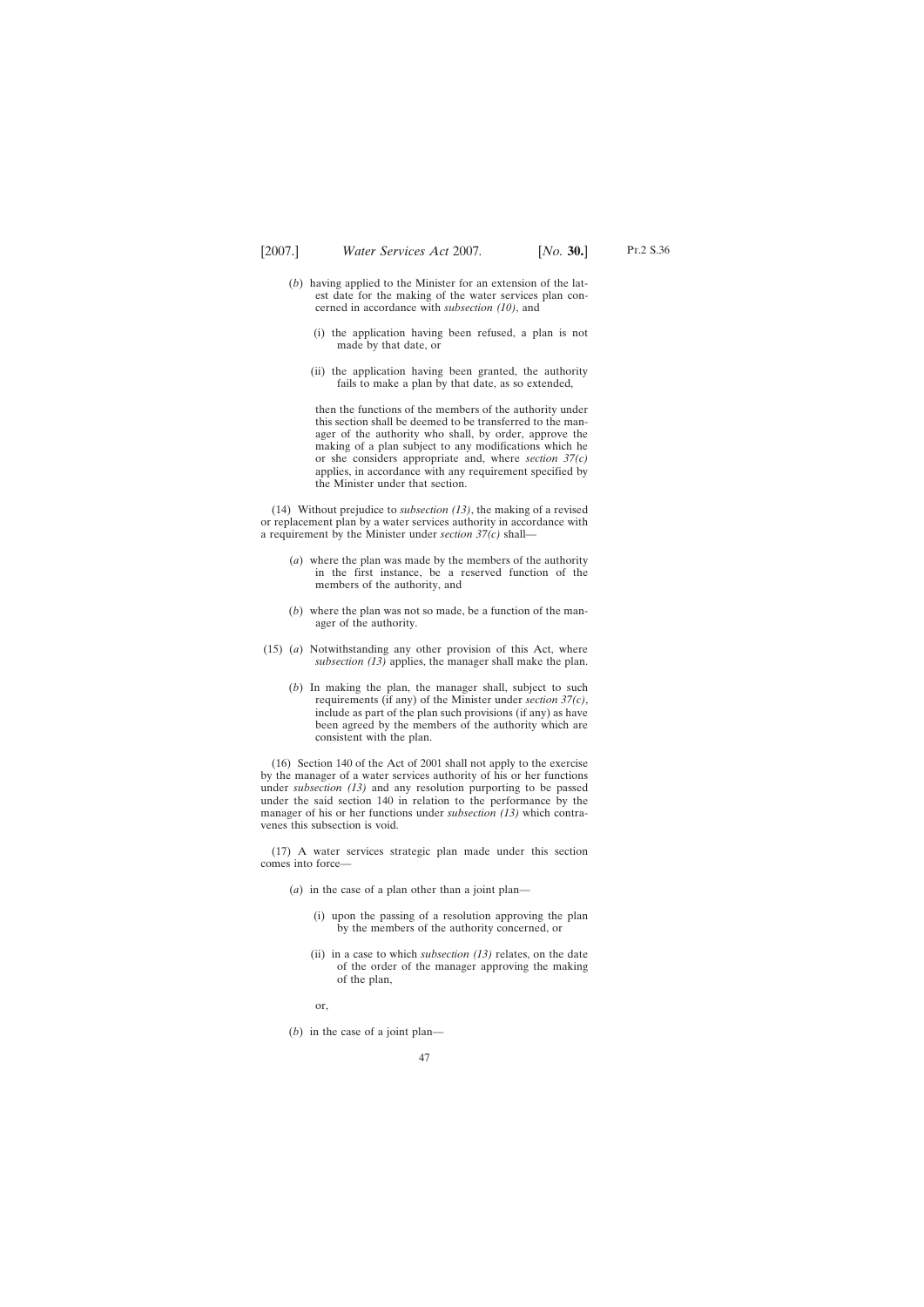- (i) where resolutions approving the joint plan have been passed by the members of each water services authority, when the last such resolution is passed by the members of a water services authority concerned, or
- (ii) where one or more of the water services authorities have failed to approve the making of the joint plan and the functions under this section of all of the water services authorities concerned with the making of the plan are transferred to their respective managers, when the last order approving the making of the plan has been made by the manager concerned.

(18) Nothing in this Act shall entitle a water services authority to discontinue providing water services which it provided before the commencement of this section, save as may be provided in a relevant water services strategic plan made by the authority.

- (19) (*a*) The development plan in relation to the functional area of a local authority shall be deemed to include the objectives for the time being contained in any water services strategic plan in force in relation to that area or any part of that area.
	- (*b*) In the event of there being a conflict between an objective deemed to be included in a development plan by virtue of *paragraph (a)* (the "first-mentioned objective") and an objective otherwise included in the development plan (the "second-mentioned objective"), the first-mentioned objective shall override the second-mentioned objective, irrespective of whether or not the development plan is subsequent to the water services strategic plan referred to in that paragraph, and the first-mentioned objective shall be deemed to be an integral part of the development plan.

(20) An application for permission under Part III of the Planning and Development Act 2000 shall not be refused by a planning authority or the Board solely on the ground that the development to which the application relates is not specifically referred to in the water services strategic plan in force in relation to the functional area of the planning authority if the planning authority or the Board, as the case may be, considers the development will facilitate the achievement of the objectives of that water services strategic plan.

(21) In considering a proposed development under section 179 of the Act of 2000 a local authority shall not decide that the development should not be proceeded with solely on the grounds that the said development is not specifically referred to in the water services strategic plan in force in relation to the functional area of the authority if the authority considers the development will facilitate the achievement of the objectives of that water services strategic plan.

**37**.—The Minister, after consultation with the relevant water services authorities concerned, may—

- (*a*) require 2 or more water services authorities to make a joint water services strategic plan under *section 36* in respect of all or a specified part of their functional areas,
- (*b*) require that the making of a water services strategic plan under *section 36* by 2 or more water services authorities

Functions of Minister in relation to water services strategic plans.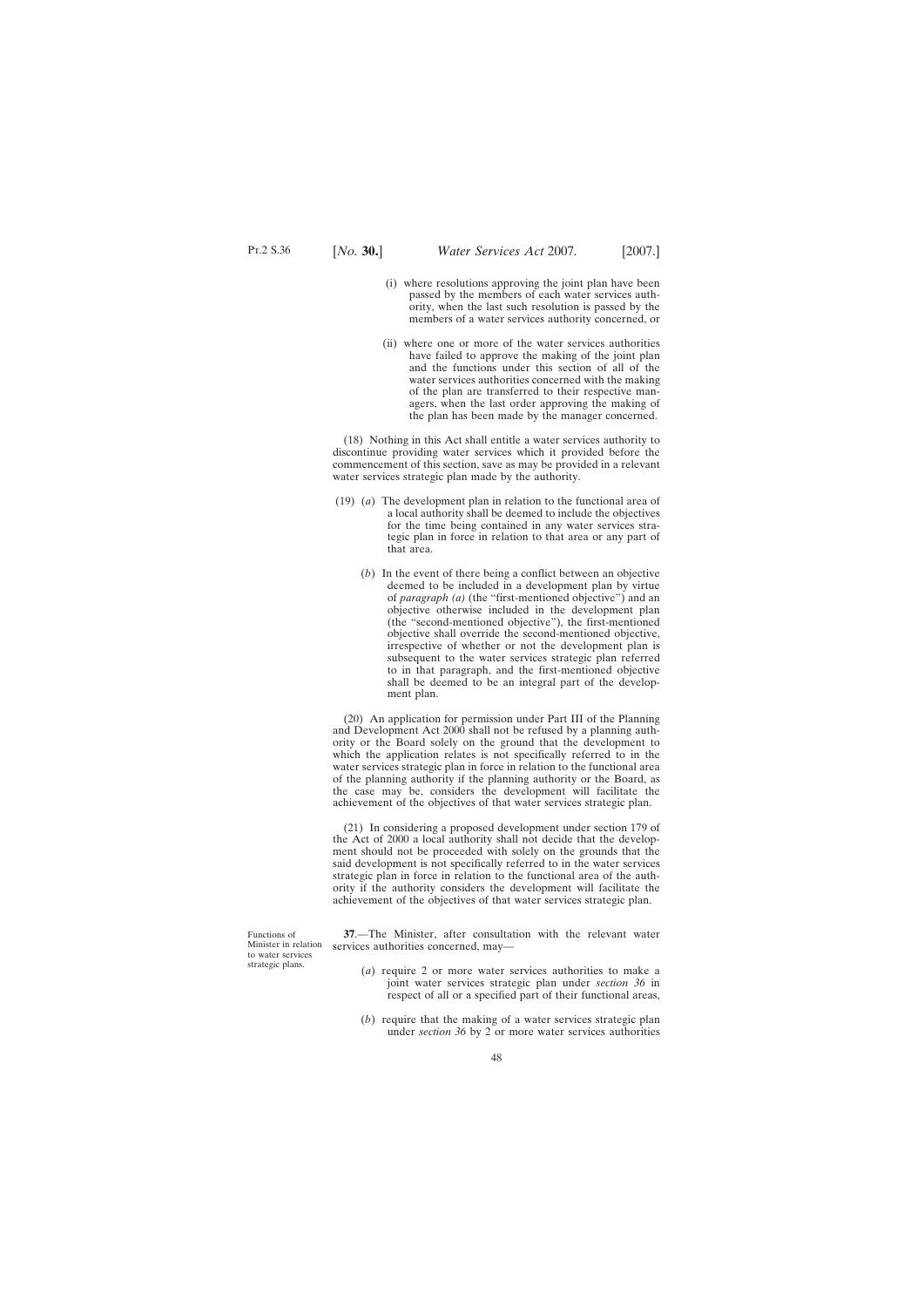be co-ordinated in such manner in relation to such matters as the Minister may specify, and

(*c*) for stated reasons, require a water services authority or, as the case may be, 2 or more water services authorities, to revise (whether by addition or deletion) a water services strategic plan made by the authority or authorities concerned, or to replace the plan by a new water services strategic plan, by such date and in such a manner as the Minister may specify, which shall be not less than 3 months from the date of the issue of the requirement by the Minister,

and the water services authority or authorities concerned shall comply with any such requirement of the Minister.

**38.**—(1) As soon as may be after a water services strategic plan Implementation of has come into force, the water services authority concerned, or in a water services the case of a joint plan, such water services authority as has been strategic plan or agreed by the relevant water services authorities, shall—

any revision thereof.

- (*a*) transmit a copy of it to the Minister and to such persons as may be prescribed, in the prescribed manner, and
- (*b*) publish, in the prescribed manner, notification of the making of the plan.

(2) A water services authority shall take such steps, including carrying out necessary works, as are appropriate and practicable to attain, in relation to its functional area, the objectives and provisions set out in a water services strategic plan in which it is concerned, which has been made by the authority.

- (3) (*a*) A water services authority shall furnish to a person, on request and, if the authority so requires, on payment to it by the person of such reasonable fee as it may charge, a copy of, or extract from, the plan, within a period of 21 days of receipt by the authority of such request, or of payment of such fee as the authority may charge, whichever shall be the later.
	- (*b*) A document purporting to be a copy of a plan, or to be an extract from a plan, and to be certified under this subsection by an officer of a water services authority which made the plan as a true copy, shall be *prima facie* evidence of the plan or extract, as the case may be, and it shall not be necessary to prove the signature of such officer or that he or she was in fact an officer of the water services authority concerned.
	- (*c*) Evidence of a plan or of an extract from such plan may be given by production of a copy thereof certified pursuant to this subsection and it shall not be necessary to produce the plan itself.

**39.**—All functions assigned to sanitary authorities under any other Transfer of enactment shall, in so far as they relate to the carrying out by a water functions from services authority of functions in relation to the provision of water sanitary authorities. services, be deemed to be functions of a water services authority, and all references to a sanitary authority in those acts and related enactments are to be construed accordingly.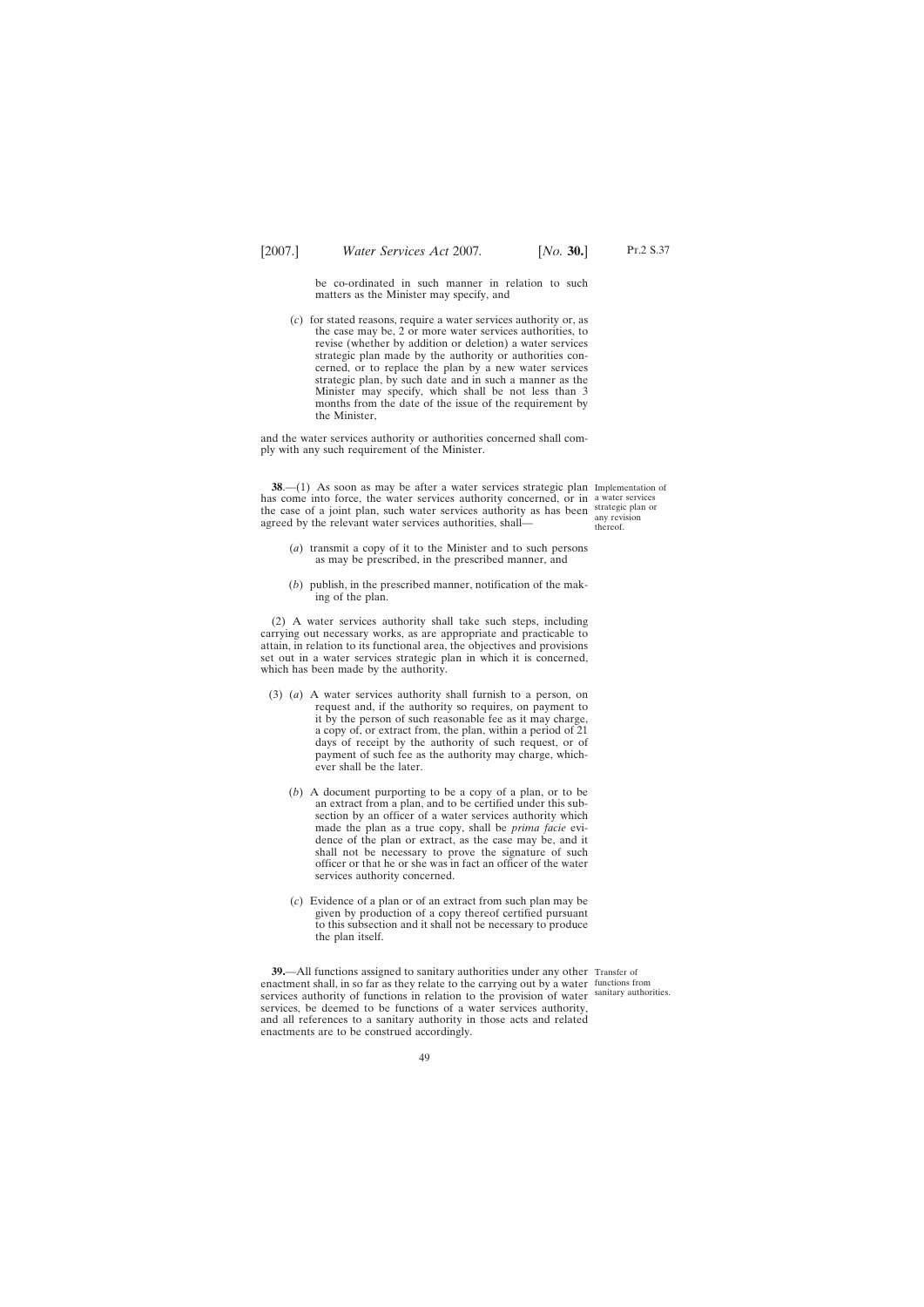Joint provision of water services.

Pt.2

**40.**—(1) Two or more water services authorities may enter into an agreement or arrangement for the purpose of jointly, or of one or more of them as the case may be, carrying out any or all of their functions under this Act, in any or all of their respective areas or any part of them, or in the functional area or areas of another water services authority or authorities, or any part of them.

(2) Without prejudice to the State Authorities (Public Private Partnership Arrangements) Act 2002, two or more water services authorities may jointly enter into an agreement or arrangement with any person for the provision, whether jointly with or on behalf of one or more of them, of water services in all or part of their respective functional areas.

(3) Whenever it appears to the Minister that an agreement or arrangement under *subsection (1) or (2)* should be made by water services authorities for the purpose of carrying out any or all of their functions, he or she may direct them to enter into an agreement or arrangement, and they shall comply with such direction.

(4) A direction under *subsection (3)* shall only be made by the Minister after giving each water services authority concerned an opportunity to make representations to him or her and after considering any representations so made.

(5) The Minister may direct that any agreement entered into under this section contains such terms and conditions as he or she may specify and the authorities concerned shall comply with any such direction.

(6) An agreement or arrangement entered into under *subsection (3)* shall not be revoked except with the approval of the Minister.

(7) Whenever a water services authority enters into an agreement or arrangement with another water services authority or another person under *subsection (1)* or *(2)* or *section 32(1)(j)* for the provision of water services on its behalf, the first-mentioned water services authority shall, notwithstanding the agreement or arrangement, continue to be responsible for the compliance of those services with the requirements of this Act.

(8) *Subsection (7)* shall not be construed so as to nullify or otherwise affect the application of any provision in an agreement or arrangement under *subsection (1)* or *(2)* or *section 32(1)(j)* in relation to public or civil liability arising from the provision of water services under that agreement or arrangement.

| nstallation of<br>ipes. | $41$ ,—(1) In this section—                                                                                                              |
|-------------------------|------------------------------------------------------------------------------------------------------------------------------------------|
|                         | "local road", "national road", "public road", "regional road" and<br>"road" have the same meaning as in section 2 of the Roads Act 1993; |

"pipes" includes sewers, drains, water mains, distribution systems, service connections or their accessories;

"road authority" means—

(*a*) in the case of a national road, the National Roads Authority, and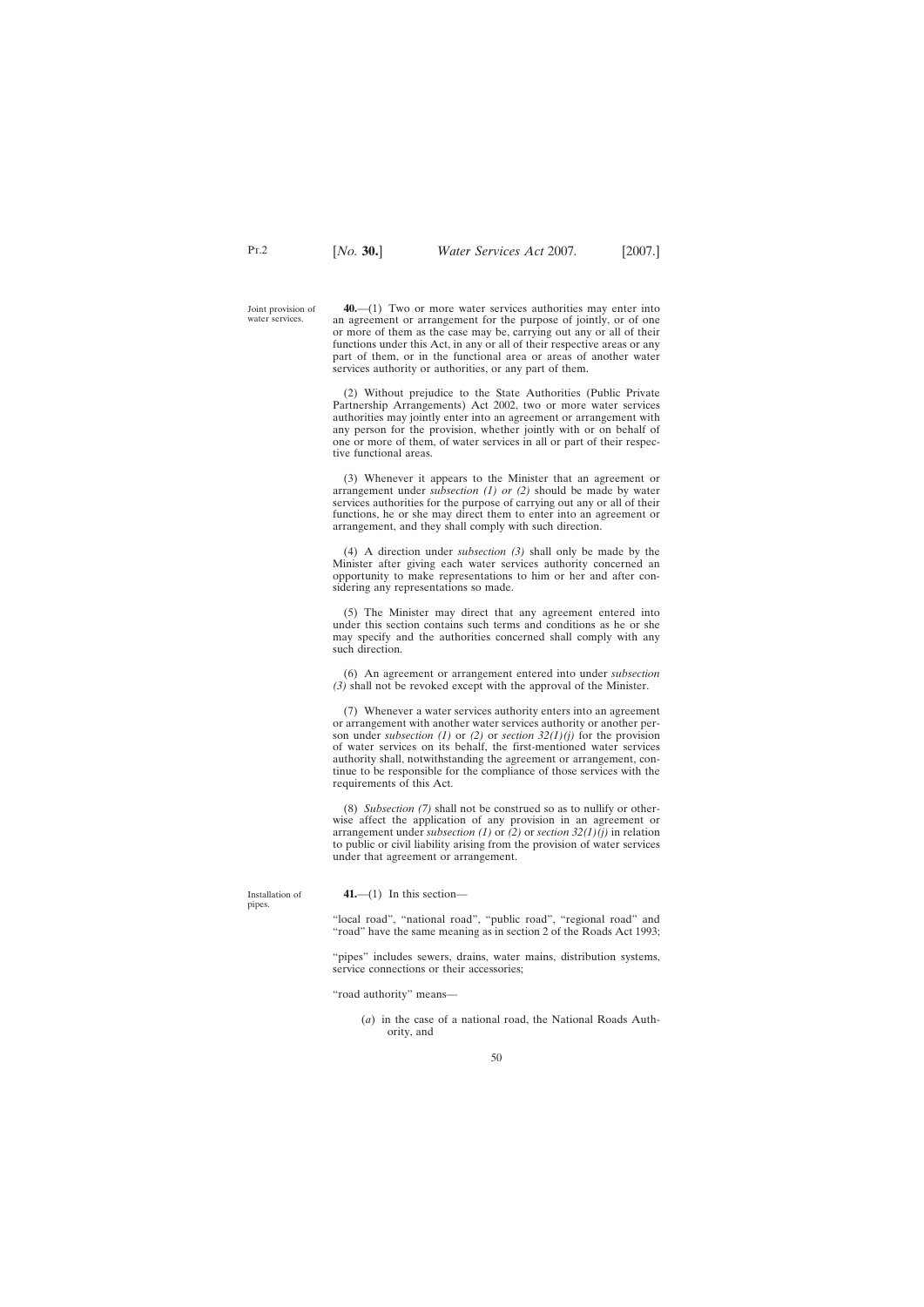(*b*) in the case of a regional road or local road, a local authority as defined in the Act of 2001, other than a local authority referred to in Part 2 of Schedule 6 to that Act.

(2) A water services authority, or other person acting jointly with it or on its behalf, may, for the purpose of providing or assisting in the provision of water services, carry pipes through, across, over, under or along any public road, or place intended for a public road, or under or over any cellar or vault which may be under the pavement or carriageway of any public road, or from time to time repair, alter, remove or replace the same, subject to the consent of the relevant road authority where the water services authority is not the road authority for that road or place intended for a road.

(3) Any person authorised by a water services authority to provide water services or any person providing water services jointly with or on behalf of that person, may, in respect of the provision of those services, carry pipes through, across, over, under or along a public road, or place intended for a public road, or under or over any cellar or vault which may be under the pavement or carriageway of any public road, or from time to time repair, alter, remove or replace the same, subject to the consent of the road authority for that road.

(4) Subject to any regulations that the Minister may make under *subsection (6)*, a road authority may attach conditions to the granting of any consent under *subsection (2)* or *(3)*, which shall be binding on the said water services authority or authorised provider of water services or person providing water services jointly with or on behalf of the water services authority or authorised provider of water services as the case may be.

(5) Without prejudice to the generality of *subsection (4)*, conditions attaching to any consent may include—

- (*a*) the periods during which and times at which works shall be or shall not be carried out,
- (*b*) the period within which works shall be completed,
- (*c*) the manner in which works shall be completed,
- (*d*) requirements and standards in relation to the temporary or permanent reinstatement of a public road following the carrying out of works,
- (*e*) requirements in relation to giving security, including refundable deposits, as the case may be, for the satisfactory reinstatement of a public road following the carrying out of works,
- (*f*) requirements in relation to the co-ordination of work with other work being undertaken or proposed by other persons,
- (*g*) requirements in relation to the control of traffic in the vicinity of works,
- (*h*) requirements in relation to the supervision and inspection of works by the road authority,
- (*i*) requirements in relation to the carrying out of additional works,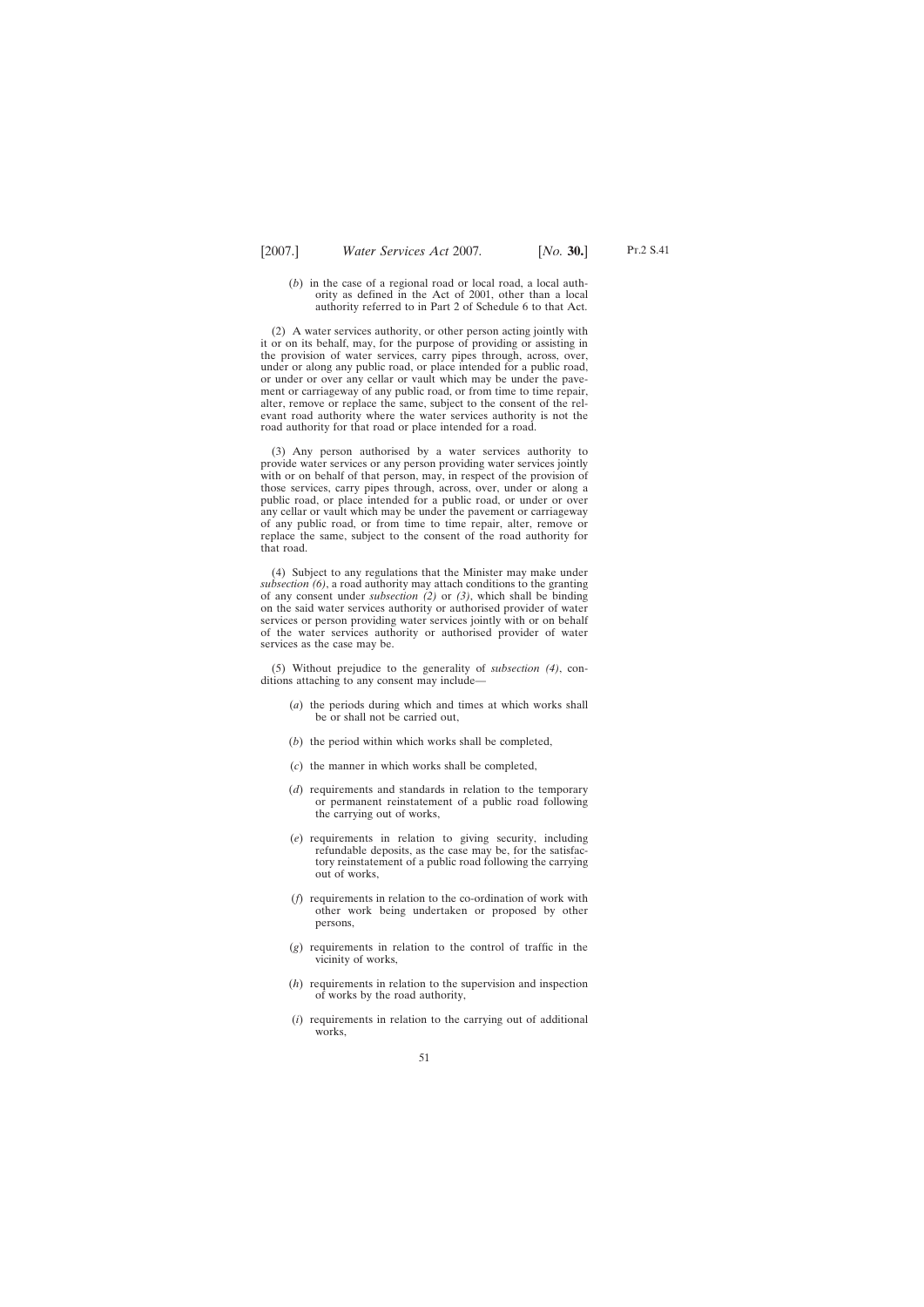- 
- (*j*) requirements in relation to the provision of information to the public as to the extent or nature of the works or the period within which they shall be completed, and
- (*k*) any other measures considered necessary by the road authority for the protection of human health or the environment, and to facilitate sustainable development.

(6) The Minister may, with the consent of the Minister for Transport, make regulations for the purposes of this section.

(7) Without prejudice to the generality of *subsection (6)*, regulations under this section may include provision for—

- (*a*) procedures for the administration of the consent process, including in relation to refusal or withdrawal of a consent,
- (*b*) charges for administration of the consent process,
- (*c*) matters to be taken into consideration by a road authority for the purposes of the consent process,
- (*d*) conditions attaching to a consent,
- (*e*) waiving or substitution of consent procedures in an emergency for the purposes of protecting human health and the environment,
- (*f*) requirements and standards in relation to the reinstatement of roads,
- (*g*) notification and public consultation requirements, or
- (*h*) procedures when consent is refused or withdrawn, or an applicant for consent wishes to make representations in relation to conditions attaching to a consent.

(8) Regulations under this section may make different provisions for applications for consent for different classes of roads.

(9) A requirement to hold a licence under section 254 of the Act of 2000 in respect of works on, under, over or along a public road shall not apply to a person who has obtained the consent of a road authority under this section, in respect of the works to which the consent relates.

(10) A road authority shall have a right of action for relief by way of injunction or declaration from the High Court against any person to restrain any non-compliance or direct any compliance with a requirement of this section, and the Court may grant such order as it sees fit.

(11) For the purposes of this Act, where a person (other than a road authority) claims an interest in or under any road—

- (*a*) it shall be for the person concerned to prove such interest, and
- (*b*) the value of such interest shall be taken to be nil unless it is shown to be otherwise by the person.

(12) Section 182 of the Act of 2000 shall apply to a water services authority for the purposes of this Act, and any references to a local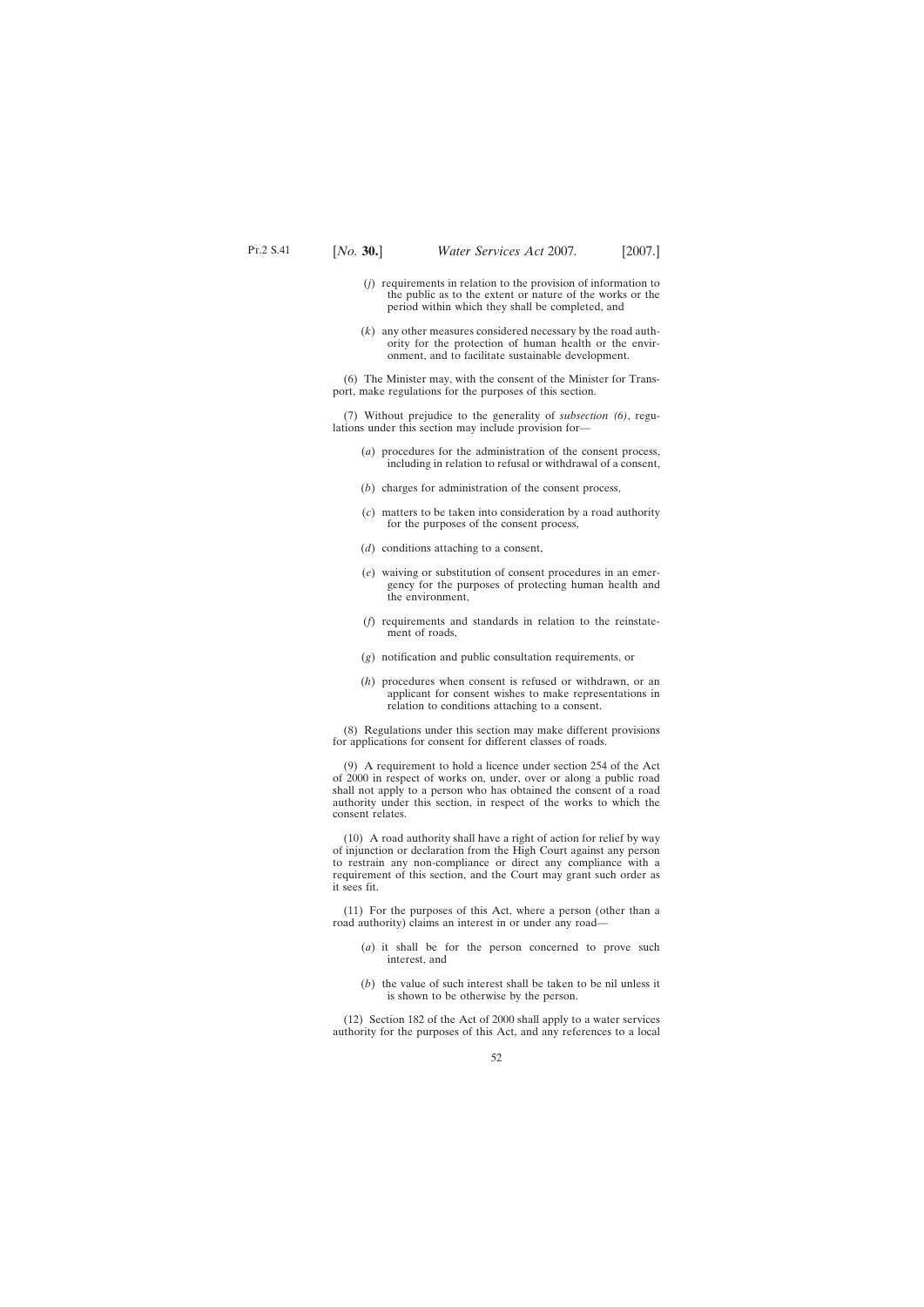authority in the said section or in Part XIV or related Parts of the Act of 2000 shall be deemed to be a reference to a water services authority for the purposes of this Act.

(13) A water services authority may, by agreement with the water services authority of any adjoining area, cause its pipes to connect with the pipes of that authority in such manner and on such terms and subject to such conditions as may be agreed between the water services authorities.

(14) A water services authority may exercise its powers under this section either within or without its functional area, but where they are exercised in the functional area of another water services authority, the prior agreement of that authority must be obtained.

**42.**—(1) Where—

- (*a*) a water services authority has provided, arranged for the provision of or taken in charge a waste water works, and
- (*b*) in the opinion of the authority, any premises in the functional area of the authority—
	- (i) is not drained in a satisfactory manner, or
	- (ii) constitutes, or is likely to constitute, a risk to human health or the environment, and
	- (iii) is capable of being served by means of a service connection of a reasonable length to the waste water works,

the authority may serve on the owner of the premises a notice requiring the execution within a specified period of such works as are necessary for the purpose of securing the service of the premises by the waste water works.

- (2) Where—
	- (*a*) a water services authority has provided, arranged for the provision of or taken in charge a waterworks, and
	- (*b*) in the opinion of the authority, any premises in the functional area of the authority is—
		- (i) not provided with a satisfactory supply of water, and
		- (ii) capable of being served by means of a service connection of a reasonable length to the waterworks,

the authority may serve on the owner of the premises a notice requiring the execution within a specified period of such works as are necessary for the purpose of securing the service of the premises by the waterworks.

(3) A notice under this section shall specify separately any portion of the works required thereby which is to be executed under *subsection (11)* of this section by the water services authority, or under its supervision.

(4) (*a*) *Subsection (1)* and *(2)* shall also apply where a water services authority has authorised or entered into an

Requirement to connect to waterworks or waste water works.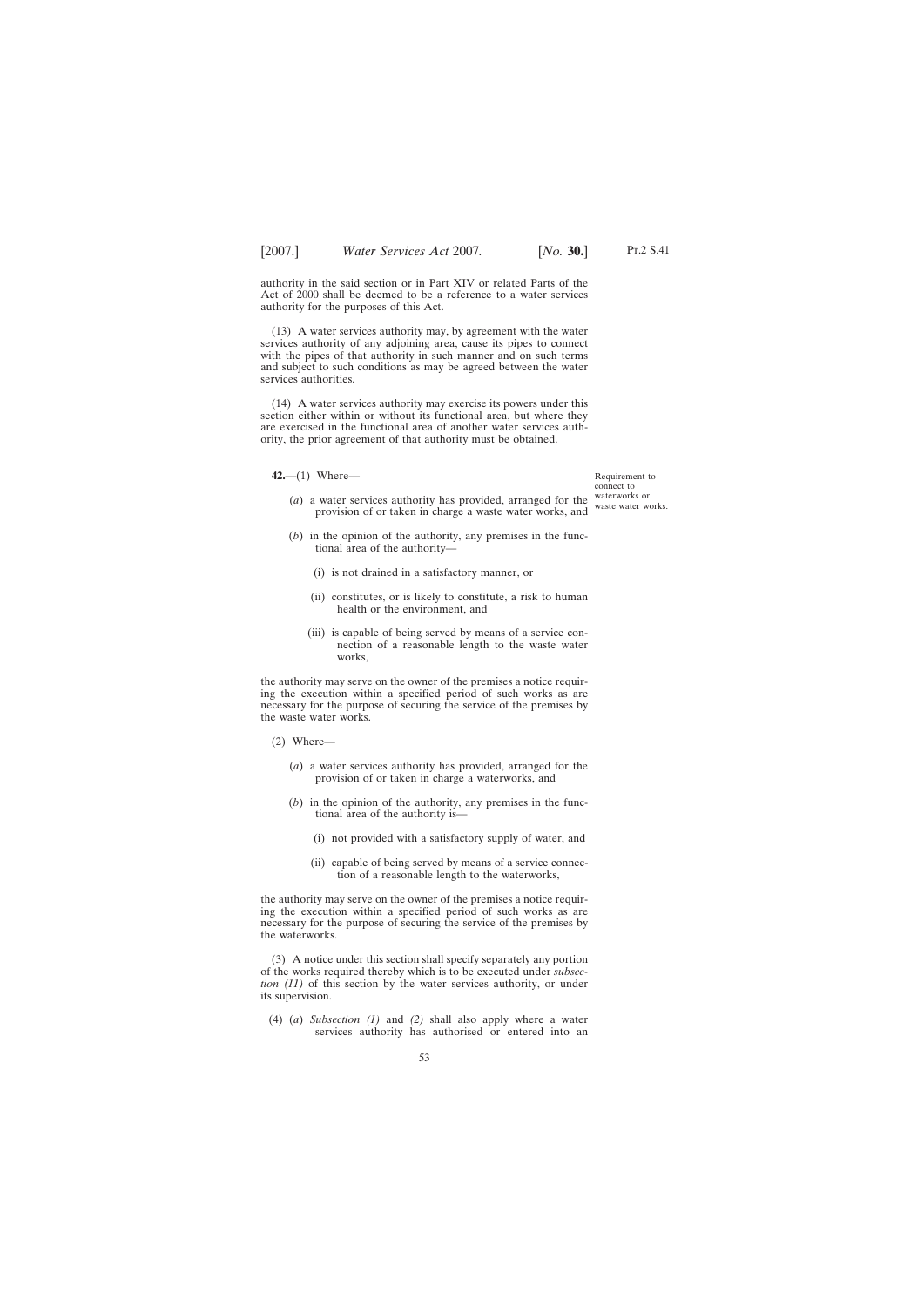agreement with another person, or where an authorised provider of water services has entered into such an agreement for the provision of the waterworks or waste water works in question, provided that the agreement of that person to the additional connection is, unless otherwise provided for in any aforementioned agreement, also obtained by the water services authority.

(*b*) Where *paragraph (a)* applies, the water services authority may also require the owner of the premises concerned to take a supply of water through a meter or other instrument provided for measuring the supply of water to that premises or to discharge water through a waste water discharge meter in accordance with *Part 5*.

(5) The person on whom a notice under this section has been served may, within one month from the date of the service of the notice on him or her, appeal against the terms of notice to the District Court and a decision from the District Court under this subsection shall be final, save that, by leave of the Court, an appeal from the decision shall lie to the High Court on a specified question of law.

(6) Notice of appeal under this section shall be given to the water services authority, and that authority shall be entitled to appear and be heard on the hearing of the appeal.

(7) On the hearing of an appeal under this section the District Court may—

- (*a*) confirm the notice unconditionally,
- (*b*) confirm the notice subject to such modifications, alterations or additions as the Court thinks reasonable, or
- (*c*) annul the notice.
- (8) A notice under this section shall take effect—
	- (*a*) in case no appeal is taken, or an appeal is taken and is withdrawn within one month from the service of the notice, on the expiration of one month from the service of the notice,
	- (*b*) in case an appeal is taken and is not so withdrawn, when the appeal is withdrawn or determined.
- (9) (*a*) Subject to the provisions of this subsection, where a notice under this section has been served on the person who was, when the notice was served on him or her, the owner of the premises to which the notice relates and within the period specified in the notice, or within such extended period as the water services authority may allow, the works required by the notice have not been begun or, if begun, have not been completed, that person commits an offence.
	- (*b*) If a person against whom proceedings are brought under this subsection has at some time before the end of the said period specified in the notice for compliance therewith (or of such extended period as the water services authority may allow for such compliance) ceased to be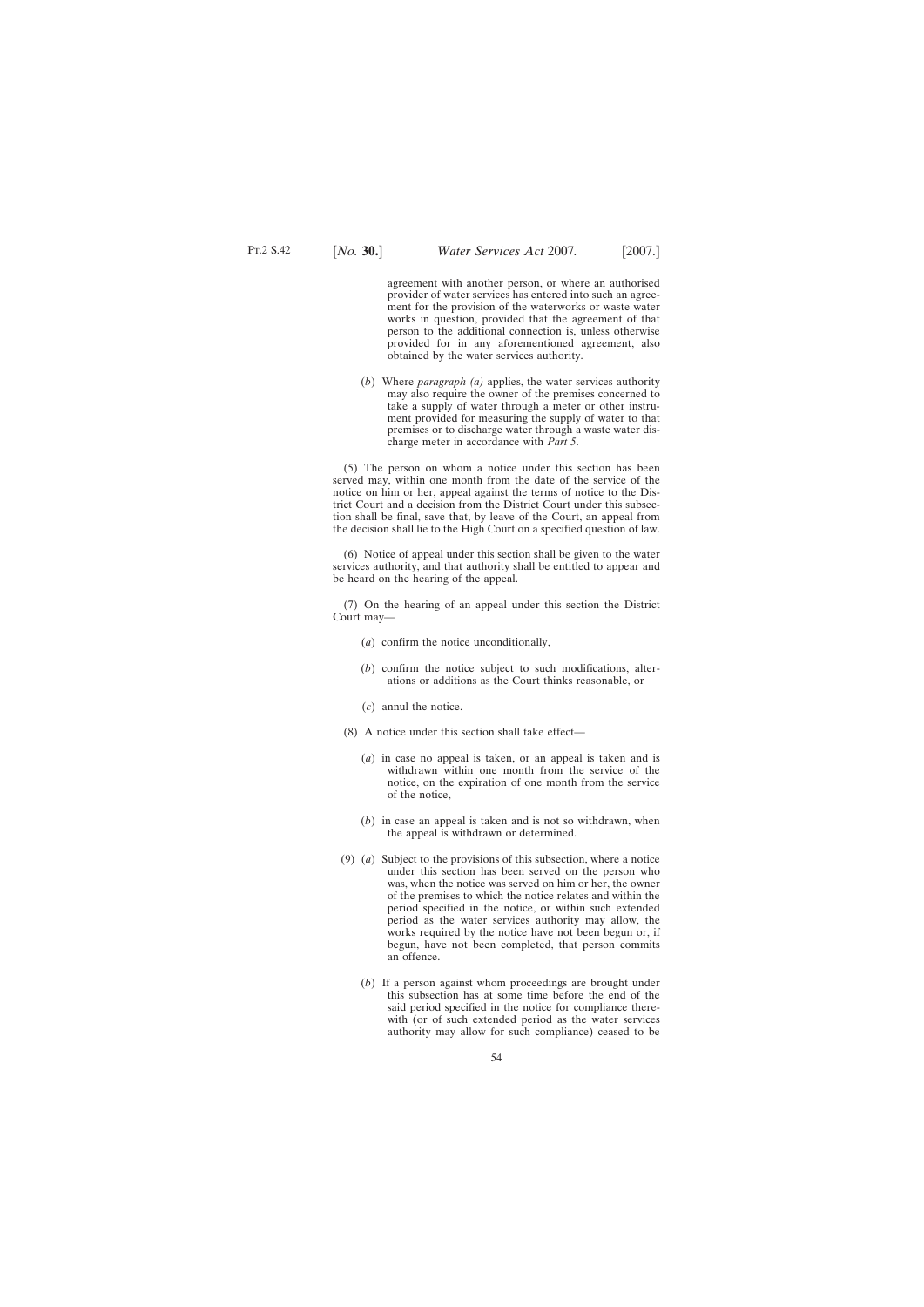the owner of the premises, he or she shall, upon complaint duly made by him or her and on giving to the prosecution not less than 3 clear days' notice of his or her intention, be entitled to have the person who then became the owner of the premises brought before the Court in the proceedings.

- (*c*) If, after it has been proved that the works required by the notice have not been begun or completed as aforesaid, the original defendant proves that the failure was attributable in whole or in part to the default of the said other person, that other person may be convicted of the offence and, if the original defendant further proves that he or she took all reasonable steps to secure compliance with the notice, he or she shall be acquitted of the offence.
- (*d*) In *paragraph (a)* and *(c)* of this subsection, the reference to the works required by the notice shall, in a case in which the relevant notice specifies separately any portion of the works required thereby which is to be executed under *subsection (11)* by the water services authority, be construed as referring to so much of the works required by that notice as is not so specified.
- (*e*) For the purposes of this subsection, a person who, apart from this paragraph, would be the owner of a premises by reason of receiving rent shall, if he or she receives the rent as agent for another person, be regarded as not being such owner.

(10) If, on a complaint made by the owner of any premises, it appears to the District Court that a person having an interest in the premises, other than the owner of the premises, prevents the owner from executing works required to be executed by a notice under this section, the Court may order the person to permit the execution of those works.

- (11) (*a*) Where a notice under this section requires the execution of works which include the installation of a pipe passing through land of which the owner is not the owner of the premises to which the notice relates, the water services authority which served the notice shall itself install, or arrange for the installation of, so much of the pipe as lies within that land and may recover the costs involved from the person to whom the notice is addressed.
	- (*b*) For the purpose of installing a pipe under this subsection or *subsection (12)*, a water services authority shall have the powers and duties specified in *section 41* and, where appropriate, *Part 7 or 8*, and, on exercising any such power, shall be liable to pay such (if any) compensation as if the power had been exercised under those provisions.

(12) Without prejudice to *section 92*, where works to facilitate drainage of a premises in accordance with a notice under *section 92(2)*, or to connect a premises to a waterworks or waste water works require the installation of a pipe passing through another premises which is not owned by or under the control of the owner of the premises to be drained or connected, a water services authority may, on request of the owner of the premises to be drained or connected, itself install or connect, or arrange for the installation or connection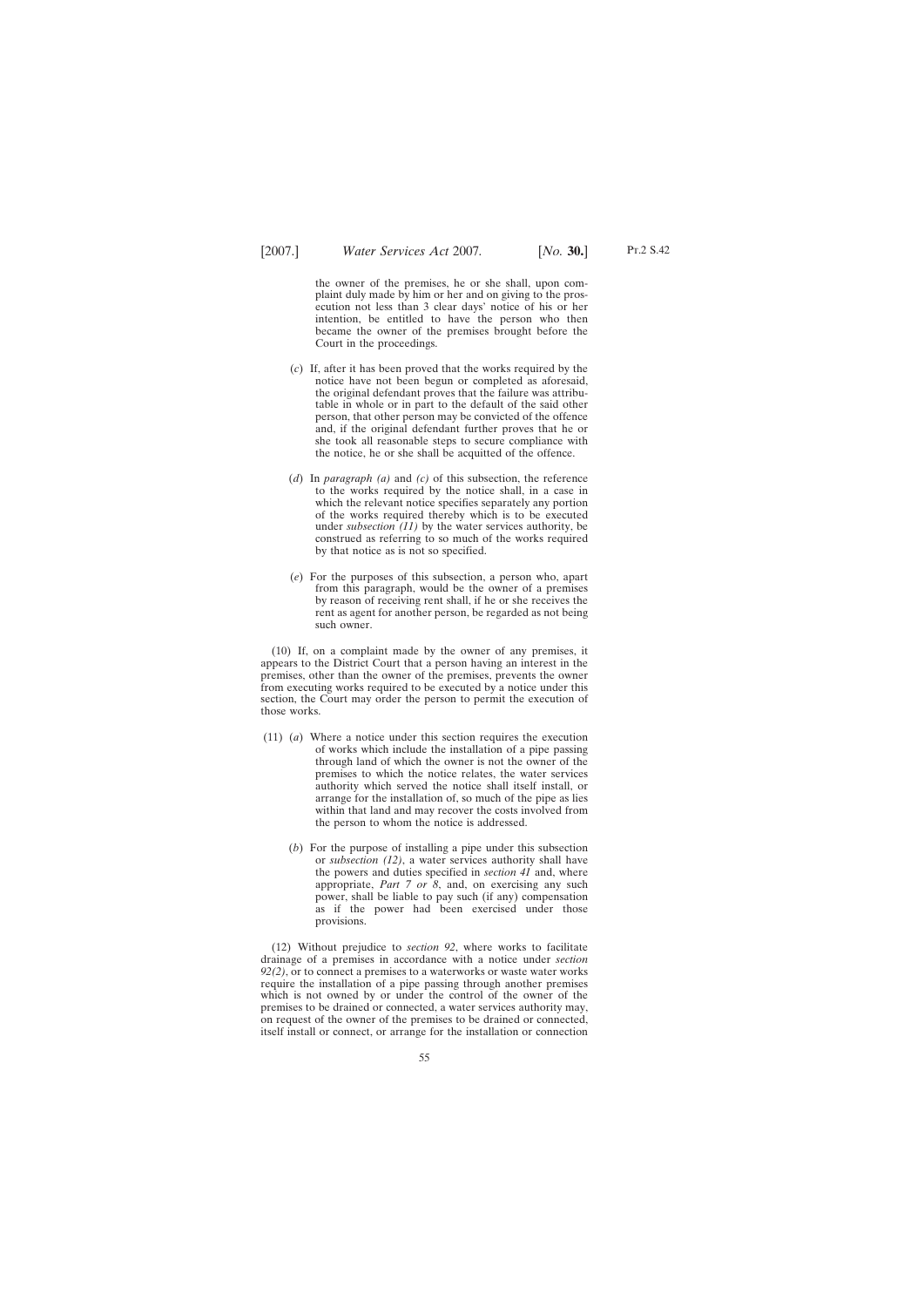of, so much of the pipe or related accessories as lie within that premises, and may recover the costs involved from the owner of the premises to be drained or connected.

(13) Responsibility for the subsequent maintenance and renewal of any pipe installed under the powers provided in *subsection (11)* or *(12)* shall lie in the first instance with the person on whose behalf the work is carried out, and his or her successors in title, but a water services authority may, at its absolute discretion, take any such pipe in charge in accordance with *section 43(12)*.

## Connections.

**43.**—(1) In this section—

"connection" means a drain, a distribution system or a service connection and includes part of such drain, distribution system or service connection;

"public road" and "road authority" have the same meanings respectively as in *section 41*.

(2) A water services authority may, at its absolute discretion, subject to such conditions as it may decide, provide, repair or replace, or contribute to the cost of providing, repairing or replacing a connection.

(3) Subject to *subsection (4)*, a person who owns or controls a connection, or in whom it is vested, or who has taken it in charge, shall be responsible for its maintenance and renewal, and shall ensure that it is kept in good order and repair, so as to—

(*a*) prevent a risk to human health or the environment,

- (*b*) facilitate the reasonable conservation of water and the proper and effective management of water services, and
- (*c*) prevent the infiltration or exfiltration of water or waste water.

(4) Where a person cannot be identified for the purposes of *subsection (3)*, responsibility under that subsection shall lie with the owner or owners of any premises using the connection, in direct proportion to the level of use of the connection to supply water to or convey waste water from the premises or respective premises, as the case may be.

(5) A water services authority may enter any relevant land and carry out all necessary investigations or works for the purposes of providing, ascertaining the condition of or taking in charge, a connection, or for the purposes of *subsection (6)*.

(6) If, in the opinion of a water services authority, a connection is so defective, foul or neglected as to present a risk to human health, the environment, the reasonable conservation of water or the proper and effective management of water services, or, to permit the infiltration or exfiltration of water or waste water, the water services authority may, at its absolute discretion—

(*a*) direct by notice the person or persons responsible for its maintenance or renewal to carry out such works as it considers necessary, or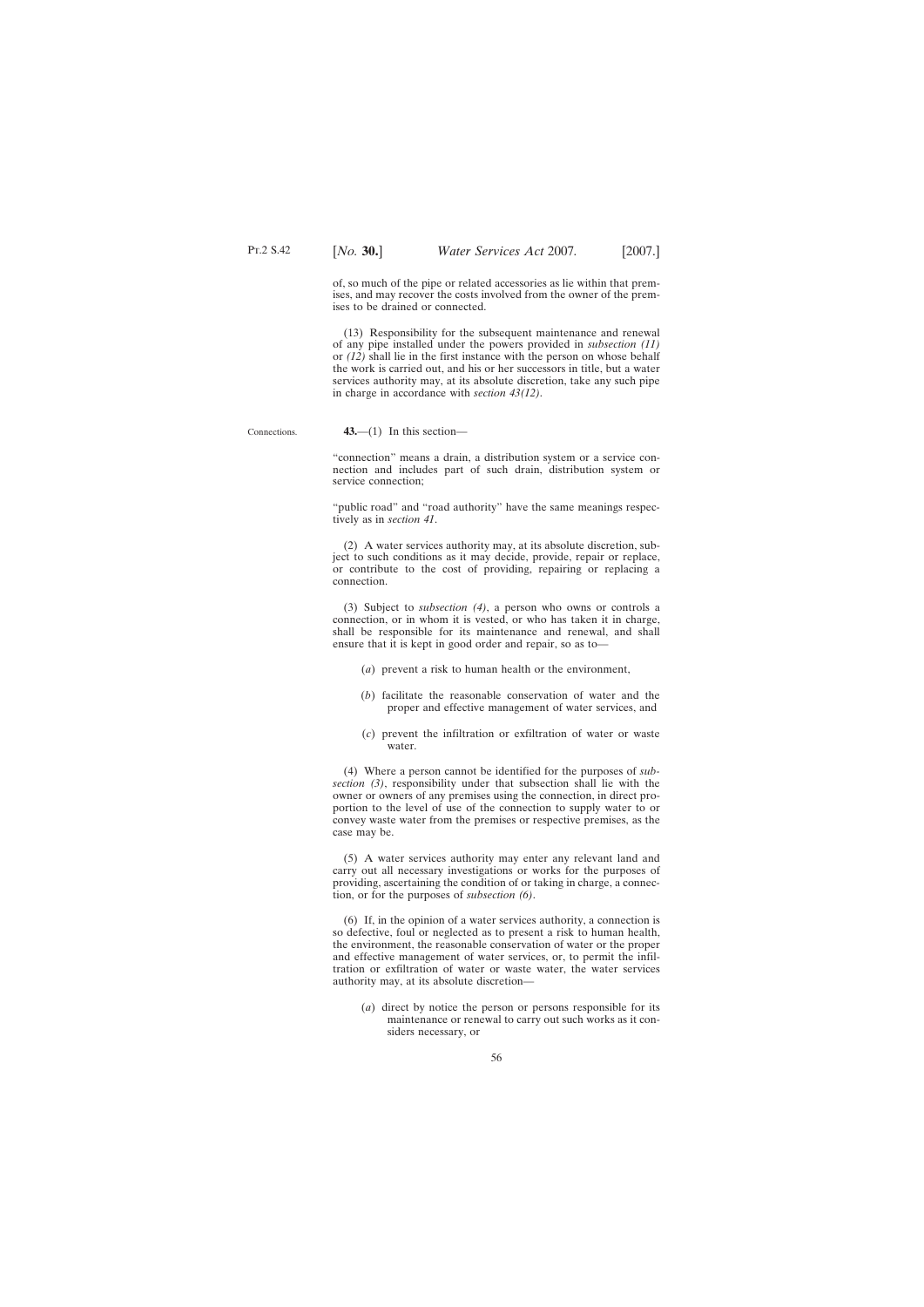(*b*) carry out in the first instance, or in the event of failure to comply with a notice under *paragraph (a)*, such works as it considers necessary, and recover the cost of such works from the person or persons responsible for maintenance or renewal of the connection.

(7) If a connection is found on investigation not to be so defective, foul or neglected as to present a risk to human health, the environment, the reasonable conservation of water or the proper and effective management of water services, or, to permit the infiltration or exfiltration of water or waste water, the water services authority which carried out the investigation shall cause such connection to be restored and any opening or excavation made in the course of the investigation to be closed or filled up and any damage done to be made good.

- (8) Where—
	- (*a*) a person wishes to install a connection, or
	- (*b*) a person responsible for the maintenance or renewal of a connection wishes, or has been directed under *subsection*  $(6)(a)$ , either by himself or herself or by arrangement with a third party to undertake maintenance or renewal works on a connection,

which runs, or is intended to run through, across, under, over or along any public road or place intended for a public road, then he or she may do so, subject to the consent of the road authority in whose functional area the road is situated.

(9) A road authority may attach conditions to the granting of any consent under *subsection (8)* as if the person concerned was a person to whom *section 41(3)* applies, which shall be binding on that person or his or her agents as the case may be.

(10) For the purposes of providing any pipe under this section a water services authority shall have the powers mentioned in *section 41*.

(11) The Minister may make regulations in relation to notices under *subsection (6)(a)*, and without prejudice to the generality of such regulations, they may include provisions in relation to—

- (*a*) the action to be carried out under a notice,
- (*b*) the time limit by which action directed to be carried out under a notice must be completed,
- (*c*) the quality of materials and workmanship to be employed in any remedial action under a notice,
- (*d*) powers of entry and investigation by authorised persons, and
- (*e*) such incidental provisions as are necessary to ensure the effective supervision by a water services authority of compliance with, or enforcement of, a notice.

(12) A water services authority may, at its discretion and subject to such conditions as it may decide, take in charge a connection, which shall thereafter come under the sole control and responsibility of the water services authority.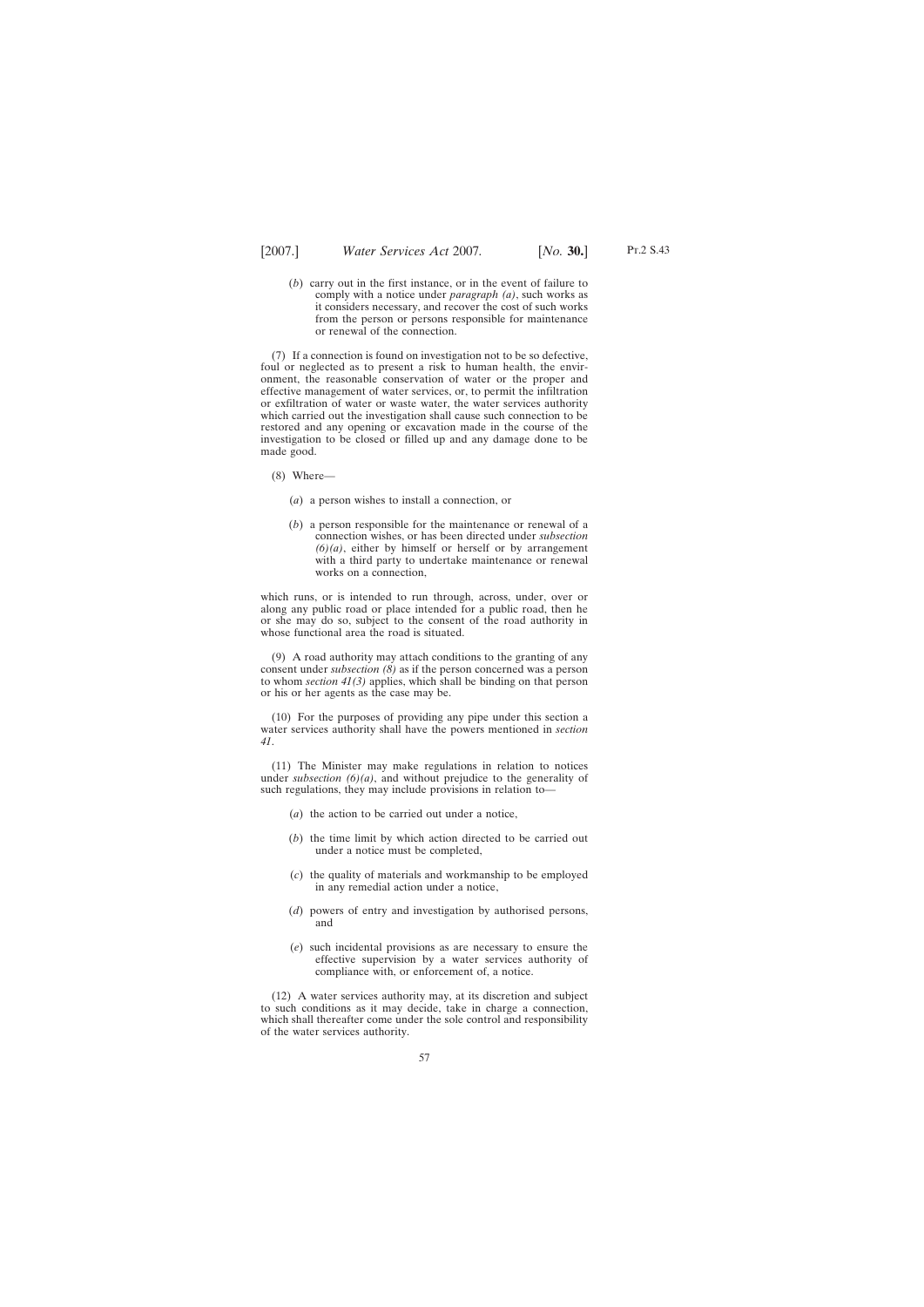- (13) (*a*) Without prejudice to section 180 of the Act of 2000, where a water services authority proposes to take in charge a connection under *subsection (12)*, then it shall by notice inform any person who owns or controls the connection, of its intention to take it in charge, and where the identity of that person cannot be ascertained by reasonable enquiry, a notice for the purposes of this subsection may issue in accordance with *section 19(5)*.
	- (*b*) Where, for the purposes of *paragraph (a)*, the identity of the person or persons who owns or controls a connection cannot be ascertained after reasonable enquiry, then the water services authority shall also by notice inform any person who is responsible, in accordance with *subsection (4)*, for the maintenance or renewal of that connection, and notwithstanding *section 19* such notice may be issued by publication in a newspaper circulating in the area where the connection is located.

(14) A notice under *subsection (13)* may be appealed in accordance with *section 92(8)* by the person to whom it is addressed as if it was a notice issued under *section 92(2)*, and shall be enforceable as if it was issued under that section.

(15) A person to whom a notice under *subsection (13)* is addressed shall, unless he or she waives that right, be entitled to reimbursement, from the water services authority which issued the notice, for the costs of the materials and labour expended by him or her in providing the connection, together with any additional compensation arising from a reduction in the value of his or her interest in the connection concerned.

(16) Where a dispute arises between a person to whom a notice under *subsection (13)* is addressed and the water services authority which issued it, then the matter may be referred by either of them to arbitration as if it was a referral for arbitration under *section 92(15)* but only to the extent that it relates to reimbursement or compensation under *subsection (15)* of this section.

- (17) A person who—
	- (*a*) damages a connection, or
	- (*b*) fails to comply with a notice under *subsection (6)(a)*,

commits an offence.

Repairs to service connections.

**44.**—(1) Where any premises in the functional area of a water services authority is connected to a water supply or sewer which is either the property of a water services authority or an authorised provider of water services or a person providing water services jointly with or on behalf of a water services authority or an authorised provider of water services, by means of a service connection passing through land, the owner of which is not the owner of the premises, the water services authority of that area may—

- (*a*) on the request of the owner of the premises, carry out on such land, any necessary repair or renewal of such service connection,
- (*b*) after 7 days' notice in writing to the owner of such land or in case of emergency without notice enter on such land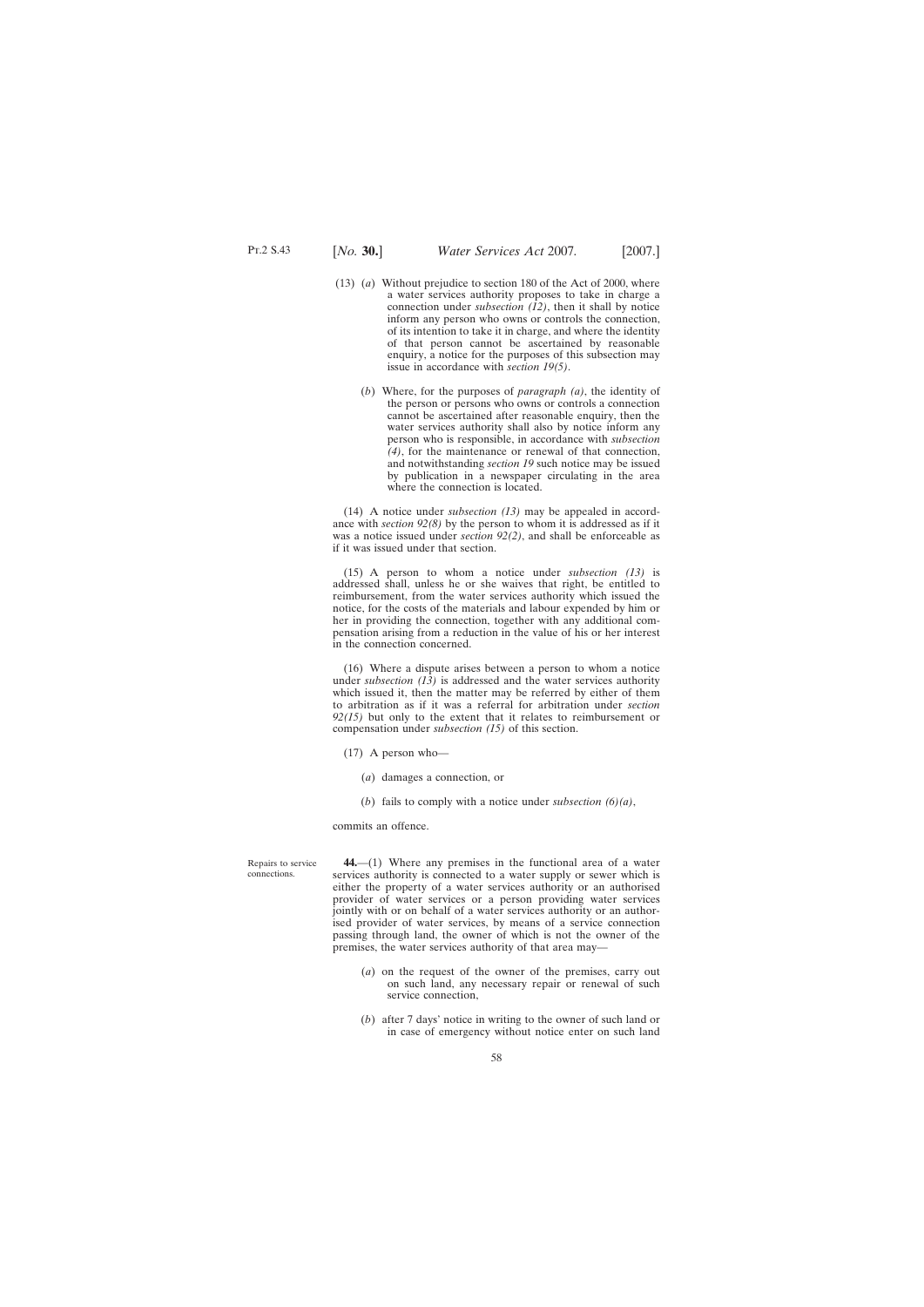and do all things reasonably necessary for the purpose of the repair or renewal.

(2) Any expenses incurred by a water services authority under this section at the request of the owner of a premises may be recovered from that person by the authority.

**45.**—A person who causes any damage to a water main, distri-Damage to pipes. bution system, sewer, drain, service connection or their accessories used for the purpose of providing water services belonging to or in the charge of a water services authority, an authorised provider of water services or a person providing water services jointly with or on behalf of a water services authority or an authorised provider of water services, commits an offence.

**46.**—No provision in this Act shall be construed as relieving a Obligations under water services authority of any obligation under another enactment, other enactments. including enactments brought into operation after the commencement of this section, to consult with or obtain the agreement of another public authority with an interest in any premises affected before undertaking works in relation to any of its functions under this Act.

**47.**—(1) Each water services authority, the Minister or other per-Monitoring and son prescribed shall—

- (*a*) carry out, or cause to be carried out, such monitoring or inspection of water services operations as it, he or she considers to be necessary for the performance of their functions under this Act, and
- (*b*) keep and maintain or cause to be kept and maintained, such records of any monitoring or inspections carried out under *paragraph (a)* as it, he or she considers reasonable and necessary.

(2) Where it appears necessary to do so for any purpose of this Act, a water services authority, the Minister or other person prescribed may require any person who is in control of a water service—

- (*a*) to carry out or arrange to have carried out such monitoring, at such frequency (including continuous monitoring by electronic means or otherwise) in relation to the activity concerned as it, he or she may specify,
- (*b*) to keep and to supply to the water services authority, the Minister or other person prescribed such records of said monitoring or inspection as it, he or she may specify, or
- (*c*) to provide meters, gauges, manholes or inspection chambers or any other apparatus for the purposes of this section.

(3) Each water services authority or other person prescribed shall, if so requested by the Minister, supply to the Minister or to any person specified by the Minister, at such intervals and in such manner as the Minister may require, records of any monitoring or inspection carried out under this section that are in its, his or her possession or control.

inspection.

Pt.2 S.44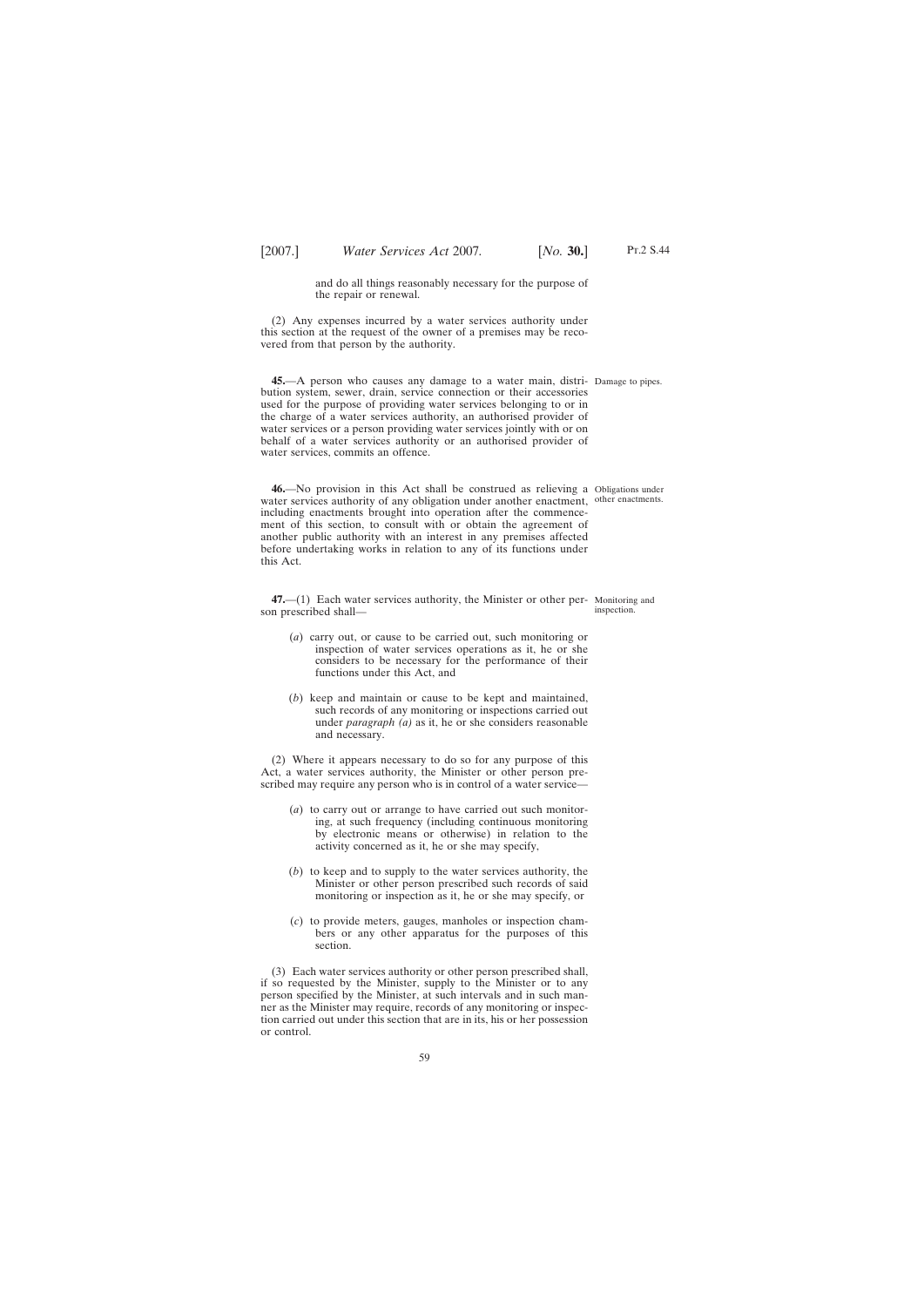(4) Each water services authority, the Minister or other prescribed person, shall carry out or take or cause to be carried out or taken such monitoring or other measures as it, he or she considers necessary to verify that any monitoring, or records of such monitoring, required under *subsection (2)* are being properly carried out or retained, as the case may be.

(5) Without prejudice to any other provision of this Act, the Minister may make regulations requiring the making of payments by any person for the purpose of defraying costs which may be incurred by a water services authority, the Minister or other prescribed person in carrying out any monitoring or inspection or taking other measures under this section in relation to the activities of that person.

(6) A payment which is required under regulations under this section, shall be payable on demand by the person concerned.

- Consultation. **48.**—The Minister may, having consulted with any Minister of the Government that he or she considers ought to be consulted having regard to their functions, make regulations requiring water services authorities or other persons prescribed, to consult with such other persons and in such manner in relation to the exercise of such powers and duties under this Act as may be prescribed.
- Map of works. **49.**—(1) A water services authority shall provide a record, in the form of a map or other diagrammatic or electronic representation, of the location and extent of service connections, waterworks and waste water works in its functional area, whether they are the property of the water services authority or the property of any other person, who shall provide the information necessary for this purpose, and for the purpose of *subsection (2)*, to the water services authority.

(2) A water services authority shall, within 6 weeks of a service connection, waterworks or waste water works in its functional area being provided, altered or added to, bring the record provided under *subsection (1)* up to date.

(3) The record provided under *subsection (1)* shall be available for inspection at the principal office of the water services authority during normal business hours.

(4) The Minister may make regulations specifying the details to be recorded in records to be kept under *subsection (1)*.

(5) For the purposes of *subsection (1)* or *(2)*, a water services authority may by notice require a person who owns or is otherwise in charge of a service connection, waterworks or waste water works to which this section refers to keep such records or to provide to it such particulars as it may specify in relation to that service connection, waterworks or waste water works, within such time as may be specified in the notice.

(6) A person who contravenes the requirement under *subsection (1)* to provide information to a water services authority, or who fails to comply with a notice under *subsection (5)*, commits an offence.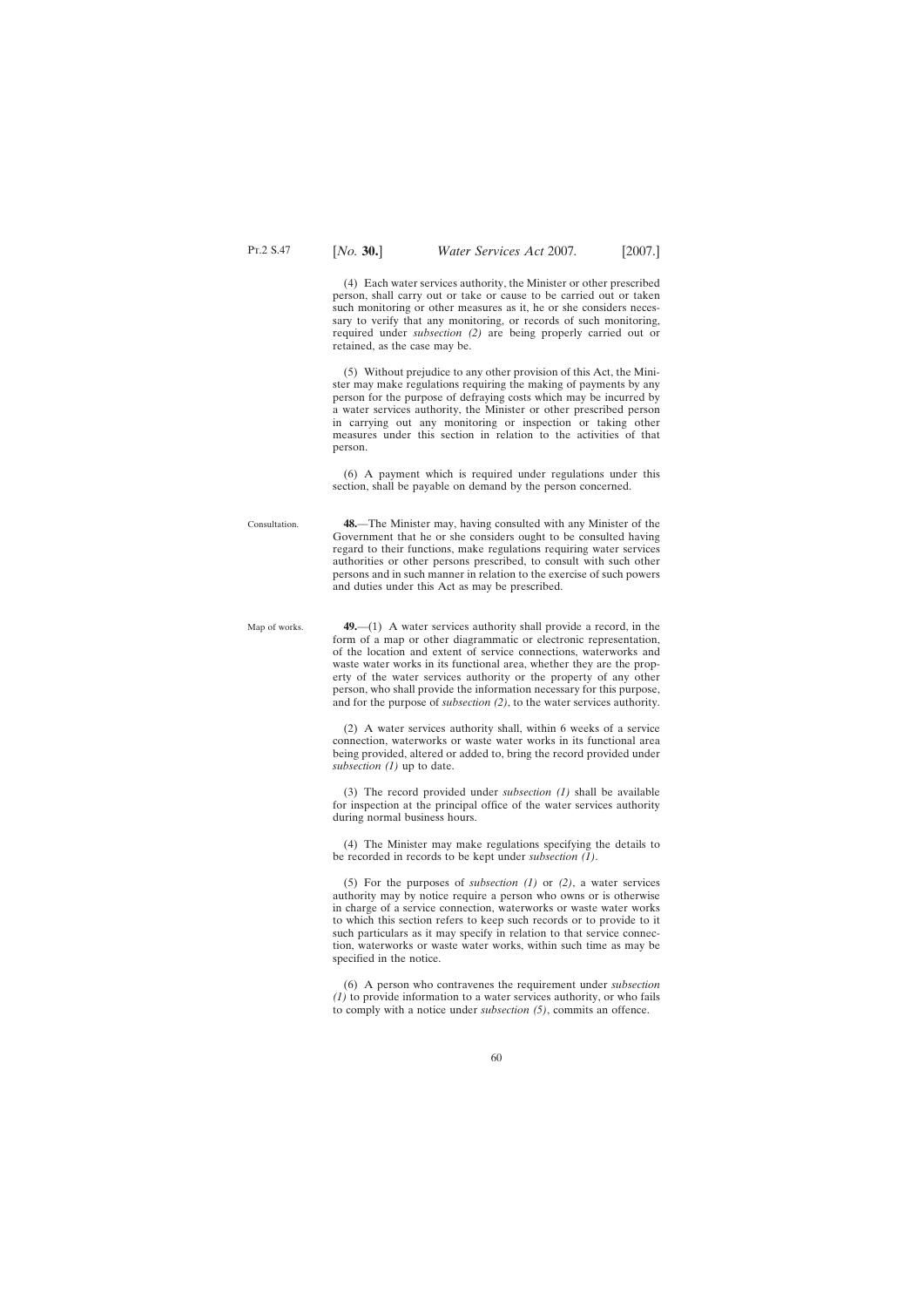**50.**—(1) Without prejudice to the State Authorities (Public Agreement to take Private Partnership Arrangements) Act 2002, a water services auth-over proposed ority, subject to any conditions of a related planning permission waterworks or under the Act of 2000, may enter into an agreement.

(2) Subject to *subsection (3)*, the agreement referred to in *subsection (1)* is an agreement with any person proposing to construct any waterworks or waste water works, or any part of a waterworks or waste water works, in its functional area for the purpose of that waterworks or waste water works, or part of it being constructed by that person in accordance with the agreement.

(3) The agreement referred to in *subsection (1)* shall be entered into with a view to the water services authority, upon its completion and at a specified date, declaring by order the waterworks or waste water works, or such part of the waterworks or waste water works covered by the agreement, to be vested in the water services authority.

**51.**—(1) In this section "an authority" means a water services Temporary authority, an authorised provider of water services or a person pro-interruption to viding water services jointly with or on behalf of a water services water services. authority or an authorised provider of water services.

(2) An authority may temporarily interrupt service from a waterworks or a waste water works—

- (*a*) for the purposes of executing any necessary works,
- (*b*) in an emergency, including where an immediate risk to human health or the environment exists, or
- (*c*) in such other circumstances as may be prescribed.

(3) An interruption of service under this Act, other than an interruption of service made in circumstances provided for in *subsection (2)(b)*, shall only be effected after the user or users concerned have been given reasonable notice.

(4) In the case of an interruption of service made under *subsection (2)* an authority shall, subject to any agreement in force under *section 32(1)(k)*—

- (*a*) ensure the restoration of the service as soon as possible, and
- (*b*) arrange for the provision to the user or users concerned of an appropriate alternative supply of drinking water for domestic purposes where the service interruption exceeds 24 hours.

(5) Notwithstanding *section 19*, a notice under *subsection (3)* shall be deemed to have been served on all users concerned if it is—

- (*a*) advertised in a newspaper circulating in the area in which an interruption of service is scheduled to take place,
- (*b*) broadcast on a radio or television channel generally available in the area in which an interruption of service is scheduled to take place, or

waste water works.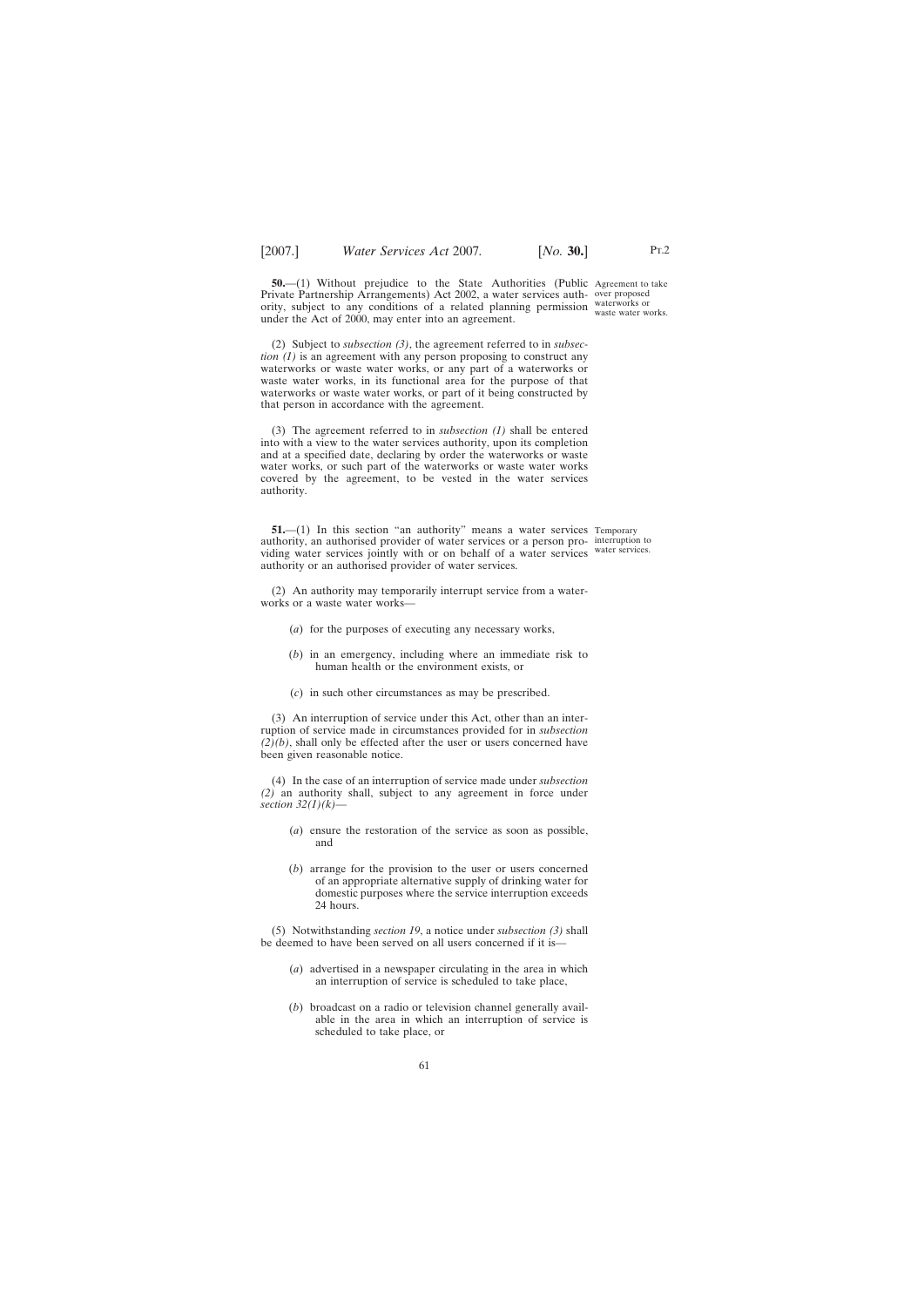Recovery of sums

due.

(*c*) advertised in such other manner as the Minister may direct.

(6) The Minister may issue guidance in relation to what constitutes an appropriate alternative supply for the purposes of *subsection (4)(b)*, and the exercise of its powers under this section by an authority shall be subject to any such guidance.

**52.**—(1) Where a sum is due to a County Council or a City Council, acting as a water services authority, the water services authority, or any other person acting jointly with it or on its behalf, may recover the sum, and any expenses incurred in its recovery by the water services authority, or any other person acting jointly with it or on its behalf, as a simple contract debt in a court of competent jurisdiction.

(2) Where the sum referred to in *subsection (1)* is recoverable from the owner of a premises by a County Council or City Council acting as a water services authority any outstanding amount of the sum and any expenses incurred by the water services authority, or any other person acting jointly with it or on its behalf, in its recovery may be made a charge on the premises.

(3) A County Council or a City Council acting as a water services authority to whom money is due under this Act may as an alternative to recovering the sum as a contract debt or making a charge on a premises offset the sum due against any grant or other payment due by the County Council or City Council in any capacity to the person concerned.

(4) The Minister may make regulations for the administrative procedures to be followed for the purposes of this section.

(5) Without prejudice to the generality of *subsection (4)*, regulations under this section may include provision for—

- (*a*) the issue of notices,
- (*b*) notice periods, or
- (*c*) any matter consequential on, or incidental to, the foregoing.

(6) The Minister may prescribe another person to which the power under *subsection (1)*, *(2)* or *(3)* to recover costs shall apply in relation to the recovery of sums due to them.

## PART 3

## Water Supply

Misuse of water supplies.

**53.**—(1) A person who—

(*a*) makes or causes or permits a connection to be made to a water supply provided by a water services authority, otherwise than with the agreement of the relevant water services authority and in compliance with any conditions attaching to that agreement, or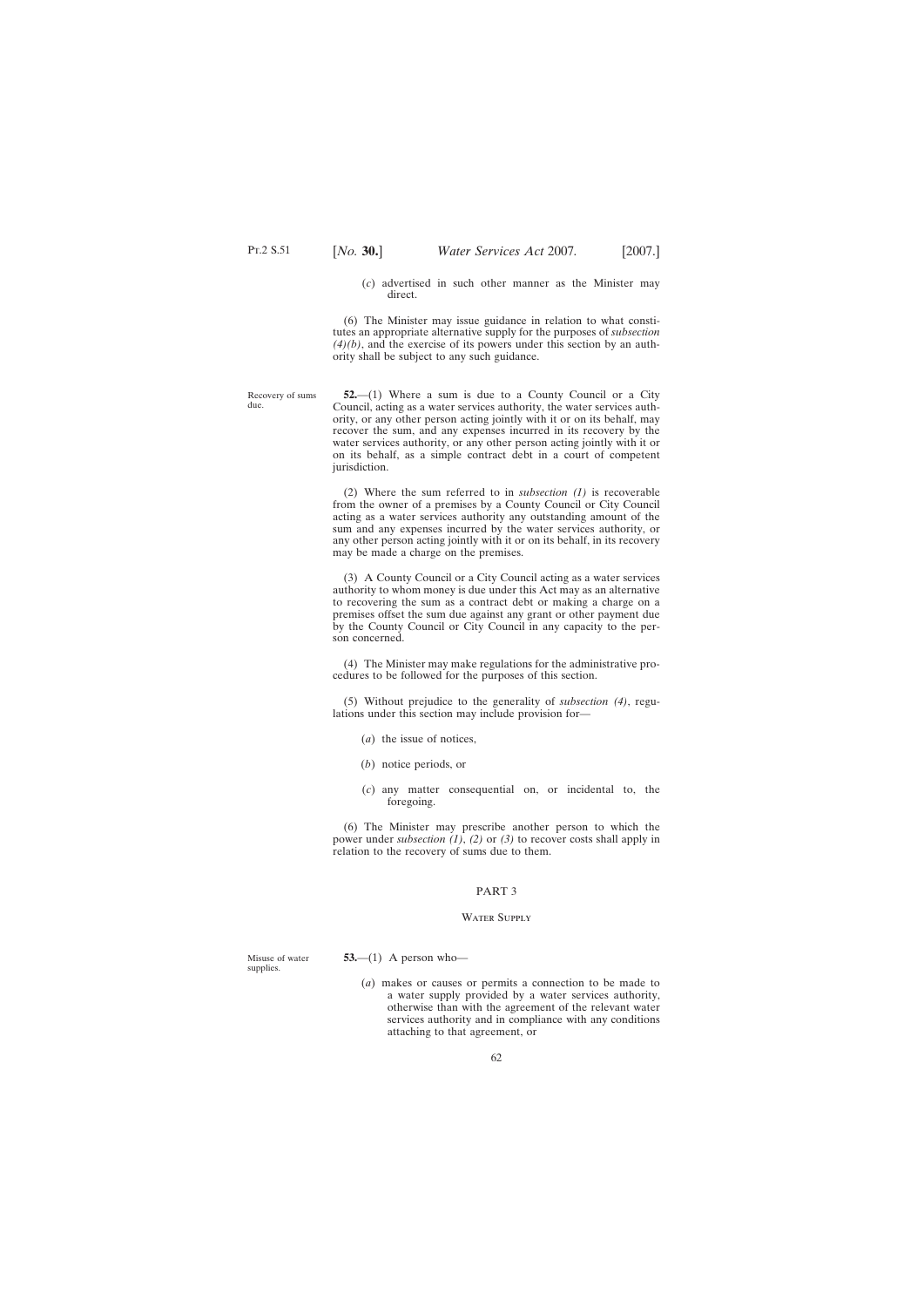- (*b*) dishonestly uses, or causes to be diverted for dishonest use, or permits the dishonest use of any water supplied by a water services authority, or
- (*c*) wilfully wastes or permits wastage of any water supplied by a water services authority to a material extent,

commits an offence.

(2) For the purposes of *subsection (1)* an act is done by a person dishonestly if the person does the act without claim of legal right.

(3) In this section "water services authority" includes also an authorised provider of water services or a person providing water services jointly with or on behalf of a water services authority or an authorised provider of water services.

**54.**—(1) The owner of a premises shall ensure that the internal General duties of distribution system of the premises is sufficient for, and maintained an owner.in such condition, as to ensure that water intended for human consumption meets prescribed quality requirements at the tap or taps used for such purposes.

(2) The owner of a premises shall ensure that the distribution system of the premises, and all taps connected to it are maintained in such condition as to ensure that water does not leak from the distribution system or any taps connected to it, and shall be responsible for its repair and renewal, save in the circumstances provided for in *subsection (4)*.

(3) A water services authority may, and shall on request from an authorised provider of water services or a person providing water services jointly with or on behalf of a water services authority or an authorised provider of water services in relation to a matter affecting a waterworks under his or her control, by notice direct the owner of a premises to undertake such remedial action as may be specified in the notice, for the purpose of his or her compliance with *subsection (1)* or *(2)*.

- (4) A water services authority may—
	- (*a*) in lieu of issuing a notice under *subsection (3)*, or
	- (*b*) in the event of failure by a person to whom a notice has been served under *subsection (3)*, to comply with that notice,

execute such works as it considers necessary in the first instance, for the purpose of facilitating compliance with *subsection (1)* or *(2)*, and may recover the costs of such works, or the costs of any investigations or enforcement undertaken by it for the purposes of this section, from the owner of a relevant premises.

(5) The Minister may make regulations for the purposes of this section, and without prejudice to the generality of the foregoing, such regulations may include provisions in relation to—

- (*a*) the action to be carried out under a notice under *subsection (3)*,
- (*b*) the time limit by which action directed to be carried out under a notice must be completed,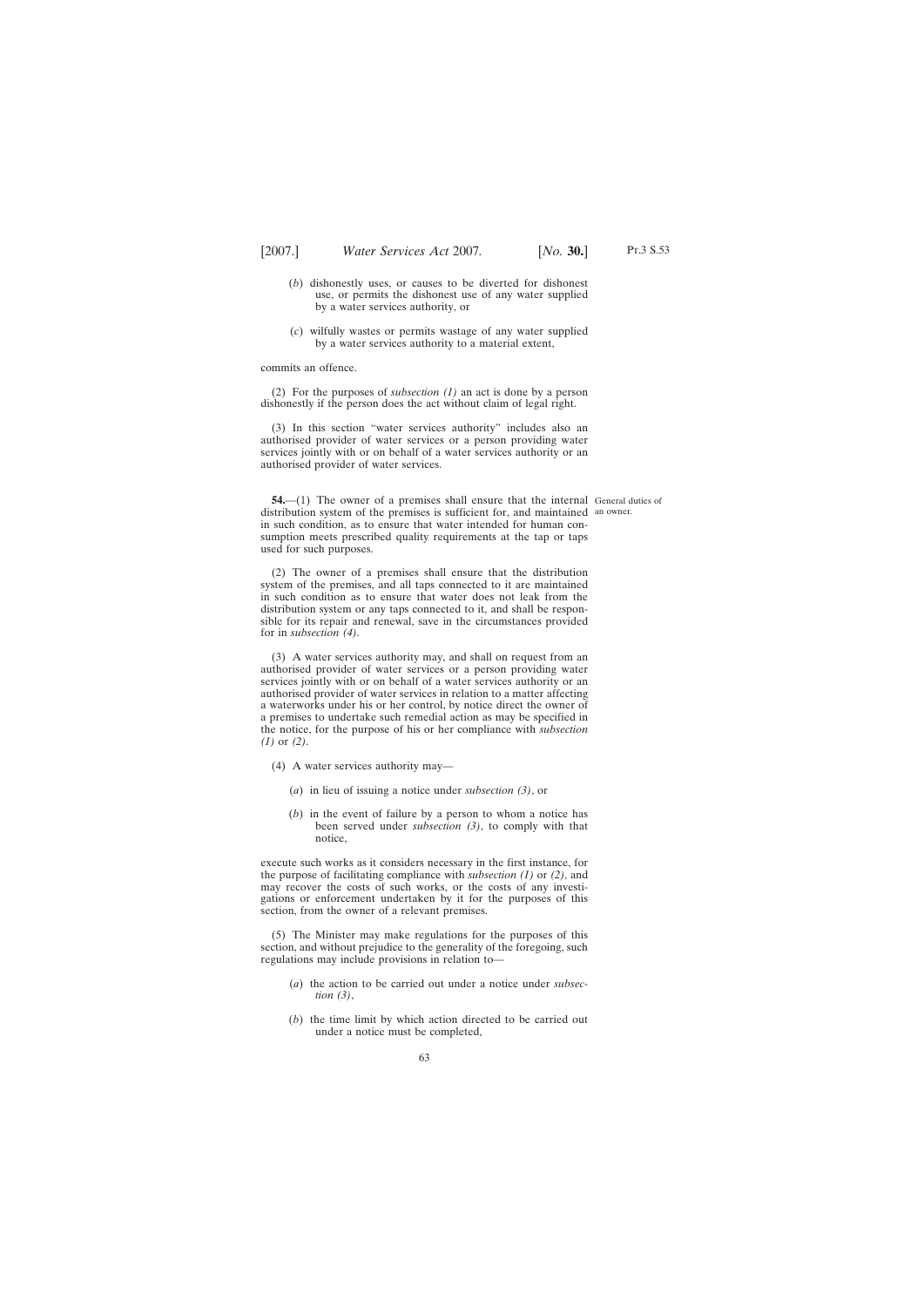- (*c*) the quality of materials and workmanship to be employed in any remedial action under a notice issued under *subsection (3)*,
- (*d*) powers of entry and investigation by authorised persons,
- (*e*) such incidental provisions as are necessary to ensure the effective supervision by a water services authority of compliance with *subsection (1)* or *(2)* or enforcement of a notice issued under *subsection (3)*,
- (*f*) work standards and specifications for materials and fittings to be used in connection with work to which this section applies, or
- (*g*) any incidental and ancillary matters.
- (6) A person who—
	- (*a*) contravenes *subsection (1)* or *(2)*,
	- (*b*) fails to comply with a notice under *subsection (3)*, or
	- (*c*) contravenes a regulation made under this section,

commits an offence.

Connection to a water supply. **55**.—(1) (*a*) A person who—

- (i) causes or permits the connection of a premises to a water supply of a water services provider, either directly or indirectly, or
- (ii) otherwise takes such a supply,

without the agreement of the water services provider, commits an offence.

- (*b*) For the purposes of *paragraph (a)*, and without prejudice to *subsection (5)*, the agreement of a water services authority under this subsection may be made the subject of such conditions as the water services authority may specify.
- (*c*) In considering whether to agree to a connection under this section, a water services authority shall be entitled to take into account the matters referred to in paragraph 1 of the Fourth Schedule to the Act of 2000 in so far as they may apply to the provision of water supplies by it or another person acting jointly with it or on its behalf.

(2) It is a defence to a prosecution for an offence committed under *subsection (1)* to prove that the connection was made in accordance with a direction under *section 92*.

(3) Without prejudice to *subsection (5)*, where a notice under *section 42(2)* takes effect in relation to any premises, agreement to a subsequent connection to a related waterworks shall be deemed to have been given for the purposes of compliance with *subsection (1)*.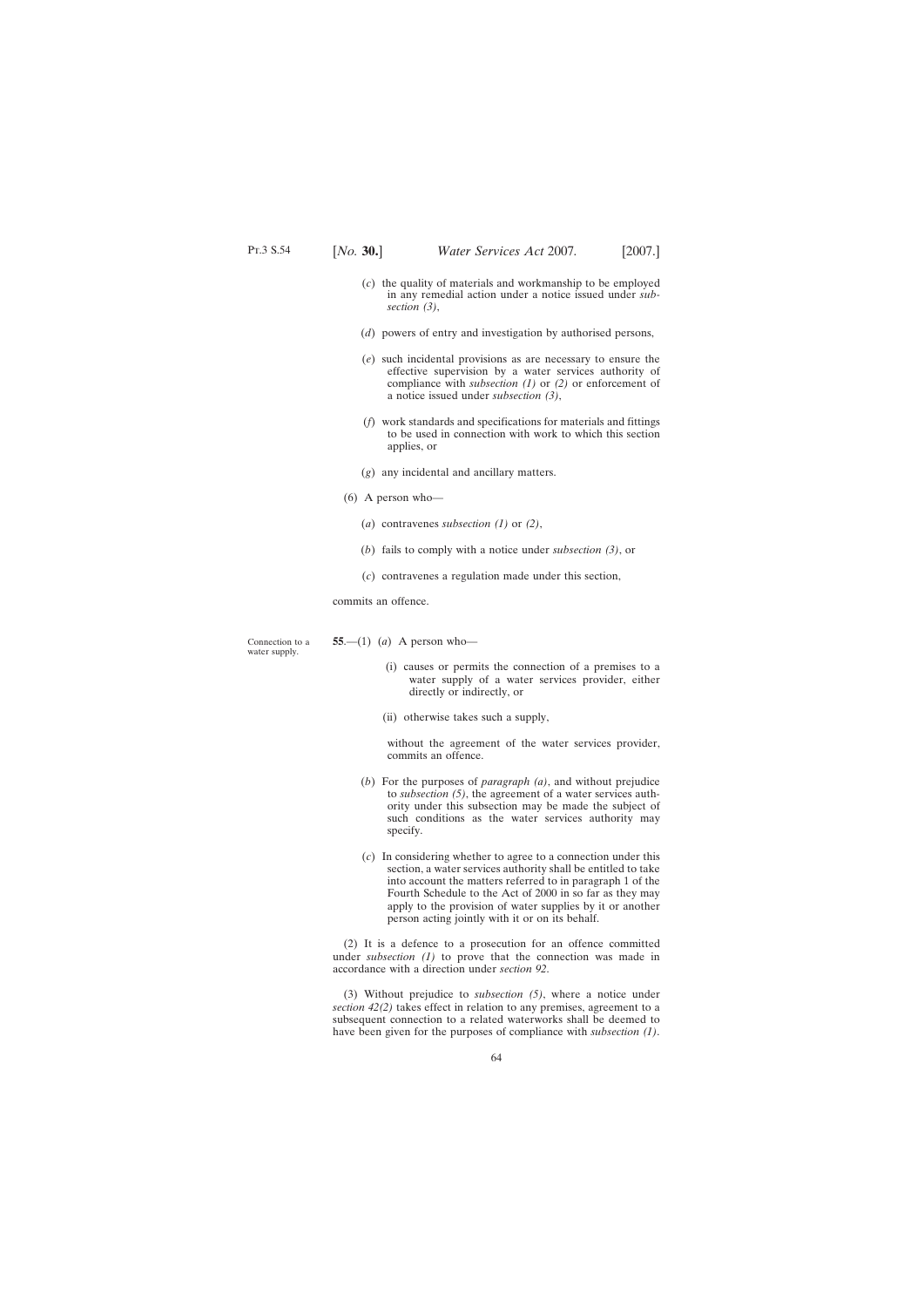Pt.3 S.55

(4) Without prejudice to *subsection (5)*, where a water services authority is also the relevant planning authority, the grant of a permission under Part III of the Act of 2000 in relation to a structure to which this section applies may, if it is indicated in the permission, include the agreement of the water services authority to the connection of that structure to its waterworks for the purposes of this section, subject to such conditions as the water services authority may require, consistent with its functions under this section.

- (5) (*a*) As a condition to the agreement of a water services authority to the connection of a premises to water supplies which are provided, or to be provided, by the water services authority or any person providing water services jointly with it or on its behalf, the water services authority may, in its absolute discretion and for the purposes of this section, require—
	- (i) that the length or overall capacity of the service connection, or such related pipes or accessories as it considers necessary, be increased to such extent beyond technical requirements as it may specify so as to enable adjoining or other premises to be connected to a waterworks, but subject to the water services authority—
		- (I) paying for any consequential increase in the cost of providing and installing the service connection or related pipes or accessories, and
		- (II) taking the service connection or related pipes or accessories into its charge or otherwise entering into an agreement in relation to their future use with the person seeking its agreement to connect the premises to the said water services,

as if the requirement was a requirement under section  $34(4)(m)$  of the Act of 2000, or

- (ii) that the service connection, or such related pipes or accessories as it considers necessary, be opened for inspection or testing, or otherwise inspected or tested, by an authorised person.
- (*b*) For the purposes of the application of section 34(4)(*m*) of the Act of 2000 to this subsection, a reference to a planning authority shall be deemed to include a reference to a water services authority.

(6) A connection to water services referred to in *subsection (5)* shall not be made until the authorised person is satisfied that—

- (*a*) the service connection or related pipes or accessories are—
	- (i) of a proper standard,
	- (ii) have been installed correctly,

and

(*b*) a connection to the water services in question may be properly made.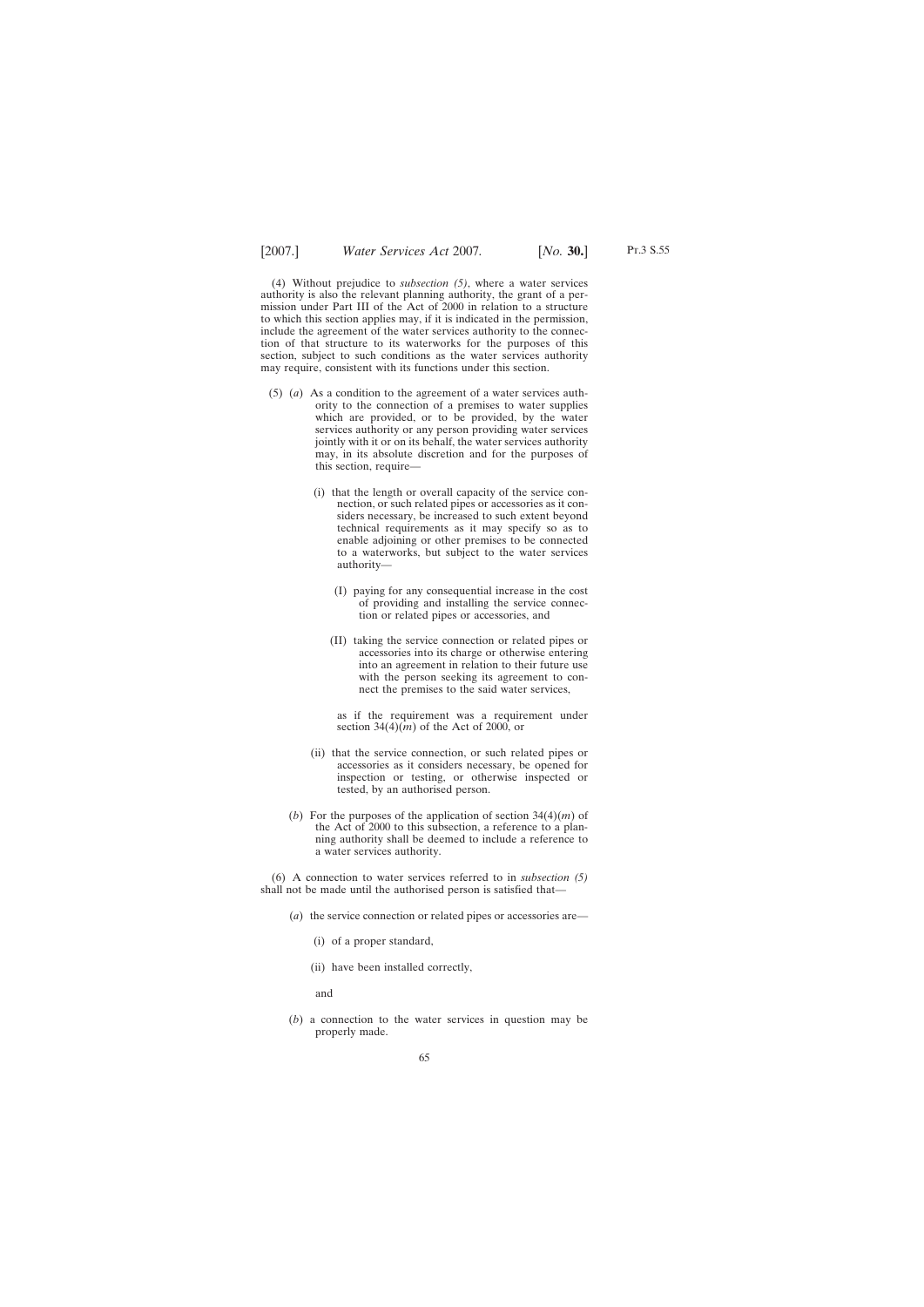(7) For the purposes of *subsection (6)*, and subject to any regulations under *subsection (9)*, an authorised person may—

- (*a*) give such direction in relation to—
	- (i) standards of workmanship or working practices generally,
	- (ii) technical specifications, including levels, for the service connection or related pipes or accessories, or their installation, or
	- (iii) the completion of the connection,

as appears to him or her to be necessary to comply with relevant prescribed standards, and

(*b*) carry out such inspection or testing as he or she considers necessary to verify compliance with a direction under *paragraph (a)*.

(8) A water services authority, or any person providing water services jointly with it or on its behalf, may—

- (*a*) close a connection to its water services made in contravention of *subsection (1)*, or a connection to water services referred to in *subsection (5)* which is made in contravention of *subsection (6)* or a direction under *subsection (7)*, or
- (*b*) without prejudice to any power to prosecute provided for under this section—
	- (i) agree to the retention of a connection referred to in *paragraph (a)* subject to such conditions as it may specify, and
	- (ii) carry out such work on the connection (including associated pipes and fittings) as it considers necessary to bring it up to a proper standard, or direct that such work be carried out by a specified person,

and may recover any expenses incurred under this subsection from the person who made or caused the connection to be made, or on whose behalf it was made, or such other person who derives benefit from the connection.

(9) The Minister may make regulations for the purposes of this section, and without prejudice to the generality of the foregoing, the regulations may include provisions in relation to—

- (*a*) standards of workmanship or working practices,
- (*b*) specifications for relevant materials and fittings, or
- (*c*) any incidental and related matters.

(10) A water services authority may recover any expenses incurred by it in relation to its functions under this section from the person who is making or has made the relevant connection, or on whose behalf it is being or was made.

(11) A person who—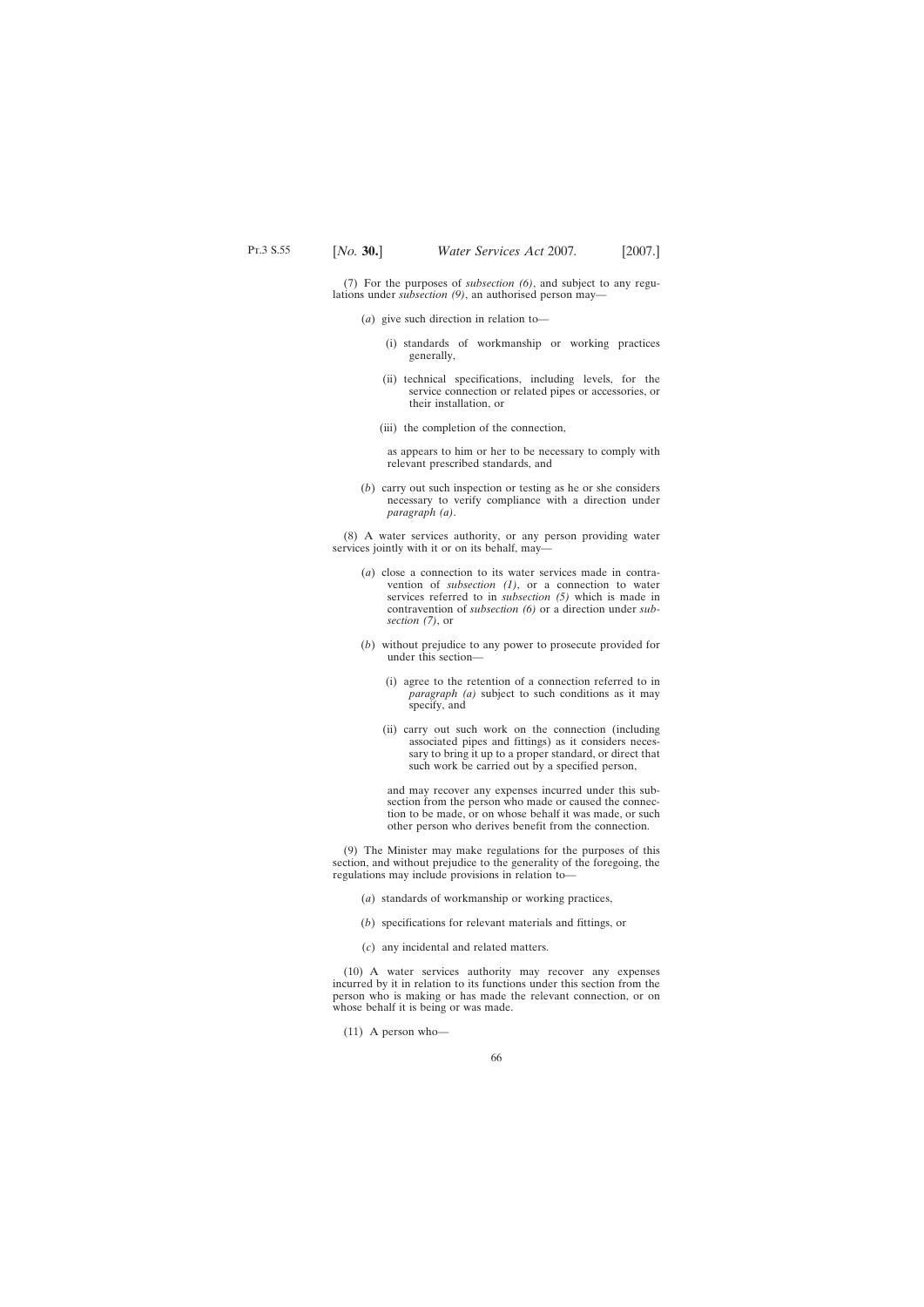- (*a*) makes a connection referred to in *subsection (5)* in contravention of *subsection (6)* or a direction under *subsection (7)*, or
- (*b*) contravenes a regulation under *subsection (9)*,

commits an offence.

**56.**—(1) For the purposes of conserving water, where an author- Conservation of ised person has reason to believe that the management, consumption water. or other use of water on a premises allows water to be wasted or fails to prevent water from being wasted or consumed in excessive amounts, he or she may by notice direct the owner or occupier of the premises to take such corrective action (including installation, repair or replacement of specified pipes, valves or meters and other accessories, or change in operating practice in relation to the management or use of water) as the authorised person considers necessary.

(2) An authorised person may by notice direct the owner or occupier of a premises to limit consumption of water supplied by a water services authority to the premises to such rate or quantity as may be specified in the notice.

(3) Where an authorised person is of the opinion that an immediate risk to human health or the environment or to the integrity of a water service necessitates a reduction in consumption of water supplied, he or she may issue a notice (in this section referred to as an 'emergency notice"), having immediate effect, directing the owner or occupier of a premises to limit consumption of water supplied by a water services authority to the premises to such rate or quantity as may be specified in the notice.

(4) A person who fails to comply with a notice under *subsection (1)*, *(2)* or *(3)* commits an offence.

(5) A notice under *subsection (1)* or *(2)* or an emergency notice under *subsection (3)* may issue to such owners or occupiers of a premises, such classes of owners or occupiers of such classes of premises as the case may be, as the authorised person considers necessary for the purposes of this section.

(6) An emergency notice under *subsection (3)* may, notwithstanding *section 19*, also be issued by—

- (*a*) advertisement in a newspaper circulating in the area concerned,
- (*b*) broadcast on a radio or television channel generally available in the area, or
- (*c*) such other means as the Minister may direct.

(7) A person to whom a notice under *subsection (1)* or *(2)* applies may, within one month from the date of the notice, appeal to the District Court in relation to the notice, or any condition of the notice.

(8) On the hearing of any appeal under *subsection (7)*, the District Court may make an order upholding the notice or giving such directions to the water services authority concerned as the Court thinks proper in relation to the notice, including its amendment or withdrawal.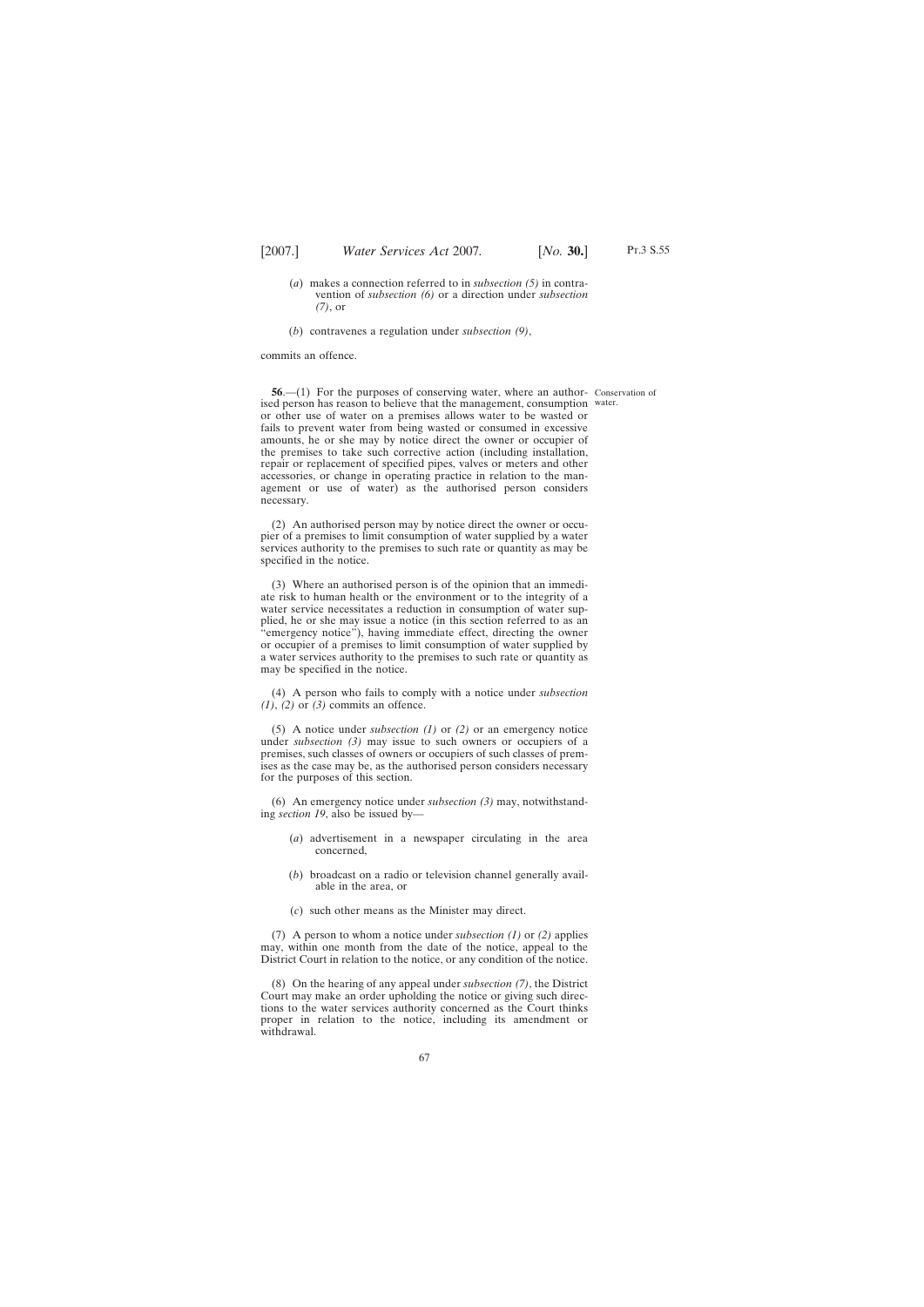(9) A notice under *subsection (1)* or *(2)* shall become enforceable—

- (*a*) in case an objection is not made against it, upon the expiration of one month from the date of the notice,
- (*b*) in case an appeal is brought against it and the determination of the appeal does not set the notice aside, upon and in accordance with such determination, or
- (*c*) in case an appeal is brought against it and the appeal is withdrawn, upon withdrawal of the appeal or on expiration of one month from the date of the notice, whichever is the later.

(10) An emergency notice under *subsection (3)* shall become enforceable on the date for compliance specified in the notice.

- (11) (*a*) Where there is a failure to comply with a notice under *subsection (1)* or *(2)* or an emergency notice under *subsection (3)* the authorised person who issued such a notice may, on the issue of a further notice to the owner or occupier of a premises, restrict or cut off the supply of water to some or all of the premises referred to in the notice until he or she is satisfied that the notice under *subsection (1)* or *(2)* or the emergency notice under *subsection (3)* has been complied with.
	- (*b*) *Paragraph (a)* applies—
		- (i) in addition to and not in substitution for other penalties or provisions applying to non-compliance with a notice under *subsection (1)* or *(2)* or an emergency notice under *subsection (3)*,
		- (ii) without prejudice to any other of the functions of the authorised person, and
		- (iii) at the discretion of the authorised person.

(12) Liability shall not accrue to a water services authority arising from any consequence of the restriction or cutting off of a supply of water in accordance with *subsection (11)*.

(13) The Minister may make regulations for any of the following purposes, namely:

- (*a*) the form and method of serving of a notice or emergency notice;
- (*b*) the duration of a notice or emergency notice;
- (*c*) review of an emergency notice;
- (*d*) the action to be carried out under a notice or emergency notice;
- (*e*) the time limit by which action directed to be carried out under a notice or emergency notice must be completed;
- (*f*) the minimum period of notice and other procedures to be followed before a water supply is restricted or cut off;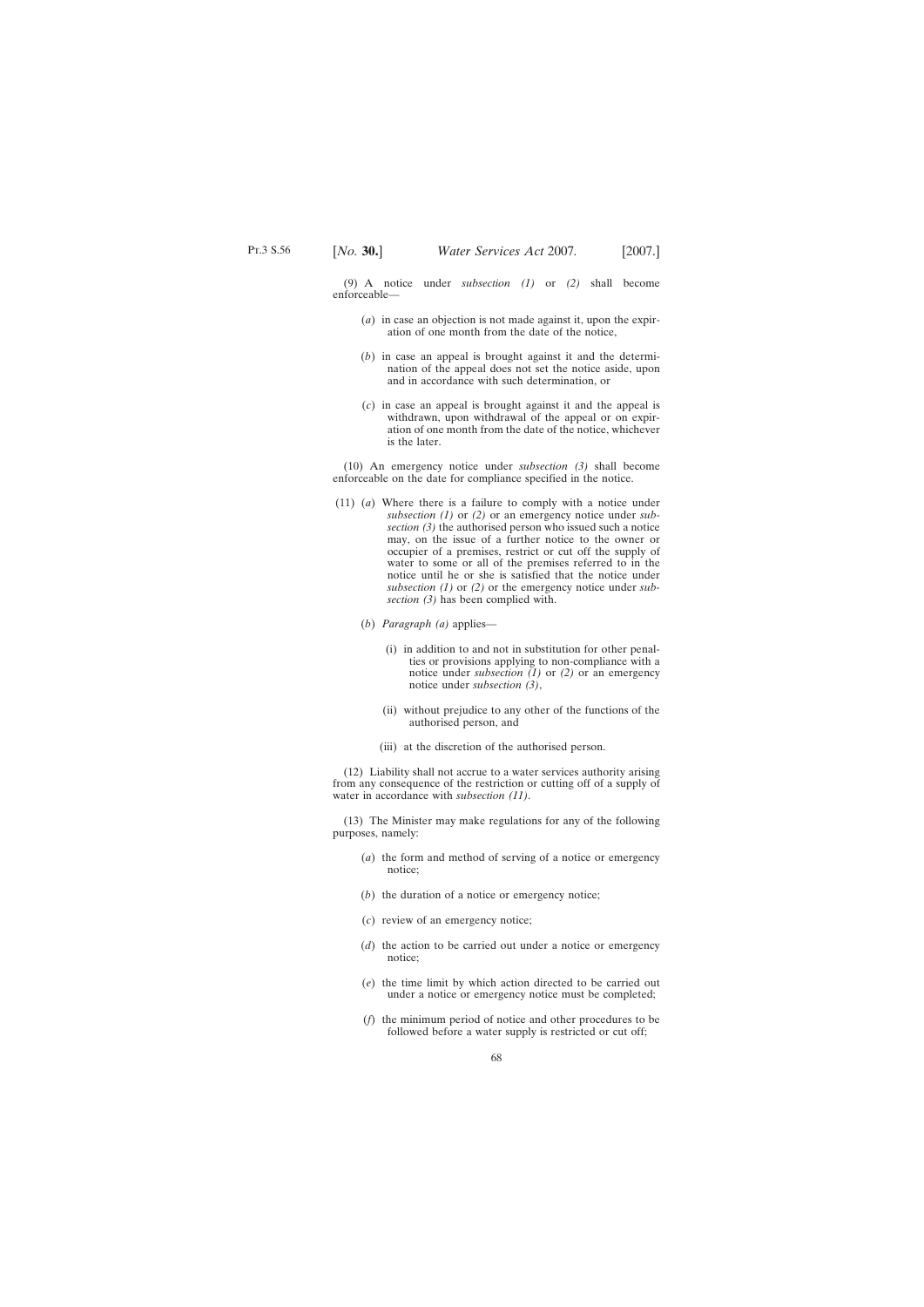- (*g*) the quality of materials and workmanship to be employed in any remedial action under a notice;
- (*h*) the prevention of waste, undue consumption, misuse or contamination of water; or
- (*i*) such incidental provisions as are necessary to ensure the effective application of this section.

(14) The Minister may make regulations for the purposes of water conservation and, without prejudice to the generality of the foregoing, such regulations may provide for 1 or more of the following:

- (*a*) the specification of devices or systems to reduce demand for water in premises, and of obligations in relation to the design, installation or use of such devices or systems;
- (*b*) the specification of obligations or technical requirements in relation to—
	- (i) the design, installation and use of devices or systems for collection, treatment or distribution of storm water or grey water,
	- (ii) the introduction of storm water or grey water into the distribution system of premises,
	- (iii) the redistribution of storm water or grey water for use for purposes other than human consumption;
- (*c*) the specification of treatment standards for storm water or grey water, including different standards for different applications;
- (*d*) the duties of owners or occupiers of premises in relation to conservation of water or waste water in the premises;
- (*e*) the duties of water services providers in relation to conservation of water or waste water.
- (15) (*a*) A person who contravenes a regulation under *subsection (13)* which is stated to be a penal regulation commits an offence.
	- (*b*) A person who contravenes a regulation under *subsection (14)* commits an offence.

(16) Where a water services authority is of the opinion that a serious deficiency of water available for distribution exists or is likely to exist in all or part of its functional area, either by itself or by another provider of water services, then it may by order, for a specified period, prohibit or restrict such class or classes of use, including use at specified times of the day, of any water supplied by it or the other provider of water services. Without prejudice to the generality of the foregoing, an order under this subsection may so prohibit or restrict the use of water—

- (*a*) drawn through a hosepipe or similar apparatus for the purpose of—
	- (i) watering a garden,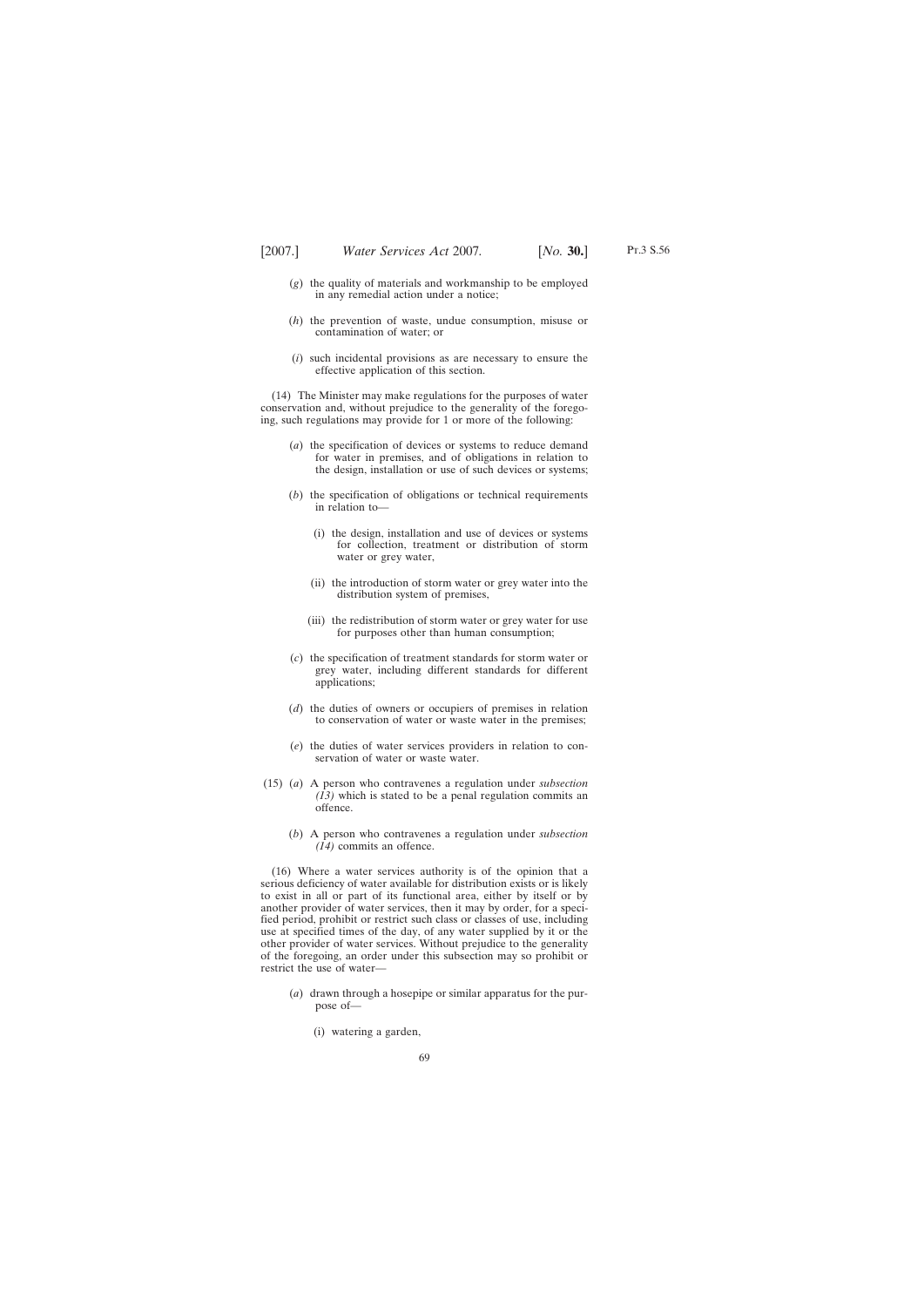- (ii) watering recreational parks or sports grounds, either generally or any particular type of such park or ground,
- (iii) irrigating or spraying crops, either generally or any particular type of crop, or
- (iv) washing a mechanically propelled vehicle or a trailer,
- (*b*) used for the provision of a commercial washing service for a vehicle or trailer, or
- (*c*) used for filling or replenishing a swimming pool, artificial pond, lake or similar application.

(17) Before making an order under *subsection (16)* the relevant water services authority shall give public notice of its intention to make such order and the period for which the order will remain in force by—

- (*a*) causing an advertisement to be published in a newspaper circulating in the area,
- (*b*) causing notification of the proposed order to be broadcast on a radio or television channel available in the area, or
- (*c*) such other means as the Minister may direct.

(18) A person who contravenes an order under *subsection (16)* commits an offence.

 $(19)$  An authorised person or a member of the Garda Síochána who has reasonable grounds for believing that a person is committing or has committed an offence under *subsection (18)*, may request that person to furnish his or her name and address to such authorised person or member.

(20) A person who, when requested to furnish his or her name or address to an authorised person or member of the Garda Síochána under *subsection (19)*, fails to do so, or when so requested furnishes a name and address which is false or misleading commits an offence.

 $(21)$  Where a member of the Garda Siochana is of the opinion that an offence under *subsection (20)* is being or has been committed, then the member may arrest that person without warrant.

(22) Where an authorised person or a member of the Garda Síochána has reasonable grounds for believing that a person is committing or has committed an offence under *subsection (18)*, he or she may give to such person a notice in the prescribed form stating that—

- (*a*) the person is alleged to have committed the offence,
- (*b*) the person may during the period of 21 days beginning on the date of the notice make to the water services authority specified in the notice a payment, accompanied by the notice, of an amount, being a fixed amount of  $\epsilon$ 125, and
- (*c*) a prosecution in respect of the alleged offence will not be instituted during the period specified in the notice, and if the payment specified in the notice is made during that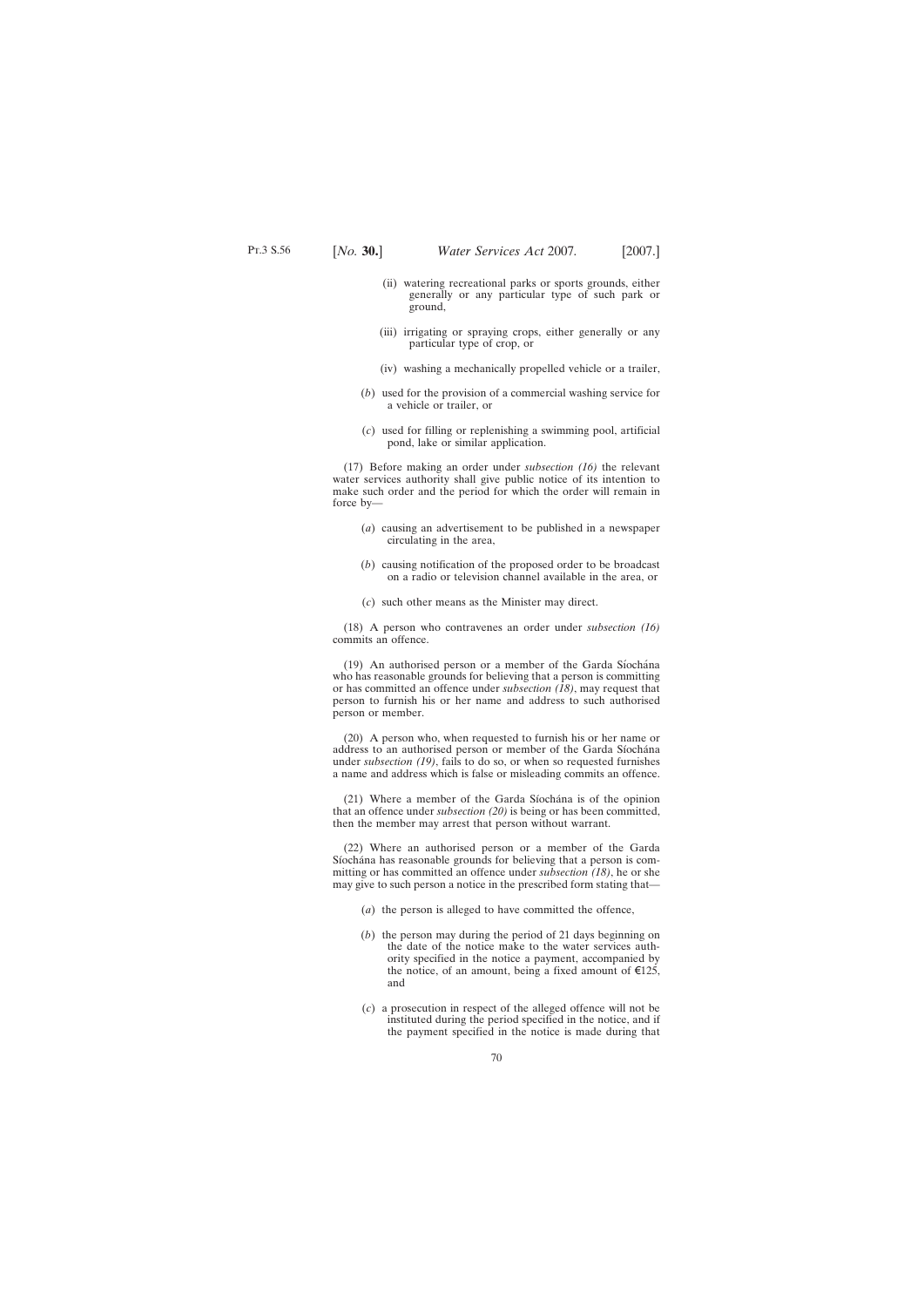period, no prosecution in respect of the alleged offence will be instituted.

- (23) Where a notice is given under *subsection (22)*, then—
	- (*a*) a person to whom the notice applies may, during the period specified in the notice, make to the water services authority specified in the notice the payment specified in the notice, accompanied by the notice,
	- (*b*) the water services authority shall receive the payment and issue a receipt for it and may retain the money so paid to offset costs incurred by it in the course of performing its functions under this Act, and no payment so received shall in any circumstances be recoverable by the person who made it, and
	- (*c*) a prosecution in respect of the alleged offence shall not be instituted in the period specified in the notice and, if the payment specified in the notice is made during that period, no prosecution in respect of the alleged offence shall be instituted.

(24) In a prosecution of an offence referred to in *subsection (18)*, the onus of showing that a payment pursuant to a notice under *subsection (22)* has been made shall lie with the accused.

(25) In this section—

"grey water" means domestic waste water excluding that which is flushed from a toilet bowl or urinal;

"water services authority", other than in *subsections (16)*, *(17)* and *(23)*, includes—

- (*a*) an authorised provider of water services, and
- (*b*) a person providing water services jointly with or on behalf of—
	- (i) a water services authority, or
	- (ii) an authorised provider of water services.

**57.**—A person who causes or permits water in any waterworks or Pollution of water. service connection to become polluted commits an offence.

**58.**—(1) A water services authority may, for the purposes of Taking samples of analysis, take samples from water.

- (*a*) any water supply, whether public or private, serving any part of its functional area, and
- (*b*) a water supply referred to in *section 32(10)*.

(2) Where, on analysis of samples of water taken by a water services authority, it is found that the water constitutes a potential danger to human health, the water services authority shall, as soon as possible—

(*a*) ensure that—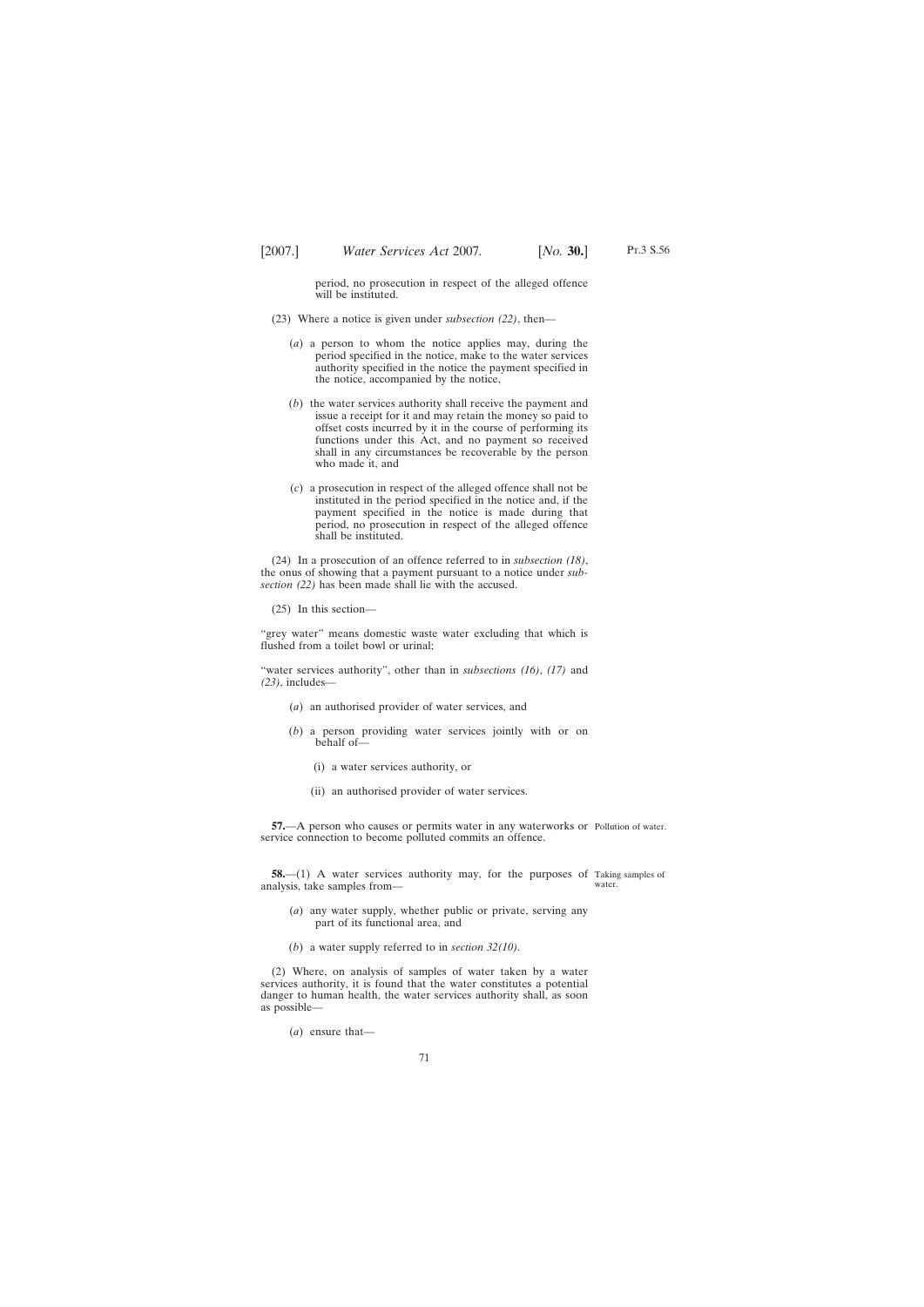- (i) the supply of affected water is prohibited, or
- (ii) the use of affected water is restricted,

or

- (*b*) ensure that—
	- (i) subject to regulations under *section 32*, such other necessary action, including remedial action, is taken to protect human health and to restore the quality of the supply to such prescribed standards as apply to the water supply concerned,
	- (ii) users are promptly informed of the potential danger and given any necessary advice, and
	- (iii) except where the extent of non-compliance with prescribed quality standards is considered by the water services authority not to be material in the circumstances, users are notified promptly of any remedial action taken.

(3) A water services authority may issue a notice for the purposes of this section, which, where it is addressed to users, may also—

- (*a*) be given to such classes of users as the authority considers necessary, and
- (*b*) notwithstanding *section 19*, be issued by—
	- (i) advertisement in a newspaper circulating in the area,
	- (ii) being broadcast on a radio or television channel generally available in the area,
	- (iii) being made available on the internet, or
	- (iv) such other manner as the Minister may direct.

(4) A person who contravenes a requirement of a notice under this section commits an offence.

**59.**—(1) Where a water services authority becomes aware that water from any source, whether surface water or groundwater or treated water, which is intended for human consumption constitutes a potential danger to human health, it may serve a notice, either on the owner or person having charge of that supply of water, requiring that person, as appropriate, to—

- (*a*) shut down the water source in question,
- (*b*) cease supplying water from that source, or
- (*c*) take specified remedial action to restore water quality to the satisfaction of the water services authority before continuing to take or provide a supply of water from that source.

(2) A person who fails to comply with a requirement of a notice under *subsection (1)* commits an offence.

Power to order the closure of a polluted water source.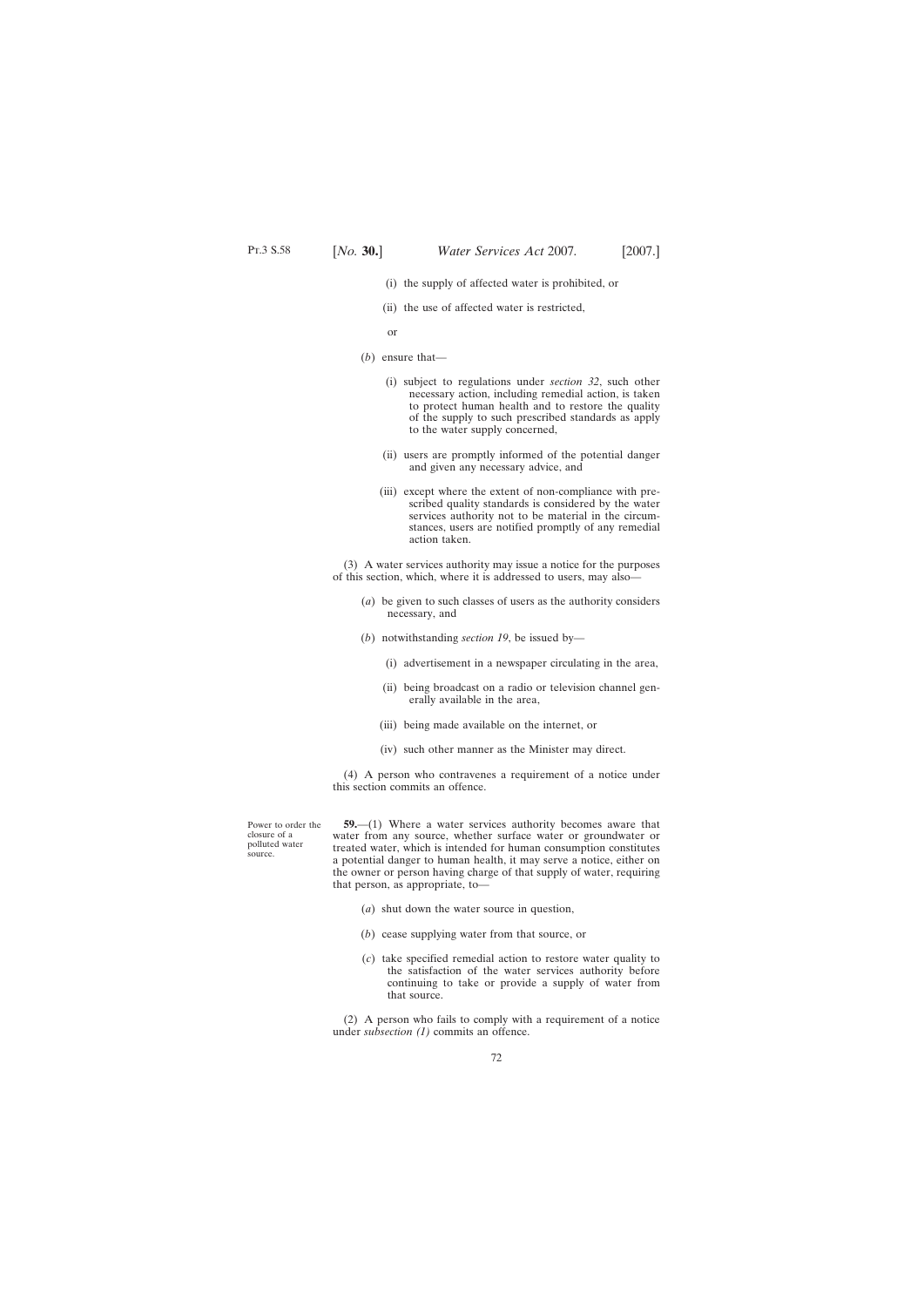#### PART 4

### Waste Water

**60**.—(1) A person who owns, has in his or her charge or otherwise Maintenance of has control over a waste water works shall cause it to be properly waste water works. maintained so as not to—

- (*a*) cause, or be likely to cause a risk to human health or the environment, including risk to waters, the atmosphere, land, soil, plants or animals, or
- (*b*) create a nuisance through odours.
- (2) A person who contravenes *subsection (1)* commits an offence.
- **61.**—(1) (*a*) A person who causes or permits the connection of a Waste water premises to waste water services, either directly or connections.indirectly, without the agreement of the provider of those services, commits an offence.
	- (*b*) For the purposes of *paragraph (a)*, and without prejudice to *subsection (6)*, the agreement of a water services authority under this subsection may be made the subject of such conditions as the water services authority may specify.
	- (*c*) In considering whether to agree to a connection under this section, a water services authority shall be entitled to take into account the matters referred to in paragraph 1 of the Fourth Schedule to the Act of 2000 in so far as they may apply to the provision of waste water services by it or another person acting jointly with it or on its behalf.

(2) A person who causes or permits the discharge of any effluent or other matter to a waste water works, whether directly or indirectly, without the agreement of the relevant water services provider commits an offence.

(3) It is a defence to a prosecution for an offence committed under *subsection (1)* to prove that the connection was made in accordance with a direction under *section 92*.

(4) Without prejudice to *subsection (6)*, where a notice under *section 42(1)* takes effect in relation to any premises, agreement to a subsequent connection to a related waste water works shall be deemed to have been given for the purposes of compliance with *subsection (1)*.

(5) Without prejudice to *subsection (6)*, where a water services authority is also the relevant planning authority, the grant of a permission under Part III of the Act of 2000 in relation to a structure to which this section applies may, if it is indicated in the permission, include the agreement of the water services authority to the connection of that structure to its waste water works for the purposes of this section, subject to such conditions as the water services authority may require consistent with its powers under this section.

(6) (*a*) As a condition to the agreement of a water services authority to the connection of a premises to waste water services which are provided, or to be provided, by the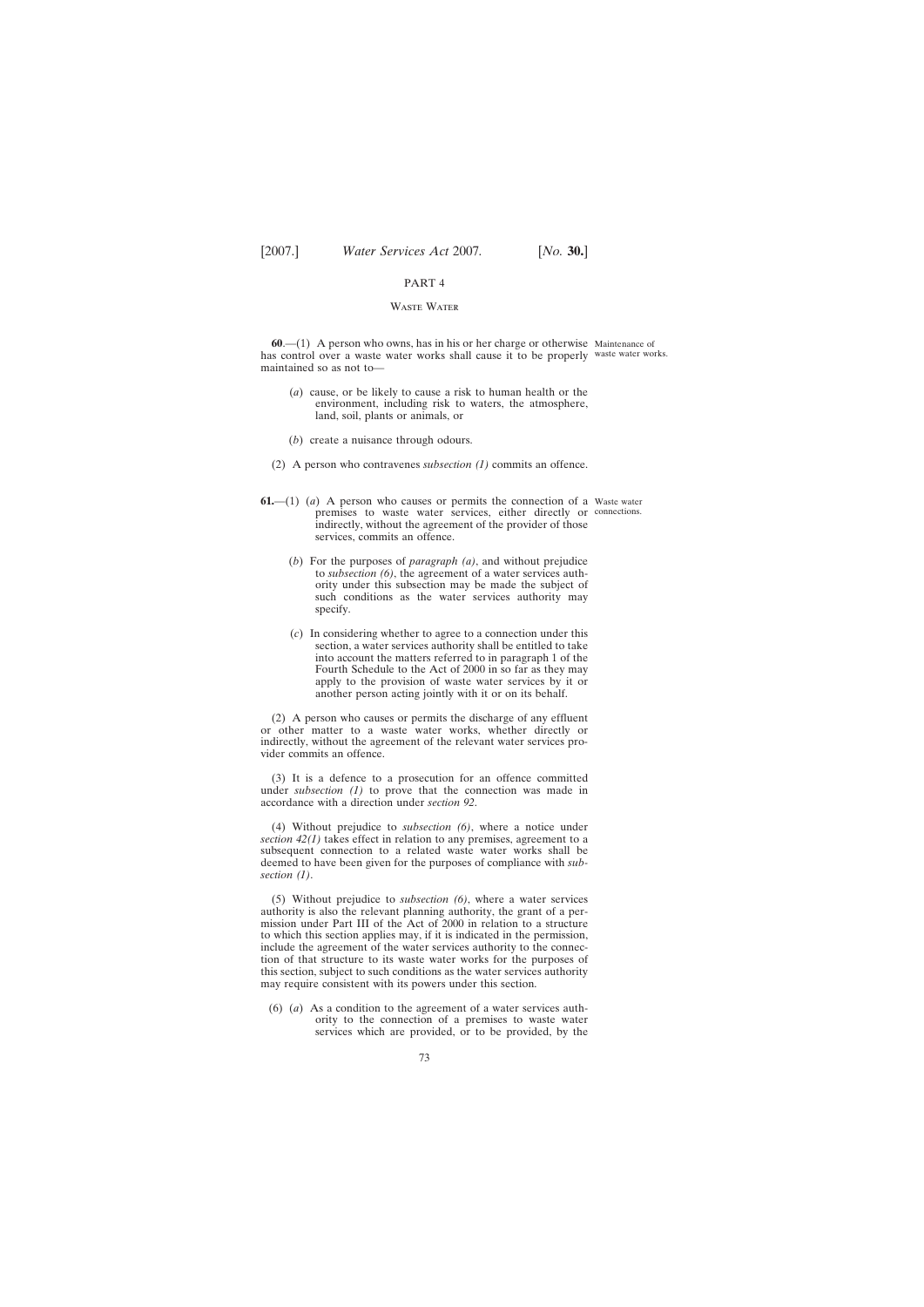water services authority or any person providing water services jointly with it or on its behalf, the water services authority may, at its absolute discretion and for the purposes of this section, require—

- (i) that the length or overall capacity of the service connection, or such related pipes or accessories as it considers necessary, be increased to such extent beyond technical requirements as it may specify so as to enable adjoining or other premises to be connected to a waste water works, but subject to the water services authority—
	- (I) paying for any consequential increase in the cost of providing and installing the service connection or related pipes or accessories, and
	- (II) taking the service connection or related pipes or accessories into its charge or otherwise entering into an agreement in relation to their future use with the person seeking its agreement to connect the premises to the said waste water services,

as if the requirement was a requirement under section  $34(4)(m)$  of the Act of 2000, or

- (ii) that the service connection, or such related drainage pipes or accessories as it considers necessary, be opened for inspection or testing, or otherwise inspected or tested, by an authorised person.
- (*b*) For the purposes of the application of section 34(4)(*m*) of the Act of 2000 to this subsection, a reference to a planning authority shall be deemed to include a reference to a water services authority.

(7) A connection to water services referred to in *subsection (6)* shall not be made until the authorised person is satisfied that—

- (*a*) the service connection or related pipes or accessories are—
	- (i) of a proper standard,
	- (ii) have been installed correctly, and
- (*b*) a connection to the water services in question may be properly made.

(8) For the purposes of *subsection (7)*, and subject to any regulations under *subsection (10)*, an authorised person may—

- (*a*) give such direction in relation to—
	- (i) standards of workmanship or working practices generally,
	- (ii) technical specifications, including levels, for the service connection or related pipes or accessories, or their installation, or
	- (iii) the completion of the connection,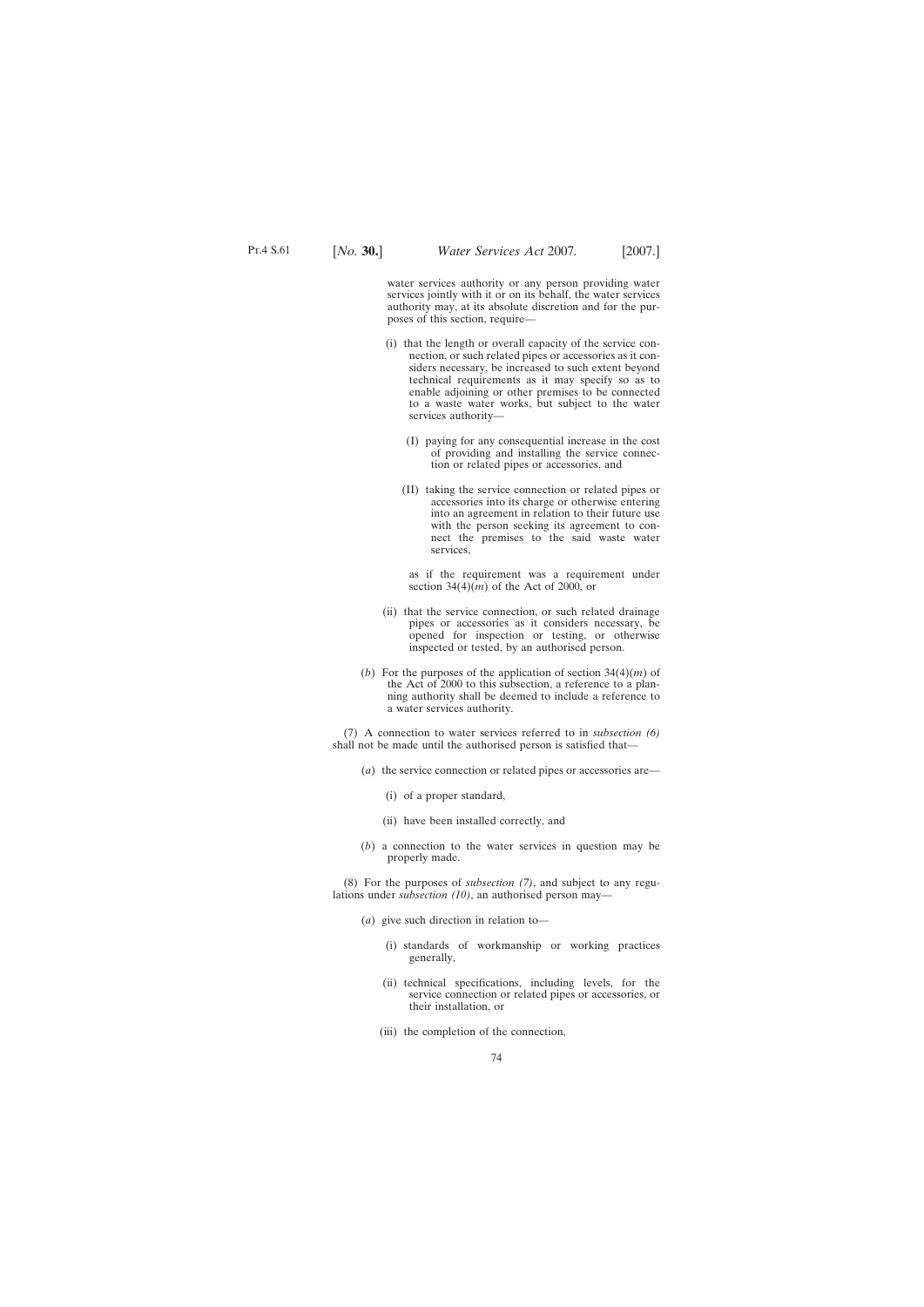as appear to him or her to be necessary to comply with relevant prescribed standards, and

(*b*) carry out such inspection or testing as he or she considers necessary to verify compliance with a direction under *paragraph (a)*.

(9) A water services authority, or any person providing water services jointly with it or on its behalf, may—

- (*a*) close a connection to its water services made in contravention of *subsection (1)*, or a connection to water services referred to in *subsection (6)* which is made in contravention of *subsection (7)* or a direction under *subsection (8)*, or
- (*b*) without prejudice to any power to prosecute provided for under this section—
	- (i) agree to the retention of a connection referred to in *paragraph (a)* subject to such conditions as it may specify, and
	- (ii) carry out such work on the connection (including associated pipes and fittings) as it considers necessary to bring it up to a proper standard, or direct that such work be carried out by a specified person,

and may recover any expenses incurred under this subsection from the person who made or caused the connection to be made, or on whose behalf it was made, or such other person who derives benefit from the connection.

(10) The Minister may make regulations for the purposes of this section, and without prejudice to the generality of the foregoing, the regulations may include provisions in relation to—

- (*a*) standards of workmanship or working practices,
- (*b*) specifications for relevant materials and fittings, or
- (*c*) any incidental and related matters.

(11) A water services authority may recover any costs incurred by it in relation to its functions under this section from the person who is making or has made the relevant connection, or on whose behalf it is being or was made.

(12) A person who—

- (*a*) makes a connection referred to in *subsection (6)* in contravention of *subsection (7)* or a direction under *subsection (8)*, or
- (*b*) contravenes a regulation under *subsection (10)*,

commits an offence.

**62.**—(1) It shall be lawful for a water services authority after 7 Nuisances in days notice in writing to the occupier of the land in which such sewer sewers, drainage of or part thereof is situated or, in case of emergency, without notice premises, etc. or after shorter notice, to cause such tests to be carried out as it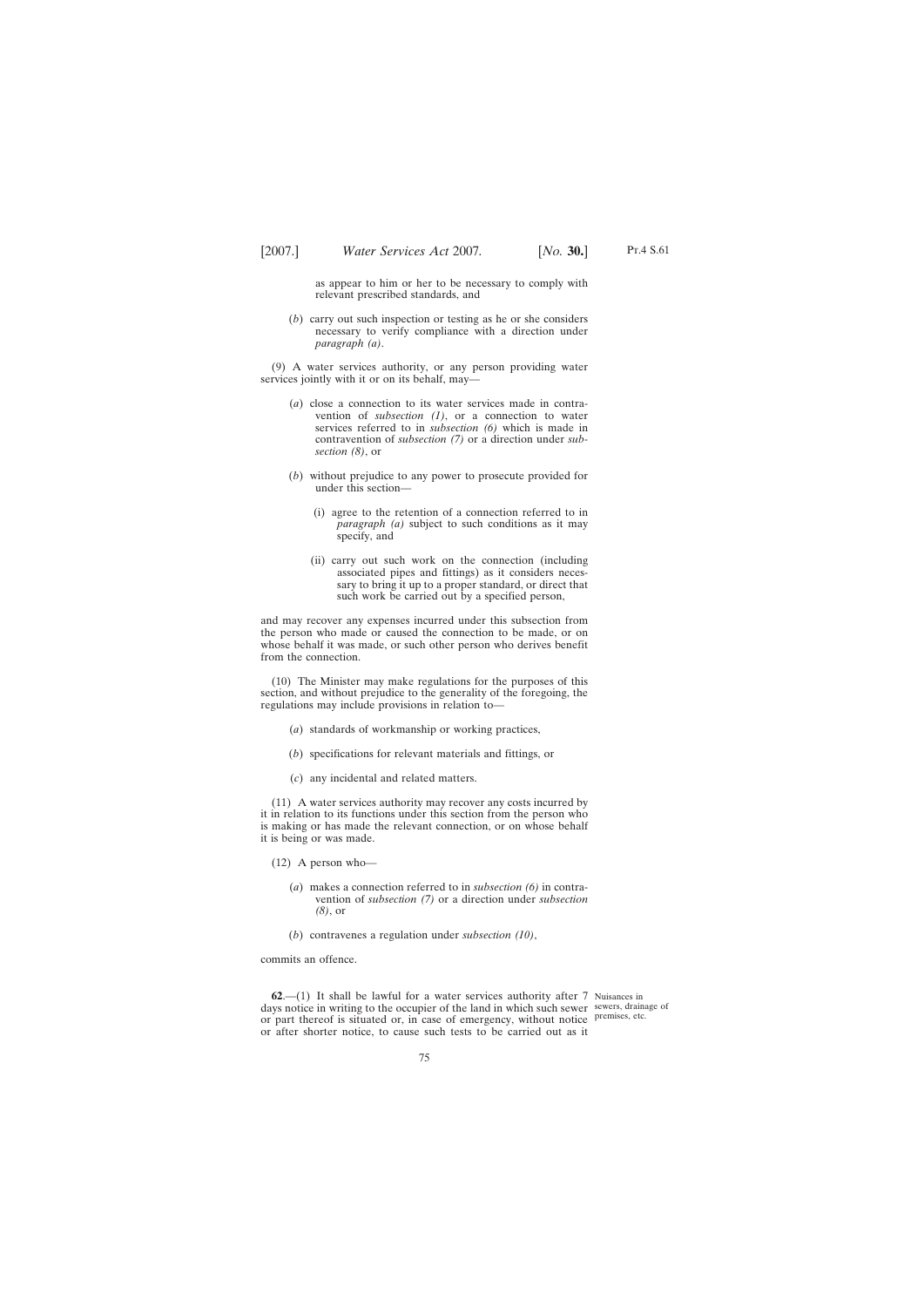considers necessary, or cause such sewers, or part thereof to be opened and examined, and for those purposes to cause any necessary openings and excavations to be made, where it appears to the water services authority that a sewer or part thereof may—

- (*a*) be, or may be likely to become inadequate, defective, foul or neglected,
- (*b*) cause a risk to human health or the environment, or
- (*c*) permit infiltration or exfiltration of water or waste water.

(2) If a sewer, or part thereof, is found on an examination or test under *subsection (1)* of this section not to be inadequate, defective, foul or neglected, or cause a risk to human health or the environment or permit infiltration of water, the water services authority which authorised the examination shall, subject to *subsections (4)* and *(5)*, cause such sewer to be restored and any openings or excavations made in connection with the examination to be closed or filled up and any damage done to be made good.

(3) If a sewer, or part thereof, is found following test or examination under *subsection (1)* to be inadequate, defective, foul or neglected and any works are necessary for the abatement or prevention of risk to human health or the environment or the infiltration of water, the following provisions shall have effect:

- (*a*) the water services authority may, at its absolute discretion—
	- (i) execute such works in the first instance or in the event of failure to comply with a notice under *subparagraph (ii)*, or
	- (ii) direct the owner of the sewer by notice to execute such works;
- (*b*) the water services authority may recover the cost of such works (including the cost of the test or examination) from the owner of the sewer.

(4) If a drain or related service connection or part thereof is found on investigation by a water services authority not to be inadequate, defective, foul or neglected or to permit the infiltration or exfiltration of water or waste water, but it appears to the water services authority that any separate premises drained by such system or part thereof is not drained satisfactorily, the water services authority may serve notice on the owner in accordance with *section 42*, or may provide or contribute to the cost of providing drainage for the premises.

(5) If a drain or related service connection or part thereof is found on investigation by a water services authority to be inadequate, defective, foul or neglected or to permit infiltration or exfiltration of water or waste water, and it appears to the water services authority that after executing the necessary remedial works, any premises would still not be drained satisfactorily, such water services authority may serve on the owner of such premises a notice under *section 42*, or may provide or contribute to the cost of providing drainage for the premises.

(6) Where a drain or service connection used for the whole or any part of the drainage of the premises, to which this section refers, is used in common by two or more premises, notice under *section 42*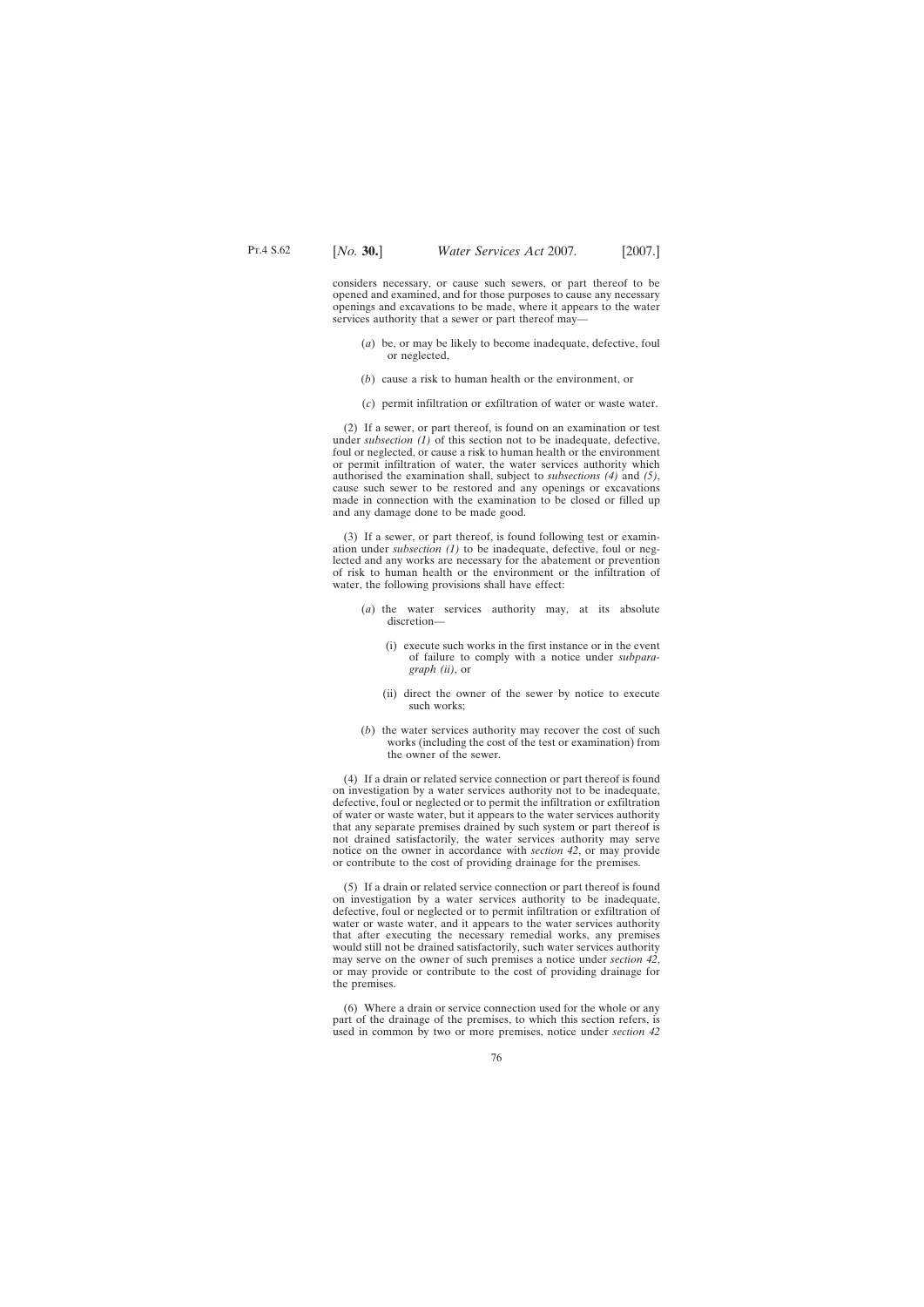may be served on any one or more of the owners, and it shall not be necessary to serve such notice on all such owners.

(7) For the purposes of this section, any drain, toilet or washing facility shall be regarded as part of the drain of the premises which it serves.

(8) A person who fails to comply with a direction under *subsection*  $(3)(a)(ii)$  commits an offence.

- **63.**—(1) (*a*) A person other than a water services authority shall Licensing of not, after such date as may be fixed for the purpose of discharges to this section by order made by the Minister, discharge or sewers. cause or permit the discharge, either directly or indirectly, of any trade effluent or other matter (other than domestic waste water or storm water) to a sewer or part thereof which is owned, vested in or otherwise under the control of a water services authority, or a person providing water services under an agreement with a water services authority, except under and in accordance with a licence under this section granted by the water services authority which owns the sewer or in which the sewer is vested or by which it is controlled, or under an agreement with which a person providing water services is providing or otherwise controls such sewer.
	- (*b*) Notwithstanding *paragraph (a)*, subject to *section 92*, the issue of a licence under this section to discharge to a sewer or part thereof which is owned, vested in or otherwise under the control of a person providing services under an agreement with a water services authority shall be subject to the agreement of that person to the discharge to the sewer.
	- (*c*) A licence issued under *paragraph (a)* to a water services provider in respect of the discharge of trade effluent or other matter (other than domestic waste water or storm water) to a sewer may, where the issuing authority is the same water services authority, be incorporated into the licence issued by that authority to the water services provider under *Part 6* of this Act in respect of the provision of that water service which gives rise to the discharge in question to the sewer.
	- (2) (*a*) A water services authority may at its discretion—
		- (i) refuse to grant a licence under this section,
		- (ii) grant a licence subject to such conditions as it thinks appropriate and specifies in the licence.
		- (*b*) In considering whether or not to grant a licence under this section a water services authority shall take full account of—
			- (i) the objectives contained in any relevant plan under section 15 of the Act of 1977 and under *section 36*, and
			- (ii) whether the grant of such a licence would be prejudicial to the waste water works into which the proposed discharge would be made.

Pt.4 S.62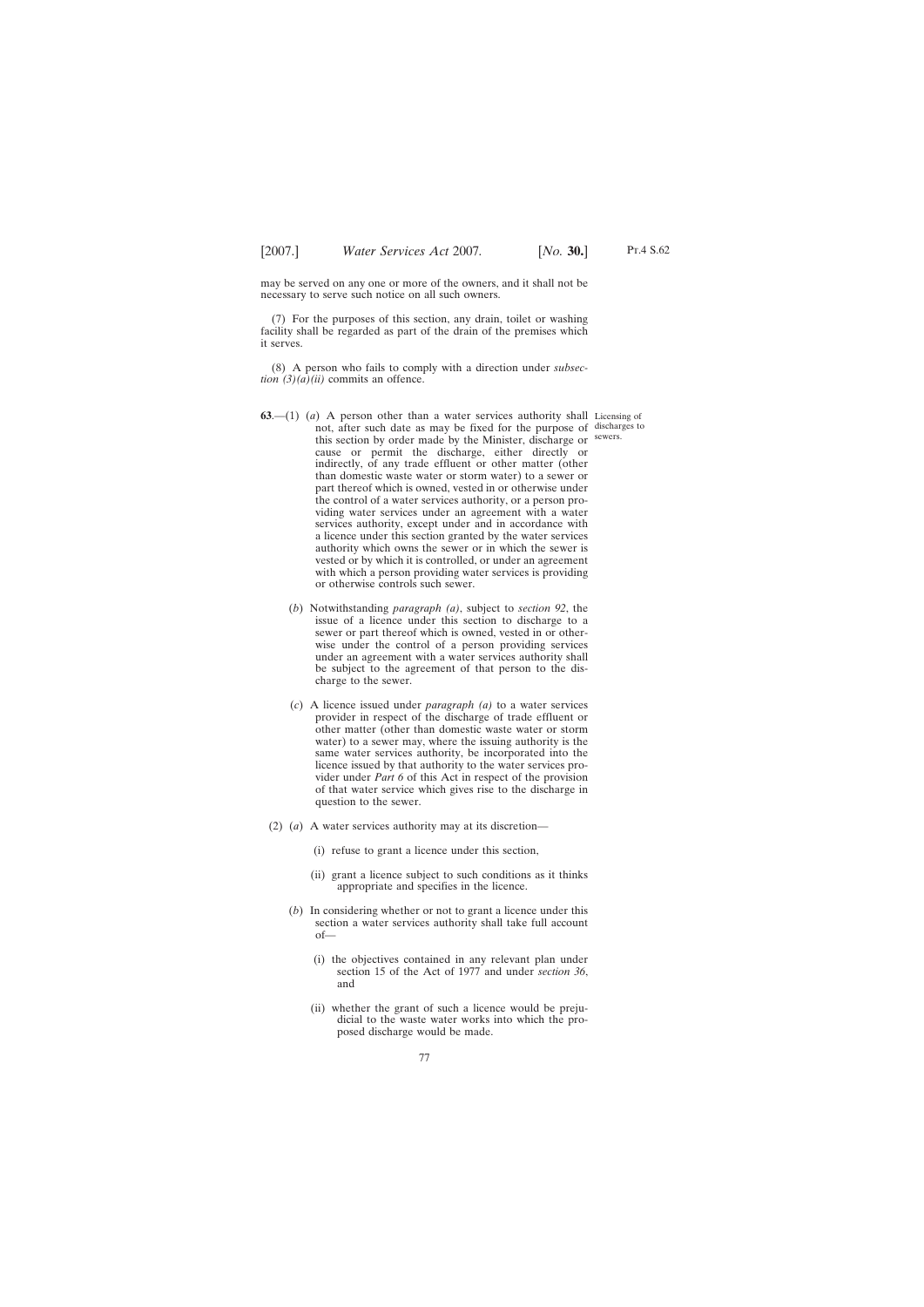(3) A water services authority shall not grant a licence under this section in respect of the discharge of a trade effluent which would not comply with any relevant standard prescribed under section 26 of the Act of 1977, or would be inconsistent with requirements of *subsection (2)(b)*.

(4) A water services authority shall take all such steps as may be appropriate in the discharge of its functions under this section, and under section 99E of the Act of 1992 as inserted by section 15 of the Protection of the Environment Act 2003, to ensure that the requirements of *Schedule 2* are complied with in respect to the discharge of relevant waste water, and shall review, and if necessary revise, any licence concerned at intervals provided for in *section 65*.

(5) Without prejudice to the generality of *subsection (2)*, conditions attached to a licence under this section may—

- (*a*) relate to—
	- (i) the nature, composition, temperature, volume, rate, method of treatment and location of a discharge and the periods during which a discharge may be made or may not be made,
	- (ii) the provision and maintenance of meters, gauges, other apparatus, manholes and inspection chambers,
	- (iii) the taking and analysis of samples, the keeping of records and furnishing of information to the water services authority,
	- (iv) measuring the intake of water to a premises for the purpose of assessing waste water discharge volumes,
	- (v) action to be taken in the event of an emergency,
- (*b*) provide for the payment by the holder of the licence to the water services authority concerned of such amount or amounts, as may be determined by the water services authority having regard to the expenditure incurred or to be incurred by it, in relation to its administration of the licensing system provided for in this section, including monitoring the discharge of trade effluent or other matter, and
- (*c*) specify a date not later than which any conditions shall be complied with.

(6) Any conditions attached to a licence under this section shall be binding on any person discharging, or causing or permitting the discharge of trade effluent or other matter to which the licence relates.

(7) Where, after 3 years from the date on which a licence under this section is granted, no discharge of the type authorised by the licence has been made, or, at any time, where such a discharge has ceased for a period of 3 years, the licence shall cease to have effect.

(8) A water services authority may serve on any person making, causing or permitting a discharge or entry in contravention of any of the provisions of this section, a notice requiring the ceasing of the contravention within such period as may be specified in the notice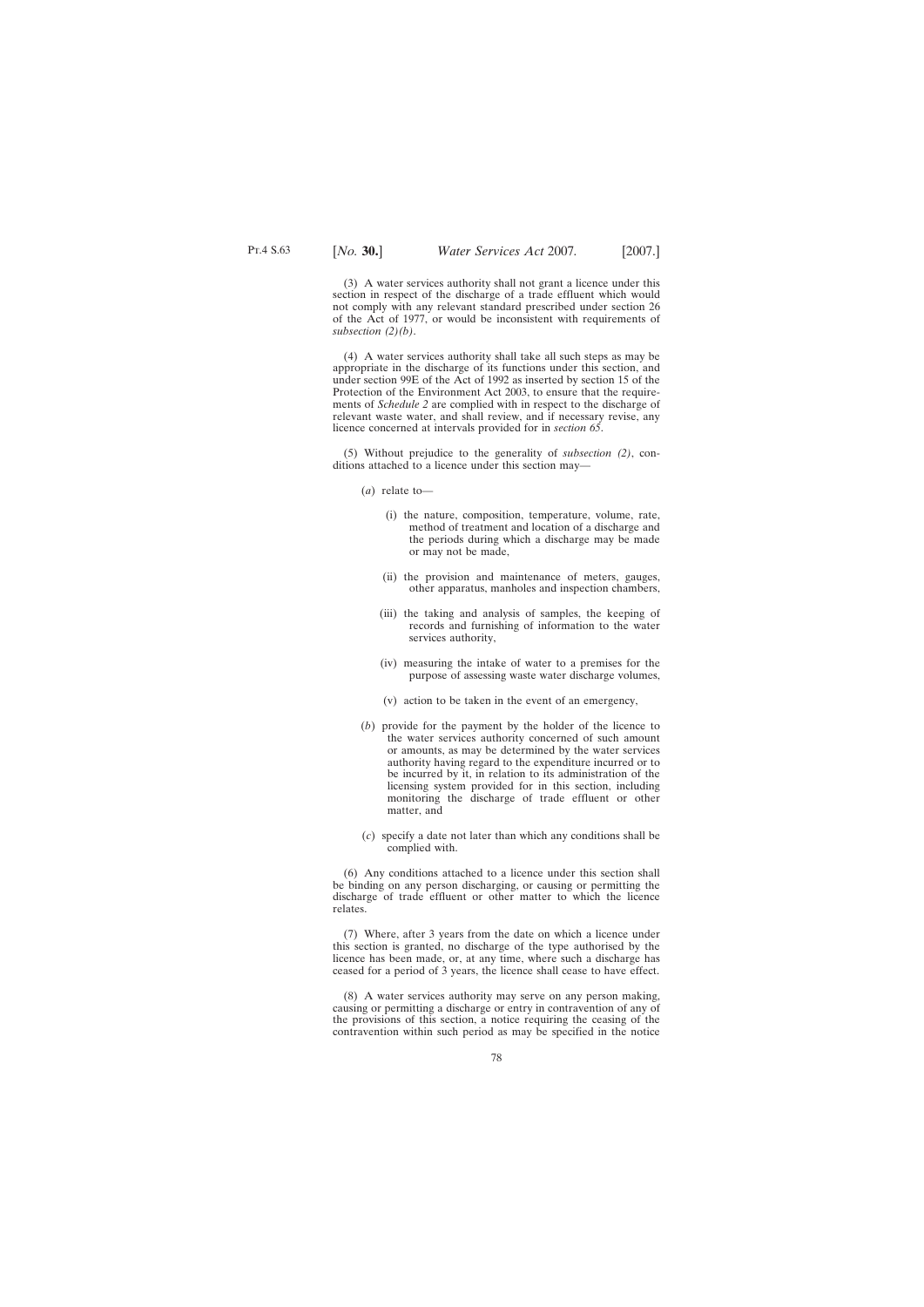and requiring mitigation or remedying of any effects of the contravention within such period and in such manner as may be so specified.

(9) Where a person does not comply with a notice under *subsection (8)* within the period specified in the notice, the water services authority which served the notice may take any steps it considers necessary to prevent the discharge or entry or to mitigate or remedy any effects of the contravention and may recover the cost of such steps from the person on whom the notice is served.

(10) A notice may be served under *subsection (8)* whether or not there has been a prosecution under this section.

(11) A person who contravenes *subsection (1)*, fails to comply with a requirement applied by regulations under *subsection (14)*, or who fails to comply with a notice under *subsection (8)* or a condition of a licence issued by a water services authority under this section, commits an offence.

- (12) (*a*) A person who, in relation to an application for a licence under this section, or a review of a licence under *section 65* or an appeal under *section 66*, when furnishing information under this section or when verifying any such information, makes a statement, in writing or otherwise, which is false or to his or her knowledge misleading in a material respect, commits an offence.
	- (*b*) Where a person is convicted of an offence under this subsection, any licence issued to that person consequent on the application or appeal in relation to which the information was furnished shall stand revoked from the date of the conviction.

(13) A summary offence under this section may be prosecuted by the water services authority which issued or would be entitled to issue the licence under this section for the activity to which the offence relates.

- (14) (*a*) The Minister may by regulations—
	- (i) apply the requirements of *paragraph (a)* of *subsection (1)* to such class or classes of domestic waste water or storm water, or
	- (ii) exempt from *paragraph (a)* of *subsection (1)* such class or classes of discharge,

as he or she considers appropriate in the circumstances.

- (*b*) The Minister shall not make regulations under *paragraph (a)* without having consulted with any Minister of the Government whom he or she considers ought to be consulted in relation to the making of the regulations, having regard to his or her functions.
- (*c*) Regulations under *paragraph (a)* may specify requirements in relation to exempted classes of discharge, without prejudice to the generality of which may provide for—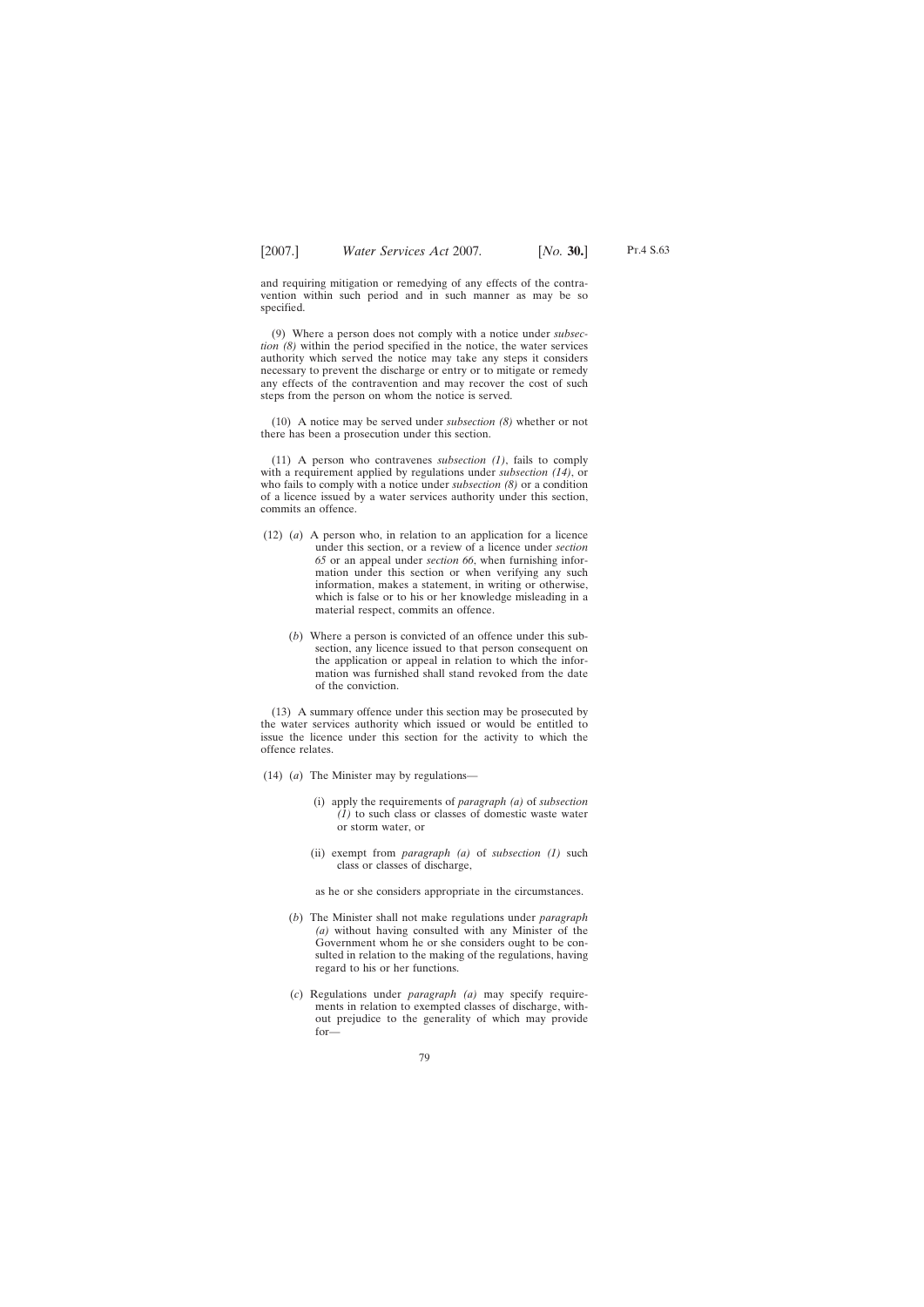- (i) measures to avoid risk to human health or the environment or prejudicial effect on the collection, treatment, recovery or disposal of such discharges,
- (ii) monitoring and inspection, or
- (iii) recovery of monitoring and inspection costs.

(15) It shall be a defence to a prosecution for an offence under any enactment other than this Act that the act constituting the alleged offence is authorised by a licence under this section, provided that the licence was not obtained through intentional or negligent misrepresentation in the application.

(16) A person shall not be entitled solely by reason of a licence under this section to make, cause or permit a discharge to a sewer.

(17) It is an offence to contravene a regulation made under *subsection (14)* in respect of measures to avoid risk to human health or the environment or prejudicial effect on the collection, treatment, recovery or disposal of discharges.

- (18) (*a*) Where a water services authority has obtained a court order in respect of the recovery of a charge to offset the costs incurred by it for the purpose of the treatment and recovery or disposal of the effluent to which a licence under this section relates and the charge remains unpaid, then a water services authority may by order declare that the licence stands revoked with effect from a date specified in the order and shall so stand revoked unless the charge is paid to the water services authority before that date.
	- (*b*) A licence revoked under *paragraph (a)* shall not be subject to appeal under *section 66*.

**64.**—(1) In this section—

"existing discharge" means a discharge which is similar in nature, composition and temperature to, and is of a similar volume and is made at a similar rate to, a discharge made during any corresponding period in the period of 12 months ending on the relevant date;

"relevant date" means the date fixed by order under *section 63*.

(2) Where a water services authority proposes to grant a licence under *section 63* for an activity in respect of which a licence has been granted under section 16 of the Act of 1977, the water services authority shall, if the licence is being granted during the period of 3 years from the grant of the aforementioned licence, have regard to the conditions (if any) attached to such licence and the costs in relation to the activity which would be incurred if different conditions were attached to the licence to be granted under *section 63*.

(3) A person shall be deemed not to have contravened *section 63(1)* in relation to an existing discharge of trade effluent made in accordance with a licence under section 16 of the Act of 1977 if, before the relevant date, he or she applies for a licence under this section and complies with the requirements of any regulations under *section 67* regarding the furnishing of information to a water services authority.

Transitional arrangements.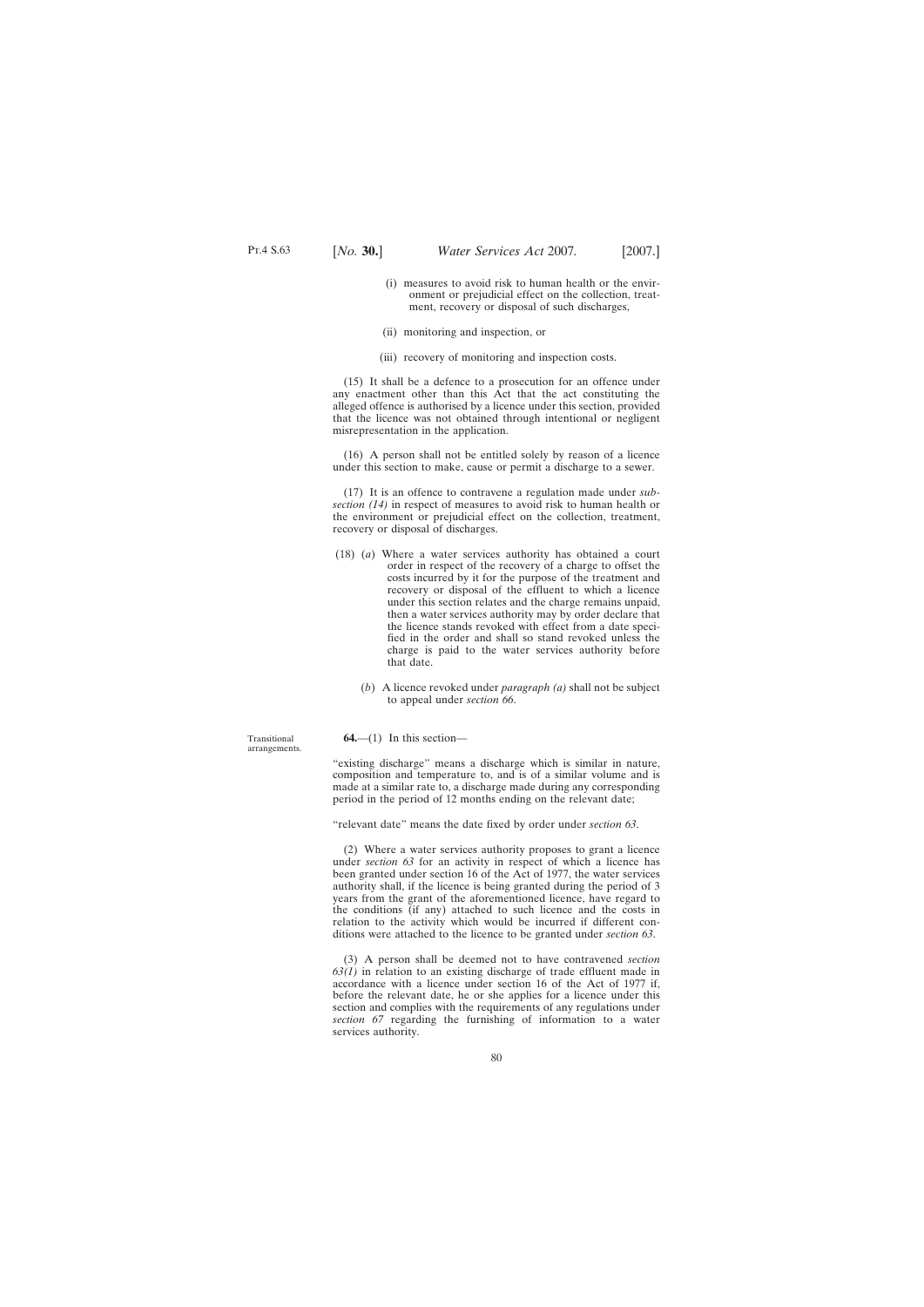(4) In a prosecution for an offence under *section 63* it shall be presumed, until the contrary is shown by the person charged, that the discharge concerned is not an existing discharge of trade effluent or other matter made in the circumstances specified in *subsection (3)*.

(5) On or after the commencement of this section, the relevant water services authority shall ensure that an activity for which a licence is required under *section 63* is carried out in accordance with any licence issued under section 16 of the Act of 1977 for the same discharge until a decision on an application for a licence under *section 63* or an appeal under *section 66*, made in accordance with the requirements of this Act, has been made, as the case may be, at which stage the licence under the Act of 1977 will lapse.

(6) Notwithstanding *section 63(1)*, where a licence under section 16 of the Act of 1977 lapses before a decision on an application for a licence under that section or an appeal under *section 66*, as the case may be, has been made, the discharge to which the licence relates may continue, subject to the conditions (if any) attached to such licence, until a decision on an application for a licence under *section 63* or an appeal under *section 66* as the case may be, has been made, provided that the application for the licence under *section 63* or an appeal to the Board under *section 66* has been made in the manner prescribed by such date as may be prescribed by the Minister for the purposes of those sections.

(7) Where, before the commencement of *section 63* there is an application for a licence to discharge or cause or permit the discharge of any trade effluent or other matter (other than domestic sewage or storm water) to a sewer or part thereof which is owned, vested in or otherwise under the control of a water services authority or of a person providing water services under an agreement with a water services authority, and a decision on the application has yet to be made by the water services authority, the application shall, on commencement of *section 63*, be deemed to be an application under that section.

(8) Notwithstanding *subsection (7)*, neither this section nor *section 63* shall apply to an activity where an appeal to the Board under section 20 of the Act of 1977, as inserted by the Act of 1990 has been, or may still be made, until the time for making the appeal has expired or the appeal has been determined or withdrawn and the licence (if any) issued, as the case may be, and the powers of the Board under the Act of 1977 shall continue to apply for this purpose.

**65.**—(1) A water services authority may review a licence under Review of a licence *section 63* at intervals of not less than 3 years from the date of the under *section 63.*licence or the last review of the licence, or at any time with the consent of the person making, causing or permitting the discharge.

(2) Notwithstanding any other provision of this Act or any condition in a licence under *section 63*, any such licence may be reviewed at any time by the water services authority that granted it if—

(*a*) the water services authority has reasonable grounds for believing that the discharge authorised by the licence conflicts, or is likely to conflict, with the sustainable use of water resources or is inconsistent, or likely to be inconsistent, with requirements of a river basin management plan or a programme of measures under the EU Water Framework Directive,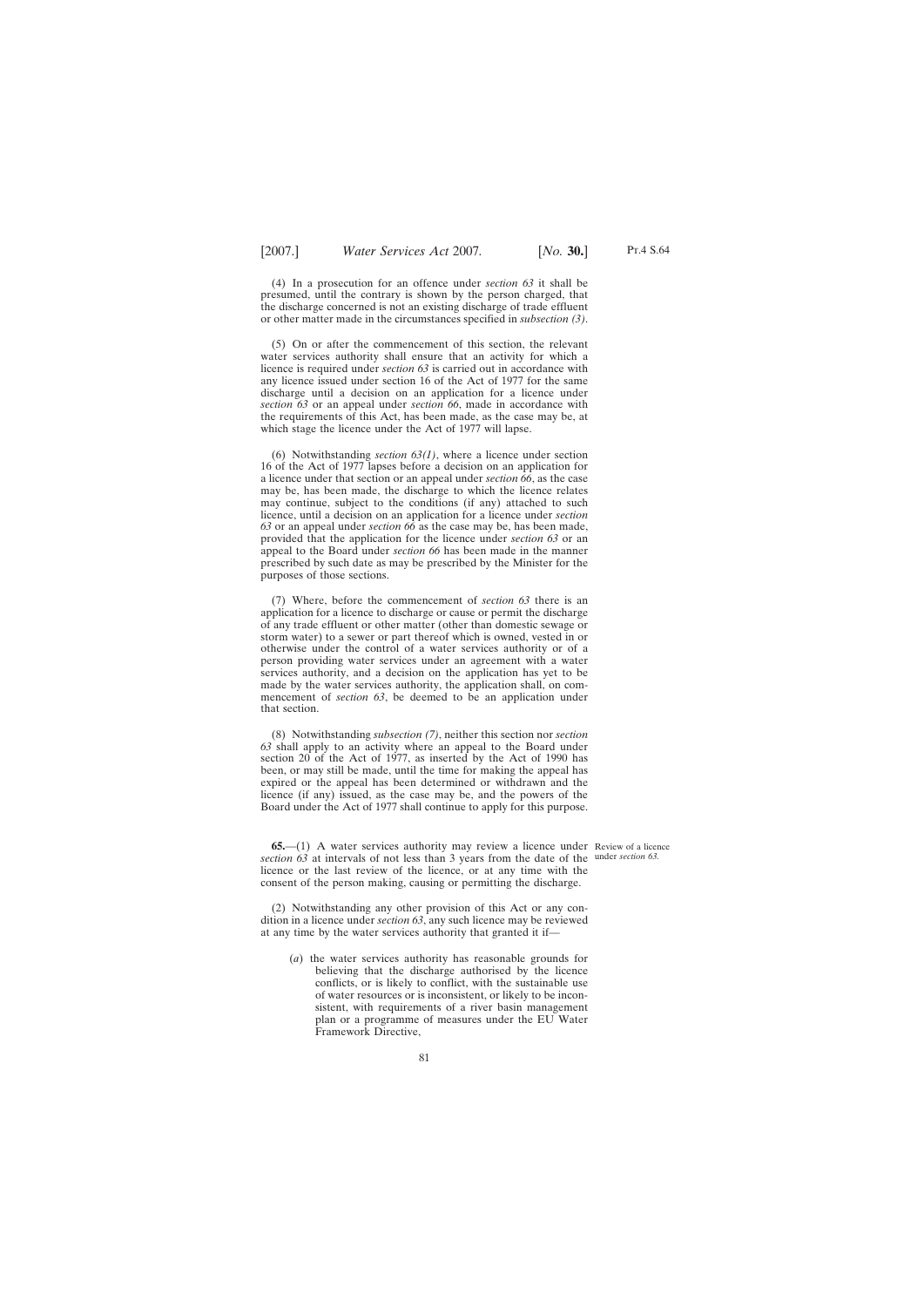- (*b*) there has been a material change in the nature or volume of the discharge,
- (*c*) there has been a material change in relation to the waters to which the sewer concerned discharges,
- (*d*) further information has become available since the date of the granting of the licence relating to polluting matter present in the discharge concerned or relating to the effects of that matter,
- (*e*) the licensee applies to the water services authority concerned to review the licence,
- (*f*) a revision has been made to standards for effluent discharges under this Act or any other enactment,
- (*g*) the capacity of the receiving waste water works has been or is likely to be exceeded, or
- (*h*) a drain or service connection, or part of a drain or service connection, through which trade effluent or other relevant matter is discharged under the terms of the licence is declared to be a sewer under *section 69*.

(3) Notwithstanding *subsection (1)*, where regulations are made under section 26 of the Act of 1977 relating to a trade effluent or sewage effluent from a sewer or to waters to which a sewer discharges, a licence under *section 63* shall be reviewed by the water services authority that granted it as soon as may be after the commencement of such regulations and thereafter at such intervals as may be specified in the regulations.

(4) Upon completion of a review under this section, a water services authority may amend or delete any condition of the licence or attach conditions or additional conditions to the licence or revoke the licence; and if a water services authority proposes to exercise a power aforesaid, it shall do so as soon as may be after the completion of the relevant review under this section.

(5) The Minister may make regulations for the purpose of this section.

(6) Without prejudice to the generality of *subsection (5)*, regulations under that subsection may make provision in relation to all or any of the following matters:

- (*a*) the giving of notice by a water services authority to a person discharging or causing or permitting a discharge of its intention to review a licence;
- (*b*) the insertion of a requirement in such a notice that representations relating to the review may be made within a specified period;
- (*c*) the payment to water services authorities of fees of such amounts as may be specified in the regulations in relation to reviews of licences;
- (*d*) the payment of fees of different amounts in respect of different classes of such reviews as aforesaid;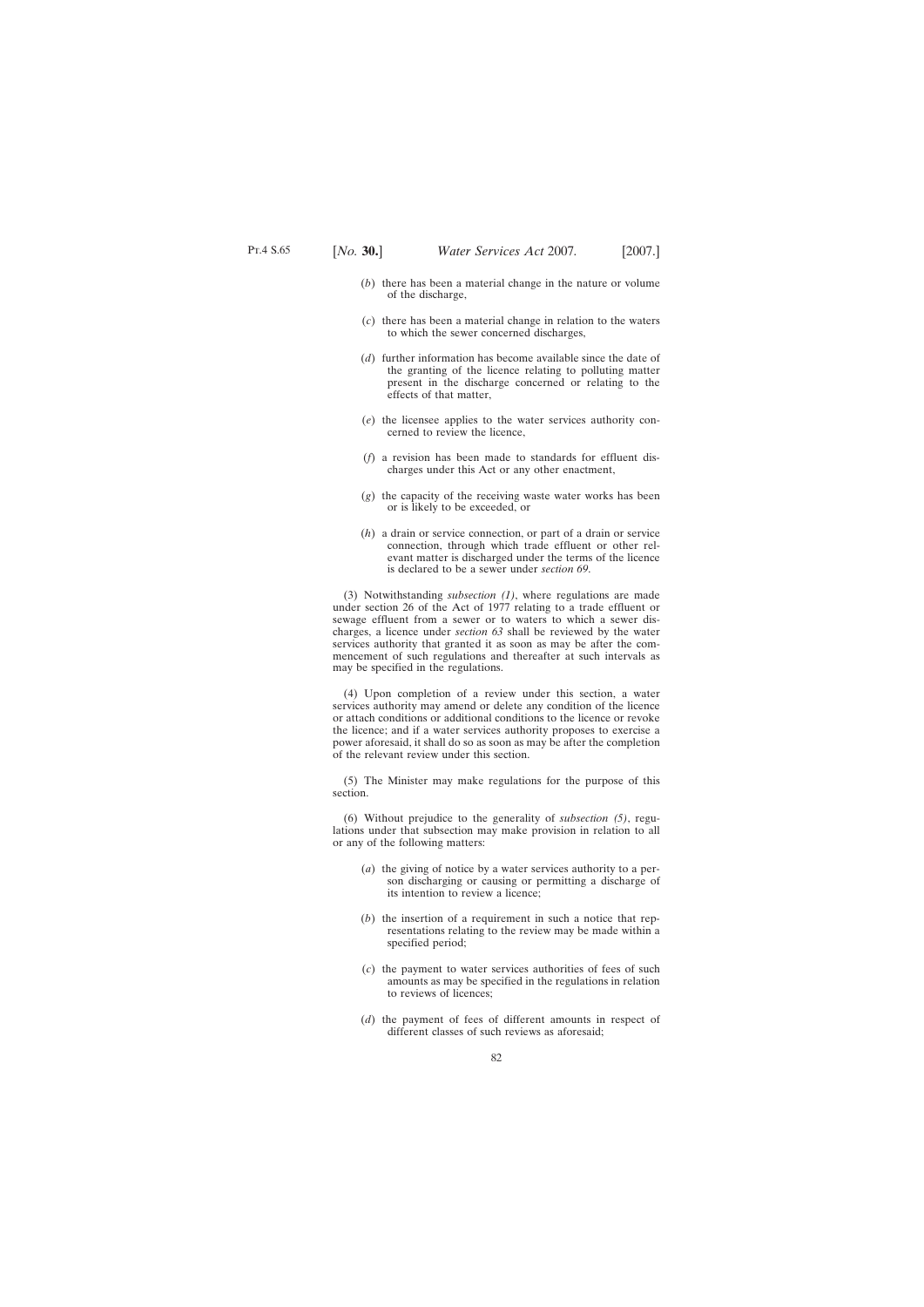- (*e*) exemption from the payment of such fees in such circumstances as may be specified;
- (*f*) the waiver, remission or refund (in whole or in part) of such fees in such circumstances as may be specified, or
- (*g*) the manner in which fees may be disposed of.
- **66.**—(1) (*a*) A person causing or permitting a discharge to which a Appeals in relation licence under *section* 63 relates may, before the expir- to *sections* 63 and ation of such period as may be prescribed, appeal to the *65*. Board in relation to—
	- (i) the revocation of the licence,
	- (ii) the attachment of conditions or additional conditions to the licence, or
	- (iii) the amendment or deletion of any condition attached to the licence,
		- by a water services authority.
	- (*b*) A person whose application for a licence under *section 63* has been refused by a water services authority may, before the expiration of such period as may be prescribed, appeal to the Board in relation to the refusal.
	- (*c*) An act of a water services authority referred to in *paragraph (a)* or *(b)* shall have effect—
		- (i) in case an appeal is not brought against it, upon the expiration of the period referred to in *paragraph (a)* or *(b)*, as the case may be,
		- (ii) in case an appeal is brought against it and the final determination of the appeal does not set the act aside, upon and in accordance with such final determination, or
		- (iii) in case an appeal is brought against it and the appeal is withdrawn, upon the withdrawal of the appeal.

(2) The Board, after consideration of an appeal under this section, shall either, as it thinks proper, allow or refuse the appeal in whole or in part, or, give appropriate direction to the water services authority concerned relating to the granting or refusal of a licence, or the attachment, amendment or deletion of conditions, and a water services authority shall comply with any such direction.

**67.**—(1) The Minister may make regulations for the purpose of Regulations for licensing under *section 63* and appeals under *section 66*.

purpose of *sections 63* and *66*.

(2) Without prejudice to the generality of *subsection (1)*, regulations under this section may make provision for all or any of the following:

- (*a*) the form of licence;
- (*b*) requiring the furnishing by applicants of specified information in relation to an application for a licence;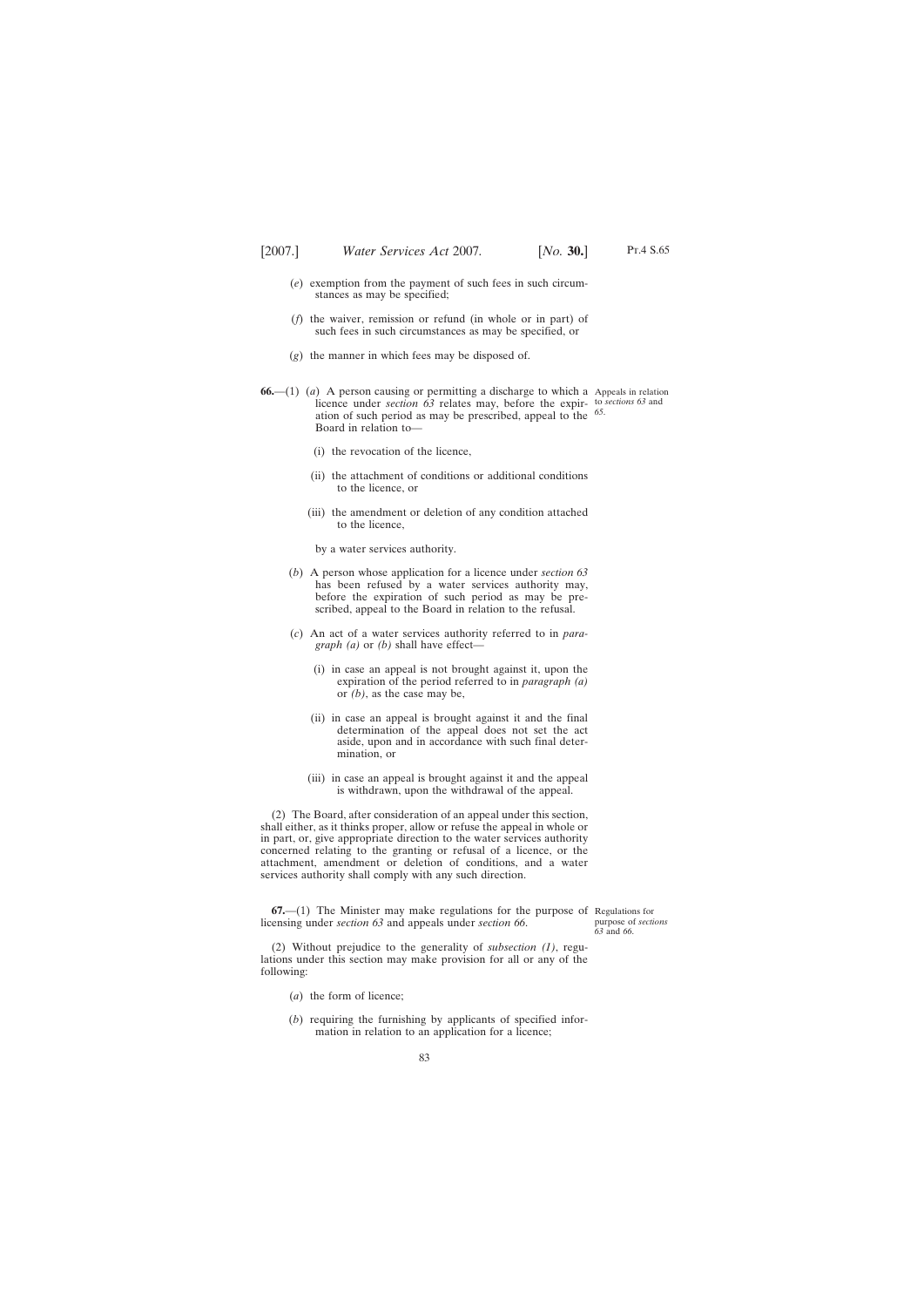- (*c*) requiring the production of evidence to verify any information given by an applicant;
- (*d*) requiring water services authorities to furnish to the Minister, to the Board or to any other specified persons any specified information in relation to any applications and the manner in which they have been dealt with;
- (*e*) requiring an applicant to defray or contribute towards the cost of any investigation carried out by a water services authority in relation to an application;
- (*f*) the oral hearing of any appeal to the Board and any such oral hearing being conducted by the Board or by a person appointed for that purpose by the Board;
- (*g*) any procedural matter in relation to appeals under *section 66*;
- (*h*) the payment to a water services authority of a fee of such amount as may be specified in respect of an application to it for a licence under *section 63*;
- (*i*) the payment of fees of different amounts in respect of different classes of such applications;
- (*j*) exemption from the payment of fees provided for under *paragraph (h)* or *(i)* in such circumstances as may be specified;
- (*k*) the waiver, remission or refund (in whole or in part) of such fees in such circumstances as may be specified; or
- (*l*) the purpose for which fees may be used.

(3) Where, under regulations made under this section, a fee is payable to a water services authority in respect of an application for a licence under *section 63*, the water services authority shall not consider the application unless the fee is received by the water services authority.

(4) A defrayment or contribution under *subsection (2)(e)* or a fee under *subsection (2)(h)* or *(i)* or an amount specified under *section 63(5)(b)* shall be payable on demand by the applicant or licence holder as the case may be.

**68.—(1)** For the purposes of this section—

"temporary dwellings" means any—

- (*a*) tent, or
- (*b*) van or other conveyance (whether on wheels or not), or
- (*c*) shed, hut or similar structure,

used on a temporary basis for human habitation or constructed or adapted for such use;

"traveller community" has the meaning assigned to it by section 2 of the Equal Status Act 2000;

Sewage facilities for vessels, etc.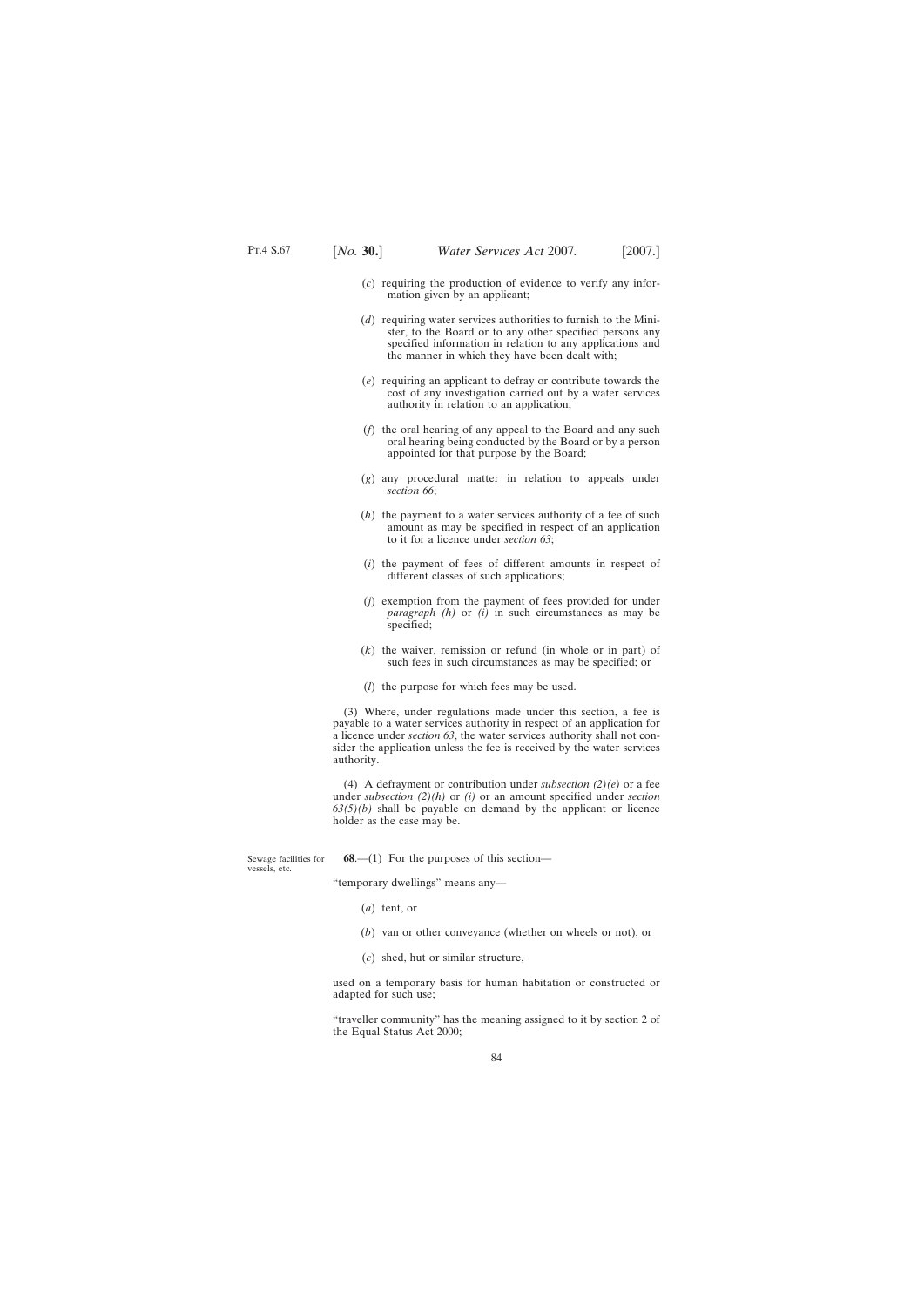"vehicle" includes any car, van, bus, lorry, truck or train;

"vessel" means a water-borne craft of any type, whether self-propelled or not, and includes any air-cushion craft, ship, boat, barge or lighter.

(2) A water services authority may provide or arrange for the provision of facilities for the reception and disposal of sewage from vessels, vehicles, aircraft or temporary dwellings, and may impose fees or other charges for the provision or use of such facilities.

(3) The power to impose fees or other charges under *subsection (2)* applies notwithstanding any provision in any enactment prohibiting the making of a charge for the provision of water services to a household for domestic purposes, with the exception that a charge may not be made to a household in the traveller community for water services for domestic purposes provided since 31 December 1996.

**69.**—(1) (*a*) In this section a reference to a drain shall be construed Power to declare as a reference to a drain or a service connection.

drains to be sewers for certain purposes.

(*b*) An order under *subsection (2)* may relate to all or a specified part only of a specified drain, and references in this section to a drain shall be construed accordingly.

(2) A water services authority may by order declare that a specified drain shall be regarded as a sewer under the control of the water services authority for the purposes of *section 63* and for no other purpose.

(3) Whenever a water services authority proposes to make an order under *subsection (2)* in relation to a drain—

- (*a*) it shall, not less than 30 days before the date of the making of the order, give notice in writing of its intention to make the order to the owner of the drain and any person causing or permitting a discharge of trade effluent or other matter (other than domestic waste water or storm water) to the drain, and
- (*b*) a person on whom a notice is served under *paragraph (a)* may within 30 days of the giving to him or her of the aforesaid notice make representations in writing to the water services authority in relation to the making of the order and the authority shall, before deciding whether to make the order, take into consideration any representations made by that person.

(4) An order under *subsection (2)* shall come into operation on such date (not being less than 6 months after the date of its making) as may be specified therein.

(5) Copies of an order under *subsection (2)* shall, within 10 days after the date of its making, be deposited and made available for inspection and purchase at the offices of the water services authority by which it was made and a copy thereof shall, within the period aforesaid, be given or served on each person served under *subsection (3)(a)*.

(6) (*a*) Where an order is made by a water services authority under *subsection (2)*, then any person causing or permitting a discharge of trade effluent or other matter (other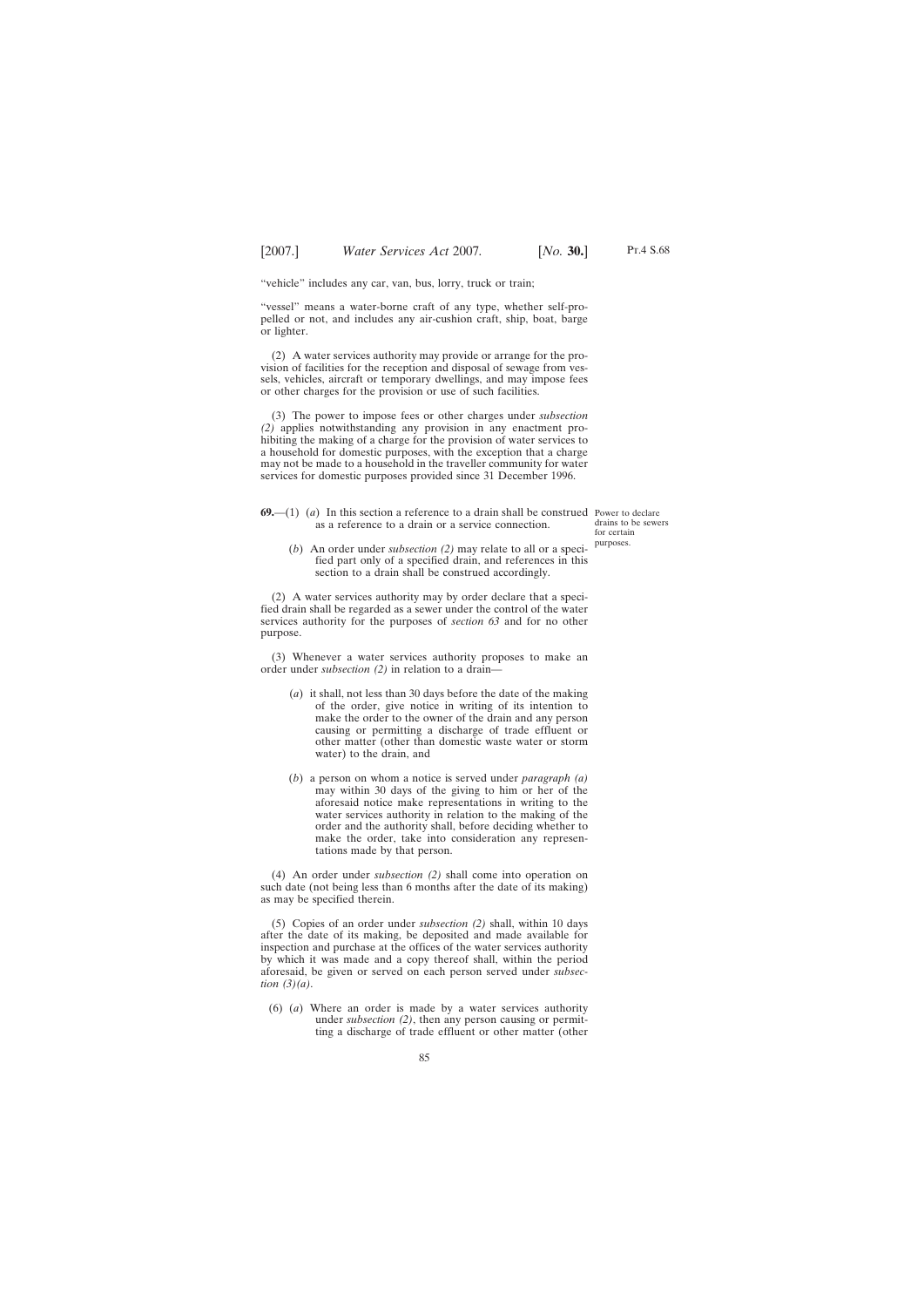than domestic waste water or storm water) to the drain concerned shall, within 6 months after the order is made—

- (i) apply to the authority which made the order for a licence under *section 63* in respect of the discharge, or
- (ii) cease the discharge.
- (*b*) (i) A person who, in pursuance of *paragraph (a)*, duly applies for a licence under *section 63* and furnishes any information duly required by the water services authority concerned in relation to the application shall be deemed not to have contravened *section 63* during the period from the commencement of the order to the grant or, as the case may be, the expiration of one month after the refusal to grant the licence, in respect of any discharge to the drain concerned that is similar in nature, composition, temperature and volume, and is made, during that period, at a rate similar to that of the discharge concerned to which *paragraph (a)* relates during the corresponding period before such commencement.
	- (ii) In a prosecution for an offence under *section 63* it shall be presumed until the contrary is shown that the discharge concerned is not one to which *subparagraph (i)* applies.
- (*c*) Where a drain or part of a drain through which relevant effluent is discharged is declared to be a sewer under *subsection (2)*, then a licence under section 4 of the Act of 1977 may be reviewed by the local authority which granted it, in accordance with the provisions of that Act.

(7) A person who fails to apply for a licence or to cease a discharge to which *subsection (6)(a)* refers within 6 months from commencement of the relevant order commits an offence.

(8) The Minister may make regulations in relation to administrative procedures under this section.

**70.**—(1) The occupier of a premises (or if unoccupied the owner) shall not permit waste water to be discharged from the premises to a sewer in a manner that—

- (*a*) causes, or is likely to cause a risk to human health or the environment, including risk to waters, the atmosphere, land, soil, plants or animals, or
- (*b*) creates a nuisance through odours.

(2) The owner of a premises shall ensure that all drains, manholes, gullytraps and storage and treatment systems for waste water, including related accessories, not in the charge of a water services provider, which serve that premises are kept so as not to—

(*a*) cause, or be likely to cause, a risk to human health or the environment, including to waters, the atmosphere, land, soil, plants or animals, or

General duties of an owner or occupier.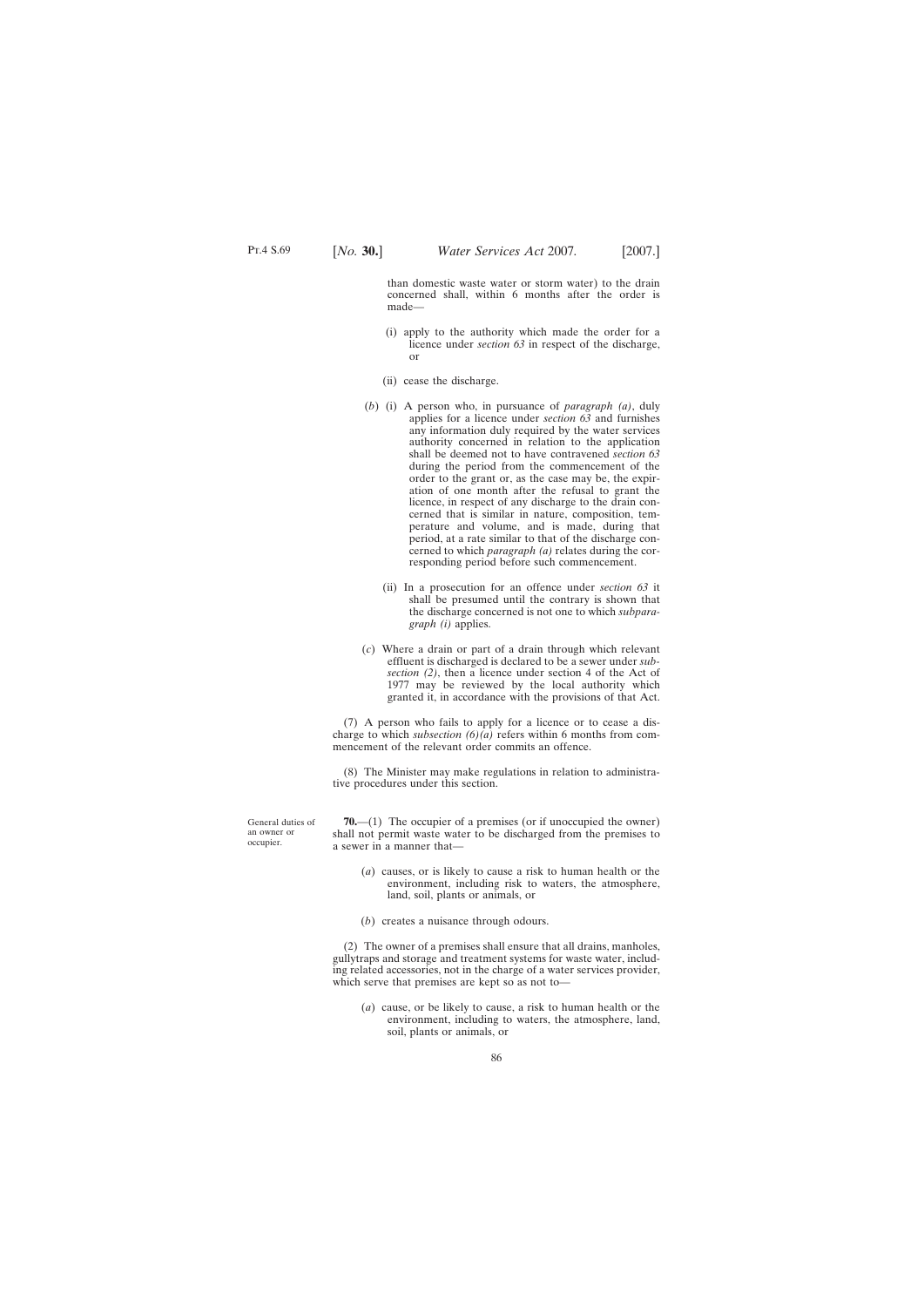(*b*) create a nuisance through odours.

(3) A person shall not throw or cause to be thrown, pass or cause to be passed any matter or substance into any sewer or drain—

- (*a*) by which the free flow of the contents of such sewer or drain may be interfered with,
- (*b*) by which any such sewer, drain or related waste water works may be damaged,
- (*c*) which would prejudicially affect the treatment, recovery or disposal of the contents of the sewer or drain, whether because of its temperature, chemical composition or otherwise,
- (*d*) which causes, or is likely to cause, a risk to human health or safety or gives rise to, or is likely to give rise to substances which cause such risk, or
- (*e*) which causes or is likely to cause a risk to the environment, including to waters, the atmosphere, land, soil, plants or animals.

(4) A person shall not permit or cause the entry of any polluting matter, including sewage, to any drain or sewer provided or used solely for the reception or disposal of storm water.

(5) The occupier of a premises (or if unoccupied the owner) shall notify the water services authority in whose functional area a leak, accident or other incident occurs concerning waste water discharges from the premises to a drain, sewer or treatment system which is causing or is likely to cause a risk to human health or safety, or the environment, or which prejudicially affects, or is likely so to do, the treatment, recovery or disposal of the contents of the drain, sewer or treatment system, and shall actively co-operate with the water services authority and comply with the instructions of the water services authority in relation to measures necessary to effect remediation.

(6) A water services authority or any person affected by a failure, or alleged failure of a third party to comply with a duty of care provided for under this section may complain to the District Court, and the Court may order the third party to take the measures necessary to effect a cessation of the activity which is the subject of the complaint, or to take specified measures to effect compliance with their obligations under this section.

(7) Before a complaint is made to the District Court under *subsection (6)*, the water services authority or the person concerned, as the case may be, shall serve a notice in the prescribed form of the intention to make such a complaint, within such time as may be specified in the notice, on the said third party.

(8) In a prosecution for a contravention of *subsection (1)* or *(3)* or in proceedings under *subsection (6)* it shall be a defence to prove that the activity concerned was carried out in accordance with a licence or revised licence under Part 4 of the Act of 1992 or a licence under section 16 of the Act of 1977 or *section 63*, provided that the licence was not obtained through intentional or negligent misrepresentation in the application.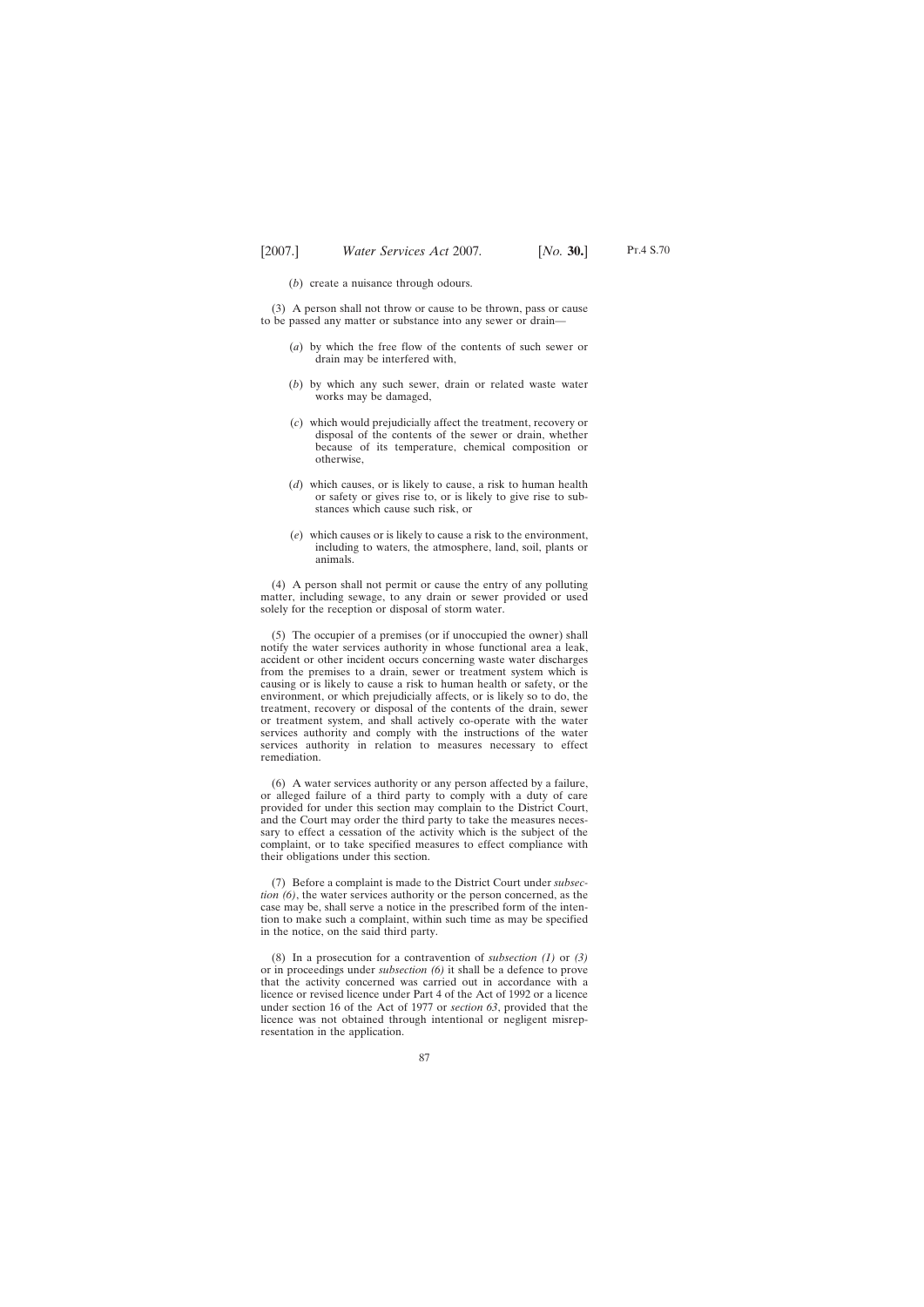(9) The Minister may make regulations to prohibit or restrict, or to specify measures (including pre-treatment requirements) to be undertaken prior to, the discharge of specified effluent to a drain or waste water works.

(10) A person who fails to comply with or contravenes *subsection (1)*, *(2)*, *(3)*, *(4)* or *(5)* or a regulation under *subsection (9)* commits an offence.

(11) In this section a reference to a drain shall be construed as a reference to a drain or a service connection.

# PART 5

### **METERS**

Interpretation *(Part 5*).

**71.**—(1) In this Part—

"water supply meter" means a mechanical, electronic or other device for measuring volume or rate of flow of water, together with any ancillary equipment for the purposes of data collection or transmission;

"waste water discharge meter" means an electronic or other device for measuring volume or rate of discharge of waste water, together with any ancillary equipment for the purposes of data collection or transmission;

"meter" may be construed as a water supply meter or a waste water discharge meter as appropriate;

"water services authority" includes—

- (*a*) an authorised provider of water services, and
- (*b*) a person providing water services jointly with or on behalf of—
	- (i) a water services authority, or
	- (ii) an authorised provider of water services.

Provision of meters. **72**.—(1) Subject to any direction of the Minister under this Act—

- (*a*) a water services authority may—
	- (i) supply water by measure,
	- (ii) meter or otherwise measure the volume of water supplied or the volume of waste water discharged,
	- (iii) subject to complying with other enactments in relation to charging for water services, charge a rent or otherwise recover from a consumer the costs incurred by it in respect of every meter or other instrument provided for measuring the water supplied to or the waste water discharged by that consumer,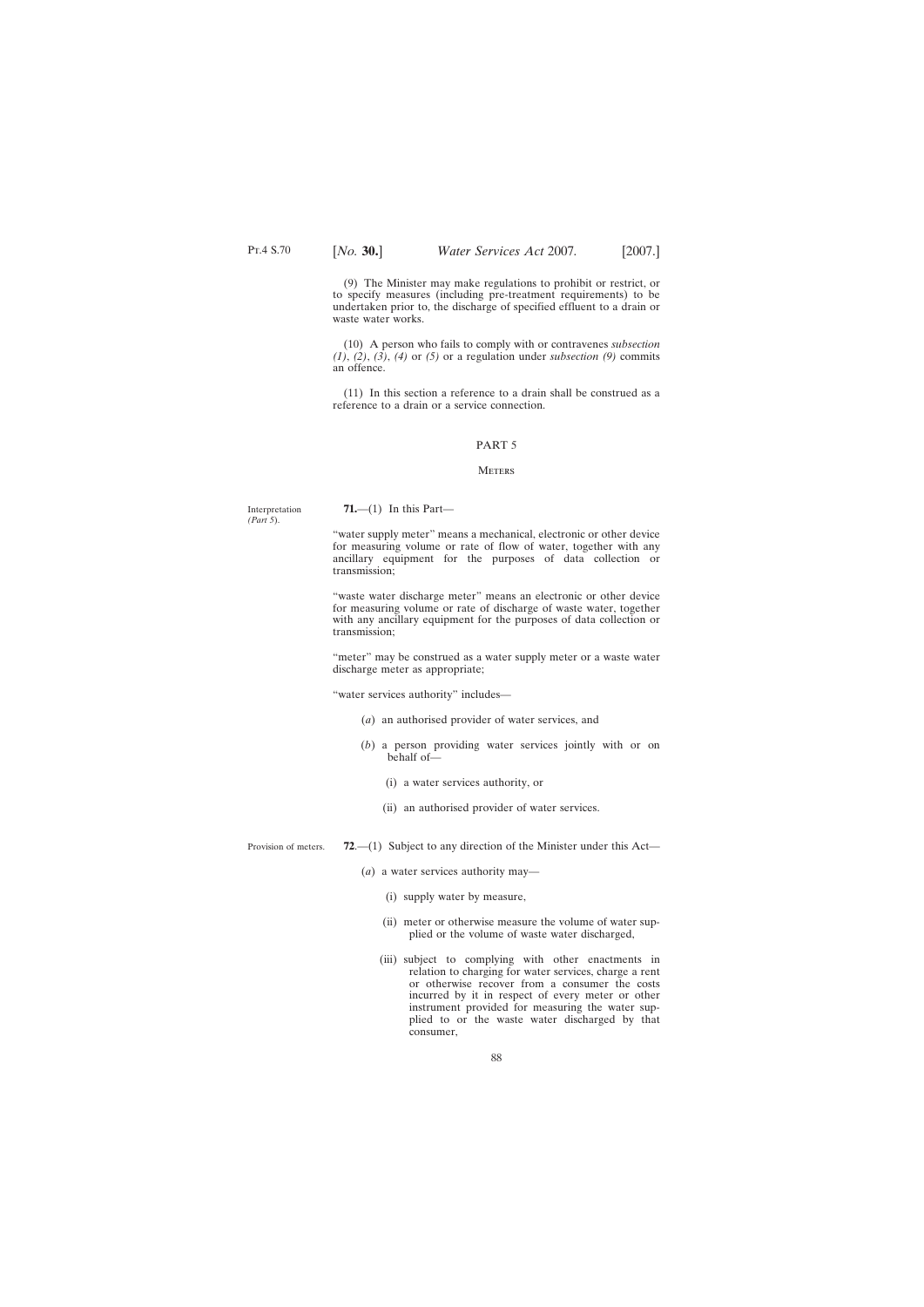- Pt.5 S.72
- (iv) require any consumer of water supplied by it to take such supply through a specified water supply meter,
- (v) require any consumer of waste water services provided by it to discharge their waste water via a specified waste water discharge meter,

and

- (*b*) a water services authority shall—
	- (i) keep every meter whether let by it for hire to a consumer or supplied free of charge, in proper order for measuring the supply of water or discharge of waste water, and in default of so doing, such consumer shall not be liable to pay rent as long as the default continues, and
	- (ii) have access to and be at liberty at all reasonable times to install, read, remove, examine, repair, replace or reinstall such meter.
- (2) An owner of a meter shall, subject to the requirements of—
	- (*a*) the Metrology Acts 1980 to 1998,
	- (*b*) any relevant instrument made under those Acts, and
	- (*c*) any relevant regulations made under the European Communities Act 1972,

ensure that the meter is the correct type and size required for the accurate measurement of consumption or discharge, that is foreseen or foreseeable. For that purpose account shall be taken in particular of the operating conditions for the meter, including flowrate range, temperature range and relative pressure range of the water or waste water to be metered.

(3) Where, following testing pursuant to the Metrology Acts 1980 to 1998 or any relevant instrument or regulations specified in *subsection (2)*, it is determined that a meter has failed to record correctly the volume of water supplied, or of waste water discharged, then a water services authority may estimate usage on the basis of historical data, and any amount of charges which are found to be outstanding on the basis of such estimate may be recovered by the water services authority from the person to whom the water services were provided.

(4) Subject to *subsection (2)*, the Minister may make regulations in relation to the provision of a meter.

(5) Without prejudice to the generality of *subsection (4)*, regulations under that subsection may provide for all or any of the following matters:

- (*a*) responsibility of the consumer for the safe custody of a meter, and any piping or ancillary fittings belonging to a water services authority;
- (*b*) rental of meters;
- (*c*) taking of meter readings;
- (*d*) estimation of usage on the basis of historical data;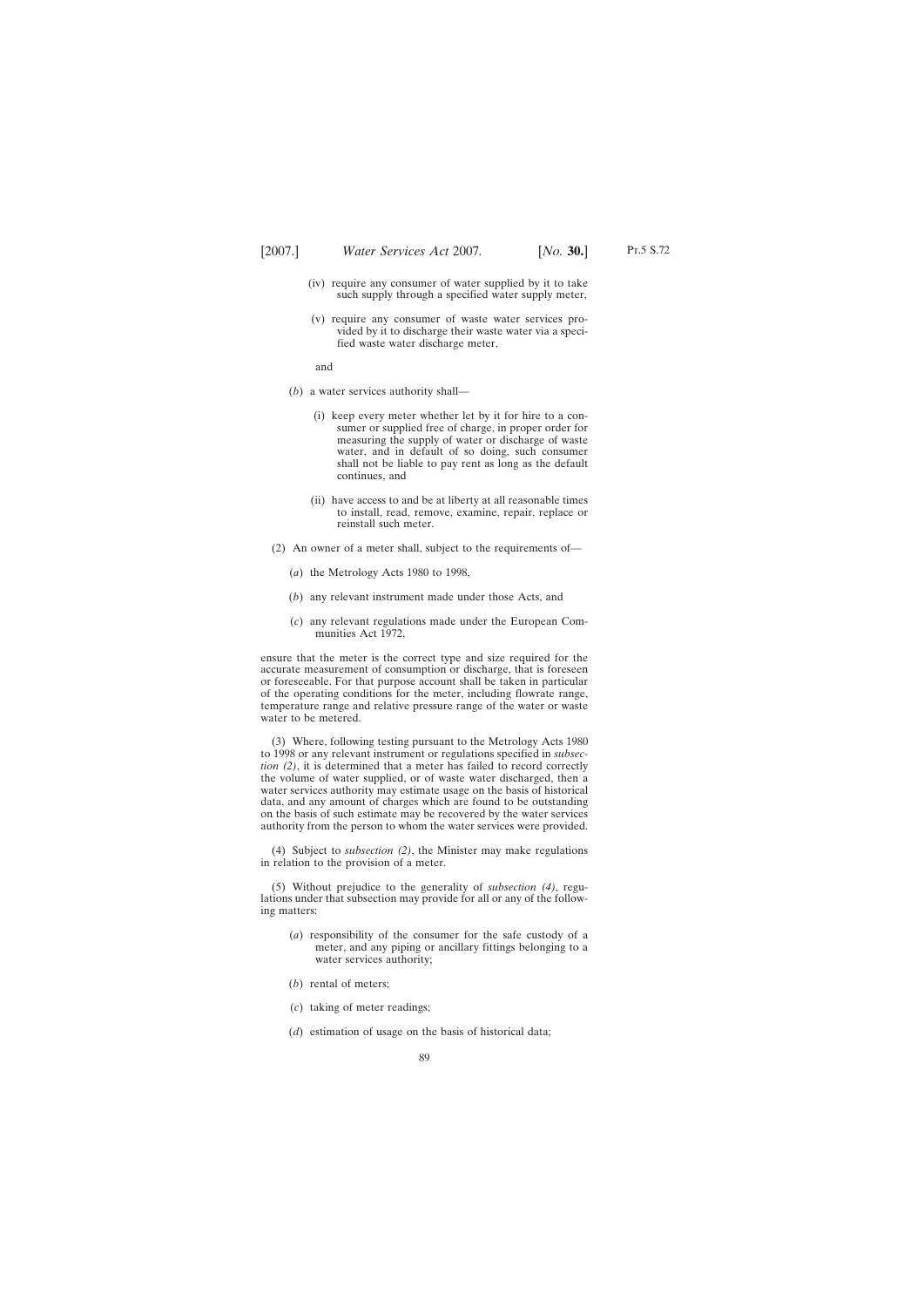- (*e*) any incidental or ancillary matters.
- (6) A person commits an offence if he or she—
	- (*a*) fails to comply with a requirement under *subsection (1)(a)(iv)* or *(v)*,
	- (*b*) contravenes *subsection (2)*, or
	- (*c*) contravenes a regulation made under *subsection (4)* which is stated to be a penal regulation.
- Meter performance. **73**.—(1) For the purpose of the measurement of water usage or waste water discharge determined by a meter, the register of that meter shall be *prima facie* evidence of the volume supplied or discharged, as the case may be.

(2) The Minister may issue guidelines to a water services authority in relation to procedures to be adopted for dealing with consumer complaints in relation to the performance of meters, and the water services authority shall act in accordance with those guidelines.

Interference with meters.

- **74**.—(1) A person who—
	- (*a*) removes, damages or causes the removal or damage, or otherwise impairs, or causes impairment of the proper working of a meter,
	- (*b*) alters or causes to be altered fraudulently a meter,
	- (*c*) prevents or causes to be prevented from being duly registered the volume of water or waste water supplied or discharged through a meter, or
	- (*d*) fraudulently bypasses or causes or permits the bypass of a meter provided for the purposes of measuring the volume of water or waste water supplied or discharged,

commits an offence.

(2) If in proceedings for an offence under *paragraph (b)* or *(c)* of *subsection (1)* it is alleged that the defendant prevented such meter from correctly recording the volume of water supplied to, or waste water discharged from, a premises, and it is proved that, during the period such prevention is alleged to have occurred or immediately thereafter—

- (*a*) an artificial means for causing such prevention was present on the said premises or in the precincts thereof, and
- (*b*) the defendant was in occupation of the premises,

such proof shall be *prima facie* evidence, in those proceedings, of the allegation.

(3) A person who, without lawful excuse, manufactures, imports, sells, offers for sale, supplies or has in his or her possession any thing designed or adapted to prevent a meter from correctly recording the volume of water supplied to or waste water discharged from a premises, commits an offence.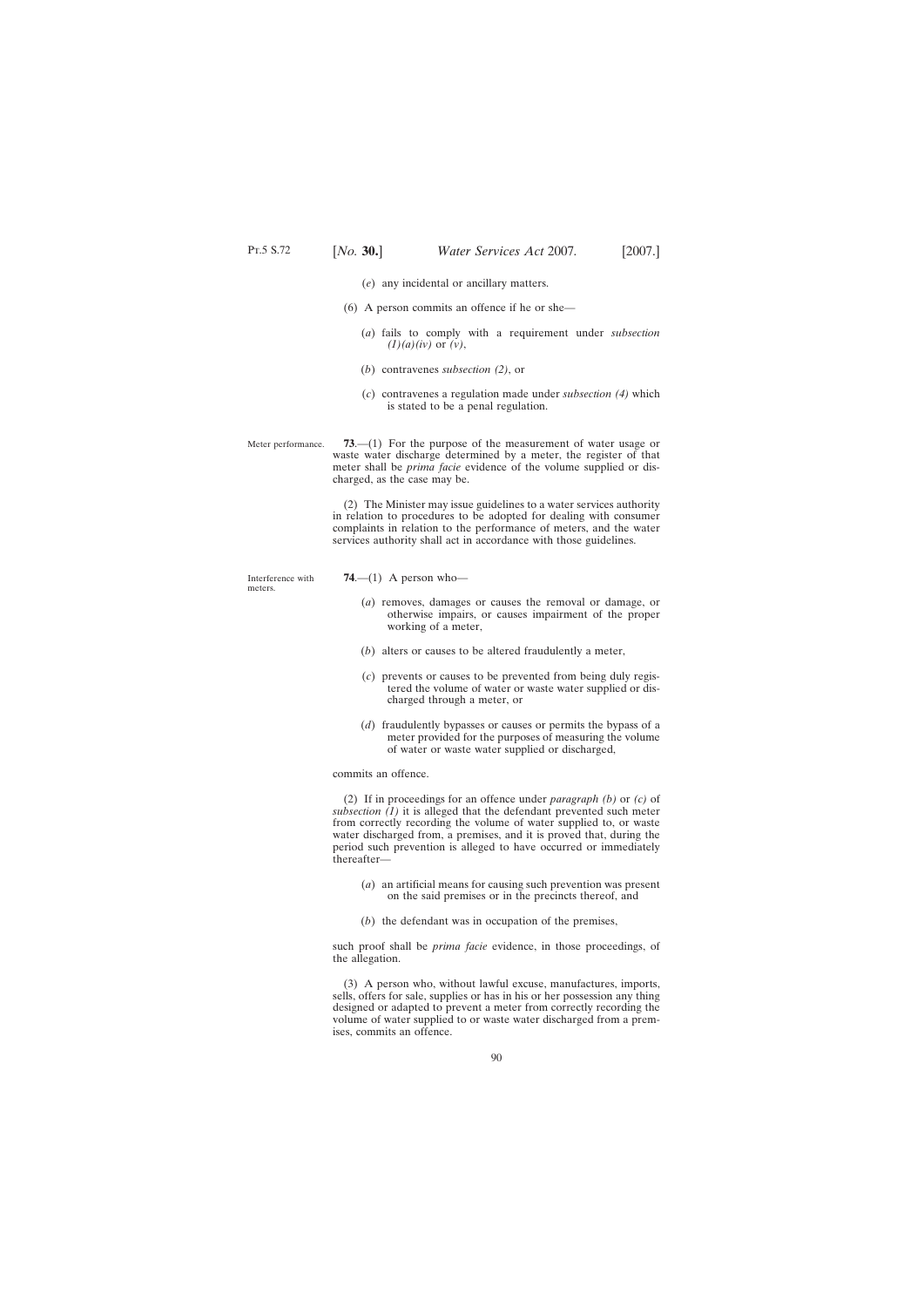- (4) (*a*) A consumer of water services who has reasonable grounds for believing that a meter to which this section applies is not duly registering a quantity of water being supplied to, or of waste water being discharged from, a premises by reason of the meter being unlawfully interfered with shall take all reasonable steps to ensure that such interference is discontinued.
	- (*b*) A person who fails to comply with *paragraph (a)* commits an offence.

(5) A water services authority may reinstate or repair any damage sustained to any of its property in the course of or arising from an offence under *subsection (1)* and recover any costs incurred from the person or persons guilty of the offence.

(6) Without prejudice to any other prosecution, or right to prosecute, where, in the opinion of a water services authority, there has been—

- (*a*) an unauthorised taking of water supplies, or
- (*b*) an unauthorised discharge of waste water to a waste water works, or
- (*c*) any unauthorised interference with a meter,

whereby a greater volume of water than registered by a meter is supplied to a person through that meter, or a greater volume of waste water than registered is discharged by a person through that meter, the water services authority may estimate the unrecorded or unauthorised use or discharge and recover or arrange for the recovery of the cost of it from that person.

(7) The Minister may make regulations for the purposes of *subsection (6)*, setting out procedures and methodologies to be adopted to estimate the unrecorded or unauthorised use or discharge.

## PART 6

# Rural Water Services

#### CHAPTER 1

## *General administrative provisions*

**75.**—(1) There shall be a body to be known as the National Rural National Rural Water Services Committee or, in the Irish language, an Coiste Náis-Water Services iúnta Seirbhísí Uisce Tuathúil (and in this Act referred to as the Committee. "National Committee") to perform the functions assigned to it by or under this Act.

(2) The National Committee shall stand established on such day as the Minister by order appoints.

(3) The National Committee shall consist of such persons as may be appointed by the Minister from time to time.

(4) It shall be the function of the National Committee to—

(*a*) advise the Minister on—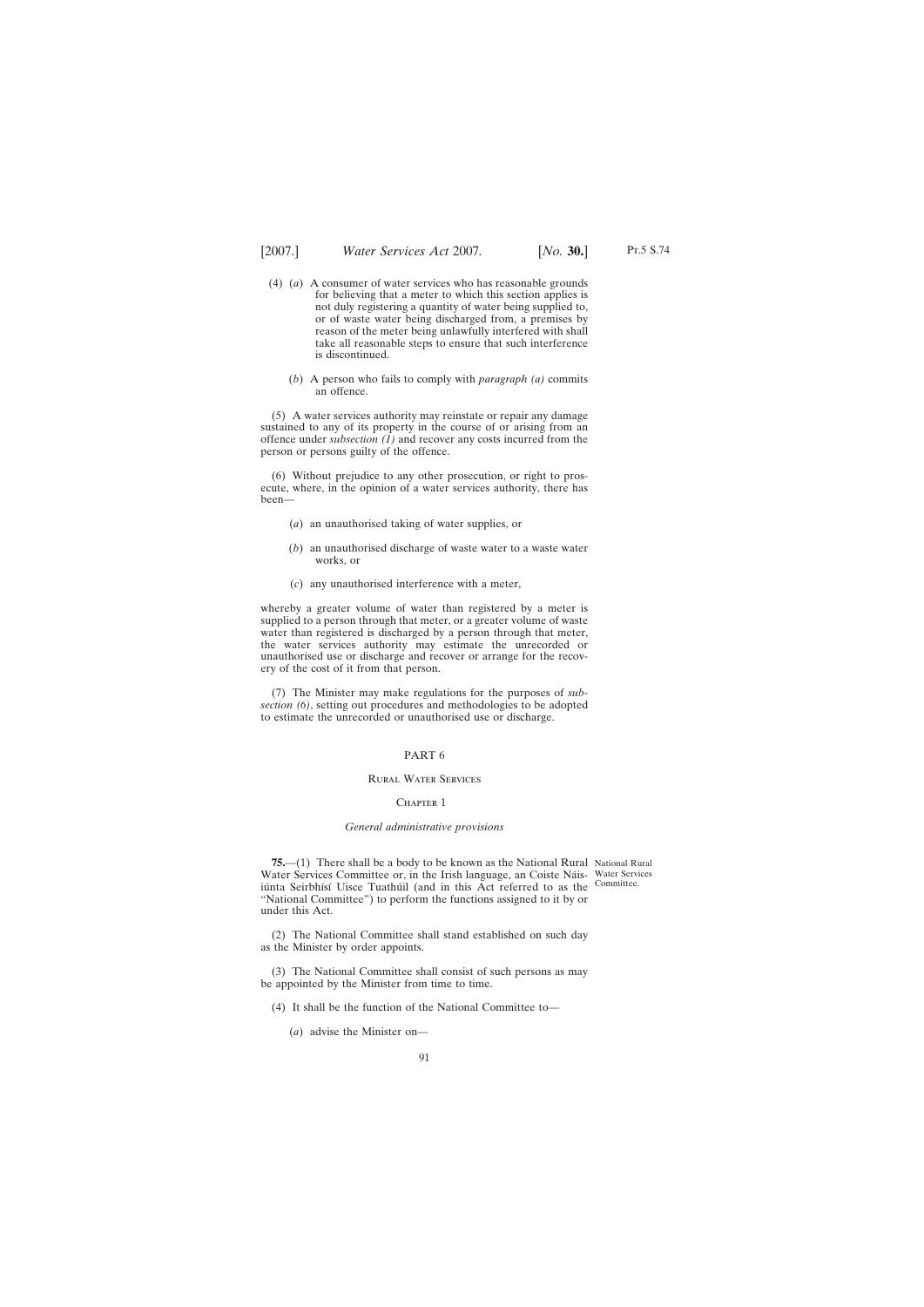- (i) policy in relation to rural water services,
- (ii) rural water services investment objectives and priorities,
- (iii) efficiency and effectiveness of investment in rural water services, including progress on the achievement of investment objectives,
- (iv) monitoring and reporting procedures in relation to the protection of human health or the environment,
- (v) guidelines for the making of a rural water services strategic plan,
- (vi) continuing development of rural water services strategic planning, including evaluation of the effectiveness of rural water services strategic plans, or
- (vii) such other matters on which he or she may seek advice,

and

(*b*) carry out such activities, including research, as may, with the consent of the Minister, be required.

(5) The Minister may make regulations for the purposes of this section.

(6) Without prejudice to the generality of *subsection (5)*, regulations under this section may provide for all or any of the following matters:

- (*a*) composition, appointment and removal procedures and term of office of the National Committee;
- (*b*) meetings and procedures;
- (*c*) expenditure and finance;
- (*d*) reporting arrangements; and
- (*e*) any incidental and ancillary matters.

County rural water services committees. lishment by the relevant water services authority of a county rural **76.**—(1) The Minister may by regulations provide for the estabwater services committee in the functional area of such water services authorities as may be prescribed, and on such date and for such purpose as may be prescribed.

> (2) Without prejudice to the generality of *subsection (1)*, regulations under this section may provide for any or all of the following matters in relation to a county rural water services committee:

- (*a*) composition, appointment and removal procedures and term of office;
- (*b*) meetings and procedures;
- (*c*) functions generally in relation to rural water services provision;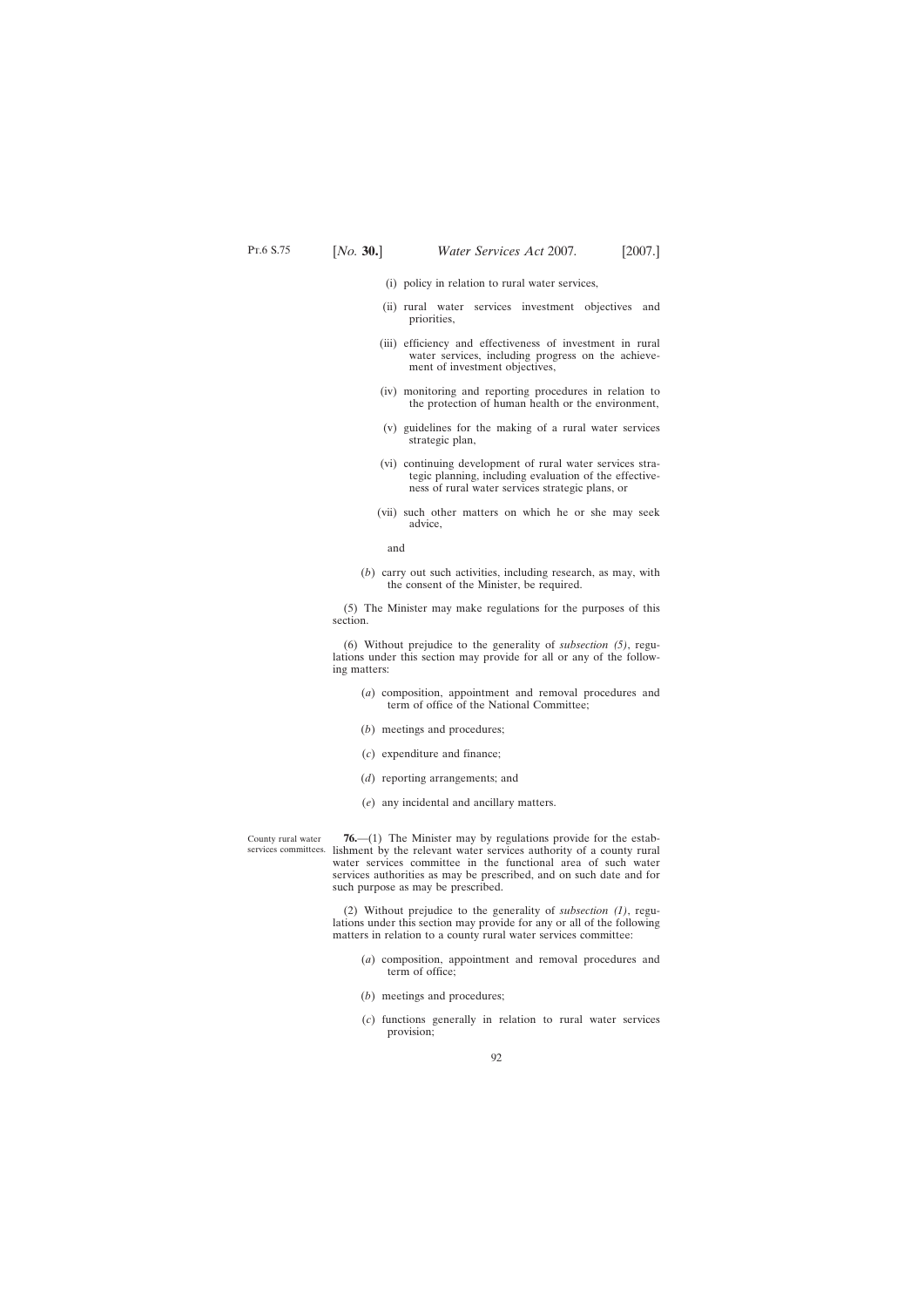(*d*) reporting arrangements;

(*e*) expenditure and finance; and

(*f*) any incidental and ancillary matters.

(3) The expenses of a county rural water services committee may be met by the water services authority under whose auspices it is established.

(4) A water services authority may direct a county rural water services committee established by it to undertake specific actions in accordance with the prescribed functions of the committee, and the committee shall be obliged to comply with such direction.

**77.**—(1) Notwithstanding *section 36*, a water services authority Rural water services may, and if directed by the Minister shall, make or review rural water strategic plans. services strategic plans with regard to the provision of water services to all rural areas within its functional area.

(2) A plan under *subsection (1)* shall form an integral component of a water services strategic plan under *section 36*, and shall be reviewed from time to time in conjunction with a review of such latter plan.

(3) A rural water services strategic plan which has been made, or is in the process of being made, prior to the first occasion of the making of a water services strategic plan under *section 36* shall be reviewed as necessary, and in any event shall be incorporated into the first such plan or plans which is or are made by a water services authority under this Act in respect of its functional area or any part of it.

(4) Any reference to a water services strategic plan in *Part 2* may be read as a reference to a rural water services strategic plan for the purpose of such plan.

#### CHAPTER<sub>2</sub>

#### *Supervision of water services*

**78.**—(1) In this Chapter, licence includes, where the context Responsibility of requires, a revised licence.

(2) Each water services authority, for the purposes of the protection of human health and the environment, is responsible for the supervision, in its functional area, of water services provided by a person other than a water services authority.

- **79.**—(1) (*a*) On or after such date or dates as may be prescribed, a Water services person shall not licences.
	- (i) provide water for human consumption from a tanker, or
	- (ii) otherwise provide water services,

except under and in accordance with a water services licence issued under this Chapter.

water services authorities.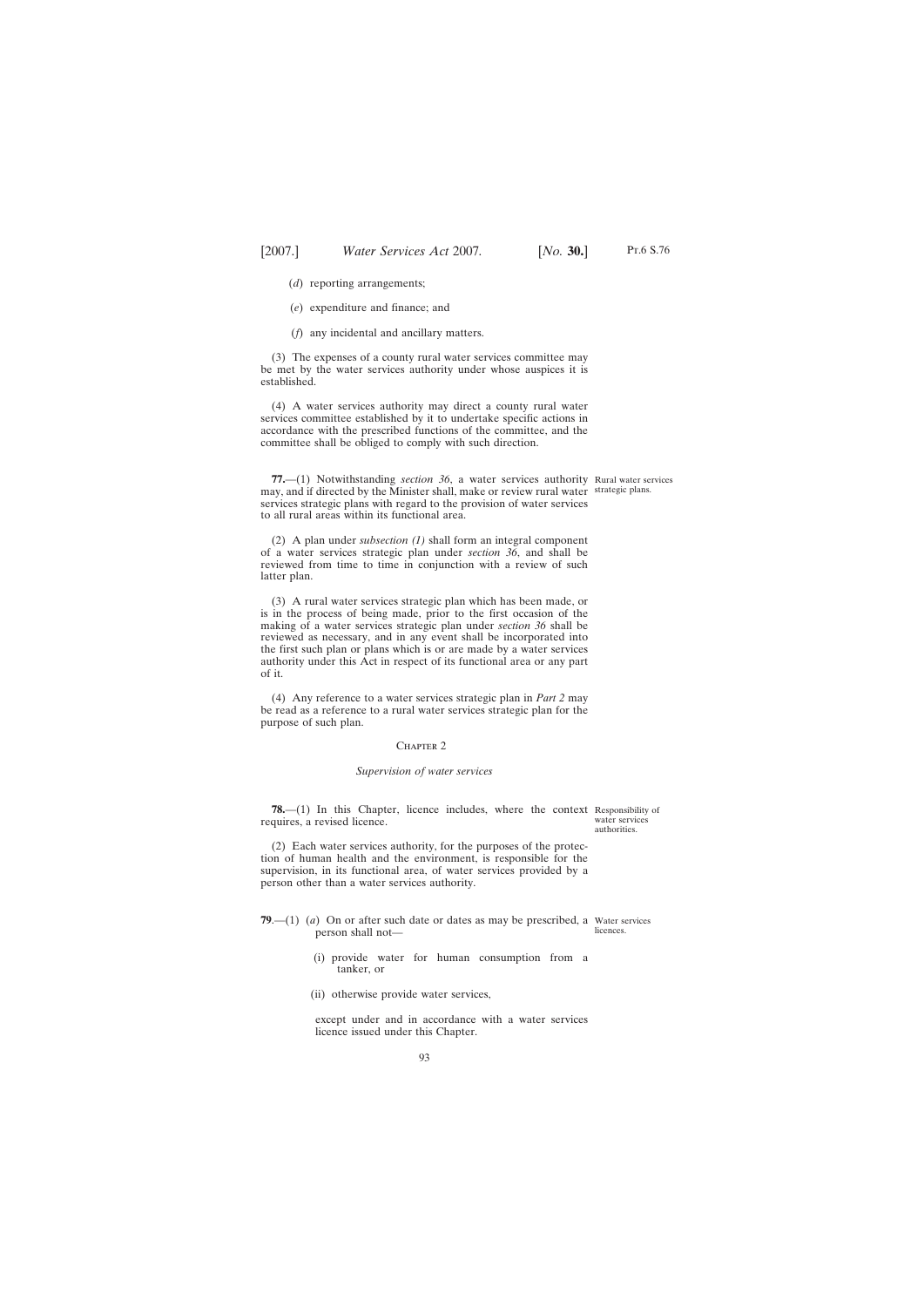- (*b*) *Paragraph (a)* does not apply to the provision of water in bottles or containers for human consumption, where such provision is in the ordinary course of business.
- (*c*) In this subsection "person" means a person other than a water services authority or a person acting jointly with it or on its behalf under an agreement for that purpose.

(2) The Minister may by regulations provide that *subsection (1)* shall not apply to the provision of a certain class or classes of water services if and for so long as the person providing such services complies with specified provisions in relation to such provision.

(3) Without prejudice to the generality of *subsection (2)*, regulations under that subsection may specify—

- (*a*) (i) a threshold below which a water services licence will not be required, either based on numbers of people to which water services are provided or a volumetric equivalent, subject to such exceptions as may be specified,
	- (ii) criteria for determining a level of service equivalent to a specified number of people,
	- (iii) measures to preclude the separation of water services operations into linked series of smaller schemes for the purposes of evading licence control,
	- (iv) requirements in relation to notification and registration, monitoring and inspection, drinking water quality and waste water quality standards, water conservation, and provision of information, including the provision of such information and guidance necessary for the purposes of the protection of human health and the environment, in relation to water services to which these regulations apply,
	- (v) requirements in relation to the treatment, re-use or disposal of by-products arising from the treatment of water and waste water, or
	- (vi) incidental and ancillary matters,
		- or
- (*b*) that a system of notification or registration established under *paragraph (a)(iv)* shall constitute an agreement for the purposes of *section 31(13).*

(4) The provision of water services shall, in the period before a licence required under this Chapter is granted or refused, be deemed not to have contravened *subsection (1)*, if—

- (*a*) before the date prescribed under *subsection (1)* or within one month of a notice under *section 80(2)* taking effect, as the case may be, an application has been made for a water services licence in accordance with the requirements of this Chapter or regulations thereunder,
- (*b*) an appeal under *section 80(3)* is being processed, or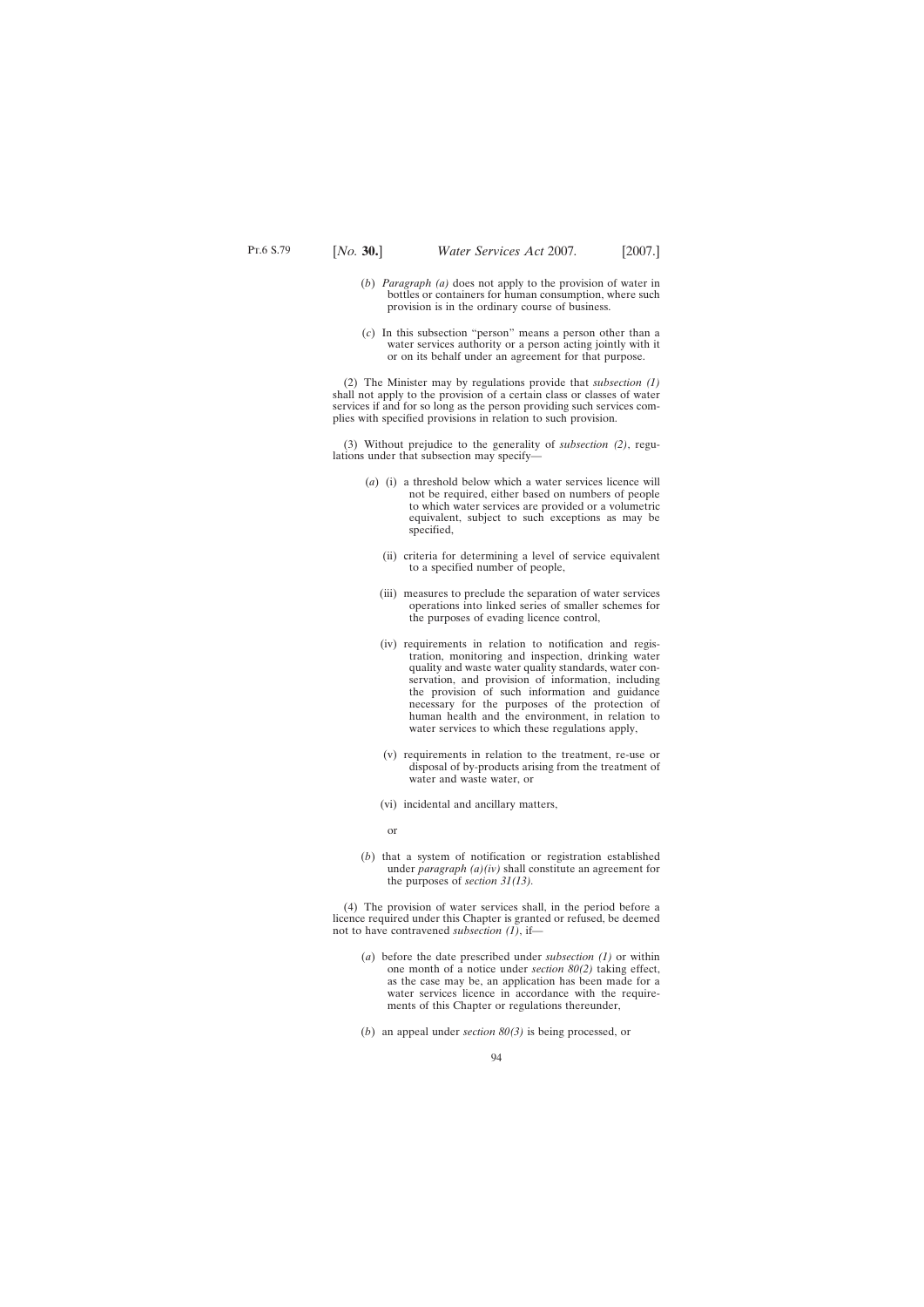the date of such determination.

- (5) A person who contravenes—
	- (*a*) *subsection (1)*, or
	- (*b*) a regulation made under *subsection (3)(a)(iii)*, *(iv)* or *(v)*,

commits an offence.

(6) For the purposes of *subsection (1)*, a person who enters into an agreement, including a legal agreement, with another person for the provision of water services jointly with him or her or on his or her behalf, shall, notwithstanding the agreement, continue to be the person to whom the obligation under that subsection applies in respect of the water services which are the subject of the agreement.

**80**.—(1) A water services authority may, on or after such date as Determination of may be prescribed, determine that a particular activity constitutes an activity as a the provision of water services to another person for which a water licensable water services licence is required under *section 79*.

services activity.

(2) If an application for a water services licence has not been received in respect of an activity for which a determination has been made by a water services authority under *subsection (1)*, the water services authority may, by notice, require that person who it considers to be providing the said water services to apply for such licence, and that person shall apply for a licence within one month of the notice taking effect.

(3) The person to whom a notice under *subsection (2)* is addressed may, within 21 days from the date of issue of the notice, appeal to the District Court against the requirement to apply for a water services licence, on the grounds that he or she is not providing such water services to another person or that the activity to which the notice refers does not constitute the provision of water services for which a water services licence is required under *section 79*.

(4) On the hearing of an appeal under this section the District Court may confirm or annul the requirement to apply for a water services licence.

- (5) A notice under this section shall take effect—
	- (*a*) in case no appeal is taken, or an appeal is taken and is withdrawn within one month from the service of the notice, on the expiration of one month from the service of the notice,
	- (*b*) in case an appeal is taken and is not so withdrawn, within 1 month of the appeal subsequently being withdrawn or determined, but only if the determination by the District Court does not annul the requirement to apply for a water services licence.

(6) A person who fails to comply with a notice under *subsection (2)* commits an offence.

Pt.6 S.79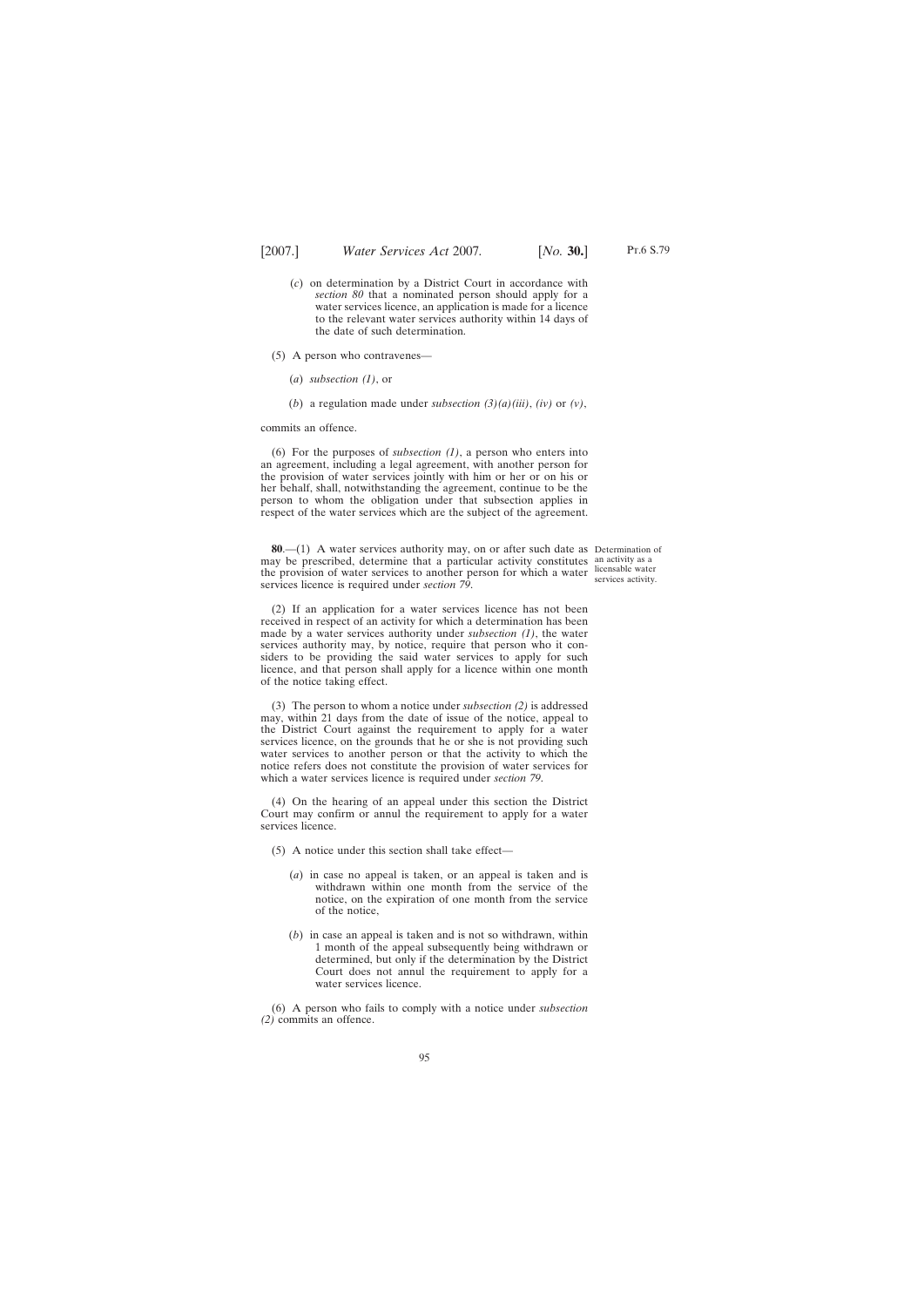Grant of a water services licence.

**81**.—(1) On an application being made to it, a water services authority may grant a water services licence, subject to, or without, conditions or refuse to grant such a licence.

(2) In considering an application for a water services licence, a water services authority shall—

- (*a*) carry out or cause to be carried out such investigations as it deems necessary or as may otherwise be prescribed, and
- (*b*) have regard to—
	- (i) any submissions duly made within the prescribed notification period for making submissions,
	- (ii) any relevant water services strategic plan or plans, or rural water services strategic plan or plans for the area or areas in which the service is to be provided,
	- (iii) the resources of the applicant in terms of financial, operational and management capacity to ensure the effective and efficient provision of water services in accordance with prescribed standards,
	- (iv) in the case of an application to which *section 82(2)* applies, the views of other water services authorities in whose functional area the service is to be provided,
	- (v) the availability of alternative water services for the area to which the licence application refers, and any proposals by the water services authority or any other person in this regard which might reasonably act as such an alternative,
	- (vi) any request by a provider of water services to have the scheme taken in charge by the water services authority,
	- (vii) any related licence under *section 63* in relation to the discharge of trade effluent, or a licence under section 4 of the Act of 1977 in relation to the discharge of trade effluent or sewage to any waters,
	- (viii) any water supply standards or waste water treatment standards prescribed,
		- (ix) such other matters related to the prevention of risk to human health or the environment as it considers necessary, or
		- (x) such other matters as may be prescribed or the Minister may direct in relation to the grant of a water services licence.

Water services authority to be licensing authority.

**82.**—(1) Subject to *subsection (2)*, for the purpose of this Chapter the licensing authority shall be the water services authority in whose functional area the water services are being or intended to be provided.

(2) Where the water services that are the subject of a licence application are provided within the functional areas of two or more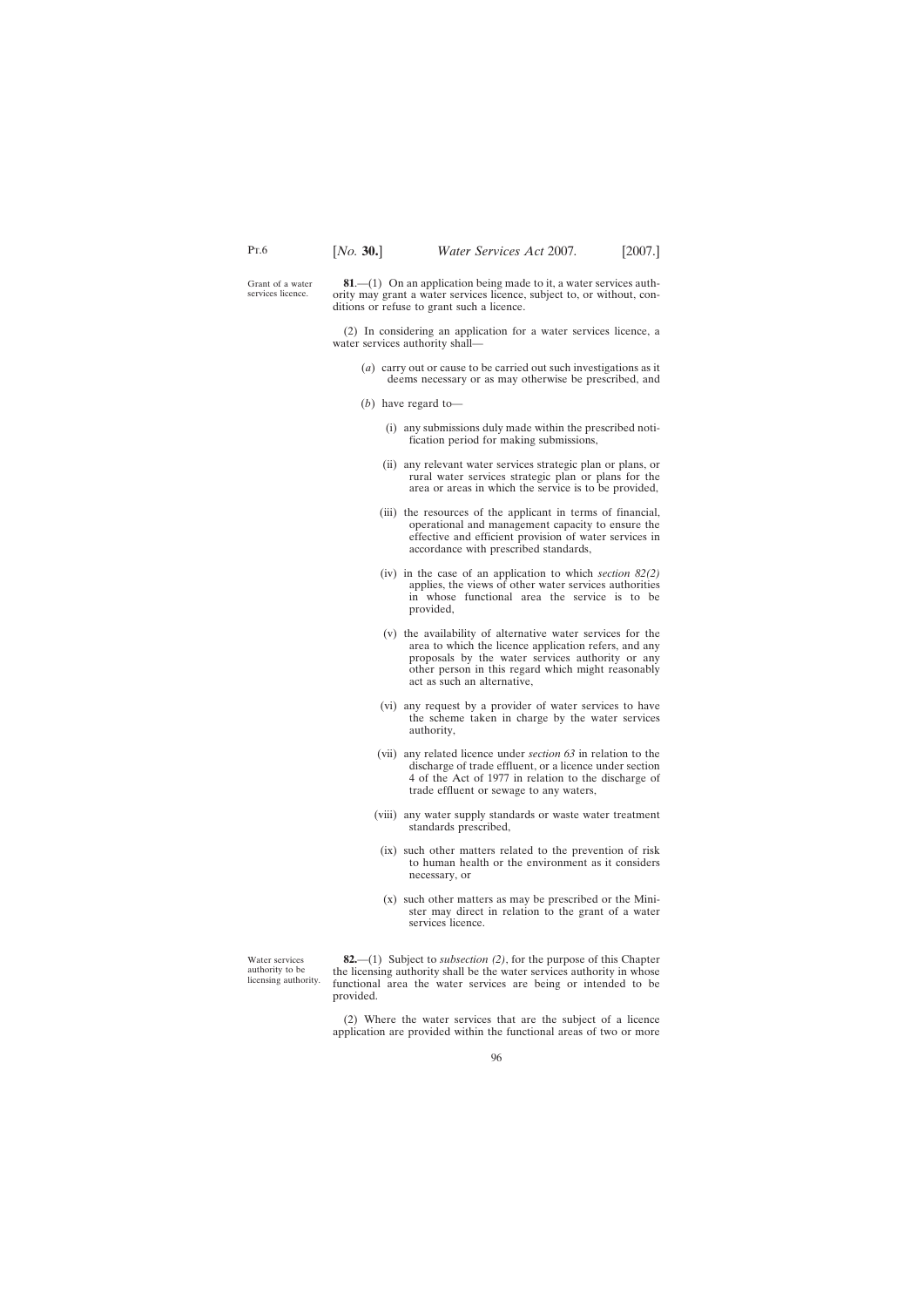water services authorities, the water services authorities may, or shall if the Minister requires them to do so, decide that one of them shall perform the functions of a licensing authority with respect to the application and any subsequent water services licence and the nominated authority shall have such functions in regard to such licence as if it related solely to its functional area in the first instance.

(3) A water services licence under this Chapter shall, without prejudice to the rights, including right of ownership or use, of any person in relation to water in any source, be deemed to be an agreement for the purposes of *section 31(13)*.

**83.**—(1) A water services licence may provide as respects any con- Conditions attached dition attaching to it that the condition shall be complied with before to a water services or after any activity to which the licence relates has been licence. commenced.

- (2) Conditions attaching to a water services licence shall include—
	- (*a*) measures to ensure against risk to human health or the environment,
	- (*b*) water supply standards or waste water treatment standards, as appropriate,
	- (*c*) standards of service,
	- (*d*) monitoring and supervision,
	- (*e*) sampling and analysis, or
	- (*f*) such other matters as may be prescribed or the Minister may direct in relation to the grant of a water services licence.
- (3) Conditions attaching to a water services licence may include—
	- (*a*) the scale of the activity,
	- (*b*) specification of individual households, areas or activities to which the water services which are the subject of the licence shall be provided,
	- (*c*) operational and management procedures,
	- (*d*) procurement procedures,
	- (*e*) measures to ensure public safety,
	- (*f*) emergency plans in the event of any incident,
	- (*g*) evidence of employers and public liability insurance,
	- (*h*) conservation measures,
	- (*i*) measures to prevent source contamination,
	- (*j*) requirements in relation to metering, in accordance with any guidance or direction given by the Minister,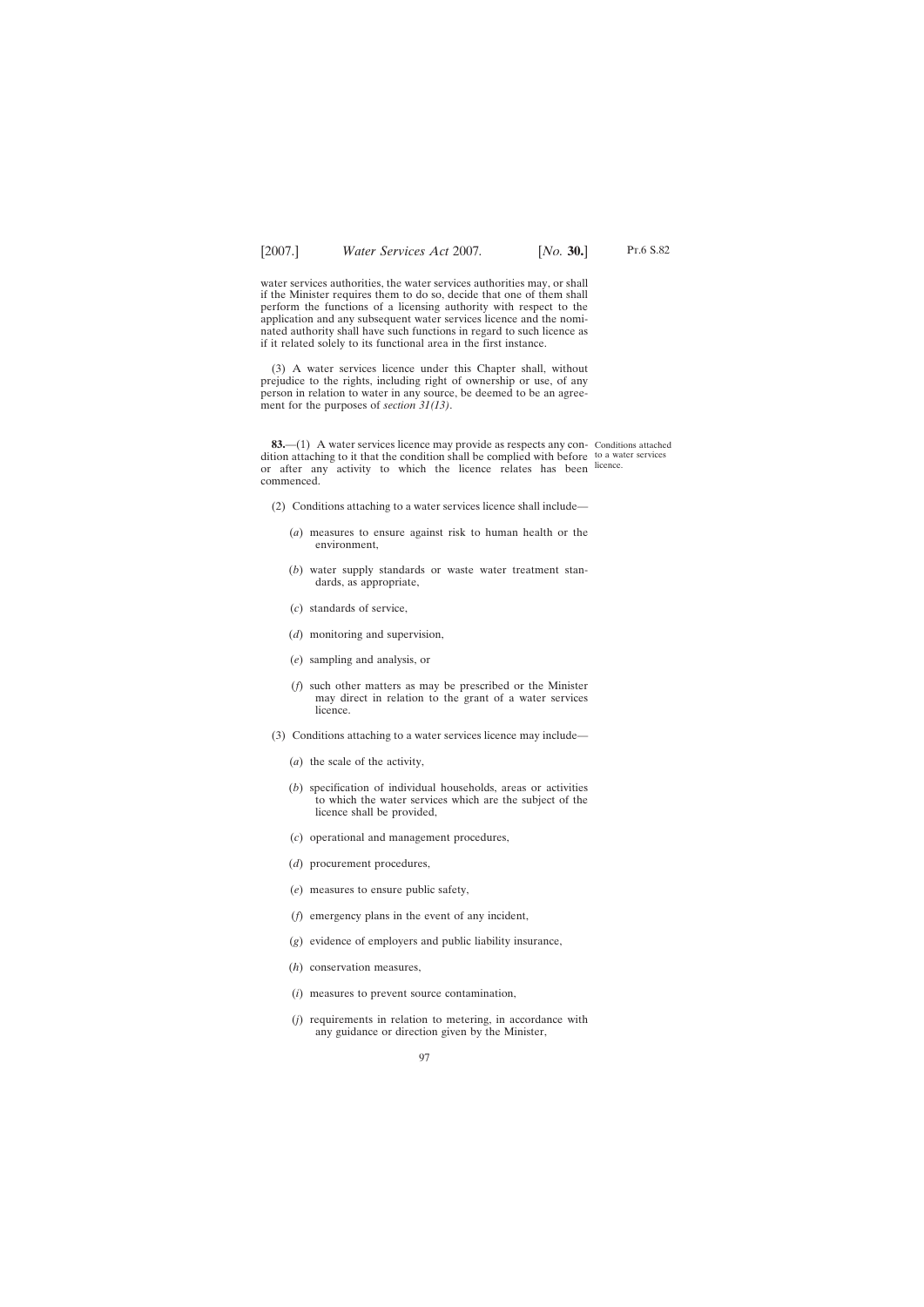- (*k*) requirements in relation to the treatment, re-use or disposal of by-products arising from the treatment of water or waste water,
- (*l*) the latest date by which a condition is to be complied with,
- (*m*) such provisions as are necessary to facilitate the application of relevant obligations imposed under this Act or any other enactment,
- (*n*) requirements in relation to the preparation and publication of the accounts and annual report of the licensee,
- (*o*) any other matters as may be prescribed in relation to a water services licence, or
- (*p*) incidental and ancillary matters.

(4) The Minister may make regulations requiring a water services authority to attach a condition to a water services licence requiring compliance with any specified standard or procedure, or direction under this Act, or to take account of any other specified matter.

(5) A water services authority may recover costs due to it under this Chapter in relation to licensing from the relevant applicant or licence holder as the case may be.

Review of a water services licence.

**84.**—(1) A water services authority may review a water services licence—

- (*a*) at the request of a licence holder,
- (*b*) where it considers that the activity which is the subject of the licence is causing, or is likely to cause, a risk to human health or the environment,
- (*c*) where there has been a material change in the nature or scale of the activity which is the subject of the licence,
- (*d*) where there has been a material change in the financial, operational or management capacity of the licence holder,
- (*e*) where information which was not available when the licence was granted, and which would materially have affected the decision of the water services authority on the licence, becomes available,
- (*f*) on receipt of an objection from any person to a refusal or failure by the holder of a licence to provide adequate water services to that person,
- (*g*) where in the opinion of the water services authority provision of water services has been unsatisfactory or unreasonably refused by the holder of a licence, or
- (*h*) where amended standards applying to the licensed service are prescribed or are made by any other enactment or any regulations are made by the Council, Commission or the Parliament of the European Community.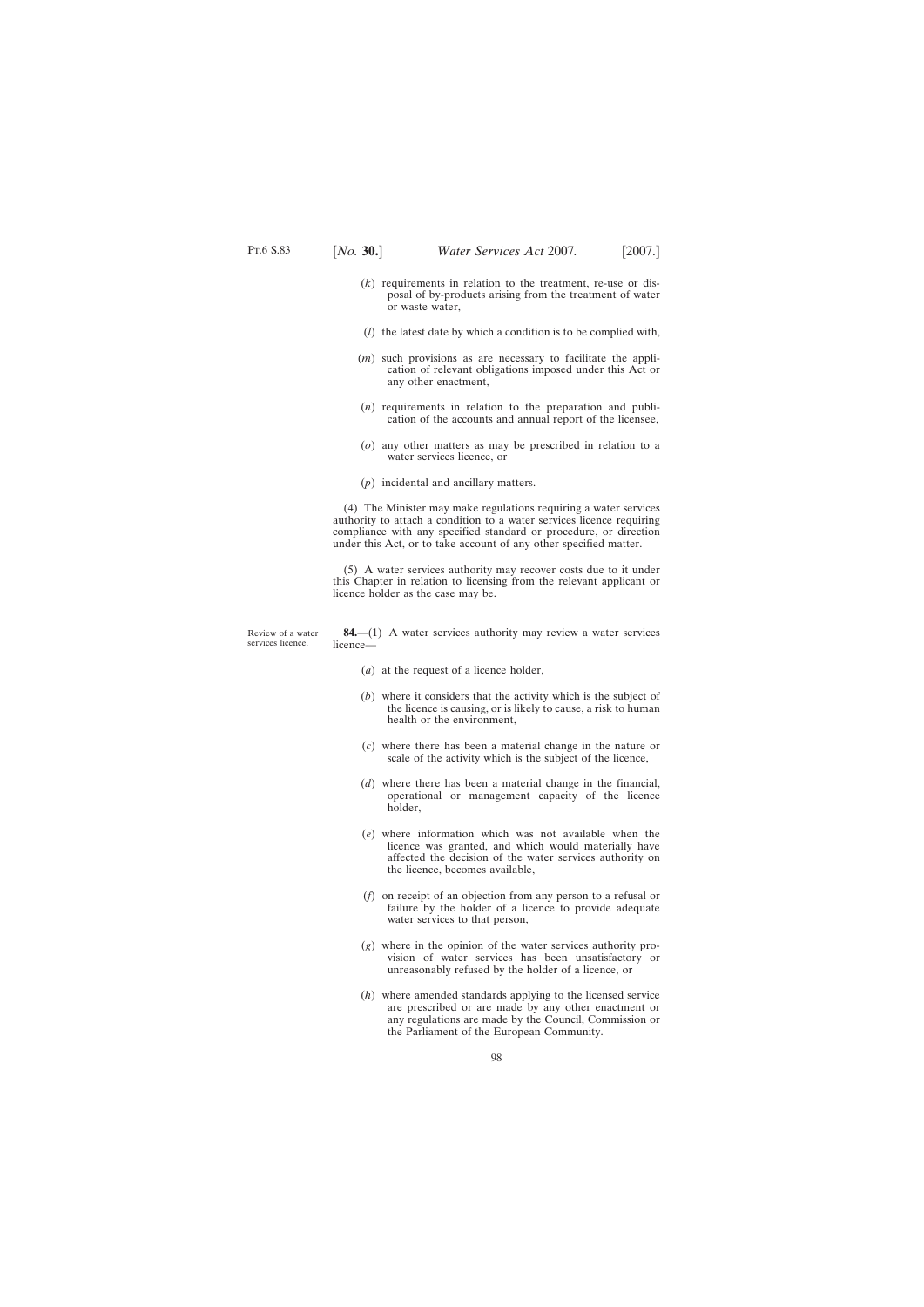(2) Without prejudice to *subsection (1)*, a water services authority shall review a water services licence at a time not exceeding 5 years from when it was granted.

(3) As soon as may be after it has completed a review of a water services licence under this Chapter, a water services authority may grant the holder thereof a water services licence, the terms and conditions of which are, in such respects as the water services authority considers appropriate, different from those of the first-mentioned licence, and the revised water services licence shall have effect in lieu of the first-mentioned licence.

**85.**—A water services authority may revoke a water services Revocation of a licence in all or any of the following circumstances:

- (*a*) non-compliance with its conditions;
- (*b*) on request from the licence holder;
- (*c*) where, in the opinion of the water services authority, the licence holder is not providing an adequate service;
- (*d*) where the operation or management of a waterworks or waste water works to which the licence refers is taken over on a temporary basis in accordance with *section 91*; or
- (*e*) where a waterworks or waste water works to which the licence refers is taken in charge or acquired in accordance with *Part 7*.

**86.**—(1) A water services authority, before making a decision in Decision by a water relation to the grant, review, transfer or revocation of a water services authority in services licence, shall as appropriate consider any submissions made relation to licences to it under and in accordance with regulations made under *section 88*. application

applications.

- (2) Where a water services authority decides—
	- (*a*) to grant, transfer, amend, add or delete any conditions that it has attached to, a water services licence,
	- (*b*) to refuse to grant or transfer such a licence, or
	- (*c*) to revoke such a licence,

it shall notify the applicant or its holder and any person who made a valid submission referred to in *subsection (1)*, as the case may be, of the decision and the reasons for the decision.

**87.**—(1) The applicant for, or the holder of, a water services Appeals in relation licence under *section 81*, may, within one month of the date of a to *sections 81, 83*, notification under *section 86* appeal to the District Court any one or *84* and *85*.more of the following actions by a water services authority:

- (*a*) refusal of an application for the grant of the licence;
- (*b*) the attachment of conditions or additional conditions to the licence;

water services licence.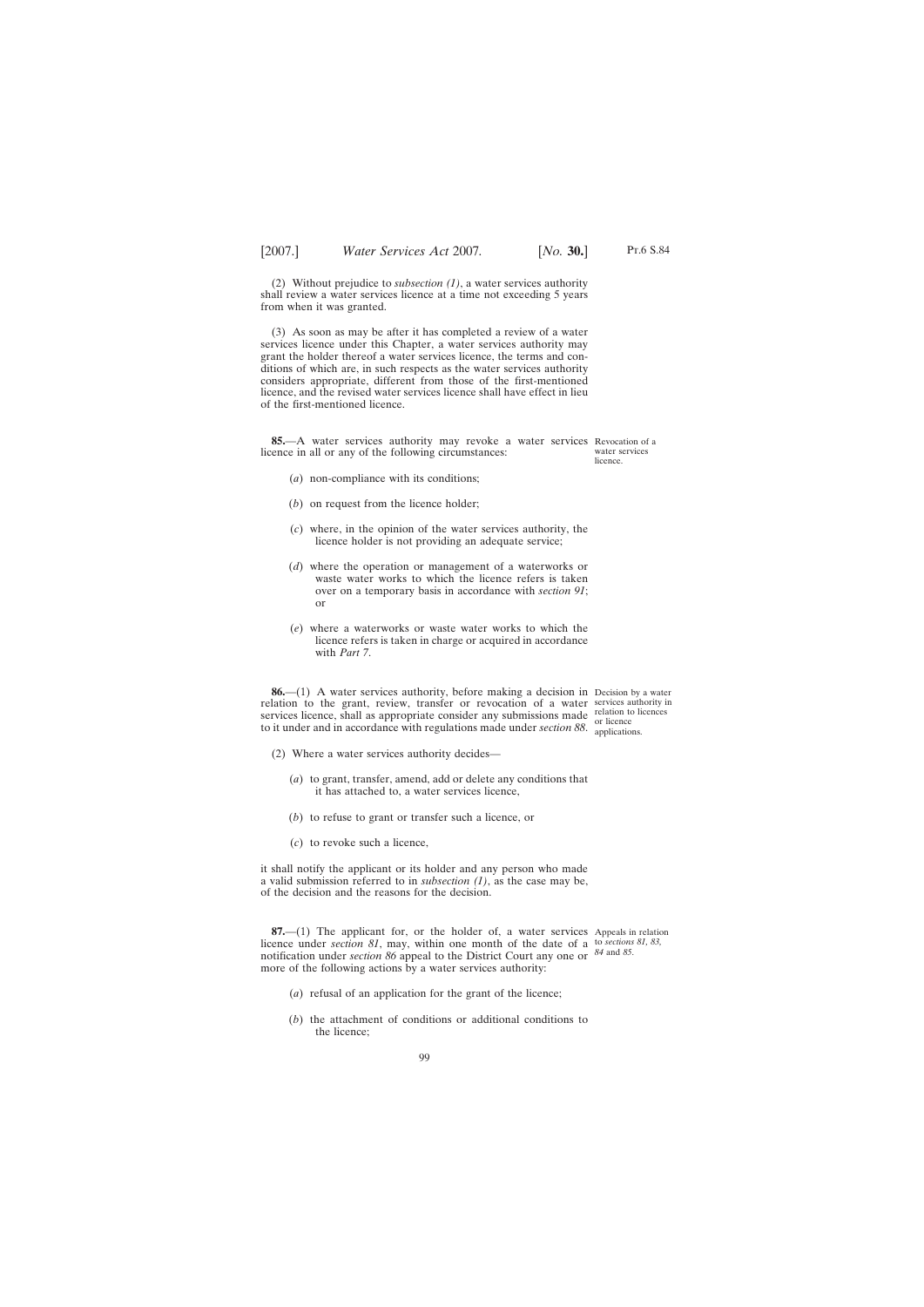- (*c*) the amendment, addition or deletion of any condition attached to the licence;
- (*d*) the transfer of or refusal to transfer the licence; or
- (*e*) the revocation of the licence.

(2) On the hearing of an appeal under *subsection (1)*, the District Court may make an order giving such directions to the water services authority concerned as the Court thinks proper in relation to the actions of the water services authority referred to in *subsection (1)*.

(3) The grant of a licence, or any act of a water services authority referred to in *subsection (1)*, shall have effect—

- (*a*) in case an appeal is not made under *subsection (1)*, on the expiration of the period referred to in that subsection,
- (*b*) in case an appeal is brought against it and the determination of the appeal does not set the act aside, upon and in accordance with such determination,
- (*c*) in case an appeal is brought against it and the appeal is withdrawn, upon withdrawal of the appeal or on the expiration of the period referred to in *subsection (1)*, whichever is the later.

(4) Subject to the outcome of any appeal which may be made under this section, and without prejudice to the powers of a water services authority to bring separate proceedings in respect of the contravention of a provision of this Chapter, a water services authority may apply to the District Court for an order to close down any water service which is being provided without, or in contravention of, a water services licence granted under this Chapter.

Regulations for the purposes of this Chapter.

**88**.—(1) The Minister may make regulations in relation to licensing procedures in respect of water services generally.

(2) Without prejudice to the generality of *subsection (1)*, regulations under this section may make provision for all or any of the following matters:

- (*a*) the form in which the application for a water services licence shall be made, and the form of a water services licence;
- (*b*) information and particulars to be submitted by an applicant for the grant of or review of a water services licence, and verification of such information and particulars;
- (*c*) specifying the period within which an application for the grant or review of a water services licence shall be dealt with by a water services authority;
- (*d*) additional matters in respect of which a water services authority shall be satisfied before granting a water services licence;
- (*e*) specifying additional conditions that a water services authority may attach to a water services licence;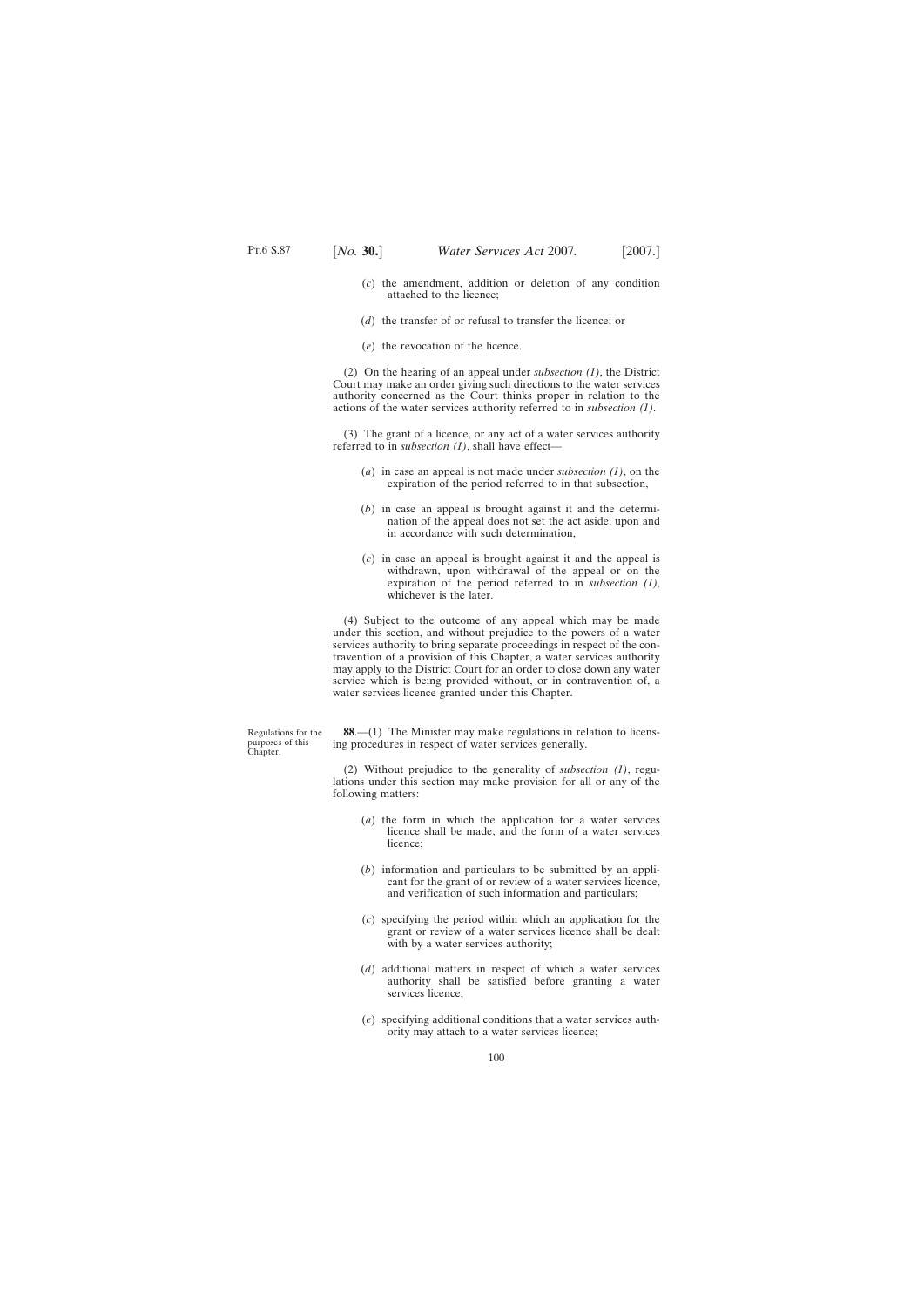- (*f*) specifying additional grounds for the review or revocation of a water services licence;
- (*g*) making available for inspection by members of the public of an application for the grant, transfer, amalgamation or review of a water services licence, or a proposed water services licence, and the making of submissions by members of the public to a water services authority, within a specified period in relation to such application or proposed licence;
- (*h*) the publication or notification by a water services authority of decisions made by it in relation to water services licences:
- (*i*) requiring an applicant to defray, or contribute towards, any costs incurred by a water services authority in processing an application, including carrying out any investigation necessary in relation to the application or in relation to monitoring or supervision;
- (*j*) transfer of a water services licence to another person;
- (*k*) amalgamation of licences; or
- (*l*) any matters consequential on, or ancillary to, any of the foregoing.

**89.**—A contravention of any condition of a water services licence Contravention of a by any person employed by, or acting on behalf of or jointly with, condition of a water the holder of that licence shall be deemed also to be a contravention services licence. of the condition by the holder of the licence.

**90.**—Where a water services authority grants a water services Related licences. licence under this Chapter—

- (*a*) it shall take into account any relevant licence granted under section 4 of the Act of 1977, and
- (*b*) any licence granted under s*ection 63* shall lapse, in so far as it relates to the activity in respect of which a licence under this Chapter is granted.

**91.**—(1) Subject to *subsection (4)*, a water services authority may Take-over of the by order take over the operation or management of a waterworks or operation or waste water works on a temporary basis (with or without the consent management of a water works on a temporary easis (with or writted the consent waterworks or<br>of the owner or trustees of the owner or other persons entitled to waste water w sell it) where—

waste water works on a temporary basis.

- (*a*) in the opinion of the water services authority—
	- (i) the waterworks or waste water works is being operated or managed in such manner as to cause, or be likely to cause, a risk to human health or the environment,
	- (ii) the relevant licence holder under *section 81* has persistently failed to comply with the conditions of a water services licence, or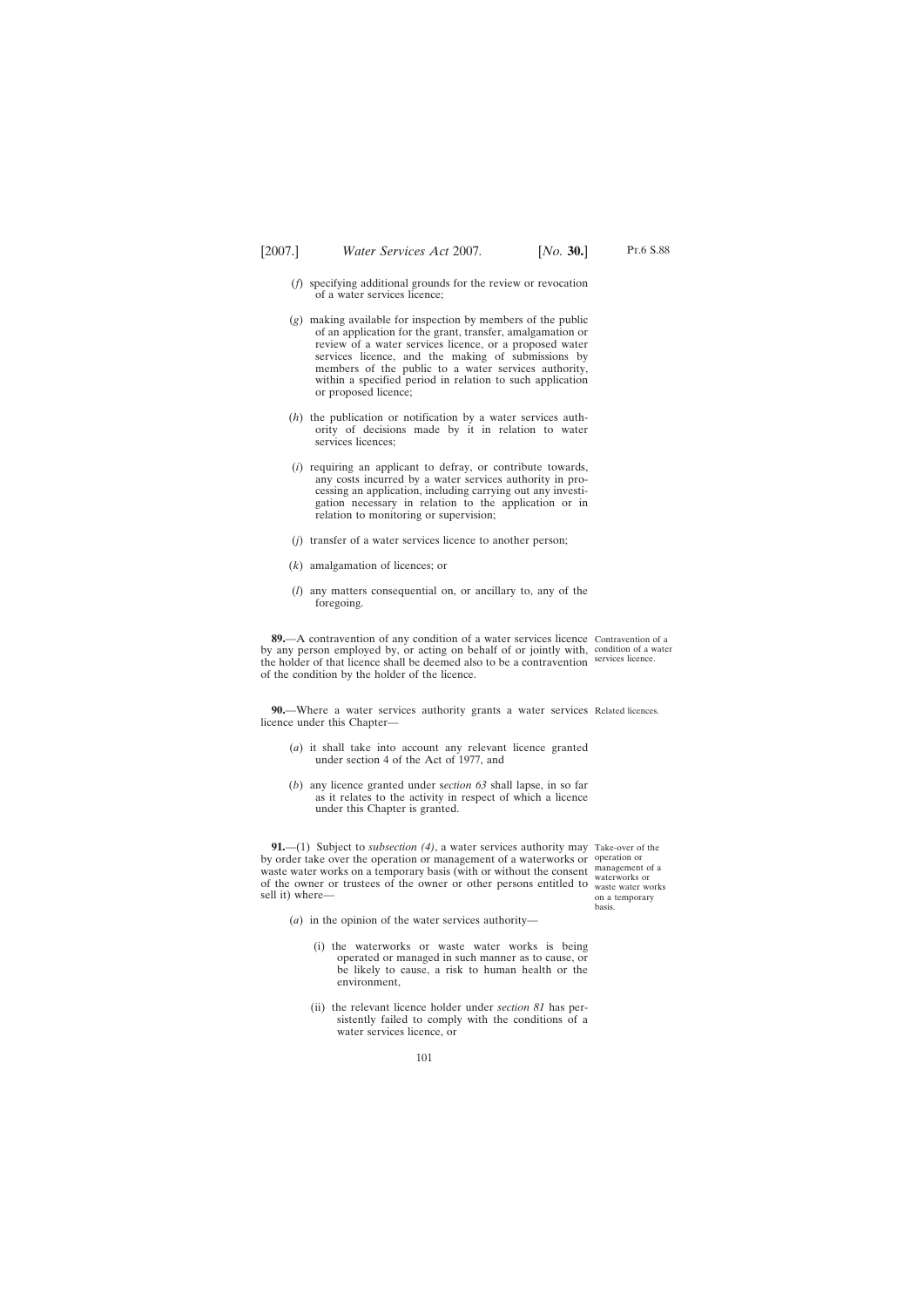(iii) the resources of the licence holder under *section 81*, in terms of financial, operational or management capacity, or access to the same, are not sufficient to ensure the effective or efficient provision of water services in accordance with prescribed standards,

or

(*b*) a water services licence for the scheme has been refused or revoked.

(2) Where a water services authority has taken over the management and operation of a waterworks or waste water works in accordance with *subsection (1)*—

- (*a*) the water services authority may take such action as it considers necessary, in accordance with its powers under this Act, to provide water services through the waterworks or waste water works on behalf of the owner or trustees,
- (*b*) the water services authority shall not be liable for existing debts and liabilities in relation to the waterworks or waste water works, but may at its discretion discharge such debts or liabilities, in whole or in part.

(3) A water services authority may recover all or part of its costs under this section from the owner or trustees of the owner of the waterworks or waste water works.

(4) A temporary take-over by a water services authority of the operation or management of a waterworks or waste water works under *subsection (1)* shall be reviewed by the water services authority at intervals not exceeding 12 months.

(5) If, in the opinion of the water services authority, arising from a review under *subsection (4)*, the relevant water services provider—

- (*a*) is capable of resuming the operation or management of the waterworks or waste water works, the take-over under *subsection (1)* shall cease as and from a date to be notified by the water services authority,
- (*b*) is not capable of resuming the operation or management of the waterworks or waste water works, the water services authority may—
	- (i) by order extend the temporary take-over of the operation or management of the waterworks or waste water works under *subsection (1)* for a further period not exceeding 12 months,
	- (ii) take into public charge or acquire the waterworks or waste water works in accordance with *section 95*,
	- (iii) acquire the waterworks or waste water works by compulsory purchase order in accordance with its powers under this Act, or
	- (iv) provide alternative water services to the users of the water services being provided via the waterworks or waste water works.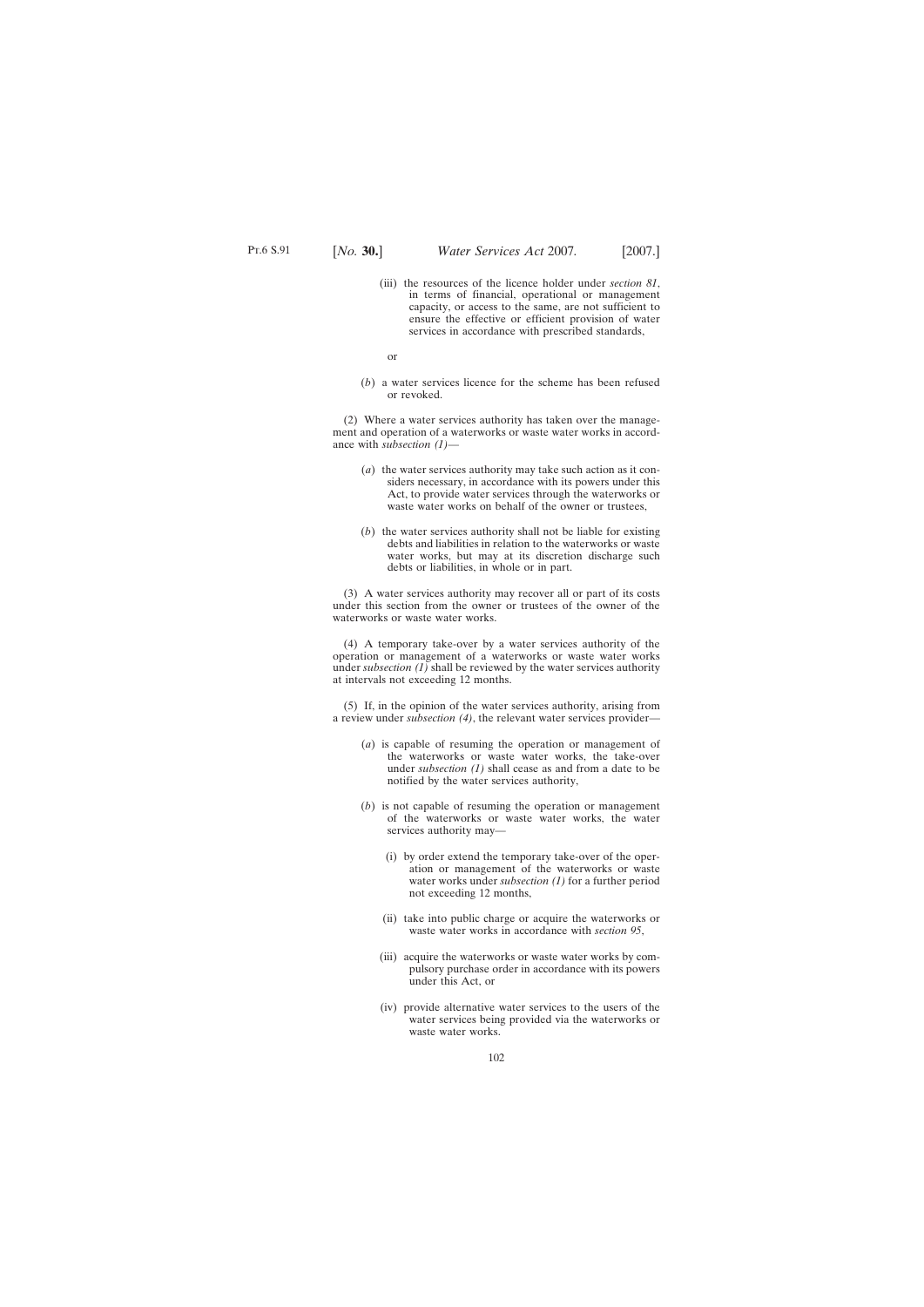(6) A water services licence issued to a water services provider under *section 81* in respect of any relevant undertaking, or any relevant licence under *section 63* or under section 4 or 16 of the Act of 1977, will lapse for the duration of the take-over of the management or operation of the undertaking.

**92.**—(1) In this section "connection" includes, where the context Through connection permits, a drain, sewer, distribution system, water main, service con-to services, etc.nection or any other pipe or related fittings, including manholes, which is or are connected to, or to be connected, to water services, whether directly or indirectly.

(2) (*a*) In this subsection—

"facilitate" means do, or refrain from doing, as the case may be, such things as are directed in, or which arise from a direction in, a notice under this subsection to enable the water services or drainage of storm water which are the subject of the notice to be provided or put in place;

"premises" includes waterworks or waste water works.

- (*b*) Without prejudice to *section 31(19)*, a water services authority may by notice direct that a person who owns or has control over or uses all or part of—
	- (i) a connection, or proposed connection, to water services provided by the authority, an authorised provider of water services or any person acting jointly with or on behalf of the authority or authorised provider of water services, or
	- (ii) a drain that is used, or is capable of being used, for the drainage of storm water to storage facilities or waters,

shall facilitate the provision of specified water services to a specified person or premises, or part of a premises, or the drainage of storm water from a specified premises or part of a premises to storage facilities or to waters through that connection or drain and in accordance with the notice, and that person shall comply with the notice.

(*c*) Where a notice under *paragraph (b)* indicates the position of any pipe or related accessories, such position shall be deemed to include any minor modification that is not of any material consequence and which may be carried out in the course of installation.

(3) A notice under *subsection (2)* shall not be directed at another water services authority or its servant or agent.

(4) Without prejudice to the generality of *subsection (2)*, a notice under that subsection may also include, as appropriate, directions in relation to—

- (*a*) actions to be taken or works to be carried out under the notice,
- (*b*) the proposed route of any new pipe and location of any related accessories specified in the notice,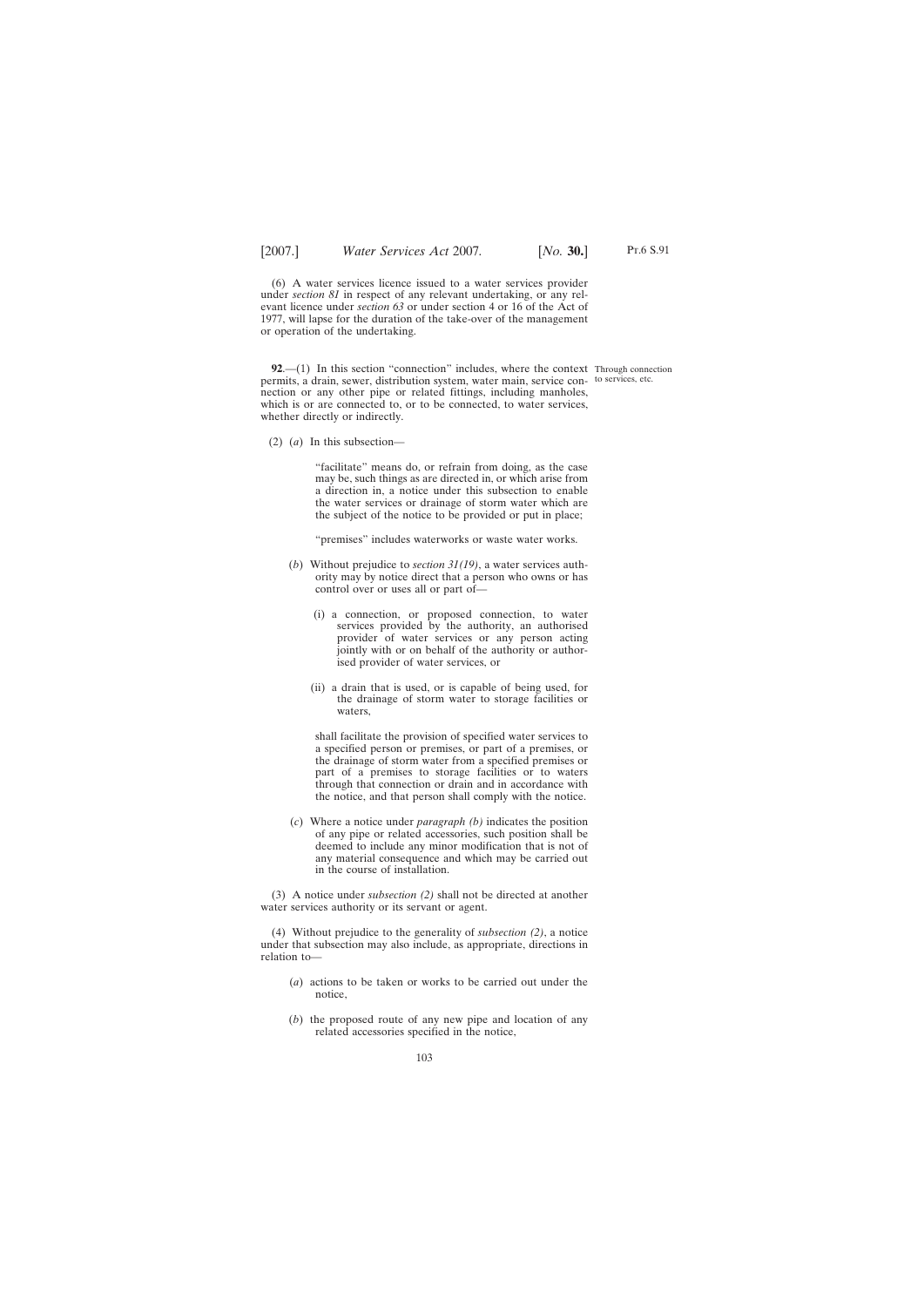- (*c*) the location of the junction between the connection or pipe referred to in the notice and the pipe through which water services will subsequently be provided to the person or premises,
- (*d*) standards of workmanship or work practices generally in relation to works carried out under the notice,
- (*e*) technical specifications for any materials or fittings provided for in the notice, and
- (*f*) the latest date for compliance with the notice,

and the notice may include annexed to it such maps or drawings as the water services authority considers appropriate for illustrative purposes, and may specify the person by or on behalf of whom works in accordance with the notice shall be carried out.

(5) A person shall not be regarded as a water services provider for the purposes of this Act solely because of his or her compliance with a notice under *subsection (2)*.

(6) *Subsection (2)* may not be exercised so as to interfere unreasonably with—

- (*a*) the capacity of the person, to whom a notice is directed, to carry on a business which is connected to the water services, or drained to the storm water storage facilities or waters referred to in the notice, or
- (*b*) in the case of another water services provider, the capacity of that person adequately to provide water services.
- (7) (*a*) A person to whom a notice under *subsection (2)* is directed shall be entitled to be paid the following costs and compensation, as the case may be, arising from his or her compliance with that notice:
	- (i) to the extent that he or she has reasonably incurred or will incur them, the cost of works necessary to effect compliance with the notice, or expenses related directly to such compliance;
	- (ii) compensation determined in accordance with *paragraph (b)*;
	- (iii) any additional costs, expressed in current prices, already incurred by the person to whom the notice is addressed for the purpose of installing in the first instance a pipe of larger capacity than necessary to meet technical requirements, including minimum technical requirements of a local authority, but only to the extent that the excess capacity will be reduced by the additional connection which is the subject of the notice;

and in determining the amount of compensation payable, regard shall also be had to any grant or subsidy that has been paid or provided in respect of all or any part of the connection.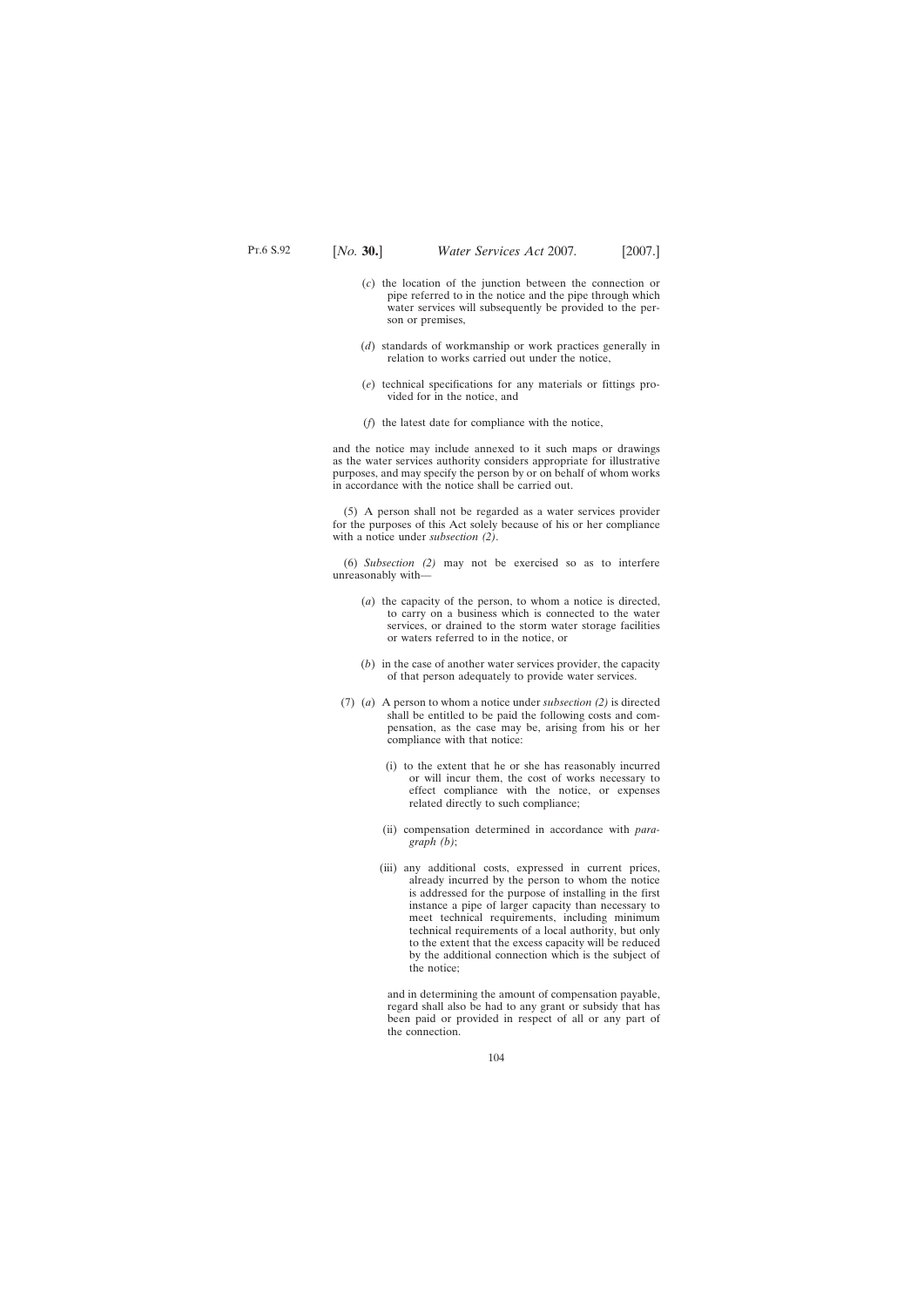- 
- (*b*) (i) Where, on a claim made to a water services authority, it is shown that, as a result of any action pursuant to this section in—
	- (I) placing, renewing or removing any pipe for the purposes of this section, or
	- (II) affixing any notice,

the value of an interest of any person in the connection or drain referred to in *subsection (2)* or in any adjacent land existing at the time of the action of the water services authority is reduced, or that any person having an interest in such connection, drain or land at that time has suffered damage by being disturbed in his or her enjoyment or use of it arising from compliance with the notice, then that person shall be entitled to claim compensation in the amount of the reduction in value or the amount of the damage, and such a claim shall be determined as if it were a claim for compensation under section 199 of the Act of 2000.

- (ii) The provisions of Chapter 1 of Part XII of the Act of 2000 shall, in so far as they are relevant to this section, apply in relation to a claim for compensation under this subsection as if—
	- (I) references to a planning authority were references to a water services authority or such other person performing the action concerned pursuant to this section,
	- (II) references to section 199 were references to this subsection,
	- (III) the reference to section 182 was a reference to this section,

and subject to any other necessary modifications.

- (*c*) Subject to *paragraph (d)*, the costs and compensation referred to in *paragraph (a)* shall be met in full by any person for whom a connection to water services or the drainage of storm water to storage facilities or waters is facilitated by the issue of the notice.
- (*d*) A water services authority which issues a notice under *subsection (2)* may, at its sole discretion, contribute towards related costs and compensation referred to in *paragraph (a)*, to such extent, if any, as it considers appropriate, and may carry out such related works as it considers appropriate.
- (8) (*a*) Where a notice under *subsection (2)* is directed at a person who owns or controls all or part of a relevant connection or drain, or proposed connection or drain, that person may, within 28 days of the date of the notice, appeal to the High Court in relation to the notice.
	- (*b*) Where a notice under *subsection (2)* is directed at a user of all or part of a relevant connection or drain, that person, and in addition any person who claims to be the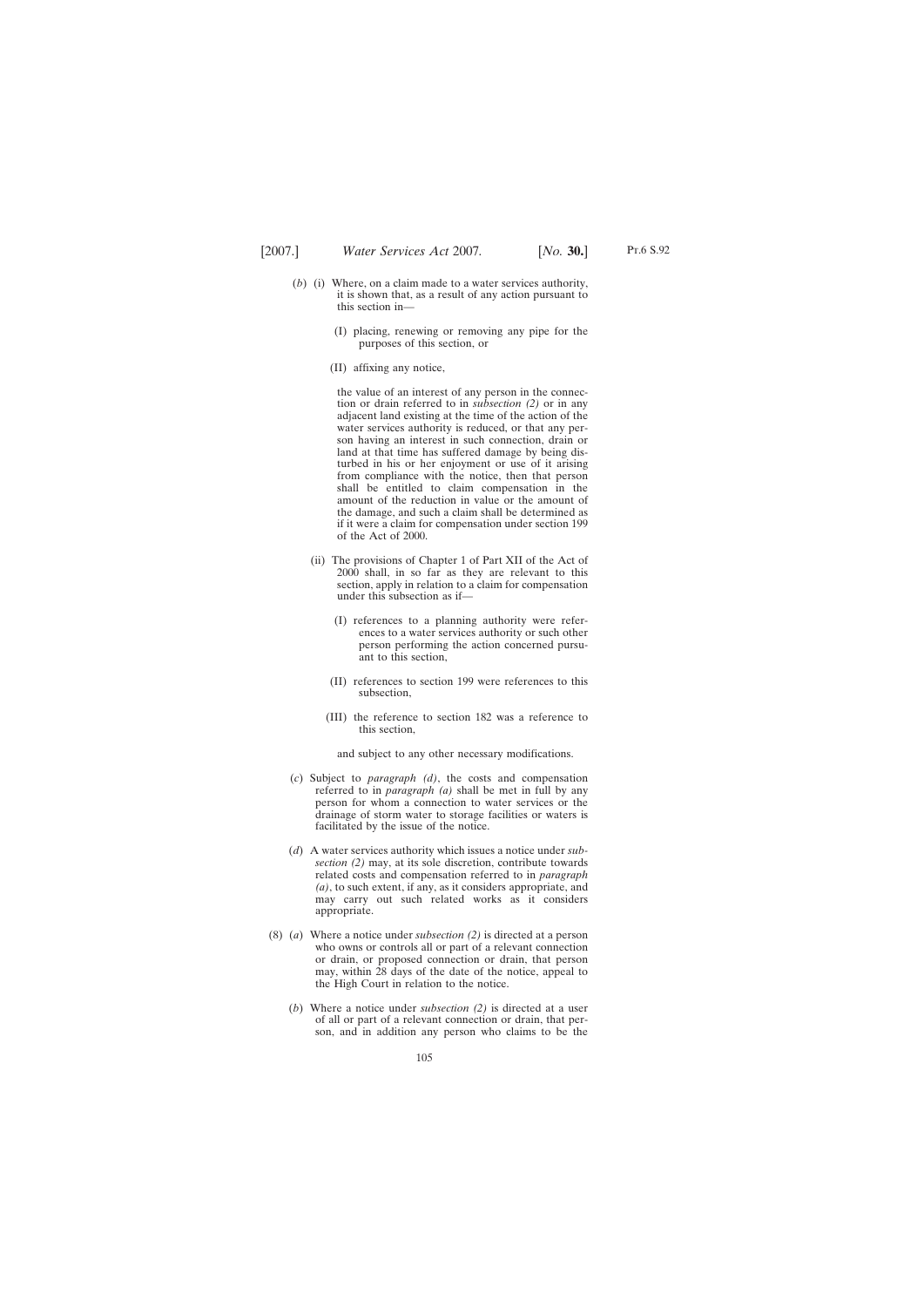owner or to have control over the connection or drain and who satisfies the Court in relation to proof of such ownership or control, may within 28 days of the date of the notice appeal to the High Court in relation to the notice.

(*c*) *Paragraph (a)* or *(b)* shall not apply to provisions in *subsection (7)* in relation to costs.

(9) On hearing an appeal under *subsection (8)*, the High Court may, by order, as it thinks proper—

- (*a*) confirm the notice, with or without variation, or
- (*b*) set the notice aside.

(10) The determination by the High Court of an appeal under *subsection (8)* shall be final, and no appeal shall lie from the decision of the Court to the Supreme Court save with the leave of the High Court, which leave shall only be granted where the High Court certifies that its decision involves a point of law of exceptional public importance, and that it is desirable in the public interest that an appeal should be taken to the Supreme Court. If such an appeal is taken the Supreme Court shall have jurisdiction to determine only the point of law certified by the High Court.

(11) *Subsection (10)* does not apply to a determination of the High Court in so far as it involves a question as to the validity of any law having regard to the provisions of the Constitution.

- (12) (*a*) The High Court shall, in determining an appeal under *subsection (8)* act as expeditiously as possible consistent with the administration of justice.
	- (*b*) The Supreme Court shall, in determining an appeal from a determination of the High Court under *subsection (9)*, act as expeditiously as possible consistent with the administration of justice.
	- (*c*) Rules of court may make provision for the expeditious hearing of appeals under this section.

(13) The notice under *subsection (2)* shall be enforceable in accordance with this Act—

- (*a*) in case an appeal is not brought against it, upon the expiration of the period referred to in *subsection (8)*,
- (*b*) in case an appeal is brought against it and the determination of the appeal does not set it aside, upon and in accordance with such determination,
- (*c*) in case an appeal is brought against it and the appeal is withdrawn, upon withdrawal of the appeal, or the expiration of the period referred to in *subsection (8)*, whichever is the later,

and the water services authority which issued the notice, or an authorised person acting on its behalf, or such other person specified in the notice or his or her servant or agent, may enter any relevant land and carry out all necessary works for the purposes of enforcing the notice.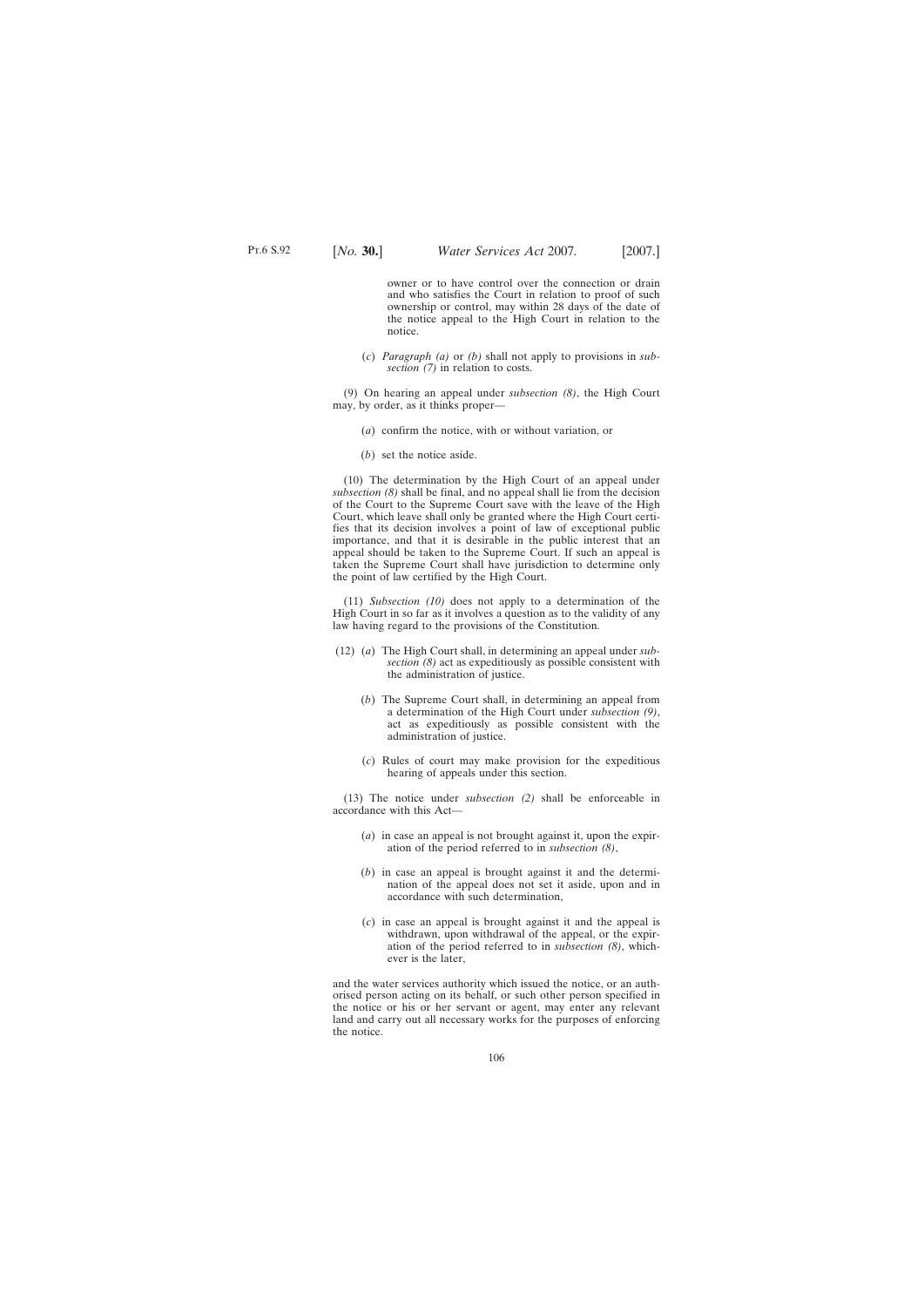Pt.6 S.92

(14) Responsibility for the maintenance, repair or renewal of any pipes and accessories connecting the junction referred to in *subsection (4)(c)* and the premises for which the provision of water services is facilitated by the notice under *subsection (2)* shall remain with the owner of that premises, until such time as the water services authority which issued the notice, at its discretion, takes them into its charge.

- (15) (*a*) Subject to *paragraph (b)*, any dispute between a person to whom a notice under *subsection (2)* is addressed and the water services authority which issued it in relation to the calculation of costs or compensation for the purposes of *subsection (7)* may be referred by either party to an agreed arbitrator, as if such referral was in accordance with an arbitration agreement under the Arbitration Acts 1954 to 1998.
	- (*b*) In the absence of agreement on choice of an arbitrator for the purposes of *paragraph (a)*, the President of the High Court may, on the application of either party, appoint an arbitrator.
	- (*c*) Any decision of an arbitrator appointed under *paragraph (a)* or *(b)* made at proceedings held in accordance with the Arbitration Acts 1954 to 1998 as to the calculation of costs or compensation shall be binding and enforceable in accordance with those Acts.
- (16) (*a*) Where on application by a water services authority to the Circuit Court the Court is satisfied that a person has failed to comply with or is obstructing or preventing compliance with a requirement of a notice under this section, whether or not that person has an interest in any pipe or land referred to in the notice, then the Court may by order—
	- (i) direct that person to comply with the requirement or cease obstructing or preventing compliance with the requirement, and
	- (ii) make such other provision, including provision in relation to payment of costs, as the Court considers appropriate.
	- (*b*) An application under this subsection to the Circuit Court shall be made to the judge of the Circuit Court for the circuit in which the connection or drain, or any part of it, which is the subject of the application is located, or to be located as the case may be.
	- (*c*) An application to the Circuit Court for an order under this subsection shall be by motion, and the Court when considering the matter may make such interim or interlocutory order (if any) as it considers appropriate.
	- (*d*) Rules of court may provide for an order under this subsection to be made against a person whose identity is unknown.
- (17) (*a*) The Minister may make regulations for the purposes of this section.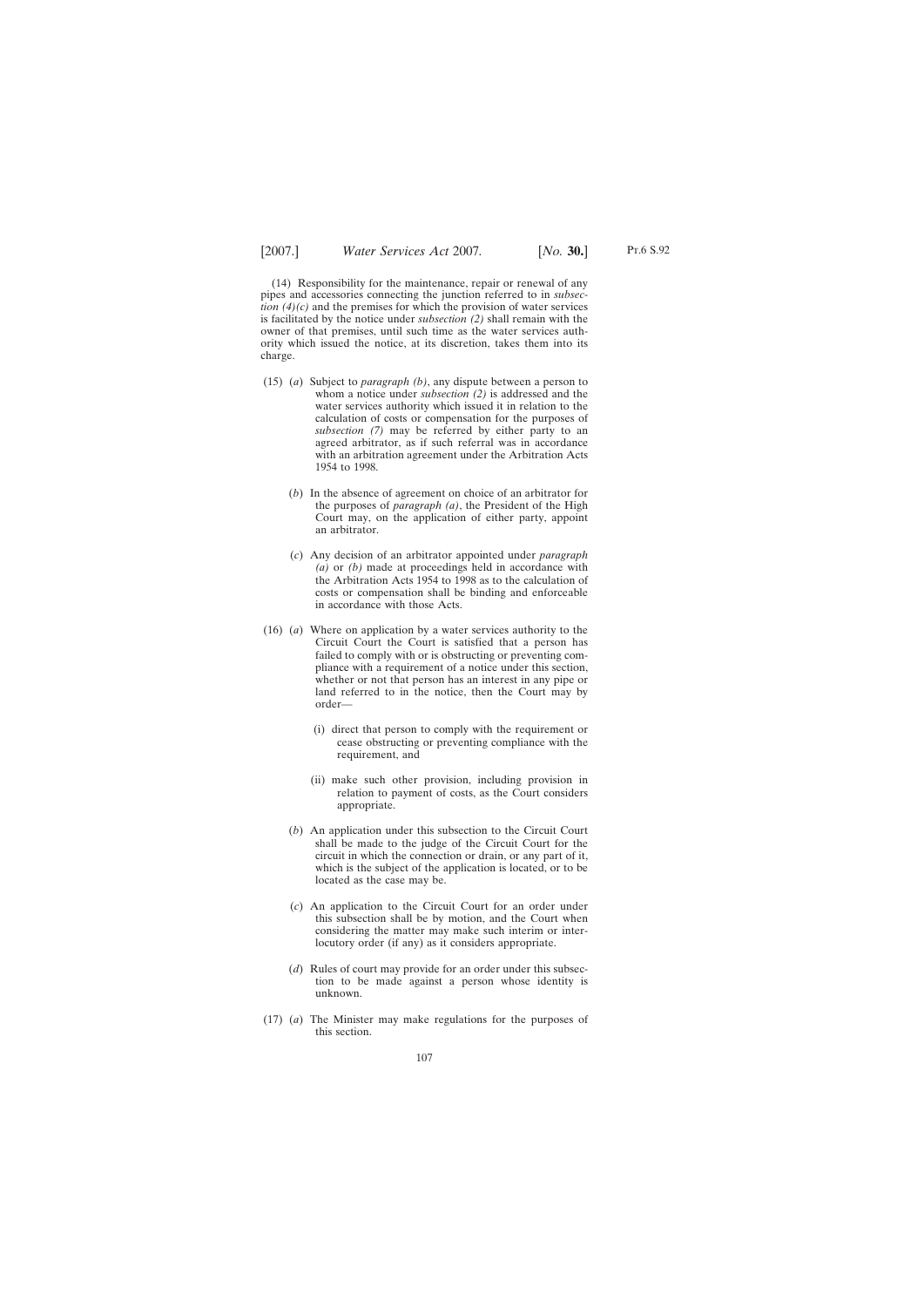- (*b*) Without prejudice to the generality of *paragraph (a)*, regulations under that paragraph may provide for 1 or more of the following:
	- (i) the format of a notice under *subsection (2)*;
	- (ii) procedures for service of a notice under this section;
	- (iii) inclusion of such additional details in a notice under *subsection (2)* as required to clarify the actions which are necessary to effect compliance with the notice;
	- (iv) procedures for calculation of excess capacity under *subsection (7)(a)(iii)*;
	- (v) procedures or related time limits for referral of a dispute to arbitration under *subsection (15)*;
	- (vi) related or ancillary matters to any of the foregoing.

#### PART 7

#### Acquisition Provisions

Power to acquire land, etc.

**93.**—(1) Subject to *sections 95* and *96*, a water services authority may acquire land for the purpose of performing any of its functions under this Act, and section 182 and Part XIV of the Act of 2000 shall apply to a water services authority as it applies to a local authority.

(2) For the purposes of *subsection (1)*, "acquisition of land" under the Act of 2000 shall include any—

- (*a*) dam, weir or construction which interferes with the proper drainage or supply of water to its functional area, or the provision of water services by that water services authority,
- (*b*) water, or right of access to water, or right to take or convey water,
- (*c*) waterworks or part of a waterworks, or related accessories or right of access to them, or
- (*d*) waste water works or part of a waste water works, or related accessories or right of access to them.

(3) A water services authority may do any other thing which arises out of or is consequential on or is necessary for the purposes of or would facilitate the performance of its functions under this section.

Extension of acquisition powers.

**94**.—The powers of a water services authority under *section 93* or *97* shall also apply to any such acquisition or any such laying of pipes or related infrastructure, fixtures or fittings for the purpose of facilitating the provision of water services by—

- (*a*) any authorised provider of water services, or
- (*b*) a person providing water services jointly with or on behalf of—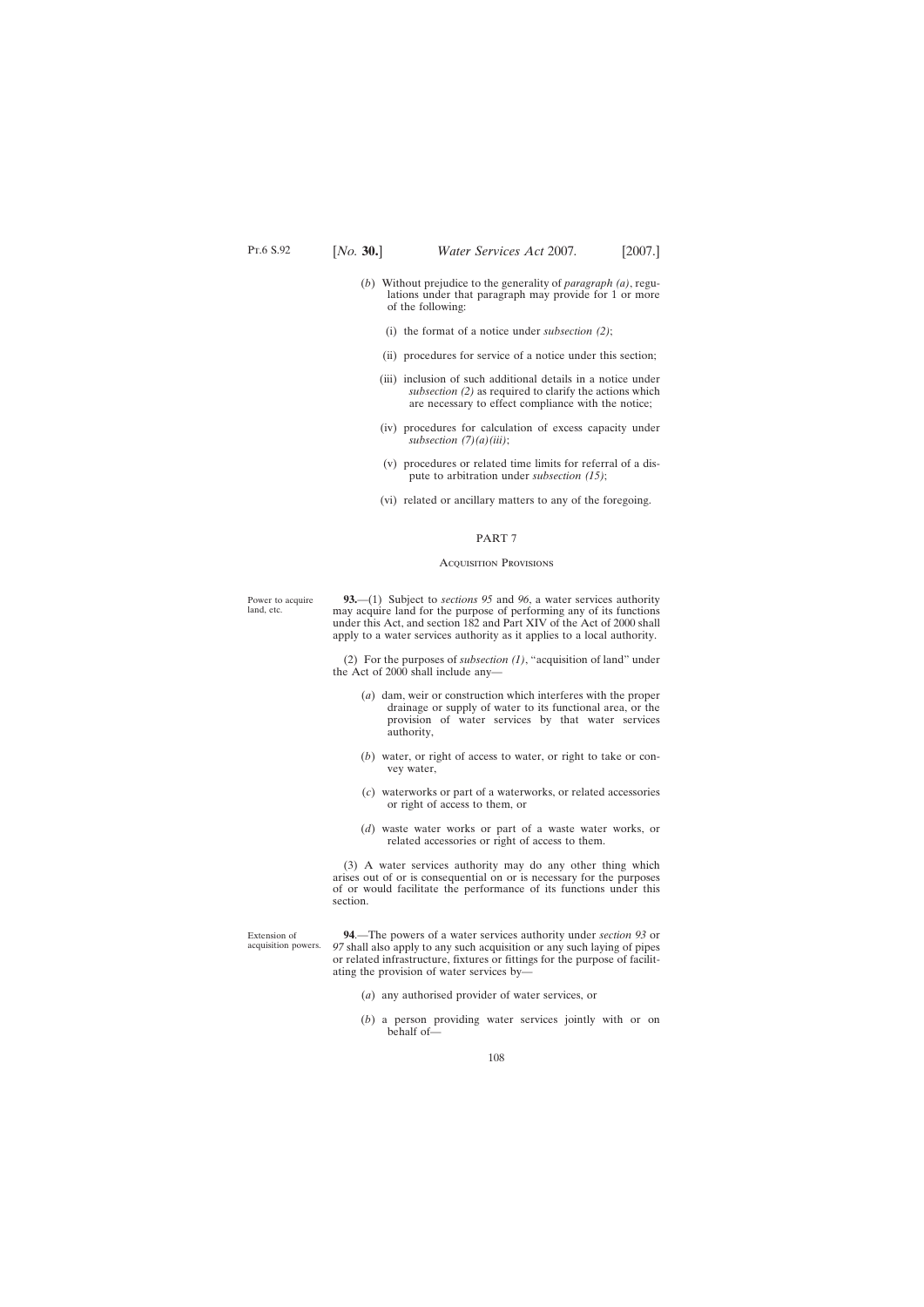- (i) a water services authority, or
- (ii) an authorised provider of water services.

**95.**—(1) A water services authority may by agreement take into Taking in charge or public charge or acquire all or part of a waterworks or waste water acquisition by works, or any rights connected to it, whether or not it is situated in agreement of works, or any rights connected to it, whether or not it is stituted in waterworks or<br>its functional area, where not fewer than two thirds of those persons waste water w entitled to dispose of it agree to such transfer.

waste water works by a water services authority.

- (2) (*a*) Where a water services authority proposes to take into public charge all or part of the distribution network of a waterworks or the collection network of a waste water works, together with the accessories of the network concerned (in this section referred to as the "pipe network and accessories") whether within or outside its functional area, and it cannot after reasonable enquiry establish the identity of those persons entitled to agree to such transfer, then the water services authority shall publish in one or more newspapers circulating in the area served by the waterworks or waste water works, and serve on the owner of every premises which appears to it to be connected to the pipe network and accessories in question, a notice which—
	- (i) describes the pipe network and accessories in question, including a description of the area it serves,
	- (ii) states the intention of the water services authority to take the pipe network and accessories into its charge,
	- (iii) names the place where a map of the pipe network and accessories in question is deposited and the times during which it may be inspected, and
	- (iv) specifies the manner and period within which (not being less than one month from the date of the notice) any person, claiming entitlement to agree to or disagree with such transfer, may register such a claim with the water services authority.
	- (*b*) Where no entitlement to agree to or disagree with the transfer referred to in *paragraph (a)* is claimed, or no claim to such entitlement is substantiated, then the water services authority shall hold a plebiscite to ascertain the wishes of the owners of the premises concerned in relation to the taking in charge of the pipe network and accessories by the water services authority.
	- (*c*) Where a simple majority of owners who vote in the plebiscite referred to in *paragraph (b)* indicate their agreement to the water services authority taking in charge the related pipe network and accessories, then the water services authority may by order declare such pipe network and accessories to be in its charge.
	- (*d*) Where a simple majority of the owners who vote in the plebiscite referred to in *paragraph (b)* indicate that they do not wish the water services authority to take in charge the related pipe network and accessories, then the water services authority may by order declare the pipe network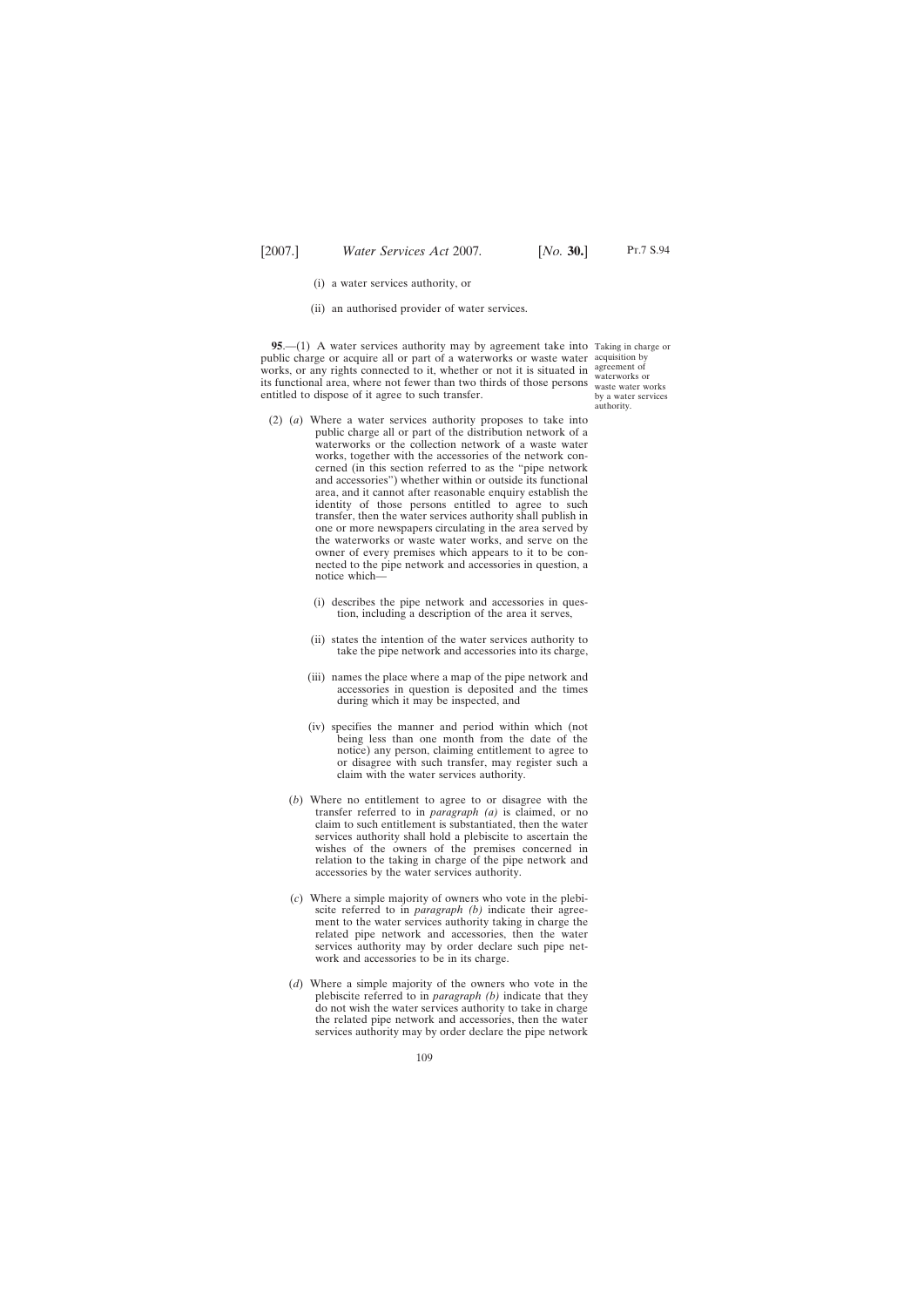and accessories to be a connection for the purposes of *section 43*.

(*e*) Where a claim of entitlement to agree to or disagree with the transfer referred to in *paragraph (a)* is substantiated and a consequential direction to the claimant under *section 80* to apply for a licence under *section 79* is annulled by the District Court, then the water services authority may declare the pipe network and accessories to be a connection for the purposes of *section 43*.

(3) A water services authority may not acquire or take in charge all or part of a waterworks or waste water works which is located, in whole or in part, outside its functional area unless with the agreement of the water services authority in whose functional area the waterworks or waste water works, or part of it is situated.

(4) The Minister may make regulations in relation to the procedures and notification requirements necessary for the purposes of this section.

**96**.—Where a compulsory acquisition by way of compulsory purchase order is made in respect of a waterworks or waste water works, or part thereof, a duly appointed arbitrator shall, to the extent that it can reasonably be ascertained, in determining the amount of compensation payable, have regard to any grant or subsidy that has been paid or provided in respect of all or any part of the waterworks or waste water works.

#### PART 8

### **MISCELLANEOUS**

#### CHAPTER 1

#### *Miscellaneous provisions concerning provision of water services*

**97**.—(1) (*a*) Where in the opinion of a water services authority it is considered necessary for the purpose of any of its functions to—

- (i) place, construct, lay or connect, as may be appropriate, water mains, sewers, service connections or any ancillary fixtures or fittings or related cables or wires on, into, through, under or over any land not forming part of a public road,
- (ii) attach to or erect on a premises any bracket or other fixture required for the carrying or support of those water mains, sewers or service connections or any ancillary apparatus or related cables or wires, or
- (iii) affix to or erect on any premises a notice referred to in *subsection (2)*,

then it may, after giving 28 days notice of its intention to the owner and the occupier of that land or premises, as the case may be, indicating the position of the proposed installations referred to in *subparagraph (i)*, and with the consent of the said owner and occupier, place, construct,

Compulsory acquisition of waterworks or waste water works by a water services authority.

mains, sewers, service connections and related cables and wires.

Laying of water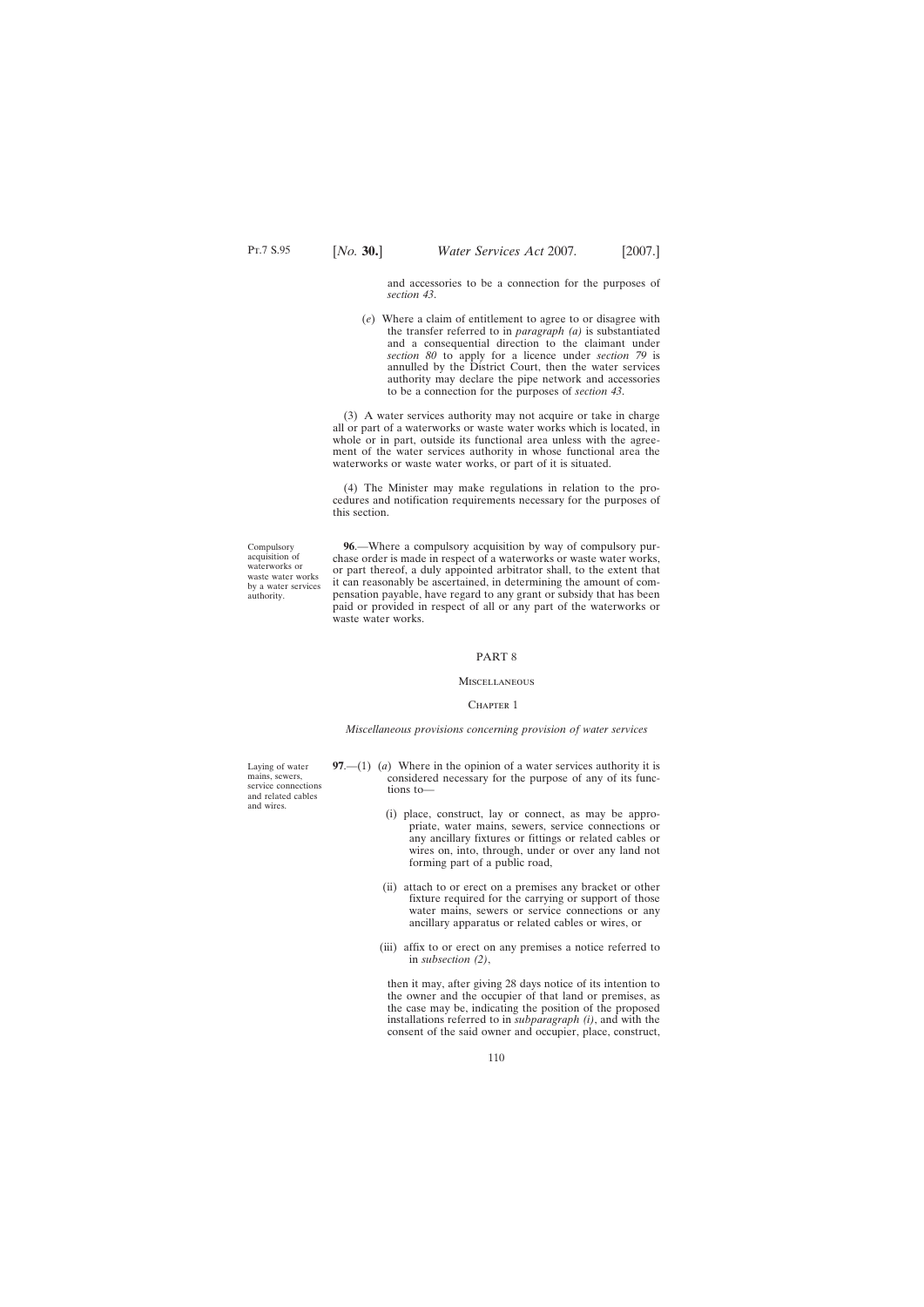Pt.8 S.97

lay or connect water mains, sewers, service connections or any ancillary fixtures or fittings or related cables or wires, or attach to the premises such bracket, or notice referred to in *subsection (2)*, or other fixture as indicated in the notice given under this subsection, and may, from time to time, inspect, repair, alter, renew or remove any of them.

(*b*) In *paragraph (a)* "position" includes any minor modification that is not of any material consequence which may be carried out in the course of installation.

(2) A water services authority may erect and maintain notices indicating the position of water mains, sewers, service connections or any ancillary fixtures or fittings or related cables or wires referred to in *subsection (1)*.

(3) Where a person to whom a notice under *subsection (1)* is addressed has not, within 28 days of the giving of such notice, indicated his or her consent, that person's consent shall be deemed to have been withheld.

- (4) (*a*) Where a person to whom a notice under *subsection (1)* is addressed has withheld his or her consent, or where his or her consent is deemed to be withheld under *subsection (3)*, then, the water services authority which issued the notice may appeal to the Circuit Court.
	- (*b*) The Circuit Court in considering an appeal under this section may, by order—
		- (i) confirm the notice, with or without variation, or
		- (ii) set the notice aside,

but shall not determine any matter to which *subsection (8)* refers.

(5) Where the Circuit Court confirms, with or without variation, a notice under *subsection (1)*, consent shall be treated as having been given for the purposes of *subsection (1)*, with effect from the date of such confirmation.

(6) A water services authority may exercise all or any of the powers conferred on it by this section outside its functional area with the agreement of the water services authority in whose functional area the works are to be carried out.

- (7) (*a*) A consent under this section may be registered, in the appropriate manner taking account of requirements to facilitate access from time to time for inspection, repair, alteration, renewal or removal of infrastructure to which the consent relates, by the relevant water services authority, in either the Land Registry or in the Registry of Deeds, as may be appropriate.
	- (*b*) The full cost of registering a consent under this subsection shall be borne by the water services authority which issued the related notice under *subsection (1)*.
- (8) (*a*) If, on a claim made to a water services authority, it is shown that, as a result of the action of the authority pursuant to this section in—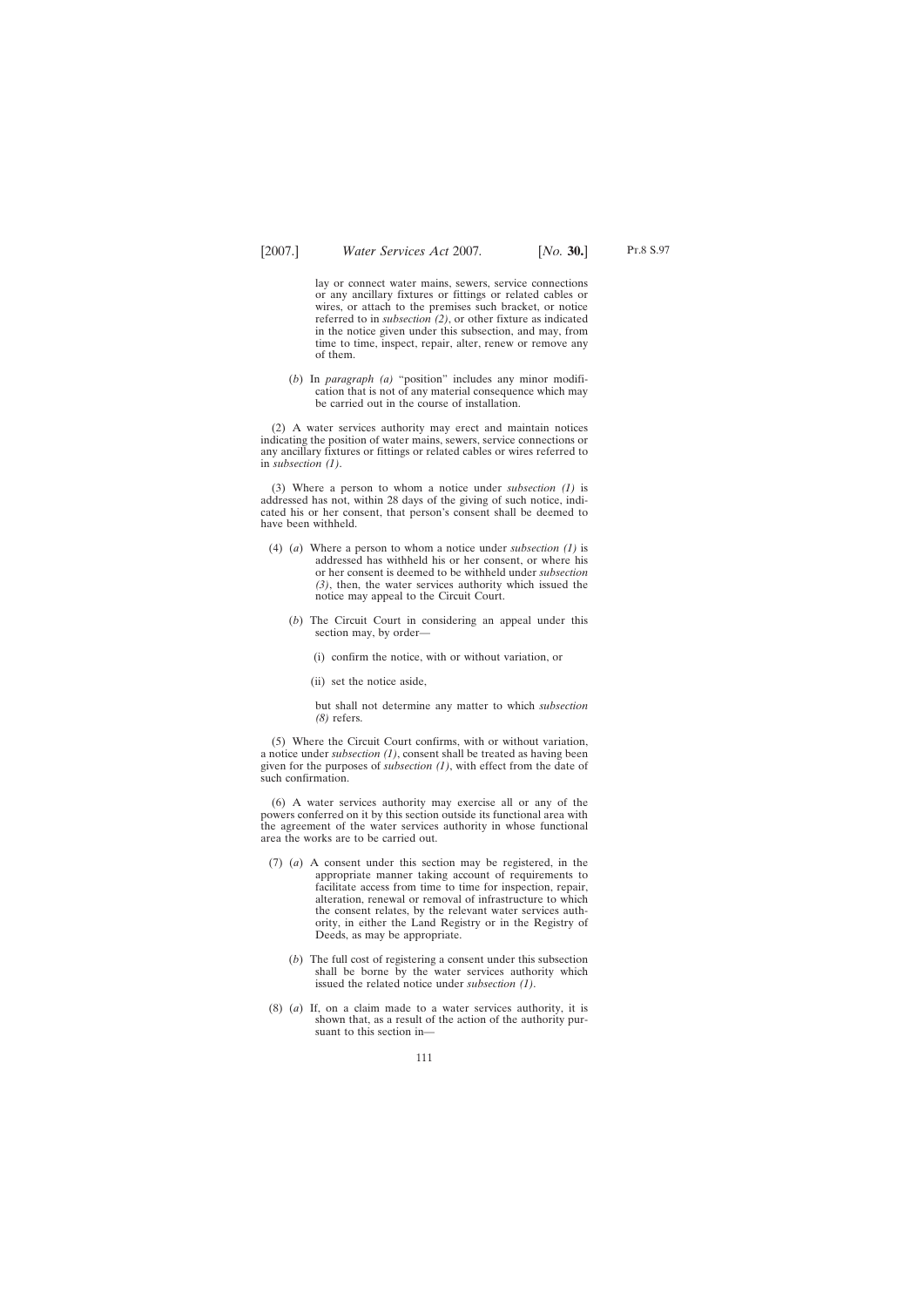- (i) placing, renewing or removing any water mains, sewers, service connections or any ancillary fixtures or fittings or related cables or wires, referred to in *subsection (1)*,
- (ii) attaching any bracket or fixture, or
- (iii) affixing any notice,

the value of an interest of any person in the land or structure existing at the time of the action of the water services authority is reduced, or that any person having an interest in the land or structure at that time has suffered damage by being disturbed in his or her enjoyment or use of the land or structure affected by the action of the water services authority, that person shall be entitled to claim compensation in the amount of the reduction in value or the amount of the damage, and such a claim shall be determined as if it were a claim for compensation under section 199 of the Act of 2000.

- (*b*) The provisions of Chapter 1 of Part XII of the Act of 2000 shall in so far as they are relevant to this section, apply in relation to a claim for compensation under this subsection as if—
	- (i) references to a planning authority were references to a water services authority,
	- (ii) references to section 199 were references to this subsection,
	- (iii) the reference to section 182 was a reference to this section,

and subject to any other necessary modifications.

(9) An authorised person may enter on land for any purpose connected with this section and that entry shall be subject to the relevant provisions of section 252 of the Act of 2000 as if—

- (*a*) it were an entry made under that section, and
- (*b*) any reference in the said section to appropriate authority or local authority was a reference to a water services authority.

Alteration of sewers and pipelines by other persons.  $to$ —

**98**.—(1) Subject to *subsection (2)*, any person authorised (however expressed) by any Act or instrument made under an Act

- (*a*) navigate or use any river, canal, dock, harbour or riverbasin, or
- (*b*) charge a toll for such use,

may take up, divert or alter the level of any pipe which is—

(i) constructed by or vested in a water services authority or an authorised provider of water services, or a person providing water services jointly with or on behalf of a water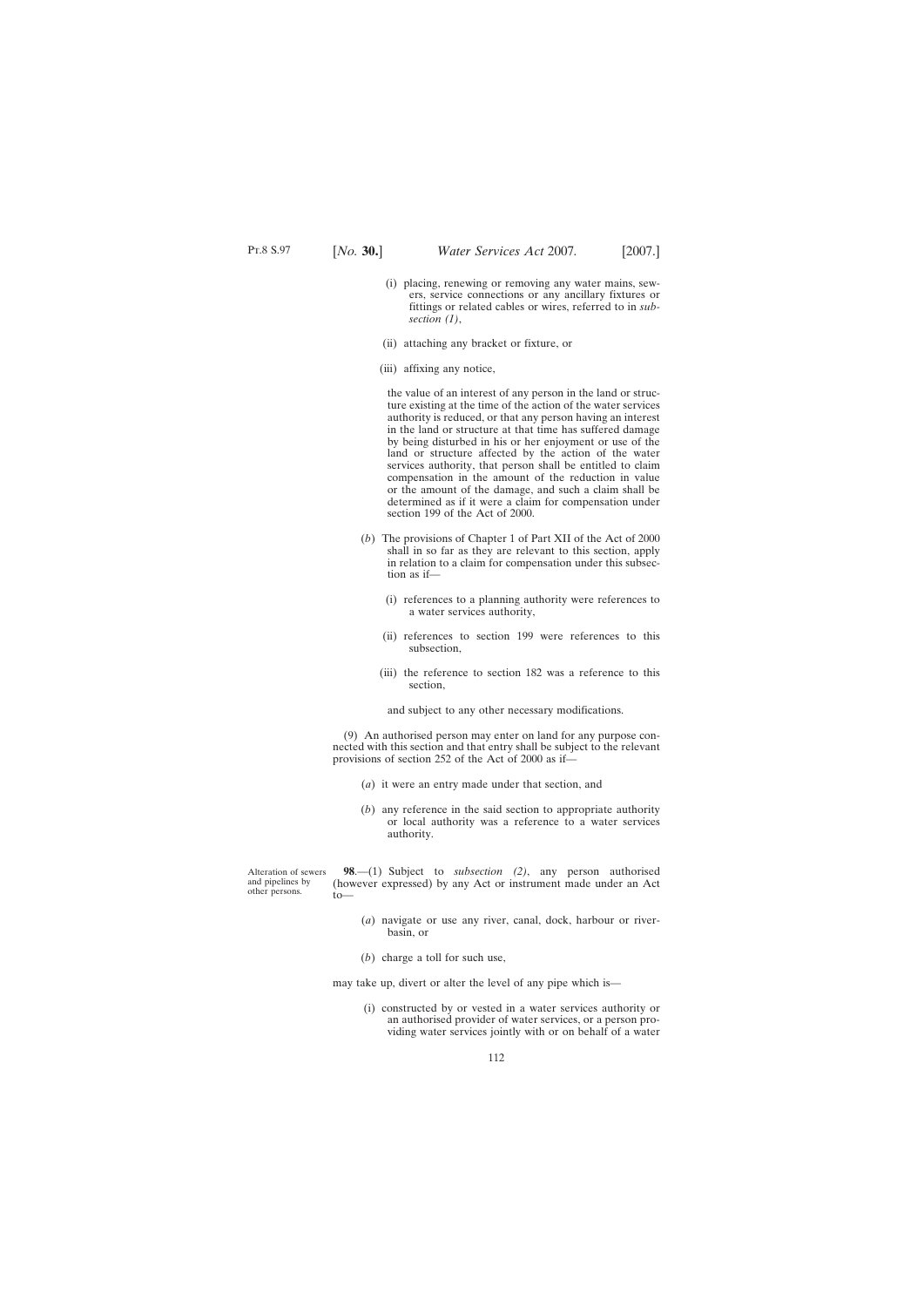services authority or an authorised provider of water services, and

(ii) passing under or interfering with such river, canal, dock, harbour or river-basin or any towing path thereof,

and, subject to complying with any statutory or contractual requirement and the giving of any due notice to any person concerned, the person so authorised may do all such things as may be necessary for carrying into effect such taking up, diversion or alteration.

(2) Any work carried out by a person pursuant to *subsection (1)* shall be at his or her own expense, and shall be subject to his or her substituting other equally effective pipes.

(3) Any person intending to carry out work under *subsection (1)* shall consult with the persons referred to in that subsection and the water services authority in whose functional area the relevant pipes or accessories are situated before commencing the work, and shall agree with those persons and the water services authority as to what constitutes an "equally effective" substitution for the purposes of *subsection (2)* in that instance.

(4) Unresolved matters arising from consultations under *subsection (3)* may, at the sole discretion of the person intending to carry out the work, be referred to an agreed arbitrator or an arbitrator appointed by the President of the High Court, and any decision of that arbitrator taken at proceedings held in accordance with the Arbitration Acts 1954 to 1998 as to what constitutes "equally effective" for the purposes of *subsection (2)* in that instance shall be binding.

**99.**—(1) The Minister may, whenever he or she thinks proper, Policy directions by give general directions in writing to a water services authority as to Minister.policy in relation to the performance by the water services authority of its functions under this Act.

(2) In performing its functions under this Act, each water services authority concerned shall comply with any directions given to it by the Minister under this section.

(3) Where applicable the Board shall also comply with policy directions under *subsection (1)*.

(4) Whenever the Minister gives a direction under this section, he or she shall—

- (*a*) as soon as may be cause a copy of the direction to be laid before each House of the Oireachtas,
- (*b*) cause a copy of the direction to be transmitted to each water services authority concerned, and
- (*c*) cause to be published in *Iris Oifigiu´il* a notice of the giving of the direction.
- (5) (*a*) A notice under *subsection (4)(c)* shall specify where a copy of the direction concerned may be viewed or obtained.
	- (*b*) The Minister may charge a fee (if any) for providing a copy of a direction under this subsection but any such fee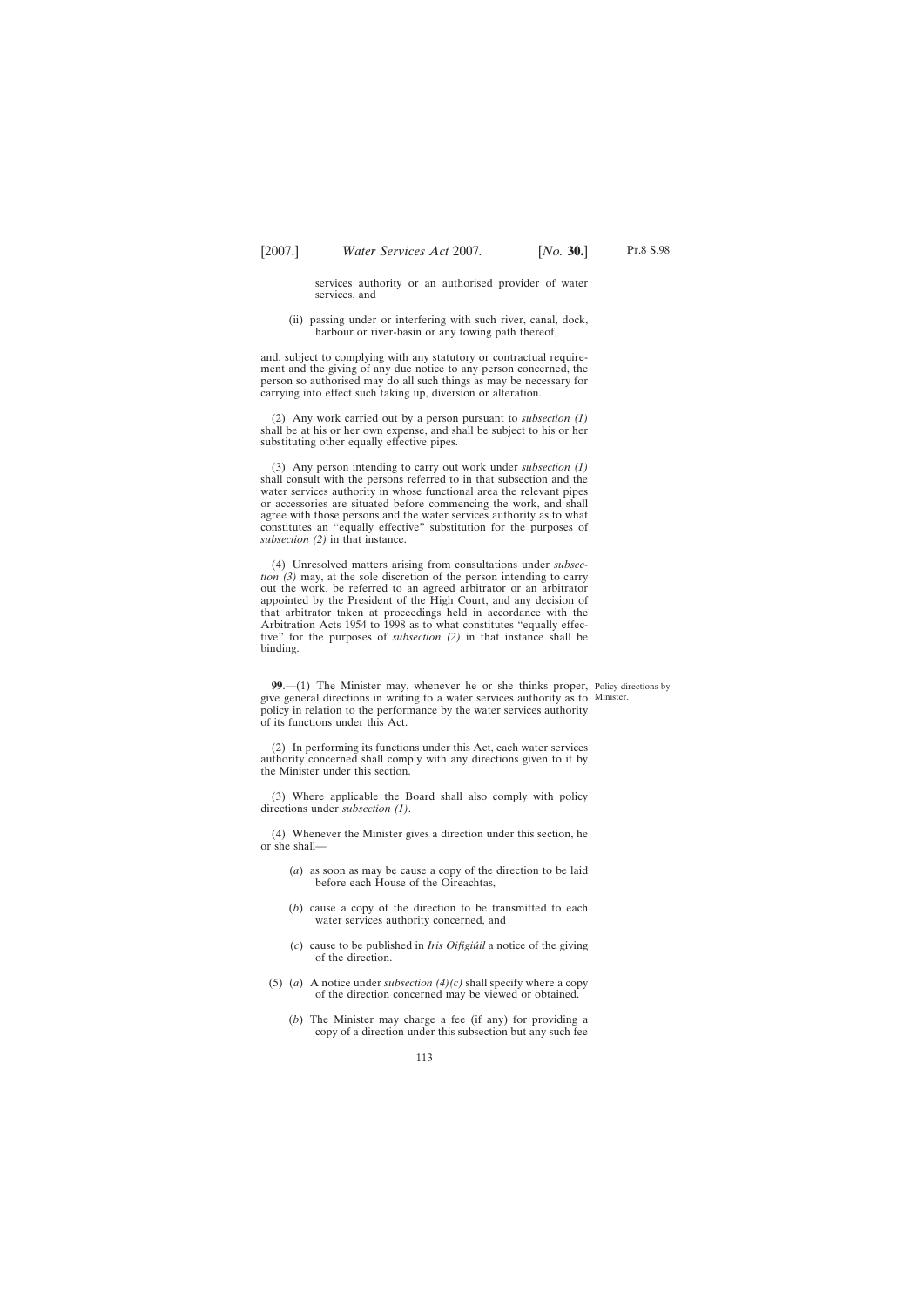shall not be greater than the costs incurred in making copies available.

Emergency Orders. **100.**—(1) The Minister may, for the purposes of preventing risk to public health and safety or the environment, make an order suspending or amending for a stated period any obligation placed by this Act on a water services authority or other person specified in the order.

> (2) An order under this section may contain such consequential provisions arising from the suspension or amendment of the obligation under this Act as the Minister considers necessary.

> (3) Where an order is proposed to be made under *subsection (1)*, a draft of the order shall be laid before each House of the Oireachtas and the order shall not be made until a resolution approving of the draft has been passed by each such House.

Non-application of certain statutes. **101.**—A provision in any statute or Act, other than an Act of the Oireachtas, which remains in operation after enactment of this Act shall no longer have any force of law where it—

- (*a*) conflicts with, or could conflict with,
- (*b*) provides for a purpose or purposes the same as or similar to any purpose or purposes of, or
- (*c*) interferes with or could interfere with,

the performance of a function under this Act or with any regulations, standards, codes of practice, guidelines, requests or directions made or issued under this Act.

| Enabling power. | 102.—(1) Subject to <i>section</i> $36(18)$ , any statute or other Act, other |
|-----------------|-------------------------------------------------------------------------------|
|                 | than this Act, which requires a water services authority to provide           |
|                 | water services outside of its functional area shall be construed as           |
|                 | enabling rather than directive.                                               |

(2) Where as a consequence of *subsection (1)*, a water services authority ceases to provide water services in the functional area of another water services authority, responsibility under any relevant agreement to supply water services in that functional area entered into by that water services authority, shall transfer to the water services authority in whose functional area the services are provided.

(3) The Minister may make regulations for the purpose of this section that may—

- (*a*) provide for financial adjustments between water services authorities where one water services authority takes over responsibility for the provision of water services in its functional area from the other arising from this section or *section 31(7)*,
- (*b*) provide for payment by or to any water services authority affected by a take-over of responsibility for water services, or for any financial arrangements which may be necessary arising from this section or *section 31(7)*.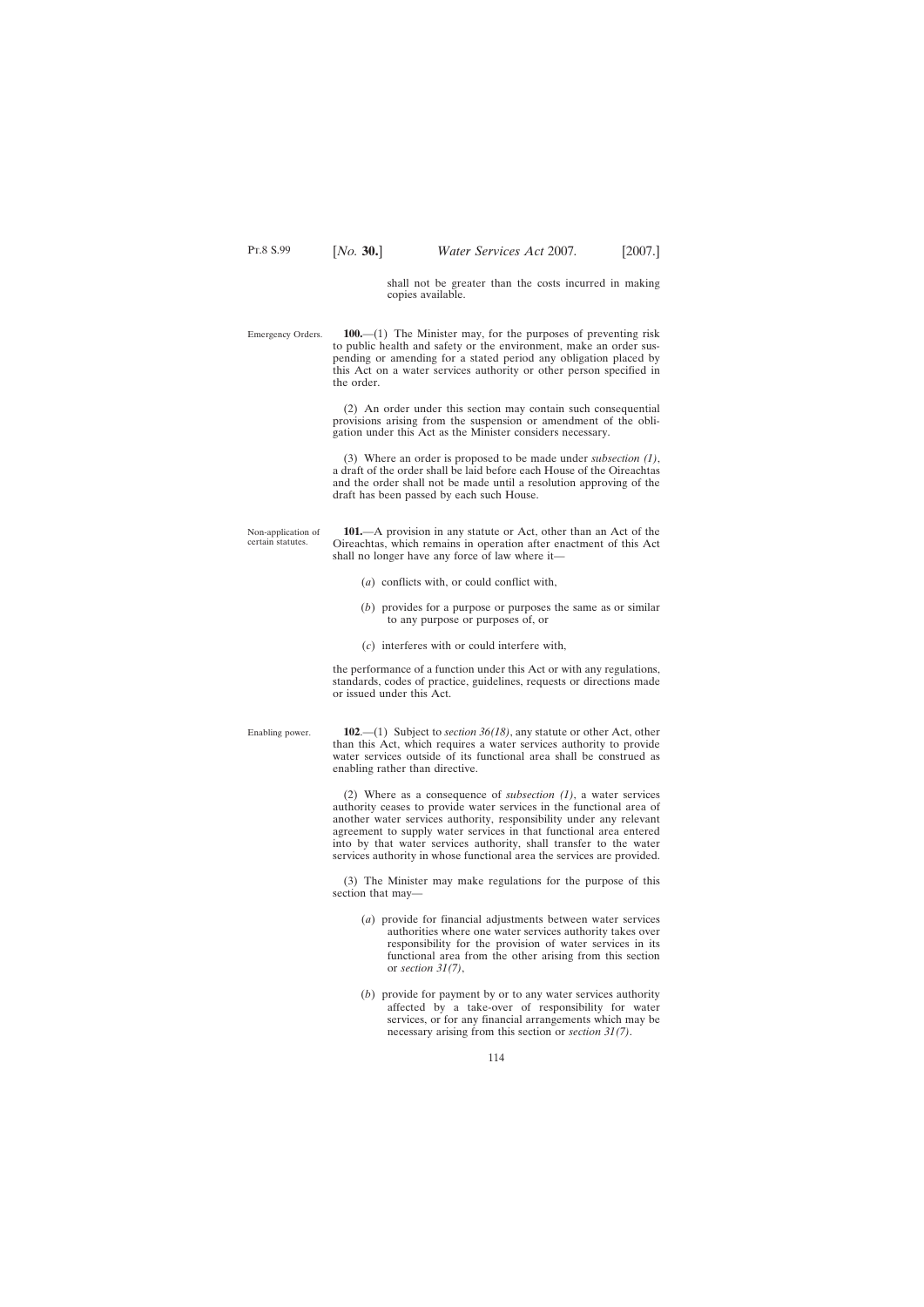(4) Notwithstanding any statute or other Act, or any agreement, which was in force on the commencement of this Act, whereby there is specified the amount of the charge which may be made by a water services authority for the provision of water services (including as the case may be a stipulation that services be provided free of charge) or an amount which such charge is not to exceed, a water services authority may make a charge which exceeds the amount so specified (or as the case may be introduce such charge), and any charge made by virtue of this subsection shall for all purposes be deemed to have been duly made under the enactment or agreement.

(5) Nothing in *subsection (4)* shall be construed as enabling a water services authority to charge for water services provided to a household for domestic purposes.

**103.**—(1) Subject to the approval of the Minister, the Board may Determination by determine fees in relation to appeals to it under *section 66*, and under the Board of fees section 8 of the Act of 1977, as amended, and requests for oral hear-<br>for certain appeals. ings, and may provide for the payment of different fees in relation to different classes or descriptions of appeals, for exemption from the payment of fees in specified circumstances and for the waiver, remission or refund in whole or in part of fees in specified circumstances.

(2) The Board shall review the fees determined under *subsection (1)* from time to time, but at least every 3 years, having regard to any change in the consumer price index since the determination of the fees for the time being in force, and may amend the fees to reflect the results of that review, without the necessity of the Minister's approval under *subsection (1)*.

(3) For the purposes of this section, "change in the consumer price index" means the difference between the All Items Consumer Price Index Number last published by the Central Statistics Office before the date of determination under this section and the said number last published before the date of review under *subsection (2)*, expressed as a percentage of the last-mentioned number.

(4) Where the Board determines or amends fees in accordance with this section, it shall give notice of the fees in at least one newspaper circulating in the State, not less than 8 weeks before the fees come into effect.

(5) Fees determined in accordance with regulations under the Act of 1977, as amended, shall continue to be payable to the Board in accordance with those regulations until such time as the Board determines fees in accordance with this section.

(6) Where a fee is payable to the Board in respect of an appeal to it or a request for an oral hearing of an appeal under *section 66*, or under section 8 of the Act of 1977, as amended, the Board shall not entertain or consider the said appeal or request until the fee is received by the Board, and where a period is prescribed for the making of such an appeal, unless the fee is received by the Board before the expiration of that period.

**104.**—(1) A person shall not, except with the consent of a relevant Building over pipes. water services authority and following an application for the purposes of this section to that authority, erect or commence to erect, or cause to be so erected, any structure—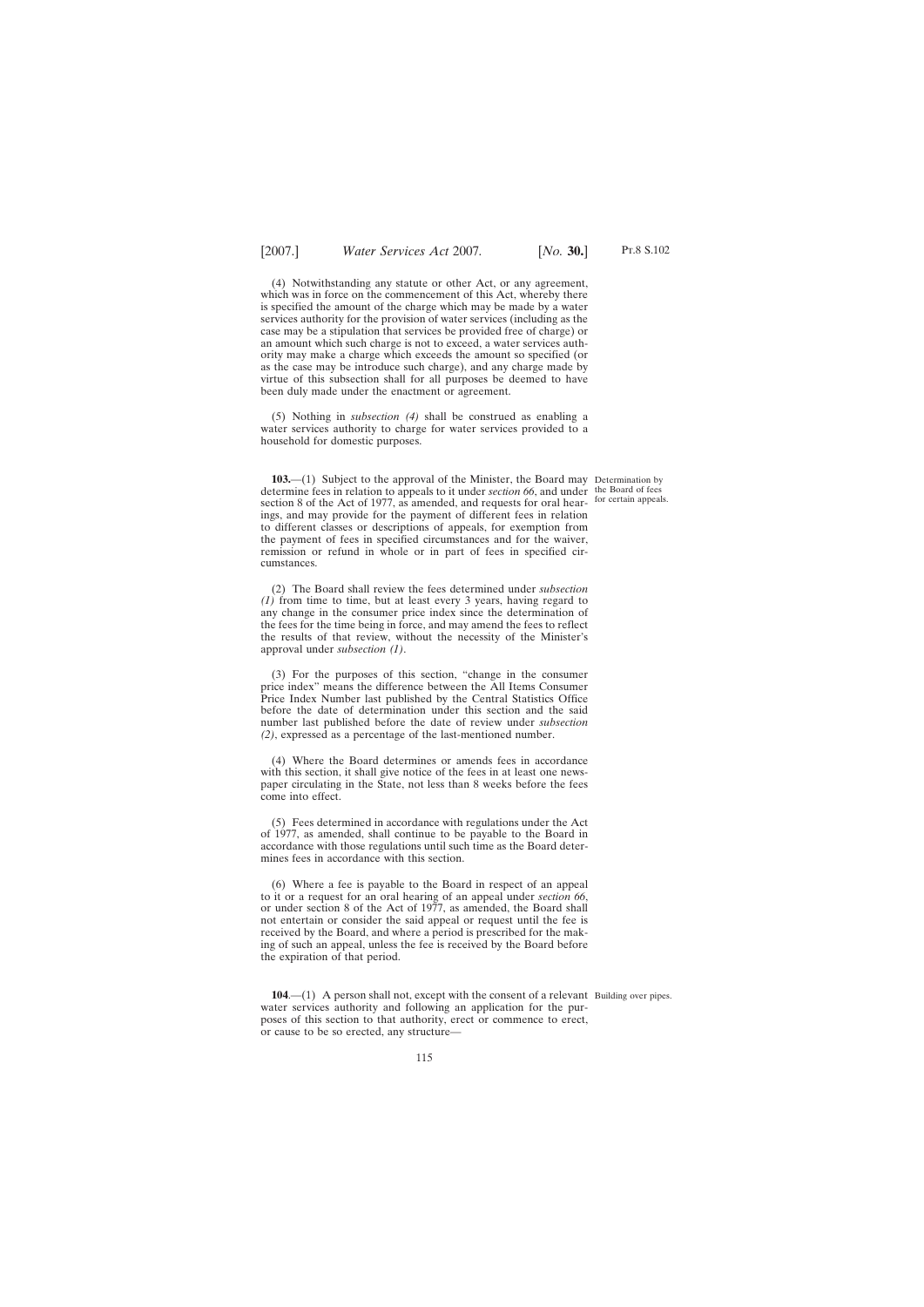- (*a*) over, or
- (*b*) so close to as to cause a risk to, or interfere with, the structural integrity of or access to,

a sewer, drain, water main, distribution system, service connection or related accessories which are owned, controlled or used by another person.

(2) The obligation in *subsection (1)* shall apply notwithstanding any provision in any other enactment in relation to control of development, building standards or practices, or any related exemptions.

(3) A relevant water services authority may grant a consent under *subsection (1)* where it is satisfied that—

- (*a*) adequate access to the pipes and related accessories affected will remain available for maintenance or renewal purposes,
- (*b*) human health and the environment are adequately protected, and
- (*c*) the structural integrity of the pipes and related accessories affected, and access to water services through them, will not be adversely affected,

and it may include in a consent such conditions as it considers necessary for these purposes.

(4) Where a structure to which this section applies is commenced or erected without a consent under *subsection (1)*, or in contravention of such a consent, a relevant water services authority may by notice to the person who erected or commenced to erect the structure or caused it to be erected, or to any other person who for the time being owns the structure, direct that remedial action be taken within a specified period, including—

- (*a*) provision of such alternative sewers, drains, water mains, distribution systems, service connections or accessories as it may specify,
- (*b*) re-routing around the structure of such pipes as may be affected,
- (*c*) provision of alternative or additional access to such pipes as may be affected,
- (*d*) demolition or alteration of the structure, or
- (*e*) incidental and related requirements.

(5) A relevant water services authority shall have a right of action for relief by way of injunction or declaration from the High Court against any person, to restrain any non-compliance, or direct any compliance with a requirement of a notice issued by the authority under *subsection (4)*, and the Court may grant such order as it sees fit, in such manner as to achieve the purposes set out in *subsection (3)*, including an order requiring provision of alternative pipes or related access, re-routing of pipes, or removal or alteration of a related structure within a specified period.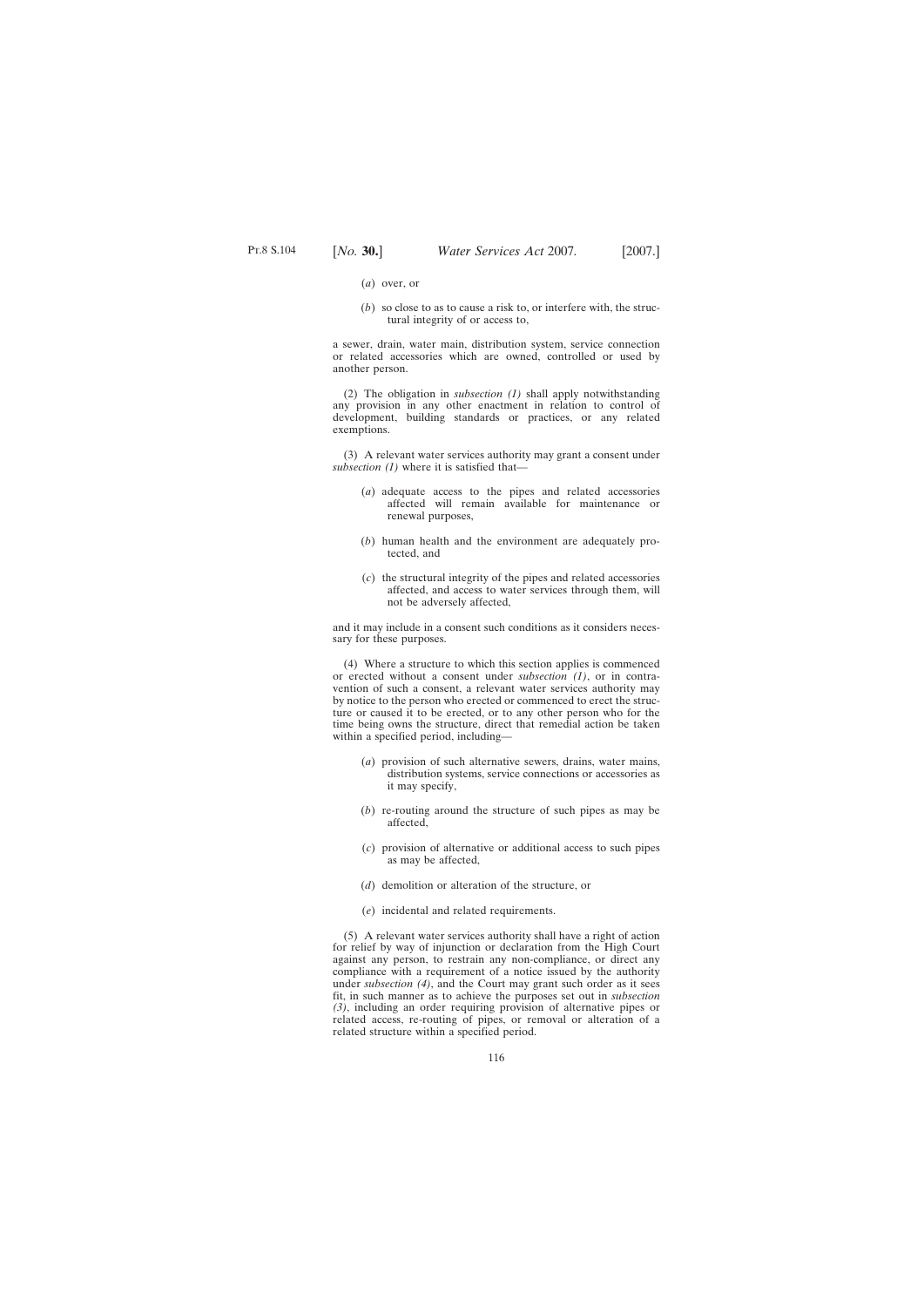Pt.8 S.104

(6) It shall be a defence to a prosecution for a contravention of *subsection (1)*, that all reasonable inquiry was made to ascertain the existence of any relevant pipe or related accessory before a structure to which this section refers was erected, or commenced to be erected, over it.

(7) Without prejudice to *subsection (5)*, and whether or not a prosecution has been taken under this section, where a person on whom a notice is served under *subsection (4)* fails to carry out the required remedial action within the period specified in that notice or to complete any works specified in an injunction of the High Court under *subsection (5)*, the water services authority which issued the notice, or a person authorised on its behalf, may enter the relevant land, carry out the remedial action or complete the specified works, and recover the cost from the person who fails to comply with the notice or injunction.

(8) A water services authority may charge a fee to an applicant for a consent under this section in respect of the estimated cost of processing the application, including the cost of related investigation and inspection costs, and such fee shall be recoverable from the person making the application.

(9) A water services authority may recover any costs incurred by it in connection with the exercise of its functions under *subsection (4)* from the person to whom the notice under that subsection is addressed.

(10) For the purposes of this section, "relevant water services authority" means the water services authority in whose functional area a structure referred to is erected or to be erected.

(11) Regulations under *section 18* may provide for—

- (*a*) the form of an application for a consent under *subsection (1)*,
- (*b*) the information to be provided with any such application,
- (*c*) the time limits relating to such application, including time limits relating to—
	- (i) consideration of such an application, and
	- (ii) notification of a decision on such an application.

(12) A person who contravenes *subsection (1)* or who fails to comply with a notice under *subsection (4)* commits an offence.

**105**.—(1) A water services authority shall not charge for water Power to make and supplied to or discharged by—

fix charges for nondomestic water services.

- (*a*) a household, which is used by that household for domestic purposes, or
- (*b*) a person, other than another water services authority, providing water services to a household for domestic purposes.

(2) Subject to *subsections (1)* and *(4)*, and any regulations under *section 106*, a water services authority shall charge for all costs associated with the provision of water services provided, whether within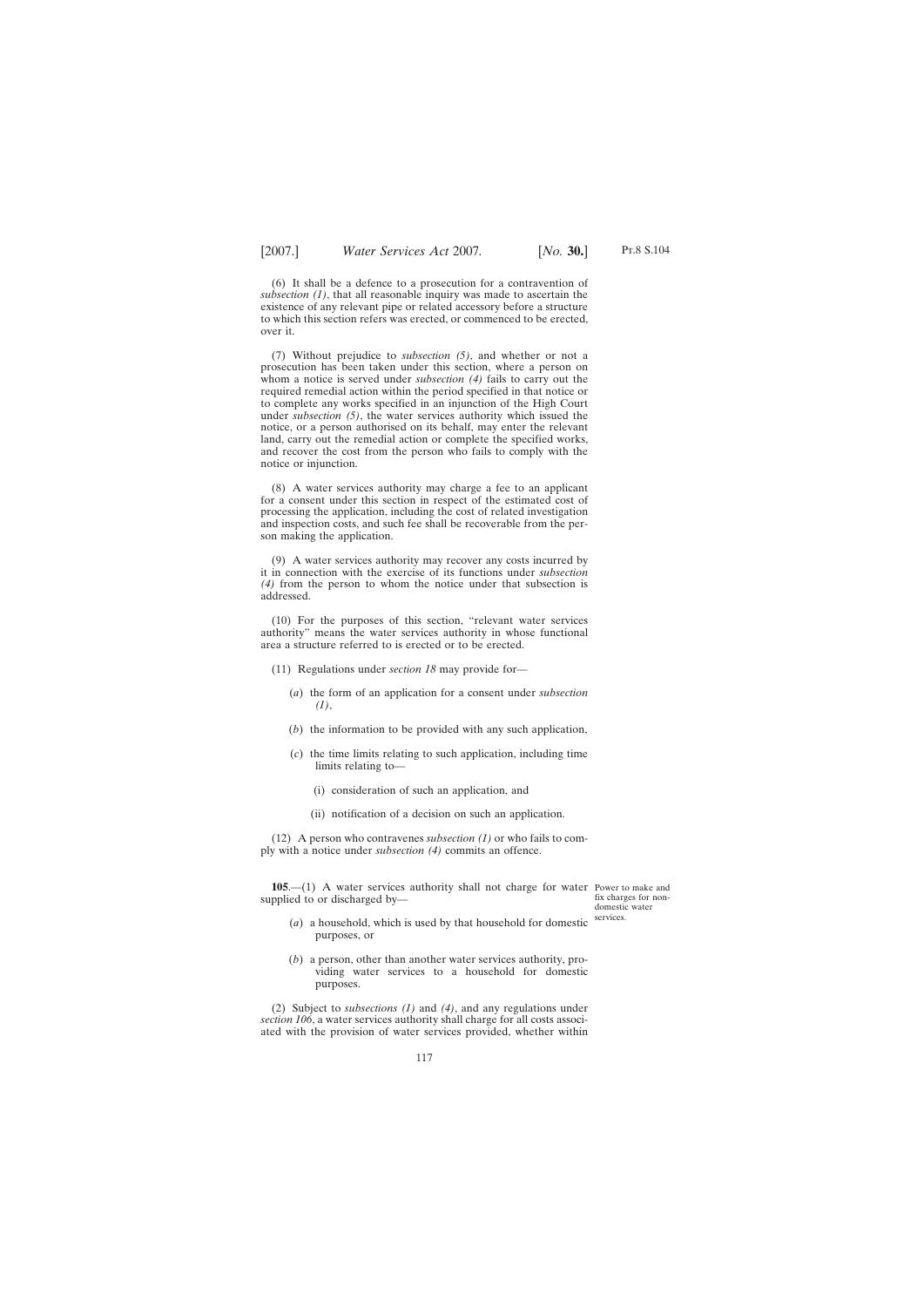or outside its functional area, by it or a person providing water services jointly with it or on its behalf.

(3) Subject to any regulations under *section 106*, a charge under *subsection (2)* may be fixed from time to time by the water services authority, by reference to one or more of the following:

- (*a*) the quantity of water supplied;
- (*b*) the volume and strength of waste water discharged to a sewer;
- (*c*) the purpose for which water supplied is used;
- (*d*) such other criteria as may be prescribed.
- (4) (*a*) A water services authority may, subject to such criteria as may be specified or direction as may be made by the Minister for such purposes, if the authority is satisfied that it is appropriate to so do on grounds of personal hardship or quality of water supplied, waive a charge made under this section.
	- (*b*) Where a charge is waived under *paragraph (a)*, the liability of a person to pay such charge and any obligation on the water services authority by whom the waiver was made to collect such charge shall cease.
	- (*c*) In this subsection "charge" includes portion of a charge.
- (5) (*a*) A charge under this section shall be paid by and recoverable from the person to whom the water services concerned are provided.
	- (*b*) For the purposes of this section and subject to *paragraph (c)*, where a premises to which water services are provided is let, then the occupier of the premises to which water services are provided shall be deemed to be the person to whom the water services are provided, unless the occupier concerned proves to the contrary.
	- (*c*) Where after reasonable inquiry, a water services authority cannot establish the identity of the occupier of a premises to which water services are provided, then the owner of the premises shall be deemed to be the person to whom the water services are provided, unless the owner proves that the water services are provided to another specified person.
	- (*d*) In this subsection, a reference to a premises which is let includes a reference to a part of such premises which is sublet.

(6) A water services authority may appoint an agent to collect water services charges on its behalf, and that person shall be deemed to be an authorised person for the purposes of this section, and references in this section to a water services authority shall be construed, where appropriate, as including such agent.

(7) Where a charge under this section is calculated by reference to the quantity of water supplied or waste water discharged, then the water services authority, or person providing water services jointly with it or on its behalf, may—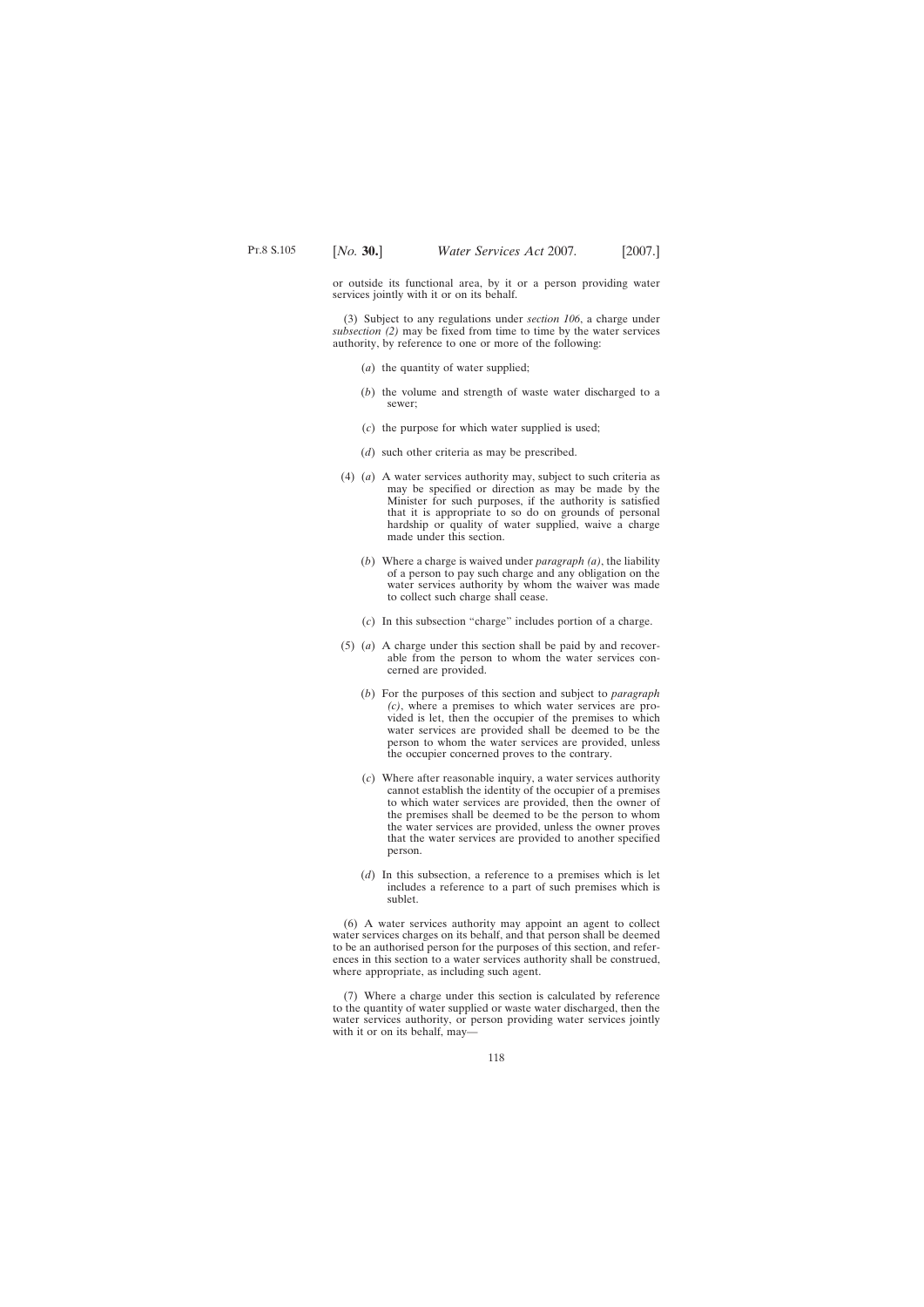- (*a*) supply the water by measure, in which case a meter shall be used to measure the quantity of the supply, or
- (*b*) measure the discharge, in which case the waste water discharge shall be discharged via a meter,

and *Part 5* shall apply to the metering of such supply or discharge.

(8) For the purposes of this section, in the absence of evidence to the contrary or of an agreement otherwise entered into between a water services authority and a person to whom water services are provided, the quantity of waste water discharged from a premises may be deemed to equal the quantity of water supplied to that premises.

- (9) (*a*) A charge under this section for water services to be provided otherwise than by measure shall—
	- (i) be payable in respect of any year to the water services authority in 2 equal instalments on or before the 1st day of January and the 1st day of July of that year, or in such other manner as the water services authority to whom the charge is payable shall determine, and
	- (ii) in default of being paid within 2 months after becoming payable, be recoverable as a simple contract debt in any court of competent jurisdiction.
	- (*b*) A charge under this section for water services supplied by measure shall—
		- (i) be payable on demand to the water services authority, and
		- (ii) in default of being so paid, be recoverable as a simple contract debt in any court of competent jurisdiction.

(10) A water services authority, or a person providing water services jointly with it or on its behalf and having received authority from the water services authority, may discontinue or restrict a related supply of water to a person where a charge under this section for water services provided to that person remains wholly or partly unpaid on the expiration of 2 months after becoming payable, and—

- (*a*) the cost of the discontinuance shall be recoverable in any proceedings for the recovery of the charge,
- (*b*) the cost of re-connection shall be payable by the person liable for the charge.

(11) Without prejudice to *subsection (1)*, where water services provided by a water services authority, or jointly with it or on its behalf, constitute, or may constitute, services to a household for domestic purposes and other purposes, the water services authority may make such estimation as it considers reasonable of the proportion of those services which is used for domestic purposes, and may have regard to any such estimation in determining whether, and on what basis, to make a charge for provision of water services under this section.

(12) Any reference in this Act to provision of water services for domestic purposes shall be construed as a reference to provision of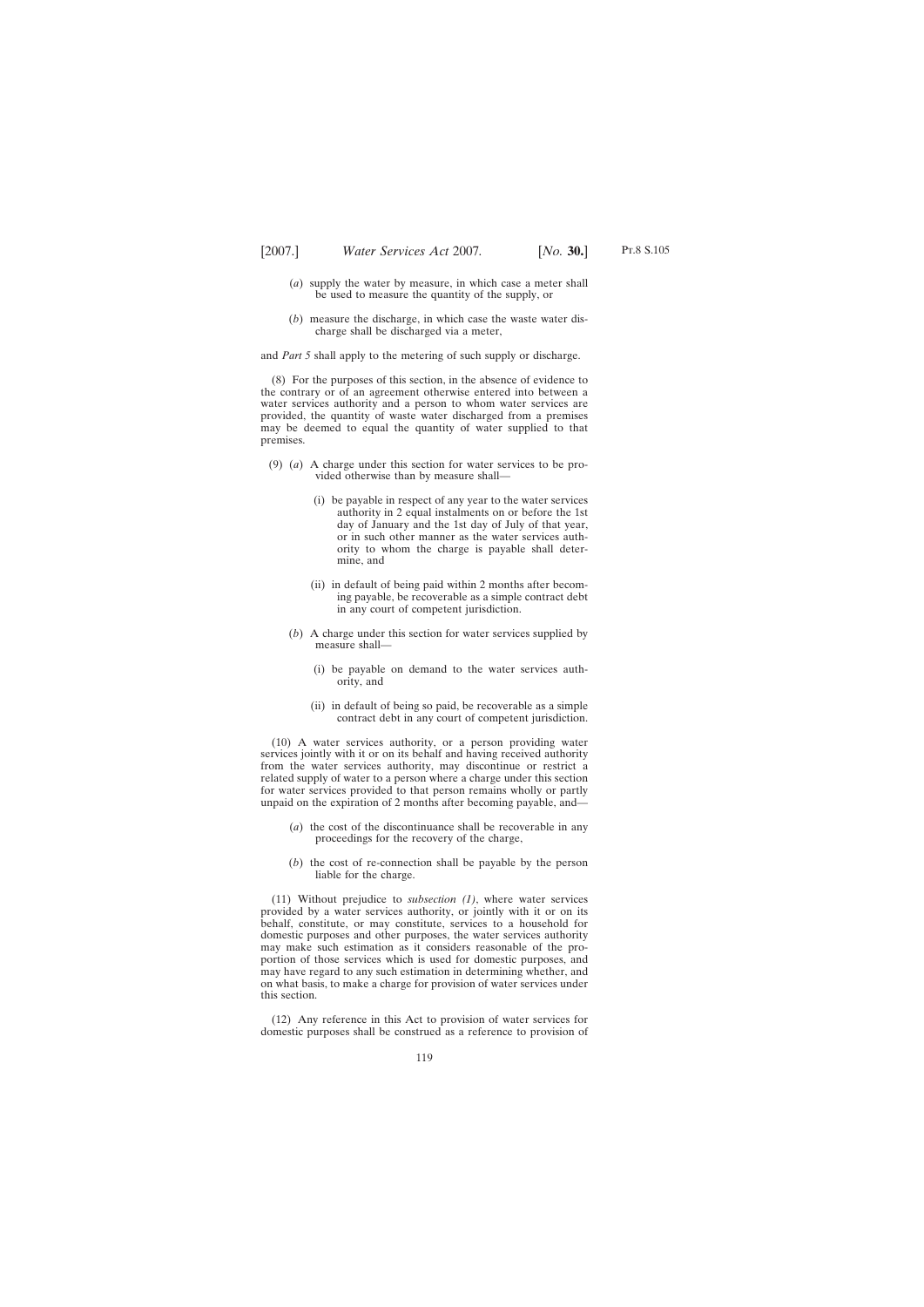water services for day to day domestic requirements including drinking, washing and sanitation, but exclusive of water services used for—

- (*a*) agriculture or horticulture,
- (*b*) any trade, industry or business,
- (*c*) any purpose incidental to a household or private garden (including washing a private vehicle) if the water is drawn otherwise than from a tap inside the household or if a hosepipe or similar apparatus is used,
- (*d*) central heating other than central heating of a household,
- (*e*) apparatus depending while in use upon a supply of continuously running water, not being an apparatus used solely for heating water.
- (13) In this section—

"household" means a building or part of a building used by a person as his or her place of private residence (whether as his or her principal place of such residence or not) and includes accommodation provided in such a residence to one or more students to enable them to pursue their studies on a fulltime basis but does not include any part of a building used for the provision, for the purposes of reward, with a view to profit or otherwise in the course of business, of accommodation, including self-catering accommodation, (other than accommodation provided in a place of private residence aforesaid to one or more students for the purposes aforesaid) unless the person to whom the accommodation is so provided uses the accommodation as his or her principal place of private residence;

"water services" includes abstraction or impoundment of water for supply.

Regulations for the purpose of *section 105*.

**106**.—(1) The Minister may make regulations for the purpose of *section 105*.

(2) Without prejudice to the generality of *subsection (1)*, regulations under this section may provide for all or any of the following:

- (*a*) varied rates of unit charges to be applied in proportion to the volume of water supplied or the volume or strength of waste water discharged;
- (*b*) fixing a minimum or maximum limit for charges;
- (*c*) criteria for the achievement of full cost recovery;
- (*d*) criteria for the allocation of charges among tenants in multi-occupancy premises;
- (*e*) criteria for estimating elements of a charge subject to their subsequent adjustment, if necessary, and consequent offset from or addition to a future charge;
- (*f*) criteria for the apportionment of the costs of water services provided to a household as between domestic and other purposes;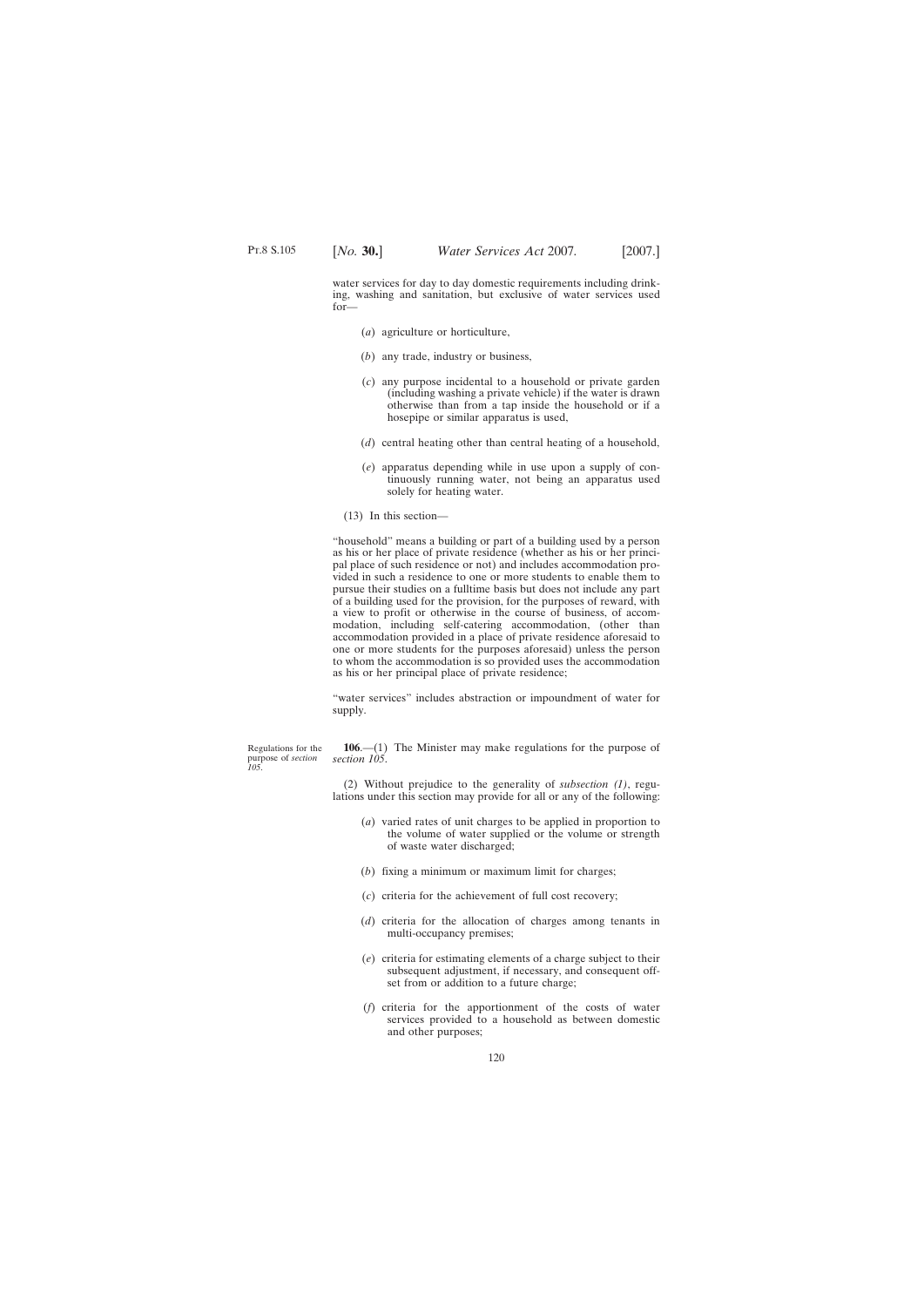- Pt.8 S.106
- (*g*) criteria for deciding what level of provision may reasonably be regarded as necessary for the domestic purposes of a household;
- (*h*) certification or provision of proof by a specified person that a particular premises is used as his or her principal place of residence;
- (*i*) measures necessary to verify the volume of intake of water supply or the volume or strength of waste water discharges;
- (*j*) procedures to be followed in relation to collection of charges under *section 105*, including the appointment of an agent to collect such charges;
- (*k*) the design and layout of related forms.

### CHAPTER<sub>2</sub>

#### *Miscellaneous amendments*

**107**.—The Act of 1992 is amended—

Amendment of Act of 1992.

- (*a*) by substituting the following for section 58:
	- "Drinking water. 58.—(1) The Agency may request a water services authority to submit to it in such manner and at such times as it may direct, such information as the Agency may specify in relation to the management and treatment, and the monitoring of compliance with prescribed quality standards and other parametric values, of water intended for human consumption.

(2) The Agency shall arrange for, carry out or cause to be carried out, such inspection, auditing or monitoring as it considers necessary to verify information (including monitoring results) transmitted to it under subsection  $(1)$ .

(3) The Agency shall, in relation to each year, prepare and submit to the Minister a report on—

- (*a*) the monitoring, together with an assessment of the results, referred to in subsection (1) or (2), and
- (*b*) the implementation by the Agency of section 58A,

and the report shall include such recommendations as seem to it to be appropriate.

(4) Each report under subsection (3) shall be laid by the Minister before each House of the Oireachtas and shall be published by the Agency.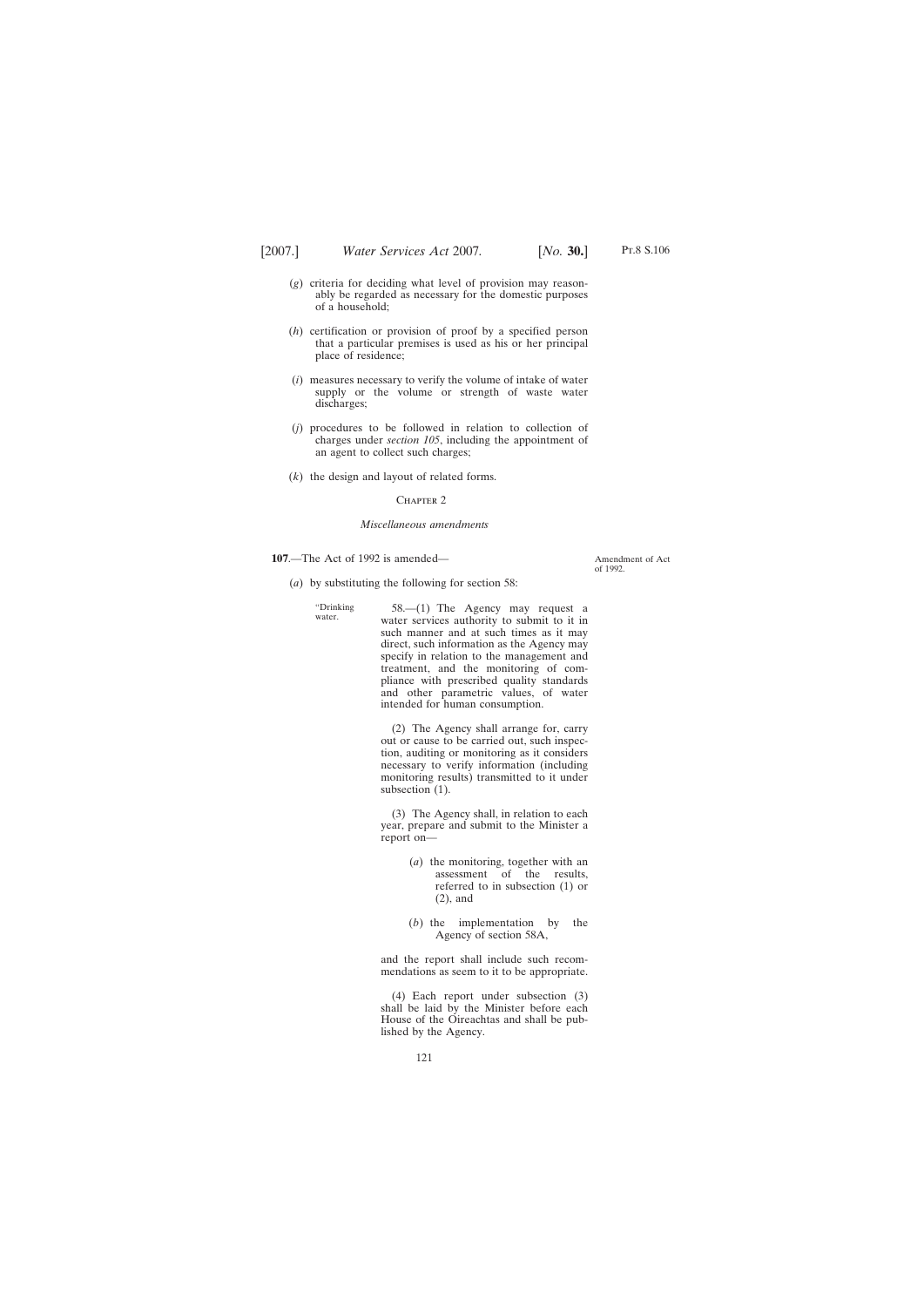(5) In this section and section 58A 'parametric values' and 'water services authority' have the meanings assigned to them, respectively, in *section 2* of the *Water Services Act 2007*.

Performance by water services authorities of statutory functions in relation to drinking water.

58A.—(1) Notwithstanding *section 30* of the *Water Services Act 2007*, the Agency shall—

- (*a*) monitor compliance with prescribed water quality standards and other parametric values of water supplied by or on behalf of a water services authority for human consumption, and
- (*b*) be responsible for enforcement of compliance with such standards.

(2) Without prejudice to subsection (1), and with a view to achieving the satisfactory compliance with relevant prescribed water quality standards and other parametric values of water intended for human consumption supplied by the water services authority concerned, the Agency may, having exercised its powers under subsection  $(1)$  or  $(2)$  of section 58 and considered any information furnished to, or otherwise coming into its possession in consequence of that exercise, do all or any of the following:

- (*a*) issue such advice, directions or recommendations to the water services authority, as it considers necessary;
- (*b*) provide, on such terms and conditions as may be agreed, such assistance, support or guidance as the Agency considers, after consultation with the water services authority, would be helpful.
- (3) (*a*) Notwithstanding any other provision of this section, where the Agency is of the opinion in respect of water for human consumption supplied by or on behalf of a water services authority that—
	- (i) there has been a breach of prescribed water quality standards or other parametric values,
	- (ii) the water contains a substance or micro-organism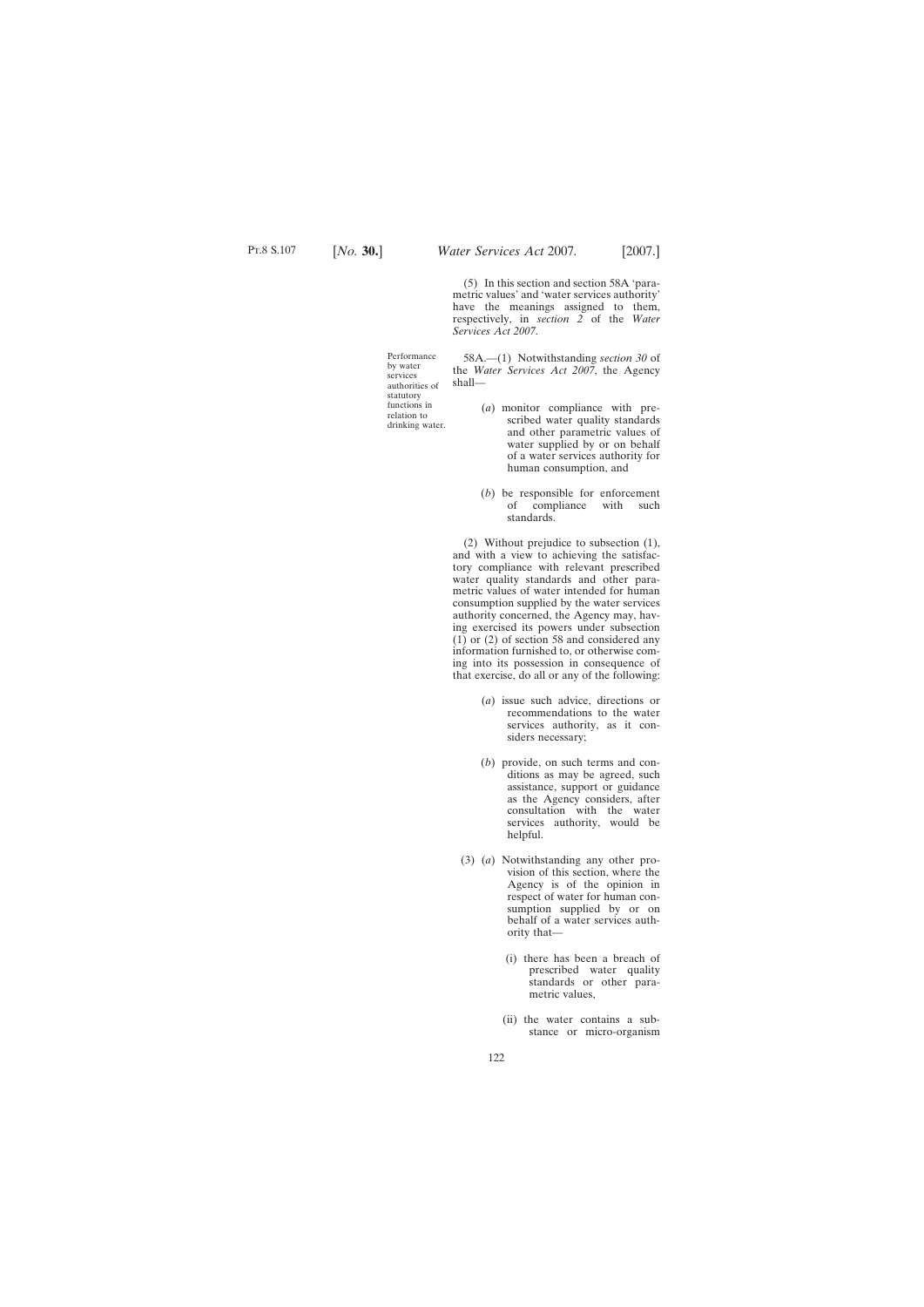for which no water quality standard exists, or

(iii) a standard of efficiency of related disinfection equipment exists,

that constitutes, or may constitute, a risk to public health, then the Agency may issue such direction to the relevant water services authority as it considers necessary to ensure that appropriate measures are taken for the purposes of preventing, limiting, eliminating or abating such risk.

- (*b*) A water services authority shall comply with any direction to it under paragraph (*a*).
- (4) (*a*) Where the Agency, having reviewed the information—
	- (i) submitted to it in accordance with section 58(1), or
	- (ii) obtained during the course of inspection, auditing or monitoring carried out under section 58(2),

is of the opinion that a water services authority has failed adequately to carry out monitoring of its water supplies or related distribution networks, then the Agency shall direct the water services authority to arrange for such monitoring to be carried out adequately.

(*b*) A water services authority shall comply with any direction to it under paragraph (*a*).

(5) Where a water services authority fails to comply with a direction issued under subsection  $(2)$ ,  $(3)$  or  $(4)$ , the Agency may arrange, carry out or cause to be carried out such action as it considers necessary to ensure compliance with the direction. The costs of such action may be recovered by the Agency from the water services authority concerned as a simple contract debt in any court of competent jurisdiction.

(6) A water services authority commits an offence if—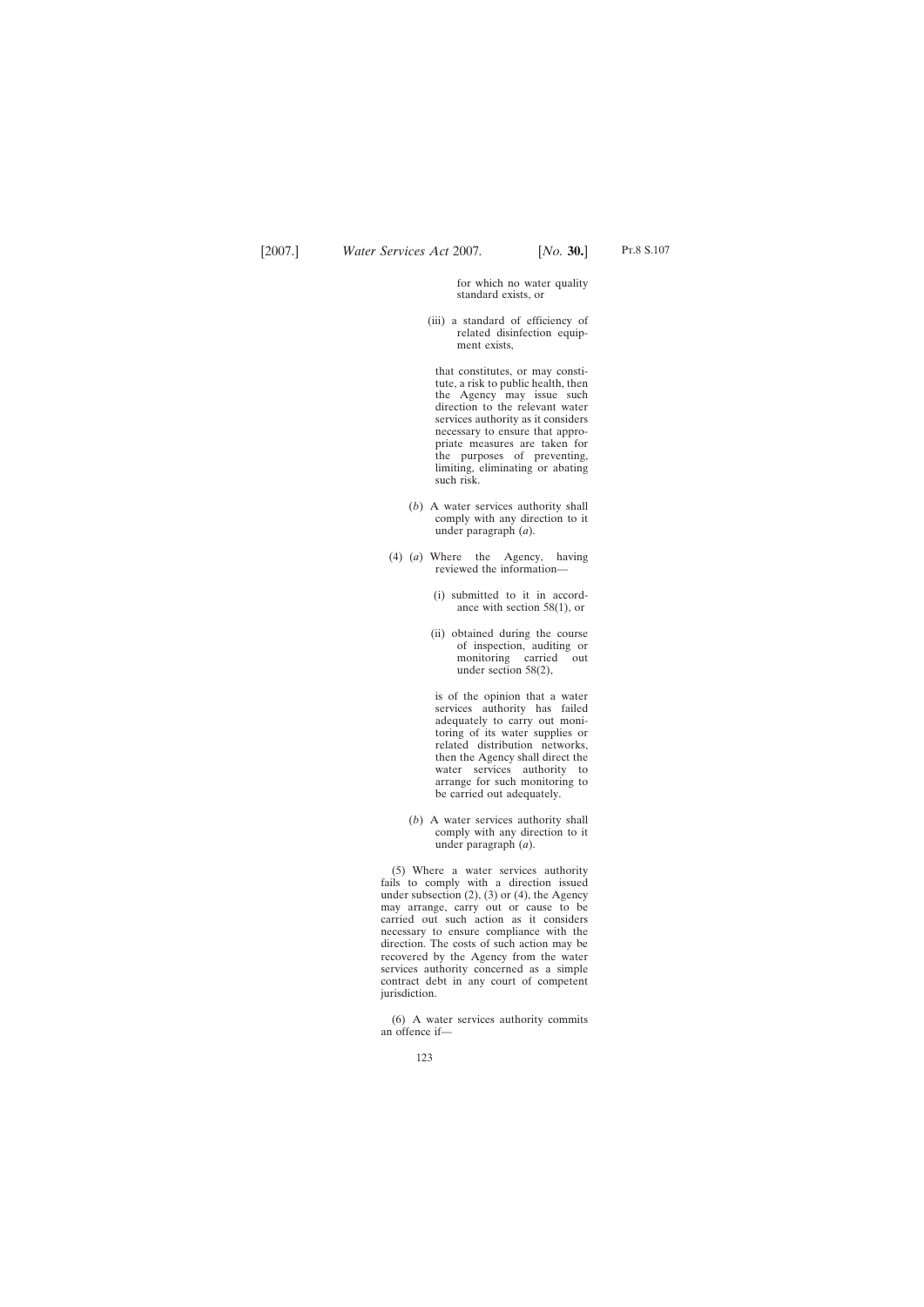- (*a*) it fails to comply with a request under section 58(1), or
- (*b*) it fails to comply with a direction under subsection  $(2)$ ,  $(3)$  or  $(4)$ .

(7) The Agency may apply to the High Court in a summary manner for an order against a water services authority to direct compliance with a request under section  $58(1)$ , or a direction under subsection  $(3)$ , and the Court may grant such order as it considers appropriate.",

(*b*) in section 59 by inserting the following after subsection (8):

"(9) In this section a reference to a sanitary authority shall be construed, subject to the discretion of the Minister in relation to regulations under subsection (5), as including a reference to any person acting on behalf of or jointly with a sanitary authority.",

(*c*) in section 60 by inserting the following after subsection (2):

"(3) In this section, a reference to a sanitary authority shall be construed as including a reference to any person acting on behalf of or jointly with a sanitary authority.",

(*d*) in section 61 by inserting the following after subsection (3):

"(4) In this section, a reference to a sanitary authority shall be construed as including a reference to any person acting on behalf of or jointly with a sanitary authority.",

and

- (*e*) in Part IV (inserted by section 15 of the Protection of the Environment Act 2003)—
	- (i) in section  $84(1)$ 
		- (I) by deleting "or" in paragraph (*b*) and by substituting "the Fisheries (Consolidation) Act 1959, or" for "the Fisheries (Consolidation) Act 1959," in paragraph (*c*), and
		- (II) by inserting the following after paragraph (*c*):
			- "(*d*) *section 63* or *81* of the *Water Services Act 2007*.",
	- (ii) in section  $84(2)$ 
		- (I) by deleting "or" in paragraph (*b*) and by substituting "the Fisheries (Consolidation) Act 1959, or" for "the Fisheries (Consolidation) Act 1959," in paragraph (*c*), and
		- (II) by inserting the following after paragraph (*c*):
			- "(*d*) *section 63* or *81* of the *Water Services Act 2007*,",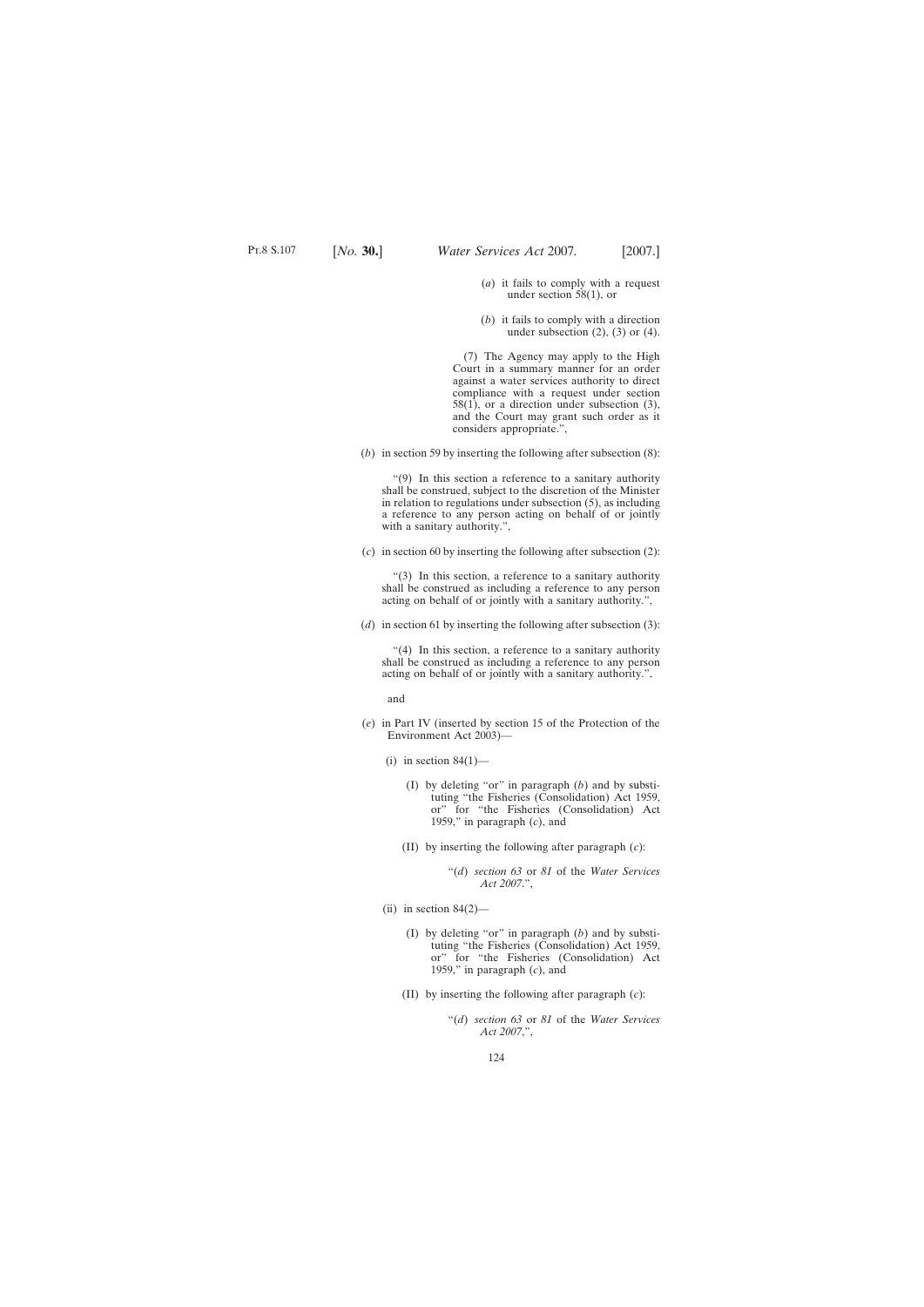- Pt.8 S.107
- (iii) in section 87 by deleting subsection (10) and substituting the following:
	- "(10) (*a*) Subject to paragraph (*b*), a person shall not, by application for judicial review or in any other legal proceedings whatsoever, question the validity of a decision of the Agency to grant or refuse a licence or revised licence (including a decision of it to grant or not to grant such a licence on foot of a review conducted by it of its own volition) unless the proceedings are instituted within the period of 8 weeks beginning on the date on which the licence or revised licence is granted or the date on which the decision to refuse or not to grant the licence or revised licence is made.
		- (*b*) Where, on application to the High Court, the Court considers that in the particular circumstances there is good and sufficient reason for doing so, the Court may extend the period referred to in paragraph (*a*).",
- (iv) in section  $99B(1)(a)$ 
	- (I) by deleting "or" in subparagraph (ii) and by substituting "the Fisheries (Consolidation) Act 1959, or" for "the Fisheries (Consolidation) Act 1959," in subparagraph (iii), and
	- (II) by inserting the following after subparagraph (iii):

"(iv) *section 63* or *81* of the *Water Services Act 2007*,",

(v) in section 99E by inserting the following after subsection  $(5)$ :

"(6) In this section, a reference to a sanitary authority shall be construed as including a reference to any person acting on behalf of or jointly with a sanitary authority.",

and

- (vi) in section  $99G(1)$ 
	- (I) by deleting "or" in subparagraph (*b*) and by substituting "the Fisheries (Consolidation) Act 1959, or" for "the Fisheries (Consolidation) Act 1959," in paragraph (*c*), and
	- (II) by inserting the following after paragraph (*c*):
		- "(*d*) *section 63* or *81* of the *Water Services Act 2007*,".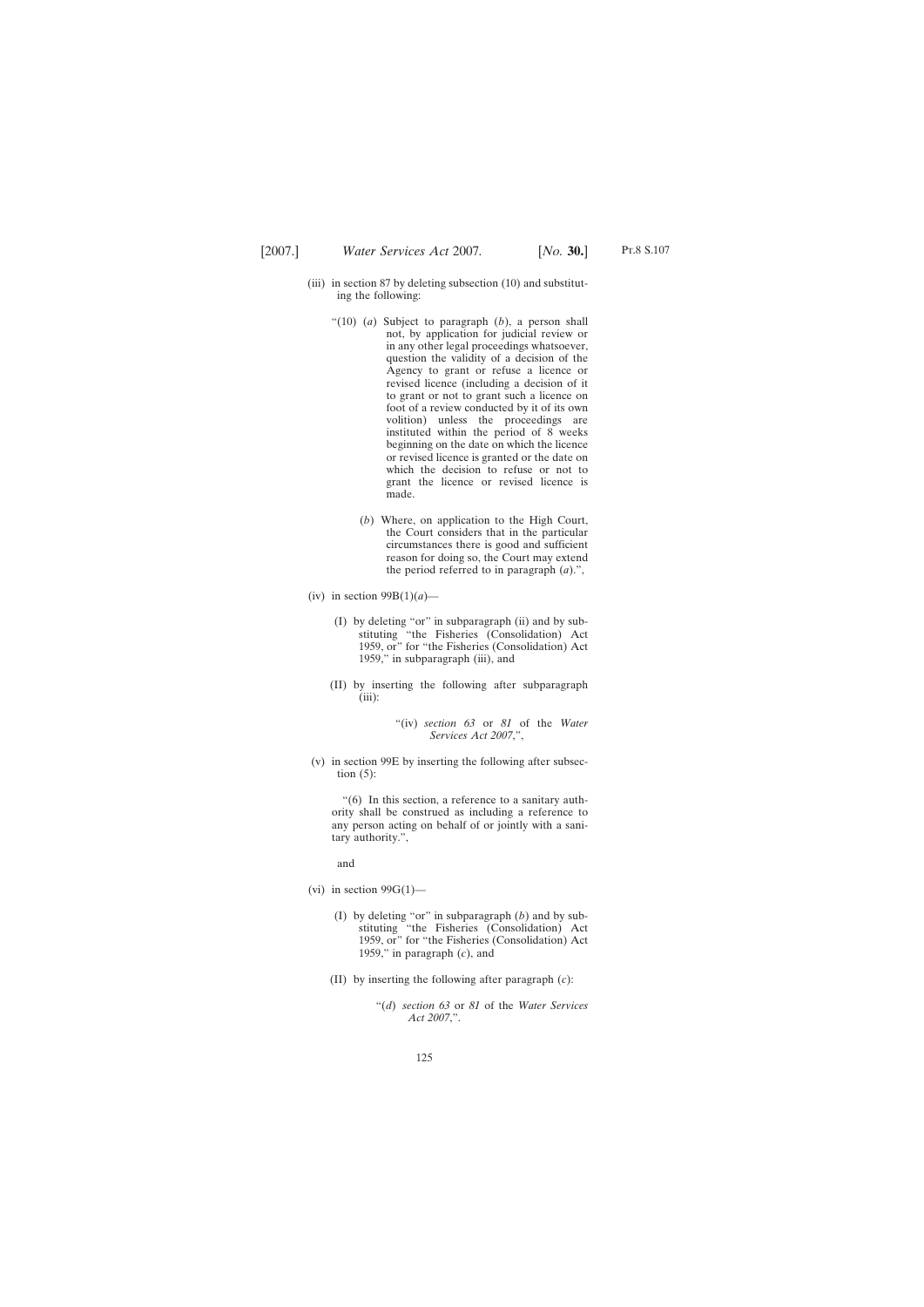Amendment of Housing Finance Agency Act 1981.

**108.**—The Schedule to the Housing Finance Agency Act 1981 (inserted by section 17 of the Housing (Miscellaneous Provisions) Act 2002) is amended by inserting "*Water Services Act 2007*" after "Water Supplies Act 1942".

Amendment of Act of 1977.

**109**.—The Act of 1977 is amended—

- (*a*) in section 4(1) by inserting the following paragraph after paragraph (*b*):
	- " $(c)$  In this subsection a discharge to waters includes a discharge from a septic tank or other waste water treatment system to a percolation area or to soil.",
- (*b*) in section 6(2) by substituting the following for paragraph (*f*) and paragraph (*g*) (inserted by the Local Government (Water Pollution) Act 1977 (Transfer of Appeals) Order 1978 (S.I. No. 96 of 1978)):
	- "(*f*) requiring an applicant to defray or contribute towards the cost of investigation carried out by a local authority in relation to an application;
	- (*g*) the oral hearing of any appeal to An Bord Pleanála and any such oral hearing conducted by it or by a person appointed for that purpose by it;
	- (*h*) procedural matters in relation to appeals;
	- (*i*) related ancillary and incidental matters.".

Increase of penalties under Local Government (Water Pollution) Acts 1977 and 1990.

**110**.—(1) The Act of 1977 (as amended by the Act of 1990) is amended—

(*a*) in section 3 by substituting the following for subsection (2):

" $(2)$  A person who contravenes subsection  $(1)$  commits an offence and is liable—

- (*a*) on summary conviction, to a fine not exceeding  $\epsilon$ 5,000, or imprisonment for a term not exceeding 3 months, or both, or
- (*b*) on conviction on indictment, to a fine not exceeding  $\text{£}15,000,000$  or imprisonment for a term not exceeding 5 years, or both.",
- (*b*) in section 4 by substituting the following for subsection (8):

" $(8)$  A person who contravenes subsection  $(1)$  commits an offence and is liable—

- (*a*) on summary conviction, to a fine not exceeding  $\epsilon$ 5,000, or imprisonment for a term not exceeding 3 months, or both, or
- (*b*) on conviction on indictment, to a fine not exceeding  $\text{£}15,000,000$ , or imprisonment for a term not exceeding 5 years, or both.",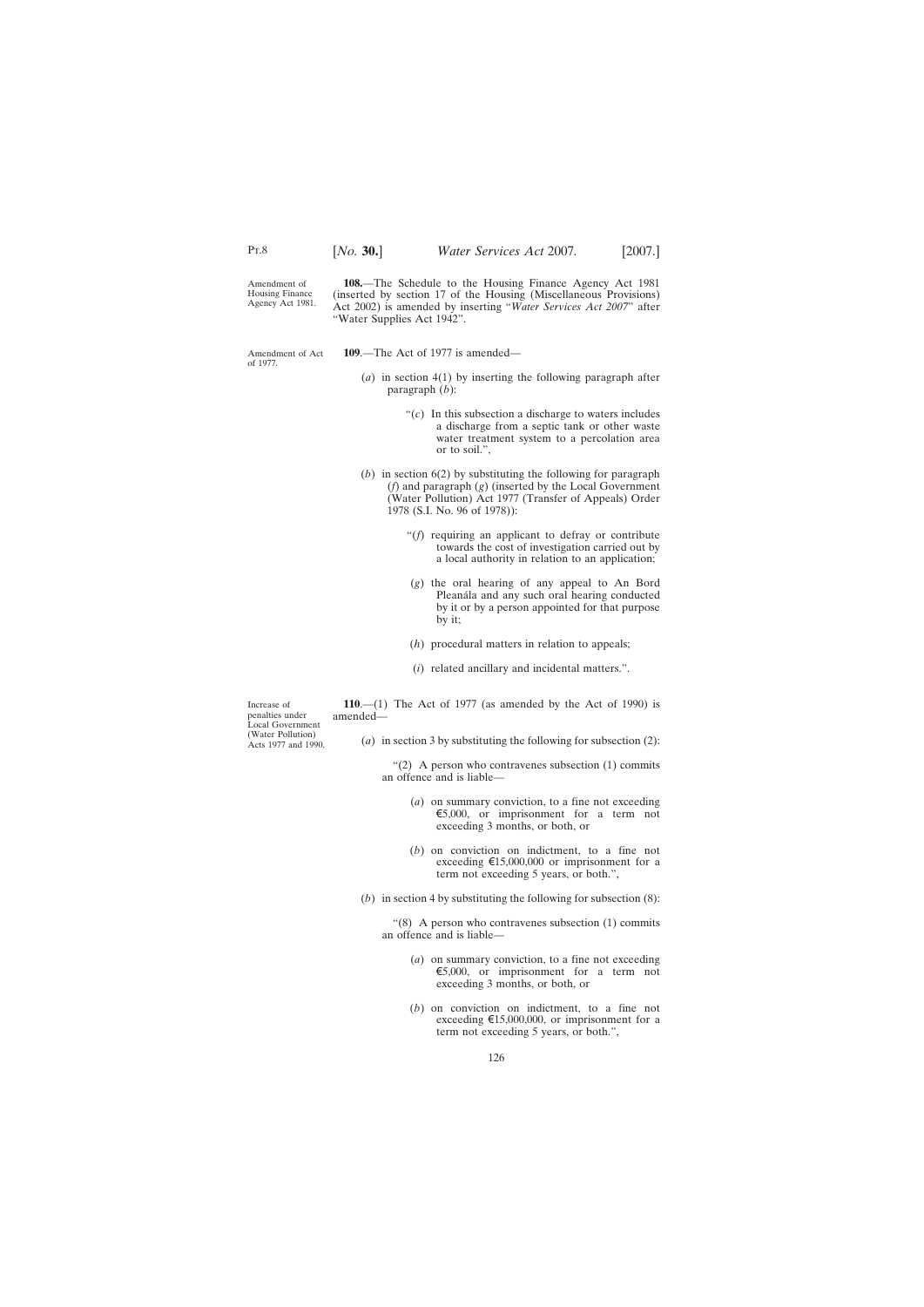- (*c*) in section 6 by substituting the following for subsection (3)(*a*):
	- "(3) (*a*) A person who, in relation to an application for a licence under section 4 or an appeal under section 8, when—
		- (i) furnishing information under this section, or
		- (ii) verifying any such information,

makes a statement in writing which is false or to such person's knowledge misleading in a material respect commits an offence and is liable on summary conviction to a fine not exceeding  $\epsilon$ 5,000, or imprisonment for a term not exceeding 3 months, or both.",

(*d*) in section 10 by substituting the following for subsection (2):

"(2) Without prejudice to any power of a court to enforce orders made by it, a person who does not comply with an order under subsection (1) commits an offence and is liable on summary conviction to a fine not exceeding  $\epsilon$ 5,000, or imprisonment for a term not exceeding 3 months, or both.",

(*e*) in section 12 by substituting the following for subsection  $(4)$ :

"(4) Where a notice under this section is not complied with in the period specified in the notice, the person on whom it was served commits an offence and is liable on summary conviction to a fine not exceeding  $\epsilon$ 5,000, or imprisonment for a term not exceeding 3 months, or both.",

(*f*) in section 14 by substituting the following for subsection  $(2)$ :

"(2) A person who fails to comply with subsection  $(1)$ commits an offence and is liable on summary conviction to a fine not exceeding  $\epsilon$ 5,000, or imprisonment for a term not exceeding 3 months, or both.",

- $(g)$  in section 16—
	- (i) by substituting the following for subsection (8):

"(8) A person who contravenes subsection (1) or (7) commits an offence and is liable—

- (*a*) on summary conviction, to a fine not exceeding  $\epsilon$ 5,000, or imprisonment for a term not exceeding 3 months, or both, or
- (*b*) on conviction on indictment, to a fine not exceeding  $\text{£}15,000,000$ , or imprisonment for a term not exceeding 5 years, or both.",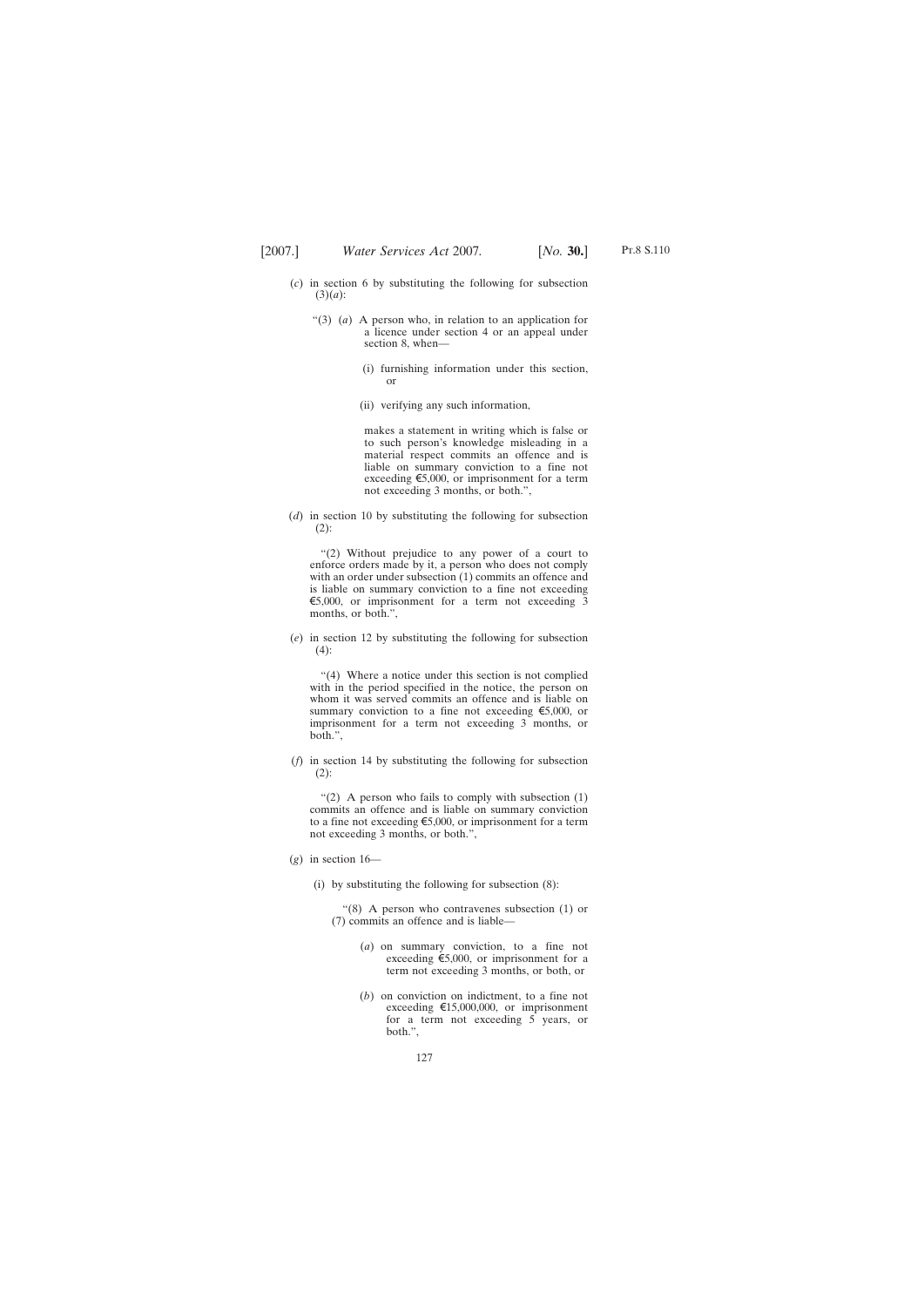and

(ii) by substituting the following for subsection (13A):

"(13A) Where a notice under this section is not complied with, the person on whom it was served commits an offence and is liable on summary conviction to a fine not exceeding  $\epsilon$ 5,000, or imprisonment for a term not exceeding 3 months, or both.",

- (*h*) in section 19 by substituting the following for subsection (3)(*a*):
	- "(*a*) A person who, in relation to an application for a licence under section 16 or an appeal under section 20, when furnishing information under this section or when verifying any such information, makes a statement which is false or to such person's knowledge misleading in a material respect commits an offence and is liable on summary conviction to a fine not exceeding  $\epsilon$ 5,000, or imprisonment for a term not exceeding 3 months, or both.",
- (*i*) in section 23 by substituting the following for subsection  $(4)$ :
	- "(4) A person who-
		- (*a*) fails or refuses to comply with a requirement in a notice under this section, or
		- (*b*) in purported compliance with a requirement in a notice under this section gives to a local authority or sanitary authority information that, to such person's knowledge, is false or is misleading in a material respect,

commits an offence and is liable on summary conviction to a fine not exceeding  $\epsilon$ 5,000, or imprisonment for a term not exceeding 3 months, or both.",

- (*j*) in section 26A (inserted by section 66(1) of the Act of 1996) by substituting the following for subsection (3):
	- "(3) (*a*) A person who contravenes a regulation under this section commits an offence.
		- (*b*) A person who commits an offence under this section is liable—
			- (i) on summary conviction, to a fine not exceeding  $\epsilon$ 5,000, or imprisonment for a term not exceeding 3 months, or both, or
			- (ii) on conviction on indictment, to a fine not exceeding  $\text{£}15,000,000$ , or imprisonment for a term not exceeding 5 years, or both.",
- (*k*) in section 27 by substituting the following for subsection (3):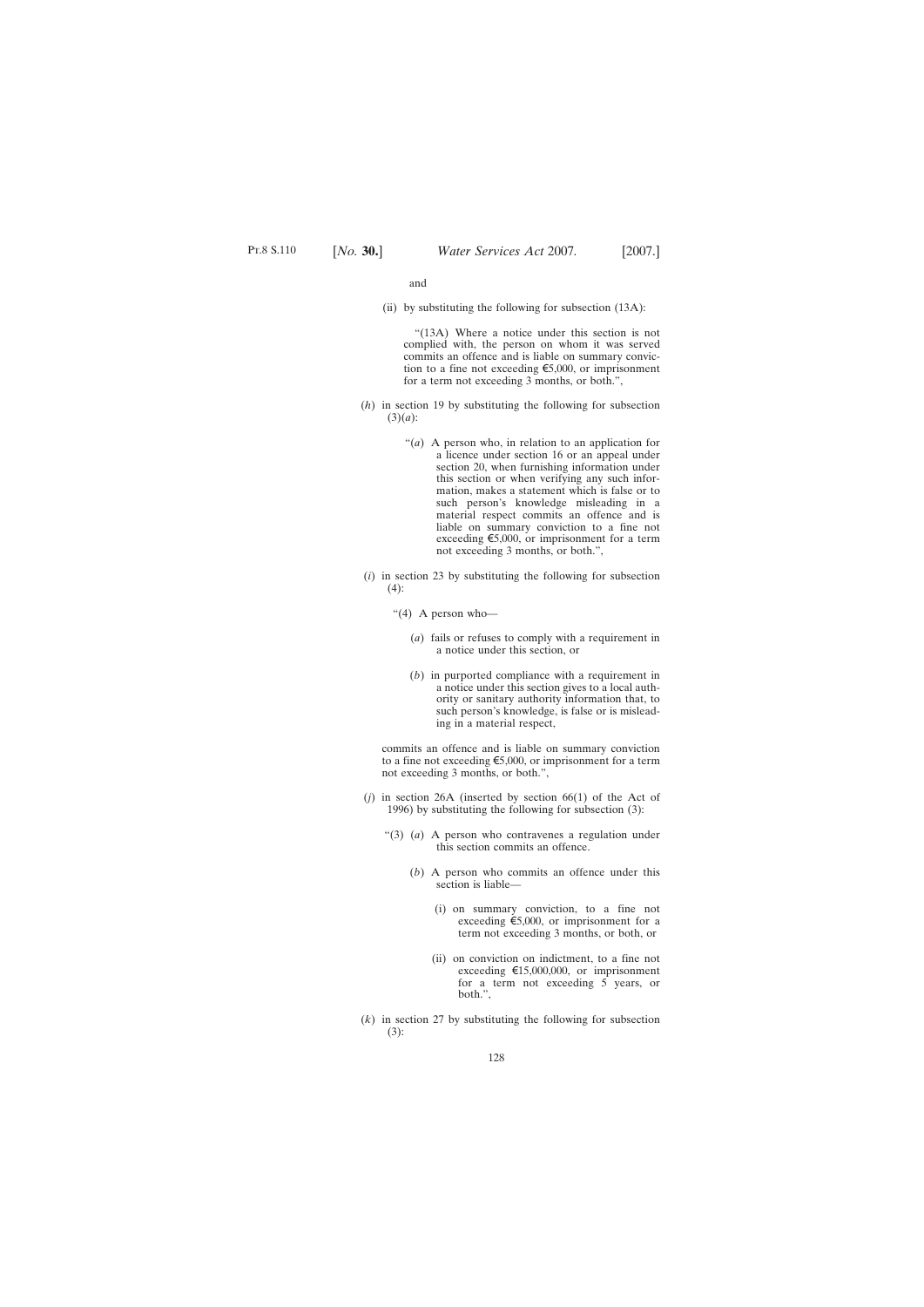a term not exceeding 3 months, or both.",

"(3) A person who contravenes a regulation under this section commits an offence and is liable on summary conviction to a fine not exceeding  $\epsilon$ 5,000, or imprisonment for

and

- (*l*) in section 28 by—
	- (i) substituting the following for subsection  $(3A)(b)$ :
		- "(*b*) A person who—
			- (i) fails or refuses to comply with a request under this subsection, or
			- (ii) in pursuance of such a request, furnishes, to such person's knowledge, information that is false or misleading to an authorised person,

commits an offence, and is liable on summary conviction to a fine not exceeding  $\epsilon$ 5,000, or imprisonment for a term not exceeding 3 months, or both.",

and

(ii) by substituting the following for subsection (4):

"(4) A person who obstructs an authorised person in the performance of duties under this section commits an offence and is liable on summary conviction to a fine not exceeding  $\epsilon$ 5,000, or imprisonment for a term not exceeding 3 months, or both.".

- (2) The Act of 1990 is amended—
	- (*a*) in section 21 by substituting the following for subsection (3):
		- "(3) (*a*) A person who contravenes or fails to comply with bye-laws under subsection (2) commits an offence.
			- (*b*) A person who commits an offence under this subsection is liable—
				- (i) on summary conviction to a fine not exceeding  $\epsilon$ 5,000, or imprisonment for a term not exceeding 3 months, or both, or
				- (ii) if the offence is a contravention of or a failure to comply with a bye-law prohibiting the carrying on of a specified activity or a bye-law relating to a matter referred to in subsection  $(2)(c)$ , on conviction on indictment to a fine not exceeding  $\text{£}15,000,000$ , or imprisonment for a term not exceeding 5 years, or both.",

and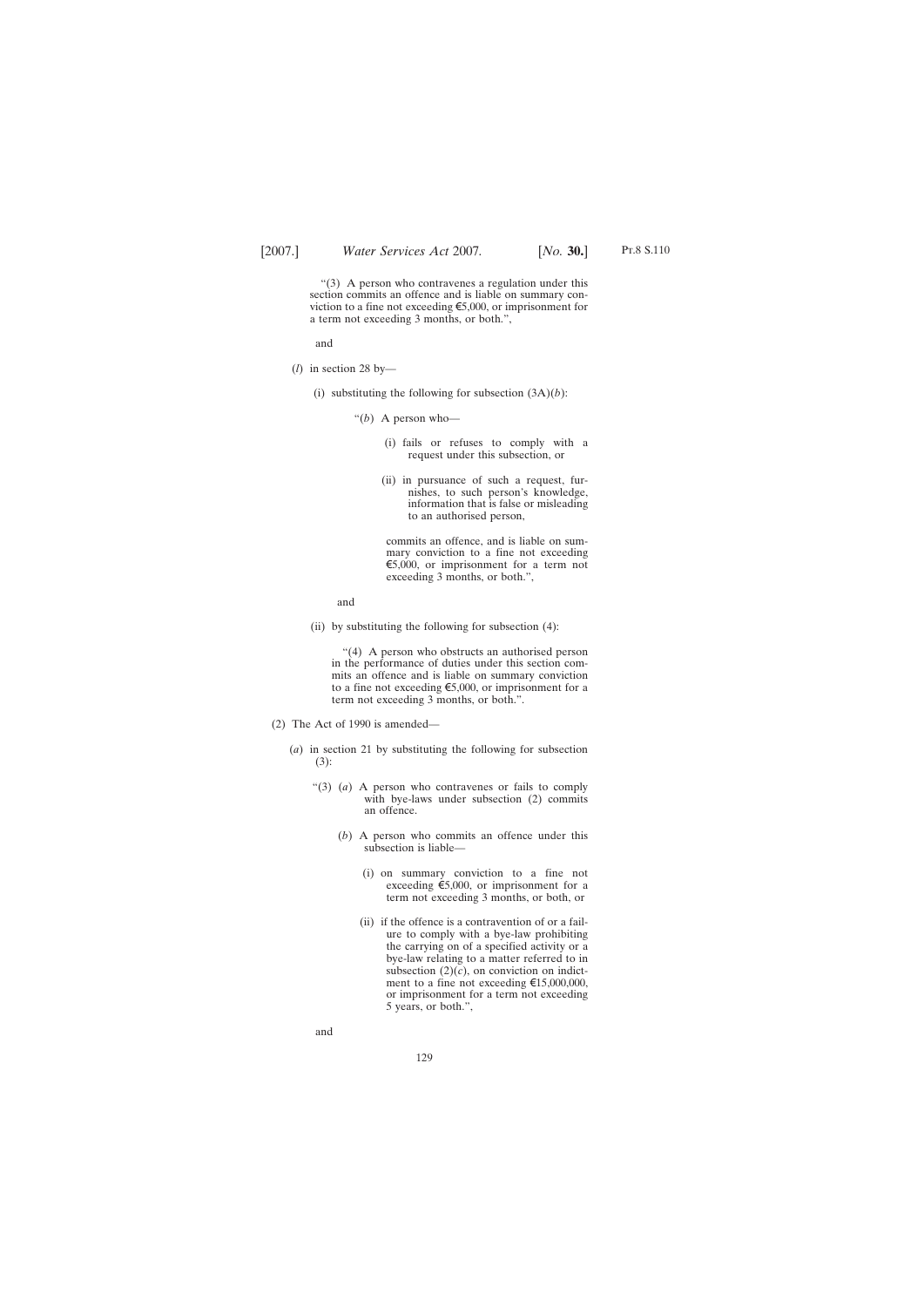- 
- (*b*) in section 21A (inserted by section 66(3) of the Act of 1996) by substituting the following for subsection (11):

"(11) A person who fails to comply with a notice under subsection  $(1)$  or  $(8)$  within the period specified in the notice commits an offence and is liable on summary conviction to a fine not exceeding  $\epsilon$ 5,000.".

**111**.—A person guilty of an offence under section 171 or 172 of the Fisheries (Consolidation) Act 1959 is liable, in lieu of the penalties specified in section 25 of the Act of 1990—

- (*a*) on summary conviction, to a fine not exceeding  $\epsilon$ 5,000, or imprisonment for a term not exceeding 3 months, or both, or
- (*b*) on conviction on indictment, to a fine not exceeding  $\text{\textsterling}15,000,000$ , or imprisonment for a term not exceeding 5 years, or both.
- **112**.—The Water Supplies Act 1942 is amended—
	- (*a*) by substituting the following for section 2:

"Power of making proposal to take a supply of water.

2.—Whenever a sanitary authority desires to take from a source of water (whether within or without its sanitary district) a supply of water for the purpose of increasing, extending, or providing a supply of water under the Local Government (Sanitary Services) Acts 1878 to 2001, or the *Water Services Act 2007*, they may make, under and in accordance with this Act, a proposal for so taking such supply from such source of water.",

- (*b*) by substituting the following for section  $13(1)(b)$ :
	- " $(b)$  to use such supply for the purpose of increasing, extending, or providing under the Local Government (Sanitary Services) Acts 1878 to 2001, or the *Water Services Act 2007*, a supply of water, and",

and

sanitary

(*c*) by substituting the following for section 23:

"Expenses of authority. 23.—Any expenses incurred by a sanitary authority under this Act for the purposes of increasing, extending or providing a supply of water under the Local Government (Sanitary Services) Acts 1878 to 2001, or the *Water Services Act 2007*, shall be raised and defrayed as part of the expenses incurred by such sanitary authority under any of those Acts for the said purpose.".

Amendment of Local Government (Financial Provisions) (No. 2) Act 1983.

**113.**—The Local Government (Financial Provisions) (No. 2) Act 1983 is amended in section 1(1) (as amended by section 2 of the Local Government (Financial Provisions) Act 2000) by the substitution for the definition of "existing enactment" of the following definition:

Increase of penalties under sections 171 and 172 of Fisheries (Consolidation) Act 1959.

Amendment of Water Supplies Act

1942.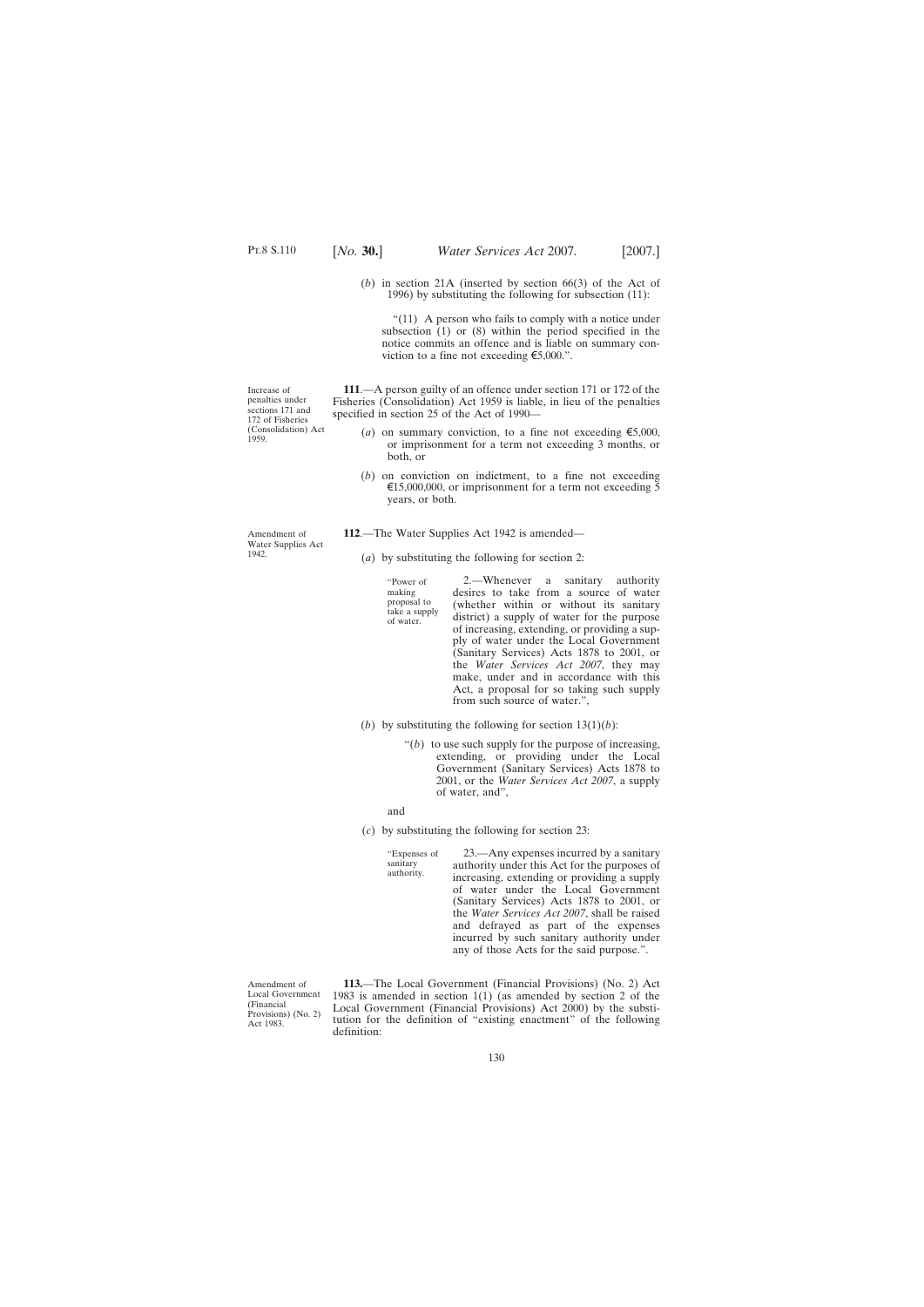" 'existing enactment' means an enactment in force on, or at any time after the commencement of, this Act;".

**114**.—The Act of 2000 is amended—

Amendment of Act of 2000.

- (*a*) in section 10, by substituting the following for subsection  $(2)(b)$ :
	- "(*b*) the provision or facilitation of the provision of infrastructure including—
		- (i) transport, energy and communication facilities,
		- (ii) water supplies and waste water services (regard having been had to the water services strategic plan for the area made in accordance with the *Water Services Act 2007*),
		- (iii) waste recovery and disposal facilities (regard having been had to the waste management plan for the area made in accordance with the Waste Management Act 1996), and
		- (iv) any ancillary facilities or services;",

and

- (*b*) in section 180—
	- (i) in subsection (1) by substituting "service connections (within the meaning of the *Water Services Act 2007*)" for "drains" and "water mains" for "watermains", and
	- (ii) in subsection (4) by substituting "service connections (within the meaning of the *Water Services Act 2007*)" for "drains" and "water mains" for "watermains".

**115**.—The Act of 2001 is amended by substituting the following Amendment of Act for Schedule 12: of 2001.

"Section 63.

#### SCHEDULE 12

### Acts of the Oireachtas: Functions of Local **AUTHORITIES**

### PART 1

Responsibility primarily with the Minister Air Pollution Act 1987 Building Control Act 1990 Control of Dogs Acts 1986 and 1992 Derelict Sites Act 1990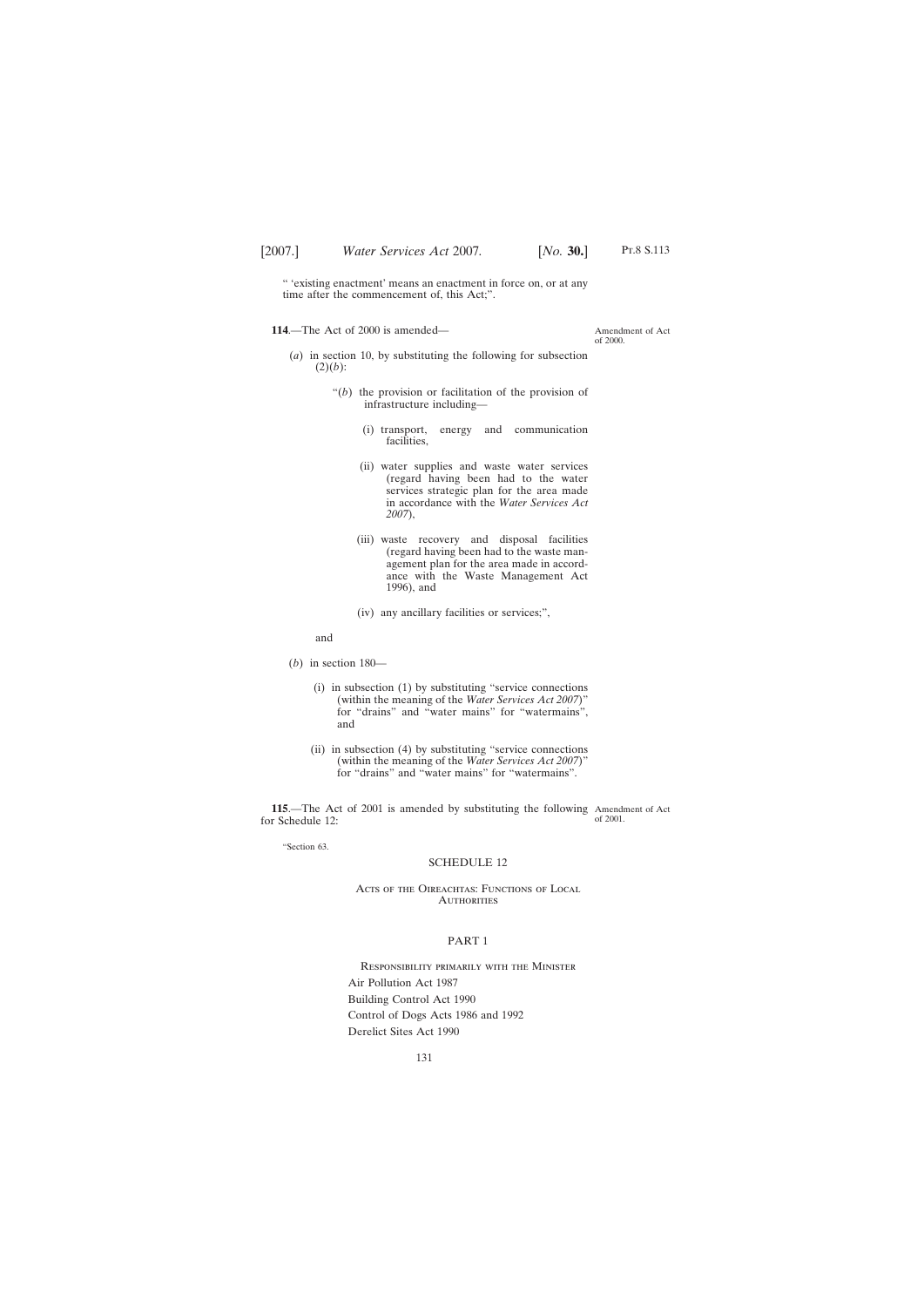Dublin Docklands Development Authority Act 1997

Electoral Acts 1992 to 2004

*Environmental Protection Agency Acts 1992 to 2007*

Fire Services Acts 1981 and 2003

Housing Acts 1966 to 2004

Housing (Private Rented Dwellings) Acts 1982 and 1983

Licensing of Indoor Events Act 2003

Litter Pollution Acts 1997 to 2003

Local Authorities (Miscellaneous Provisions) Act 1936

Local Authorities (Mutual Assurance) Acts 1926 to 1935

Local Authorities (Officers and Employees) Acts 1926 to 1983

Local Authorities (Works) Act 1949

Local Elections Acts 1974 to 2004

*Local Government Acts 1925 to 2007*

Local Government (Collection of Rates) Act 1924

Local Government (Multi-Storey Buildings) Act 1988

Local Government (Rates) Act 1970

Local Government (Sanitary Services) Acts 1878 to 2001

Local Government (Superannuation) Act 1980

*Local Government (Water Pollution) Acts 1977 to 2007*

National Monuments Acts 1930 to 2004

*Planning and Development Acts 2000 to 2007*

Presidential Elections Acts 1992 to 2004

Protection of the Environment Act 2003

Seanad Electoral (Panel Members) Acts 1947 to 2001

Town Renewal Act 2000

Urban Renewal Acts 1986 and 1987

Urban Renewal Act 1998

Waste Management Acts 1996 to 2003

*Water Services Act 2007*

Water Supplies Act 1942

### PART 2

Responsibility primarily with a Minister of the Government other than the Minister Abattoirs Act 1988 Air-raid Precautions Acts 1939 and 1946 Animals Act 1985 Arterial Drainage Acts 1945 and 1995 Arts Act 2003 Canals Acts 1986 and 2005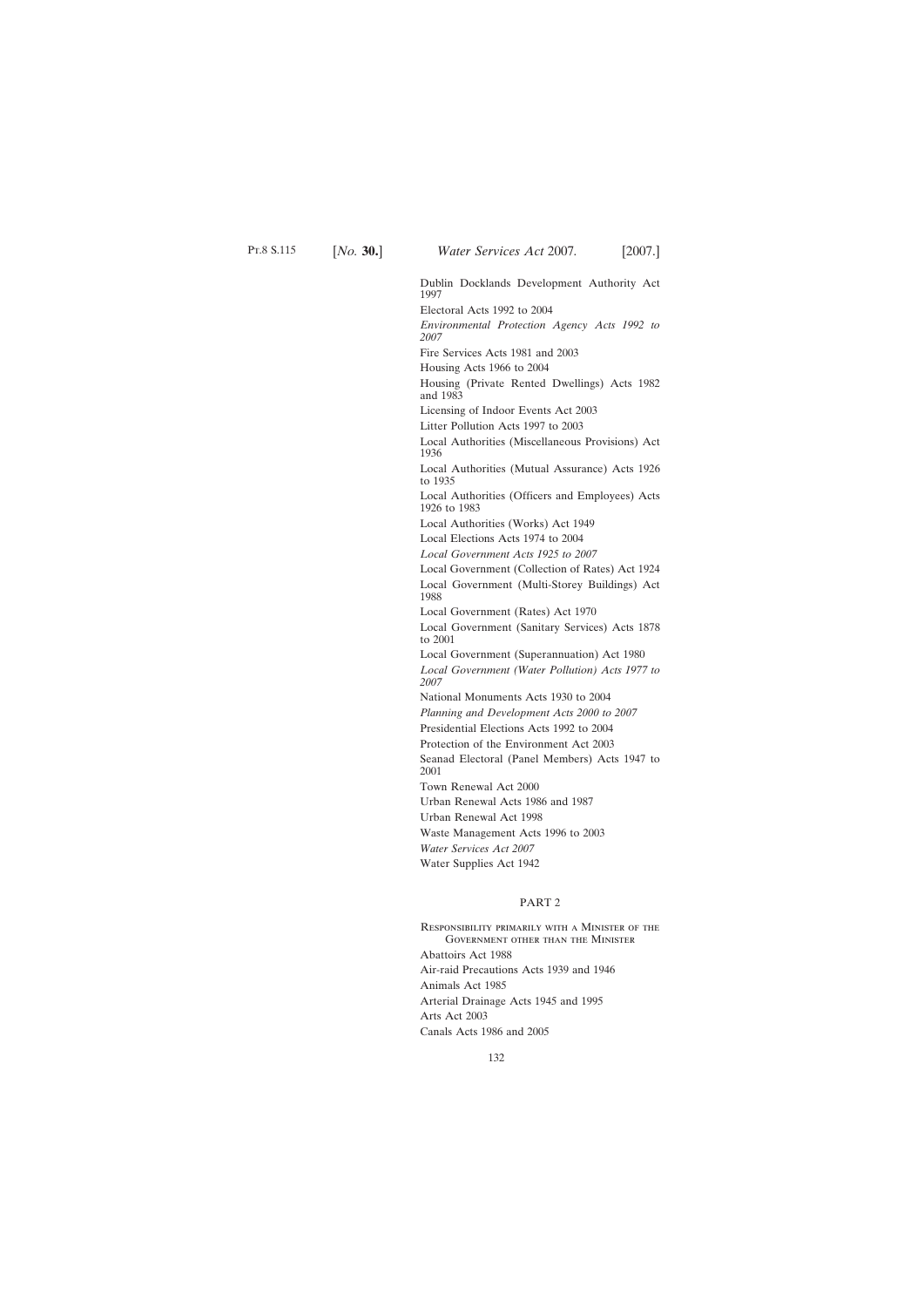Casual Trading Act 1995 Civil Defence Acts 1939 to 2002 Coast Protection Act 1963 Communications Regulation Act 2002 Control of Horses Act 1996 Coroners Acts 1962 and 2005 Dangerous Substances Acts 1972 and 1979 Dublin Transport Authority (Dissolution) Act 1987 Finance (Excise Duties) (Vehicles) Acts 1952 and 1960 Food Safety Authority of Ireland Act 1998 Foreshore Acts 1933 to 2005 Gaming and Lotteries Acts 1956 to 2003 Harbours Acts 1996 to 2005 Harbours Acts 1946 to 2005 Health Acts 1947 to 2006 Health (Fluoridation of Water Supplies) Act 1960 Intoxicating Liquor Act 2003 Local Authorities (Higher Education Grants) Acts 1968 to 1992 Local Authorities (Traffic Wardens) Acts 1975 and 1987 Malicious Injuries Acts 1981 and 1986 Minister for Community, Rural and Gaeltacht Affairs (Powers and Functions) Act 2003 Pounds (Provision and Maintenance) Act 1935 Roads Acts 1993 to 2001 Road Traffic Acts 1961 to 2006 Safety, Health and Welfare at Work Act 2005 Social Welfare Acts State Authorities (Public Private Partnership Arrangements) Act 2002 Údarás na Gaeltachta Acts 1979 to 1999 Universities Acts 1997 and 1999 Valuation Act 2001 Vocational Education Acts 1930 to 2001.".

116. The Housing of the Working Classes Act 1885 is amended Amendment of by inserting the following new section after section 7:

Housing of the Working Classes

"Interpretation of section 7. 7A.—Section 7 shall not be construed as provid- Act 1885. ing a right for the receipt of water services in excess of that which may be construed from the *Water Services Act 2007*.".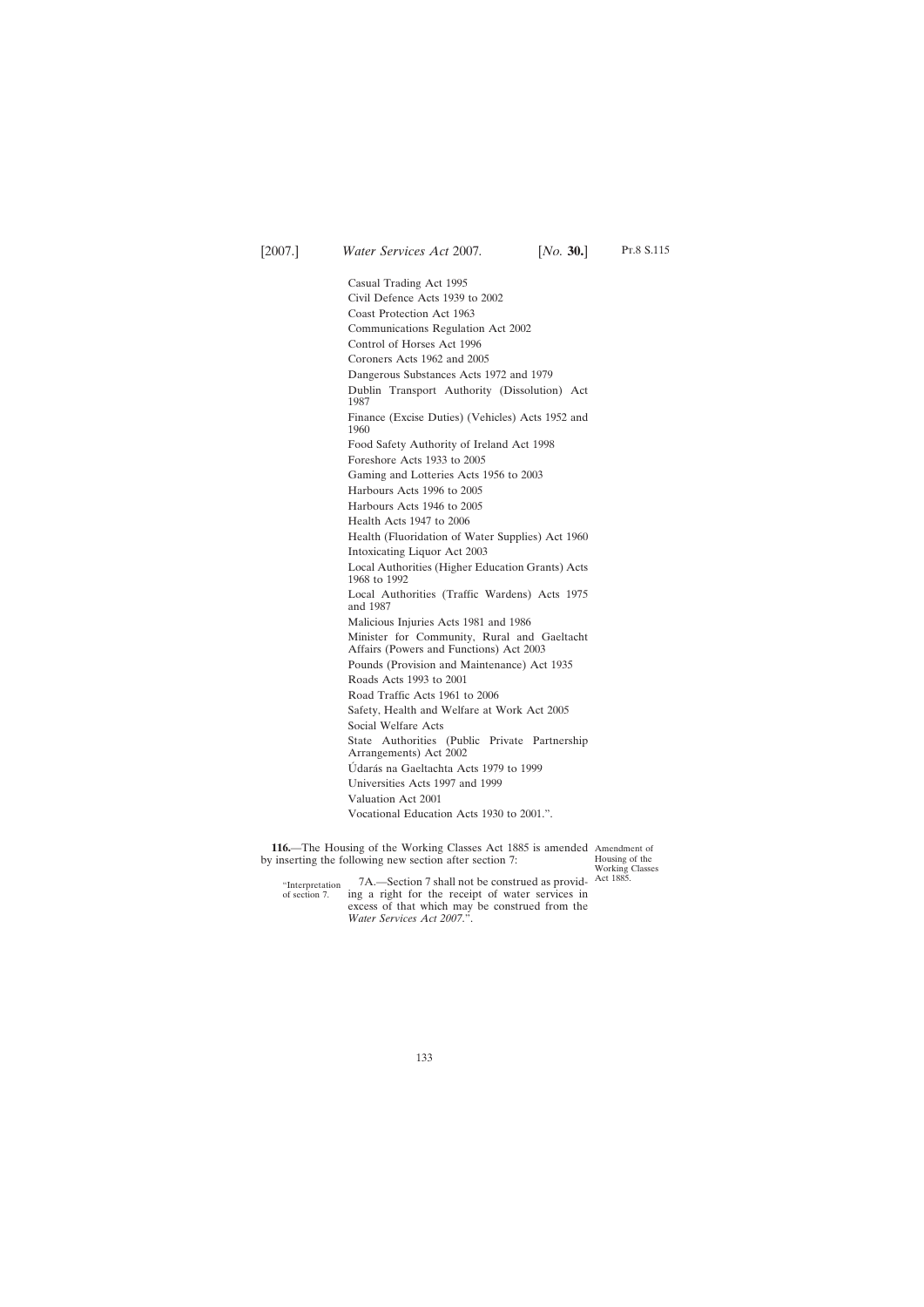*Section 4(1)*.

# SCHEDULE 1 Enactments Repealed

| Session and Chapter      | Short Title                                                      | Extent of Repeal                                                                                                                                                                                                           |
|--------------------------|------------------------------------------------------------------|----------------------------------------------------------------------------------------------------------------------------------------------------------------------------------------------------------------------------|
| or Number and Year       |                                                                  |                                                                                                                                                                                                                            |
| (1)                      | (2)                                                              | (3)                                                                                                                                                                                                                        |
| 10 and 11 Vic., c. 17    | <b>Waterworks Clauses</b><br>Act 1847                            | The whole Act                                                                                                                                                                                                              |
| 24 and 25 Vic., c. 172   | Dublin Corporation<br>Waterworks Act 1861                        | Sections 43 and 57                                                                                                                                                                                                         |
| 26 and 27 Vic., c. 93    | <b>Waterworks Clauses</b><br>Act 1863                            | Sections 12 to 21                                                                                                                                                                                                          |
| 29 and 30 Vic., c. cclxi | Bray Township Act<br>1866                                        | Sections 45, 49, 50, 64, 65 and<br>66                                                                                                                                                                                      |
| 37 and 38 Vic., c. exlii | Dublin Corporation<br>Waterworks Act 1874                        | The whole Act                                                                                                                                                                                                              |
| 41 and 42 Vic., c. 52    | Public Health<br>(Ireland) Act 1878                              | Sections 15 to 23, 27, 29(1),<br>30, 31, 32, 34, 44, 47, 48, 50,<br>$57(2)$ , 58, 61, 62, 64, 65, 65A,<br>67 to 71, 73, 74, 75, 77, 78, 79<br>and 92                                                                       |
|                          |                                                                  | In section 202 (as amended by<br>section $6(1)$ of the Act of<br>1962) in the first paragraph<br>from "they may also" to the<br>end of that paragraph, and<br>the final sentence (inserted by<br>the said section $6(1)$ ) |
|                          |                                                                  | Sections 228, 268, 285, 289<br>and 290                                                                                                                                                                                     |
| 48 and 49 Vic., c. 34    | Water Rate Definition<br>Act 1885                                | The whole Act                                                                                                                                                                                                              |
| 53 and 54 Vic., c. 59    | <b>Public Health Acts</b><br>Amendment Act 1890                  | Sections 16, 17, 20, 22, 27 and<br>47                                                                                                                                                                                      |
| 59 and 60 Vic., c. 54    | Public Health<br>(Ireland) Act 1896                              | In section 2, the words "and<br>may with the like consent<br>supply and sell water to any<br>person in such adjoining<br>district,"<br>Sections $5(2)$ and 15                                                              |
| 7 Edw., 7. c. 53         | Public Health Acts<br>Amendment Act 1907                         | Sections 36, 38 to 46, 49 and<br>95                                                                                                                                                                                        |
| No. 3 of 1948            | Local Government<br>(Sanitary Services)<br>Act 1948              | Sections 10, 11, 18, 26 to 29<br>and $51$                                                                                                                                                                                  |
| No. 26 of 1962           | Local Government<br>(Sanitary Services)<br>Act 1962              | The whole Act                                                                                                                                                                                                              |
| No. 1 of 1977            | Local Government<br>(Water Pollution) Act<br>1977                | Sections $6(2A)(b)$ (inserted by<br>the Act of 1990), 9(3), 16 to<br>20 and 27(2)                                                                                                                                          |
| No. 21 of 1983           | Local Government<br>(Financial Provisions)<br>(No. 2) Act 1983   | Section 8                                                                                                                                                                                                                  |
| No. 21 of 1990           | Local Government<br>(Water Pollution)<br>(Amendment) Act<br>1990 | Sections 12 to 15, 22, 24 and<br>25                                                                                                                                                                                        |
| No. 31 of 1993           | Local Government<br>(Dublin) Act 1993                            | Section 33                                                                                                                                                                                                                 |